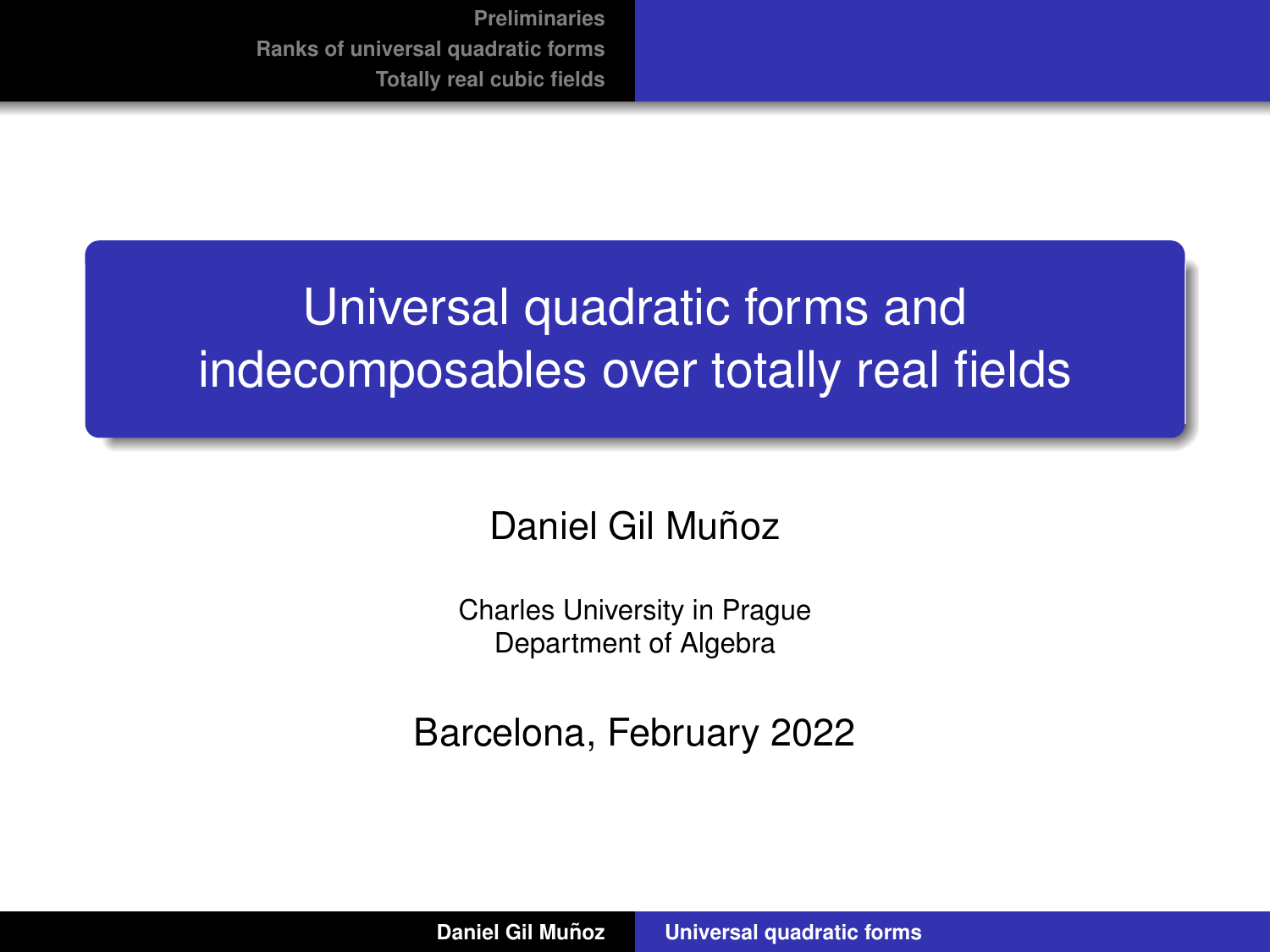# About us

**UFOCLAN**: Universal quadratic forms and class numbers

- **Czech Science Foundation** project (2021-2025).
- Principal Investigator: Vítězslav Kala.
- Postdocs: Matteo Bordignon, Giacomo Cherubini, Daniel Gil Muñoz, Eric Nathan Stucky, Pavlo Yatsyna, Błażej Żmija.
- PhD students: Jakub Krásenský, Ester Sgallová, Mikuláš Zindulka.
- Research interests: Universal quadratic forms, indecomposables and their connection to class numbers.

We have a 3 year-postdoc opening (deadline: 15th February).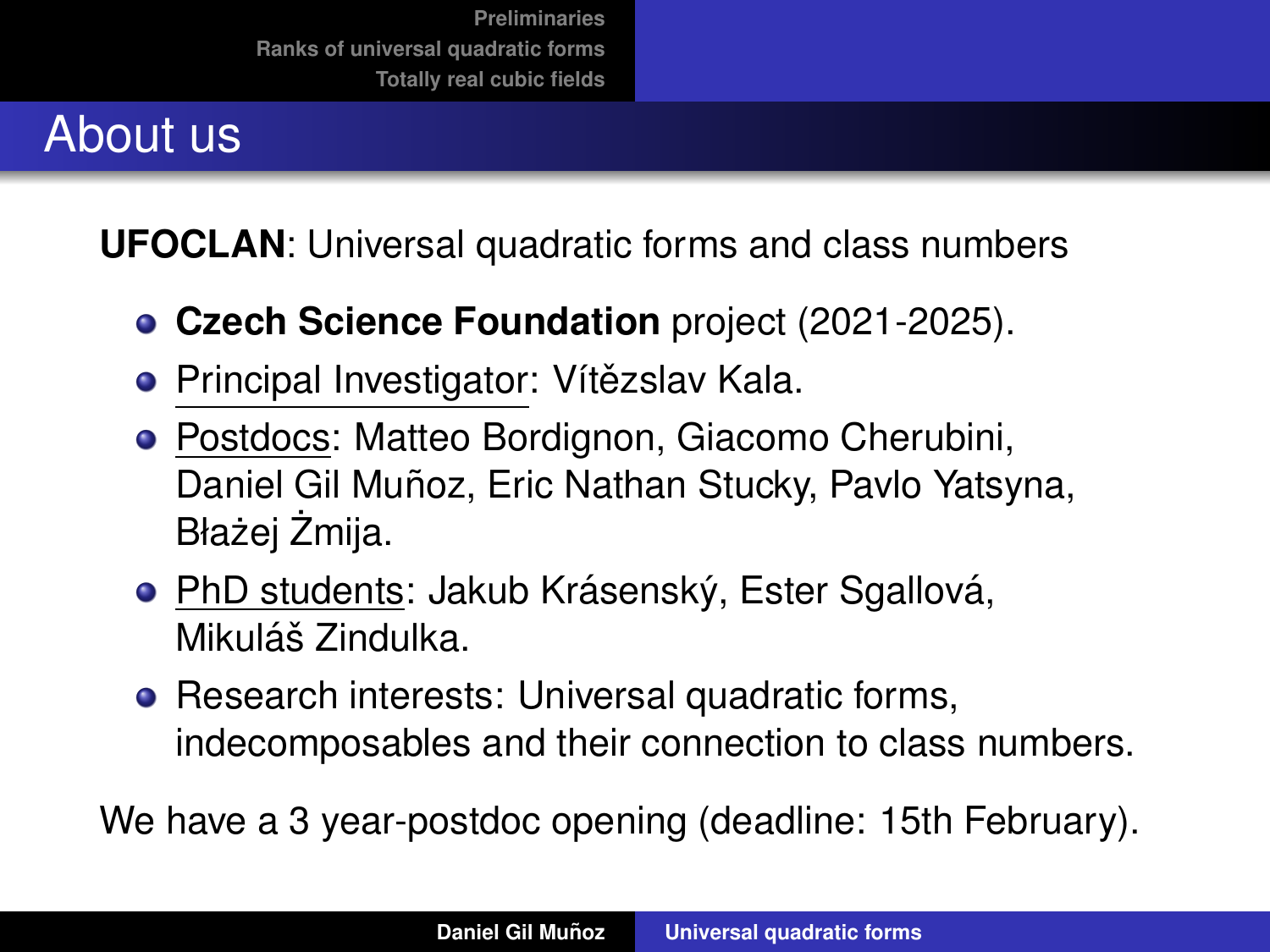# Table of contents

# **1** [Preliminaries](#page-3-0)

- [Integral quadratic forms](#page-4-0)
- [Quadratic forms over number fields](#page-15-0)
- **2** [Ranks of universal quadratic forms](#page-24-0)
	- [The connection with indecomposables](#page-30-0)
	- [The quadratic case](#page-39-0)
- **3** [Totally real cubic fields](#page-60-0)
	- [The parallelepipeds method](#page-62-0)
	- **•** [Indecomposables on simplest cubic fields](#page-85-0)
	- [Other families of cubic fields](#page-103-0)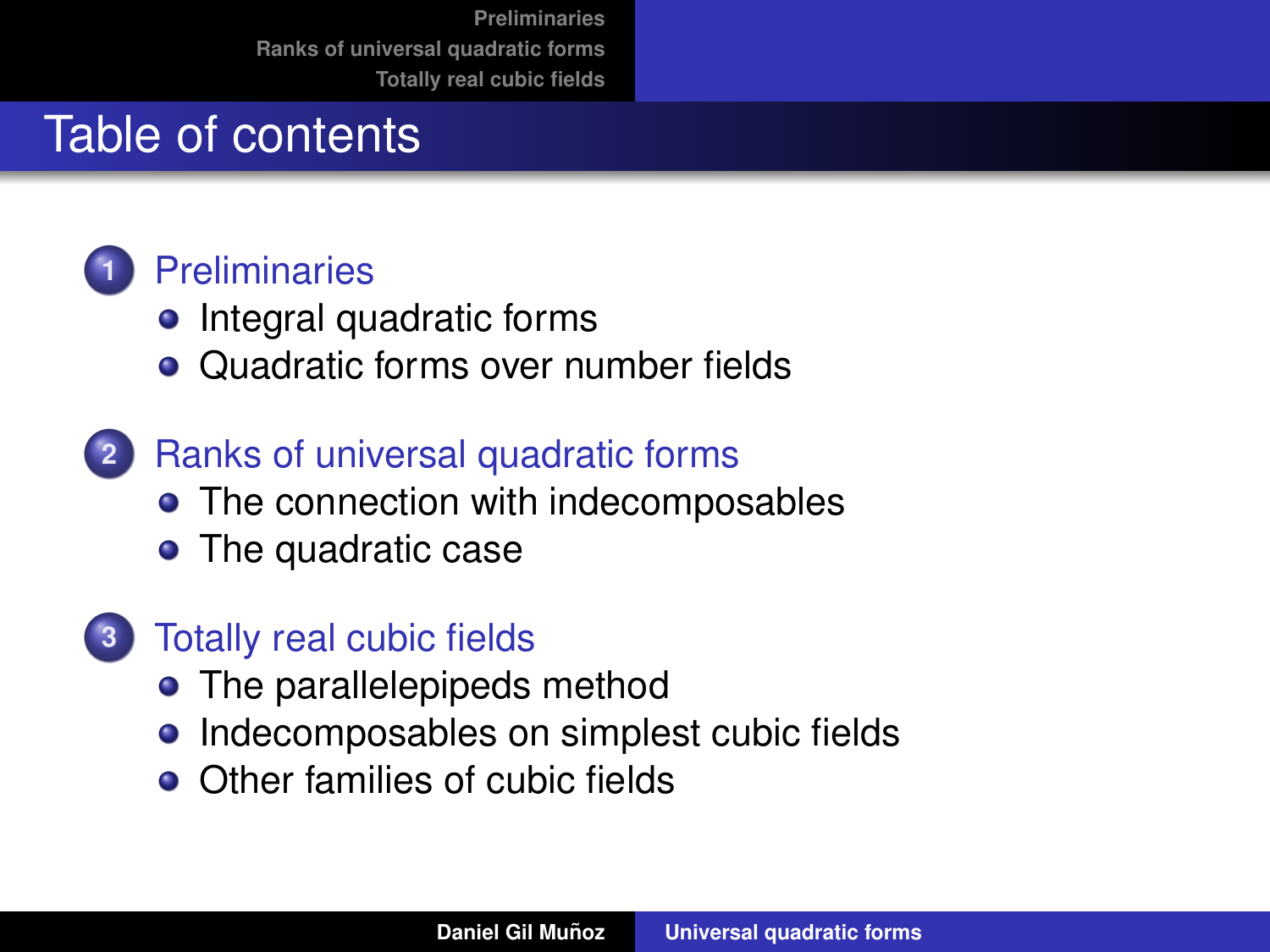**[Integral quadratic forms](#page-4-0) [Quadratic forms over number fields](#page-15-0)**

# <span id="page-3-0"></span>Table of contents



- **2** [Ranks of universal quadratic forms](#page-24-0)
- **3** [Totally real cubic fields](#page-60-0)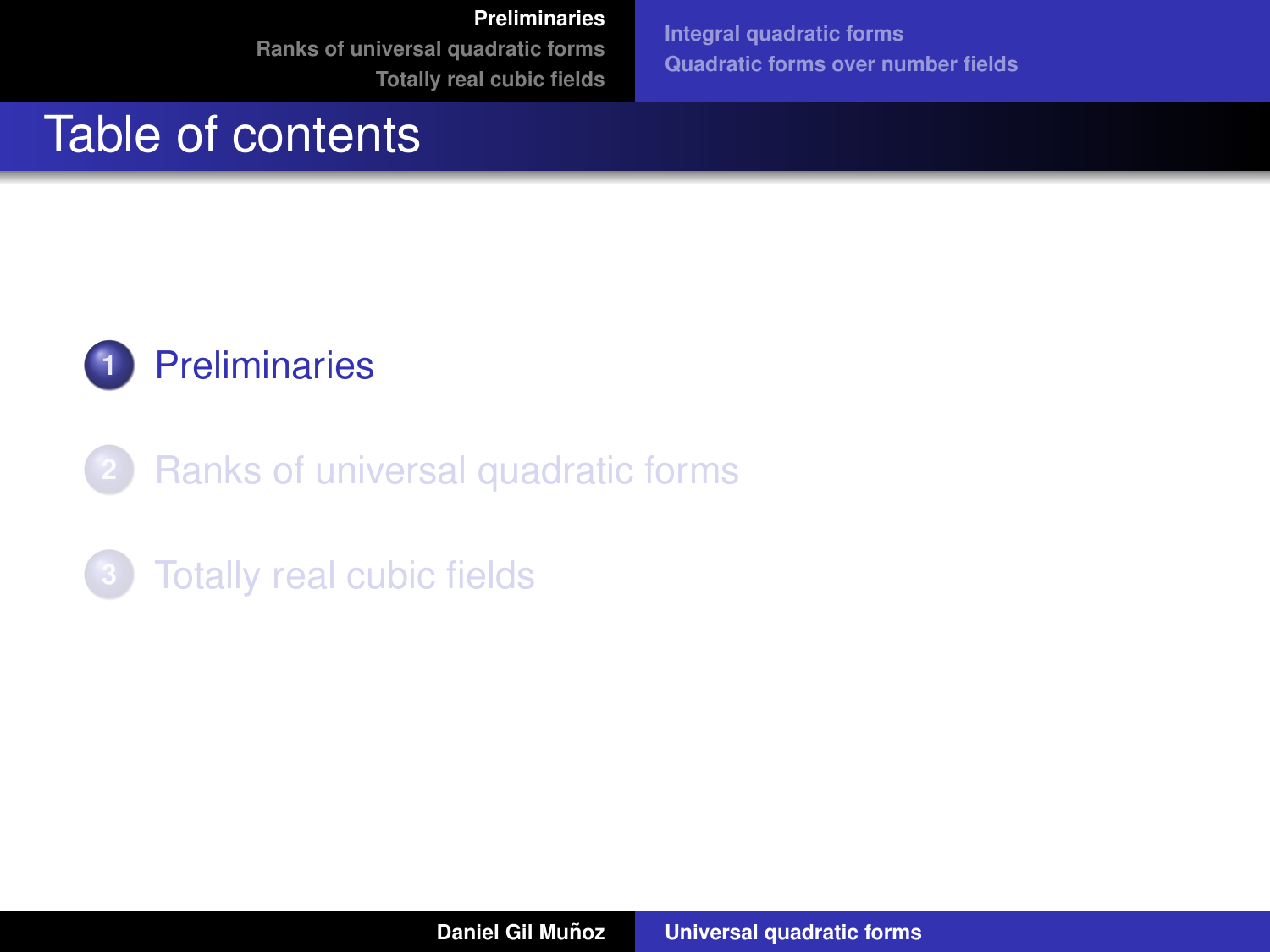**[Integral quadratic forms](#page-7-0) [Quadratic forms over number fields](#page-15-0)**

<span id="page-4-0"></span>An integral quadratic form is a degree 2 homogeneous polynomial with integer coefficients.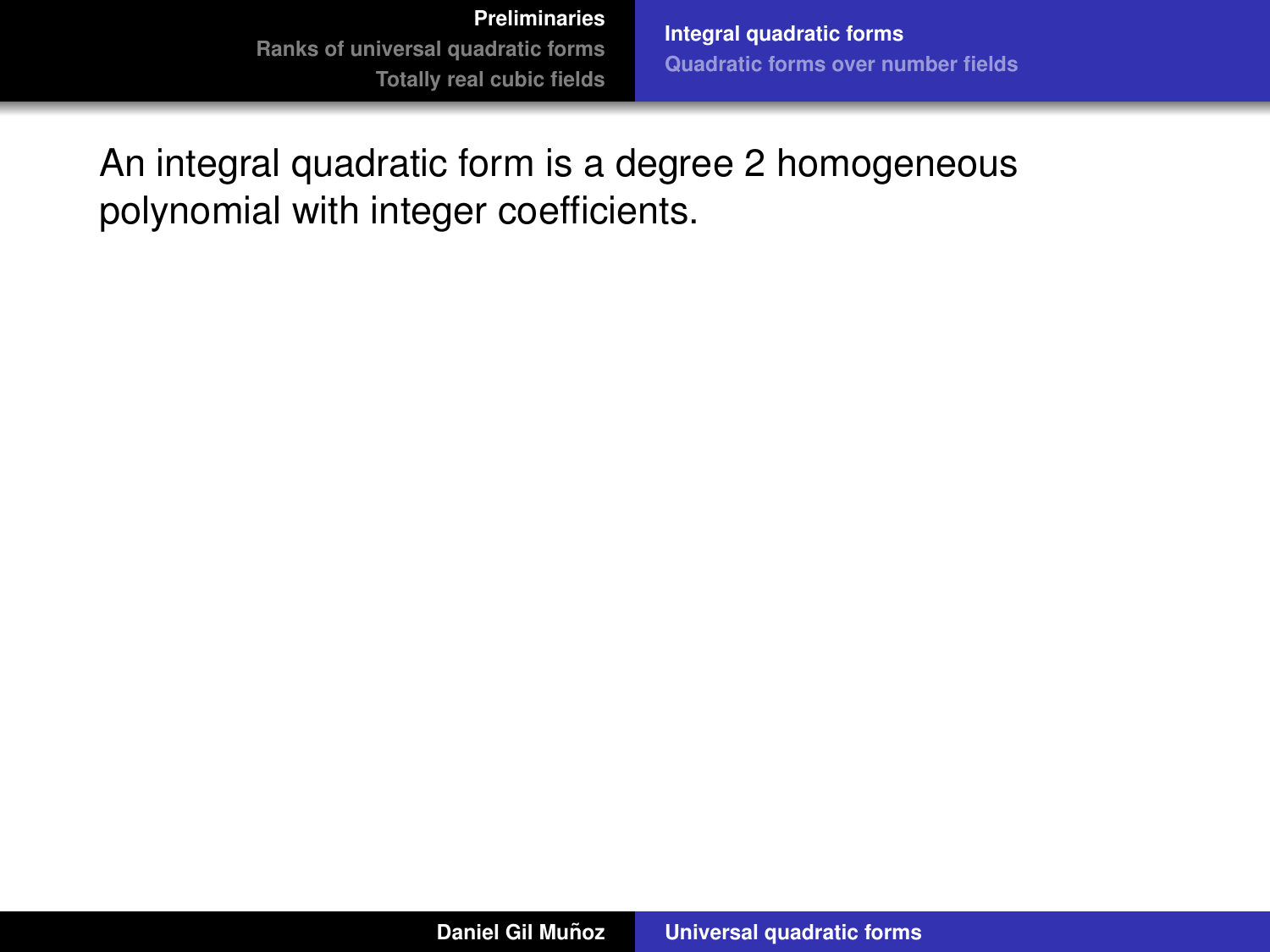**[Integral quadratic forms](#page-7-0) [Quadratic forms over number fields](#page-15-0)**

An integral quadratic form is a degree 2 homogeneous polynomial with integer coefficients.

$$
Q(X_1,\ldots,X_n)=\sum_{i,j=1}^n a_{ij}X_iX_j, a_{ij}\in\mathbb{Z}.
$$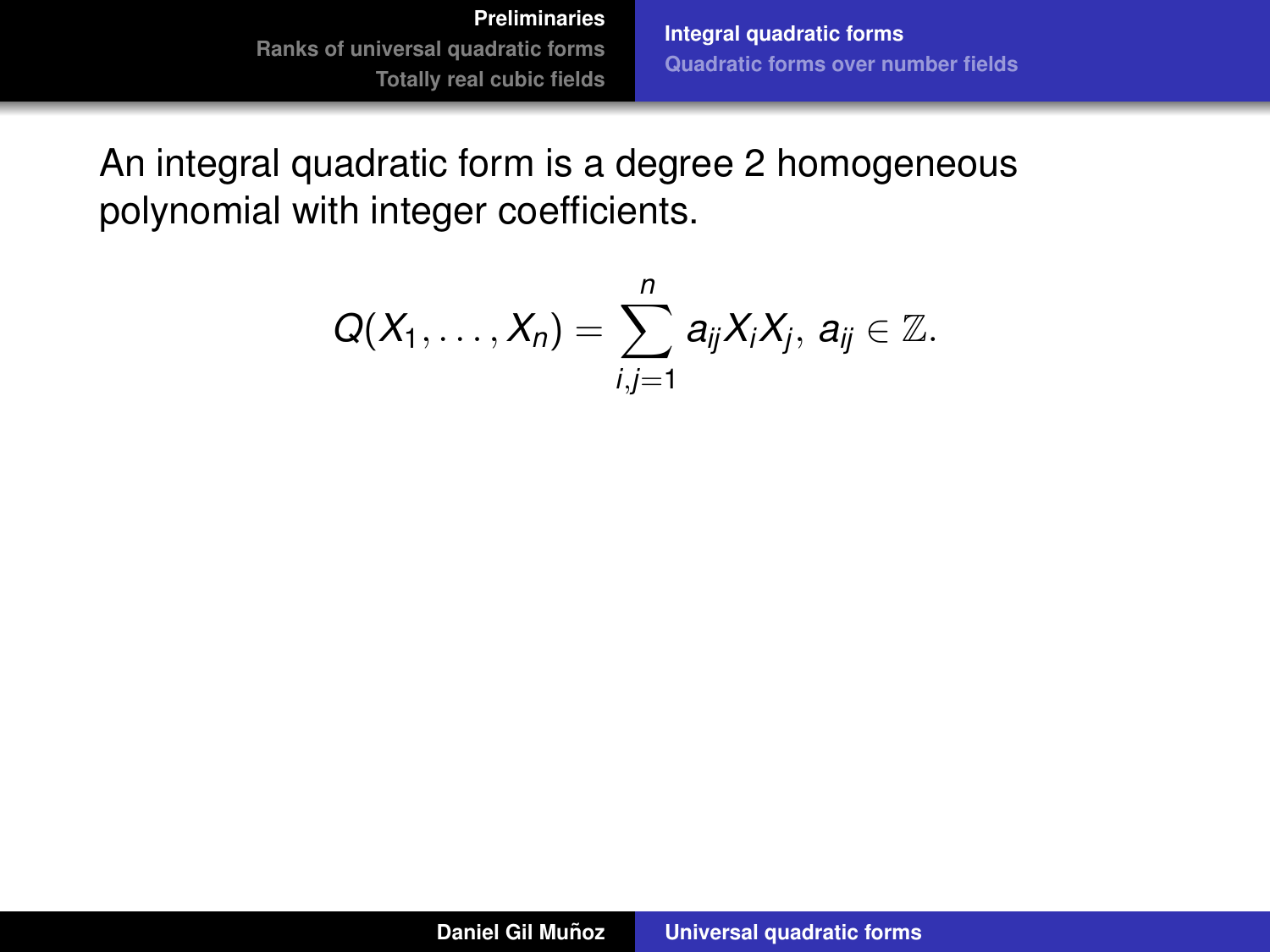**[Integral quadratic forms](#page-7-0) [Quadratic forms over number fields](#page-15-0)**

An integral quadratic form is a degree 2 homogeneous polynomial with integer coefficients.

$$
Q(X_1,\ldots,X_n)=\sum_{i,j=1}^n a_{ij}X_iX_j, a_{ij}\in\mathbb{Z}.
$$

### **Definition**

- *Q* represents  $a \in \mathbb{Z}$  if there is some  $(x_1, \ldots, x_n) \in \mathbb{Z}^n$  such *that*  $Q(x_1, ..., x_n) = a$ .
- *Q is universal if it represents all positive integers.*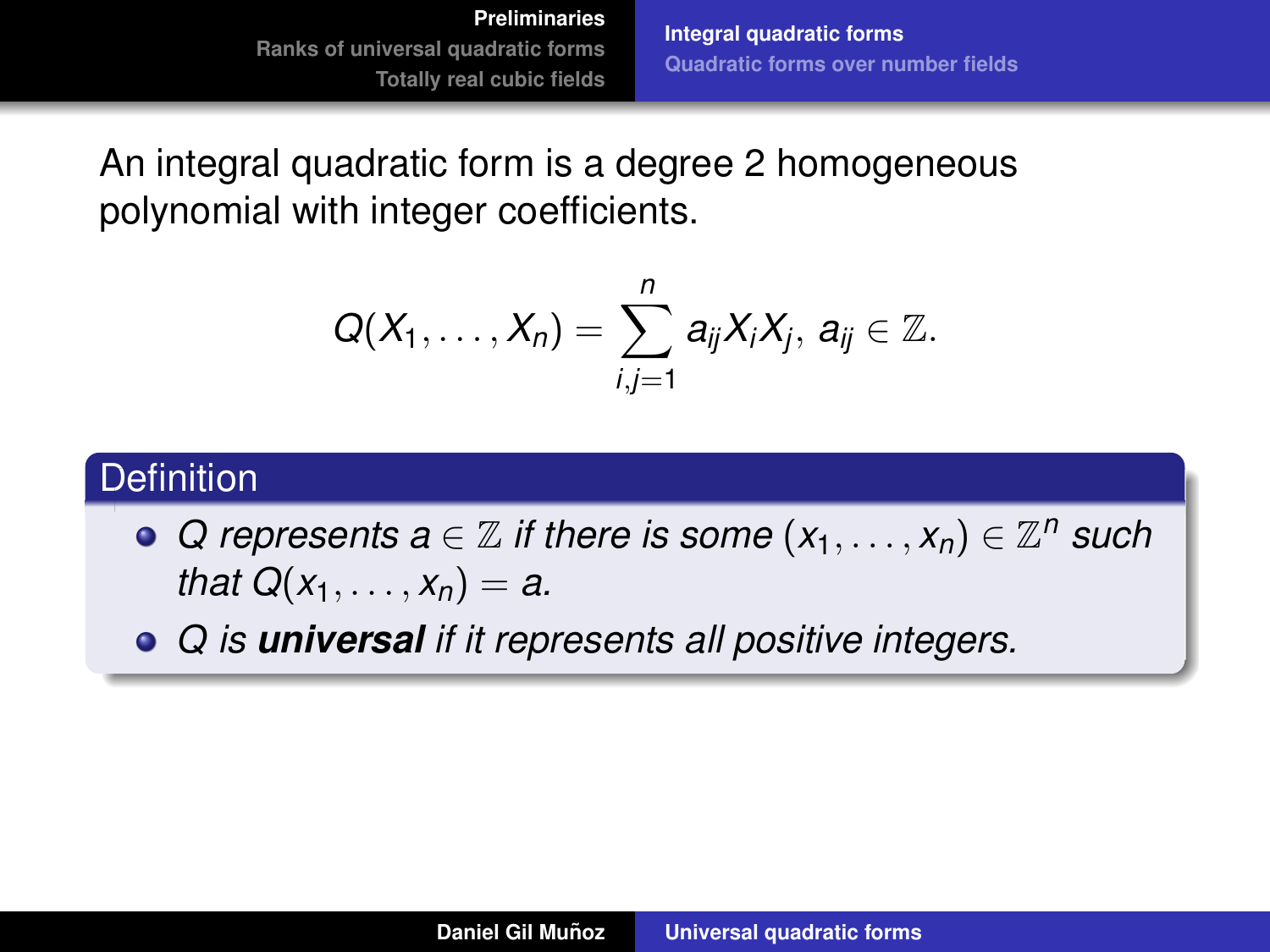**[Integral quadratic forms](#page-4-0) [Quadratic forms over number fields](#page-15-0)**

<span id="page-7-0"></span>An integral quadratic form is a degree 2 homogeneous polynomial with integer coefficients.

$$
Q(X_1,\ldots,X_n)=\sum_{i,j=1}^n a_{ij}X_iX_j, a_{ij}\in\mathbb{Z}.
$$

### **Definition**

- *Q* represents  $a \in \mathbb{Z}$  if there is some  $(x_1, \ldots, x_n) \in \mathbb{Z}^n$  such *that*  $Q(x_1, ..., x_n) = a$ .
- *Q is universal if it represents all positive integers.*

### Example (Lagrange, 1770)

The sum of four squares is universal.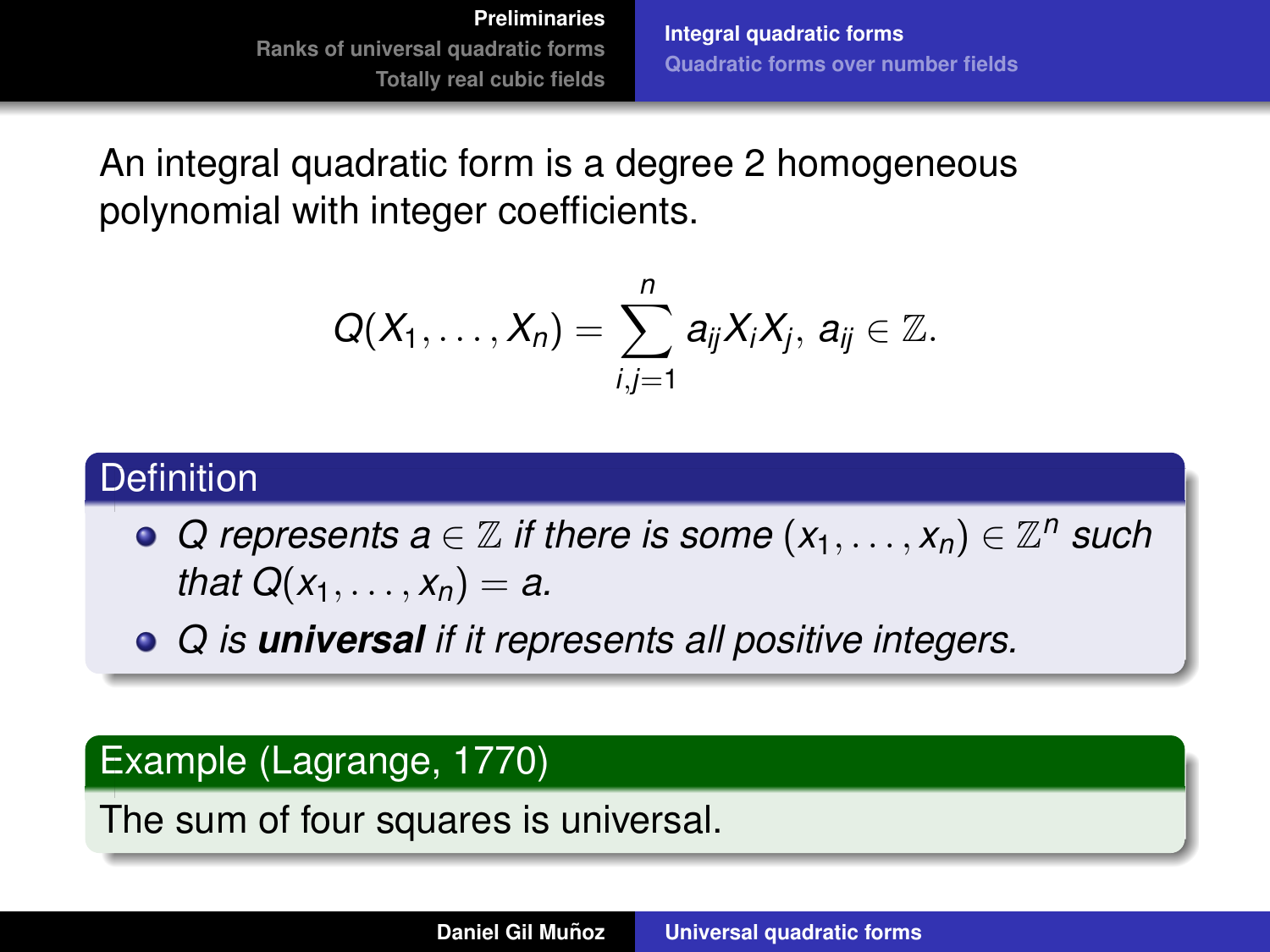#### **[Preliminaries](#page-3-0)**

**[Ranks of universal quadratic forms](#page-24-0) [Totally real cubic fields](#page-60-0)** **[Integral quadratic forms](#page-4-0) [Quadratic forms over number fields](#page-15-0)**

# It can be checked that

$$
4 \nmid d \implies x^2 - y^2 + dz^2
$$
 is universal.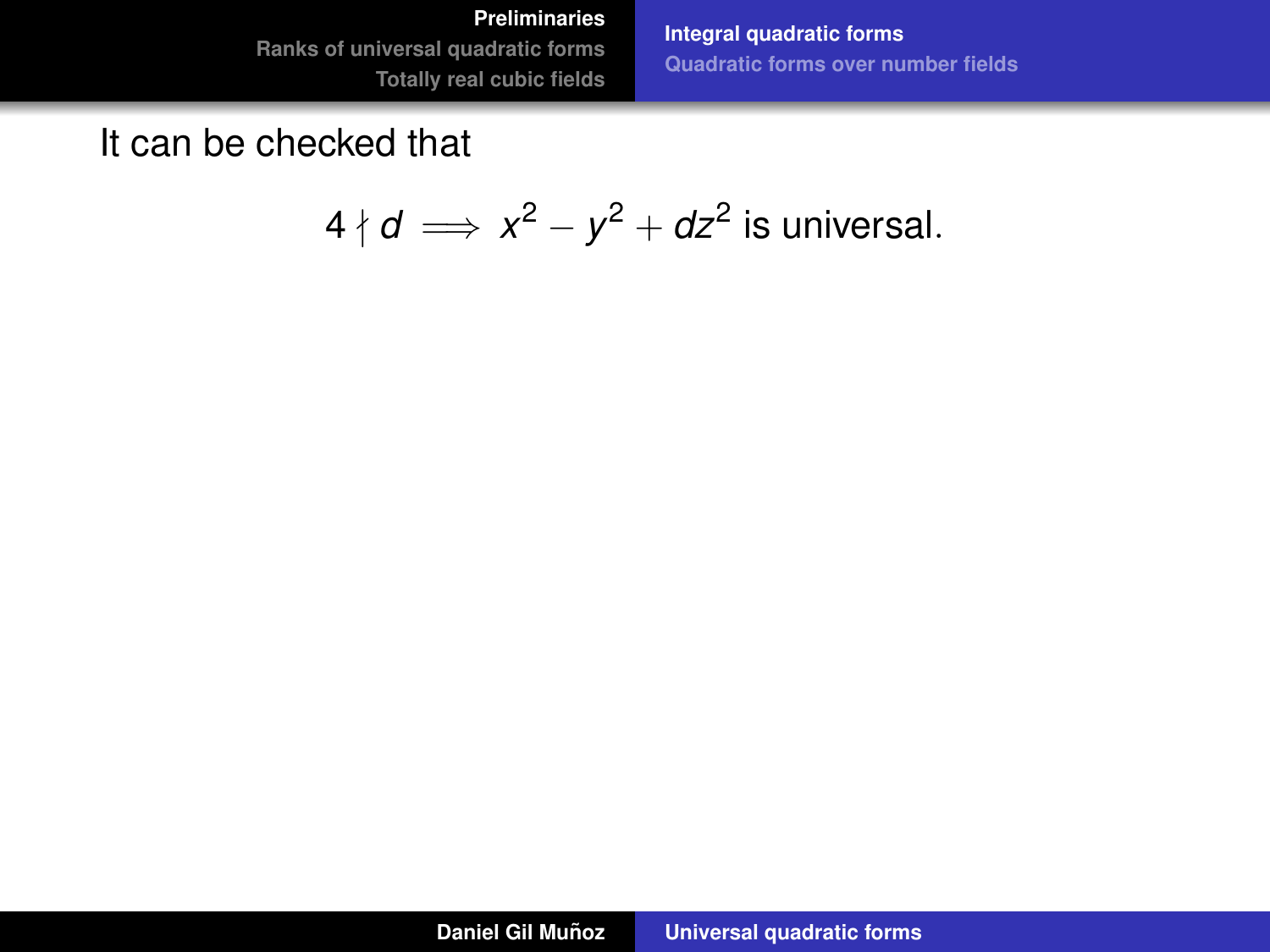**[Integral quadratic forms](#page-4-0) [Quadratic forms over number fields](#page-15-0)**

It can be checked that

$$
4 \nmid d \implies x^2 - y^2 + dz^2
$$
 is universal.

However, this quadratic form is not positive definite.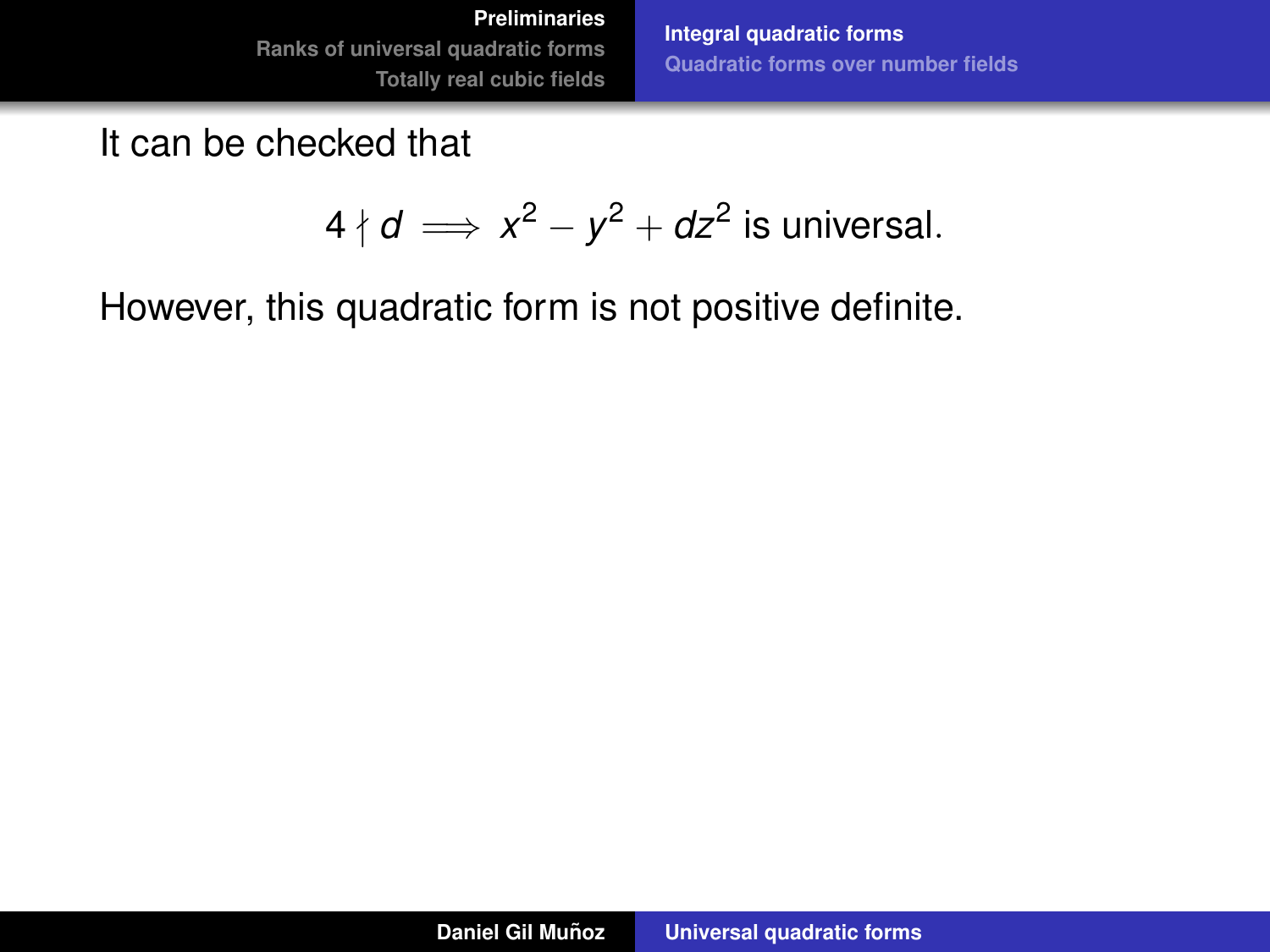**[Integral quadratic forms](#page-4-0) [Quadratic forms over number fields](#page-15-0)**

It can be checked that

$$
4 \nmid d \implies x^2 - y^2 + dz^2
$$
 is universal.

However, this quadratic form is not positive definite.

### **Definition**

*We say that Q is positive definite if for every*  $(x_1, \ldots, x_n) \in \mathbb{Z}^n$ *,*  $Q(x_1, \ldots, x_n) > 0.$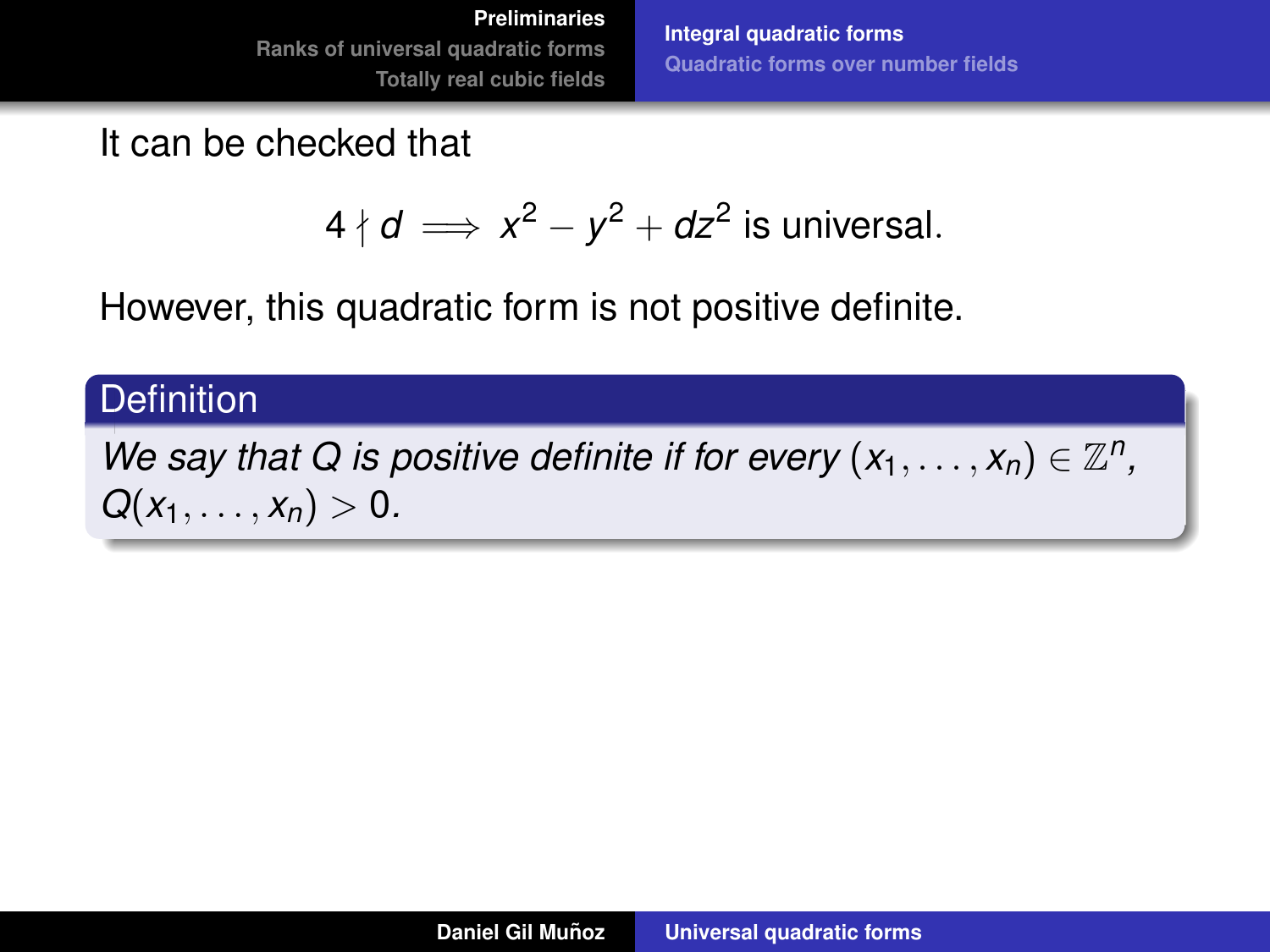**[Integral quadratic forms](#page-4-0) [Quadratic forms over number fields](#page-15-0)**

It can be checked that

$$
4 \nmid d \implies x^2 - y^2 + dz^2
$$
 is universal.

However, this quadratic form is not positive definite.

### **Definition**

*We say that Q is positive definite if for every*  $(x_1, \ldots, x_n) \in \mathbb{Z}^n$ *,*  $Q(x_1, \ldots, x_n) > 0.$ 

# **Proposition**

*There are no positive definite ternary universal quadratic forms over* Q*.*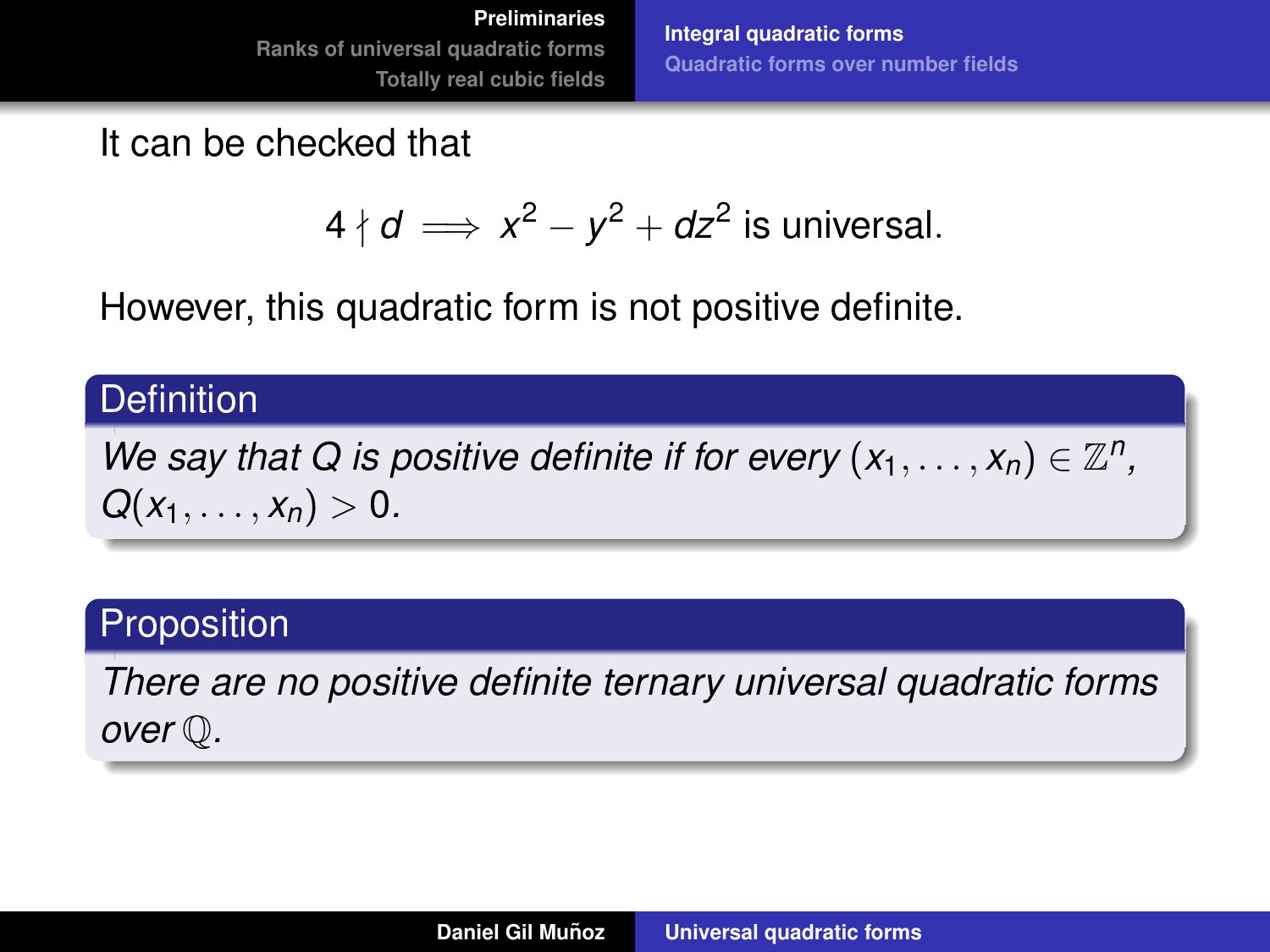**[Integral quadratic forms](#page-4-0) [Quadratic forms over number fields](#page-15-0)**

It can be checked that

$$
4 \nmid d \implies x^2 - y^2 + dz^2
$$
 is universal.

However, this quadratic form is not positive definite.

### **Definition**

*We say that Q is positive definite if for every*  $(x_1, \ldots, x_n) \in \mathbb{Z}^n$ *,*  $Q(x_1, \ldots, x_n) > 0.$ 

# **Proposition**

*There are no positive definite ternary universal quadratic forms over* Q*.*

Then, the minimal rank of a positive definite universal quadratic form with integer coefficients is 4.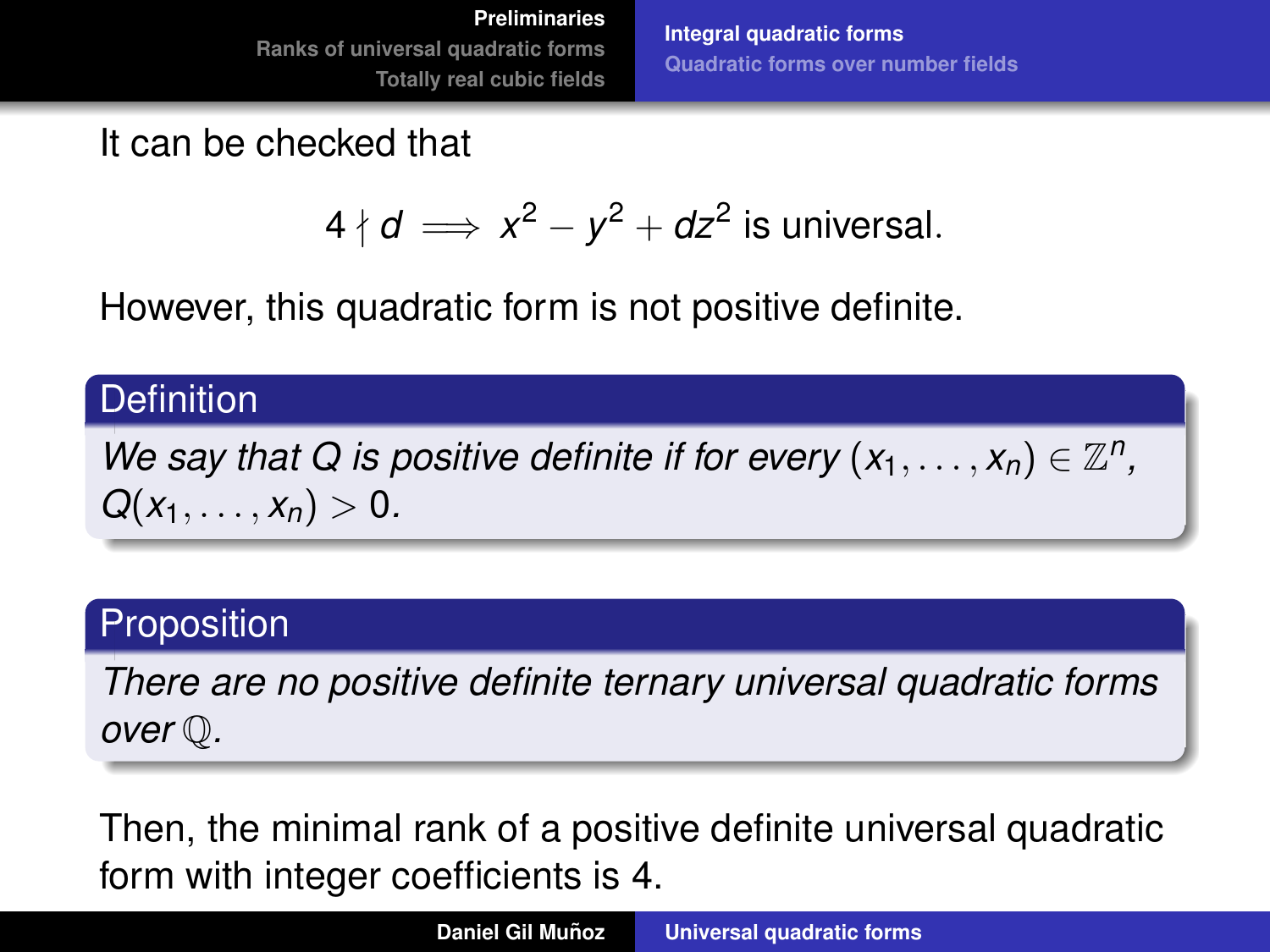# Theorem (Bhargava - Hanke, 2011)

*Let Q be a positive definite quadratic form over* Z*. If Q represents the twenty nine integers*

1, 2, 3, 5, 6, 7, 10, 13, 14, 15, 17, 19, 21, 22, 23, 26,

29, 30, 31, 34, 35, 37, 42, 58, 93, 110, 145, 203, 290,

*then Q is universal.*

*Moreover, this set is minimal for that property.*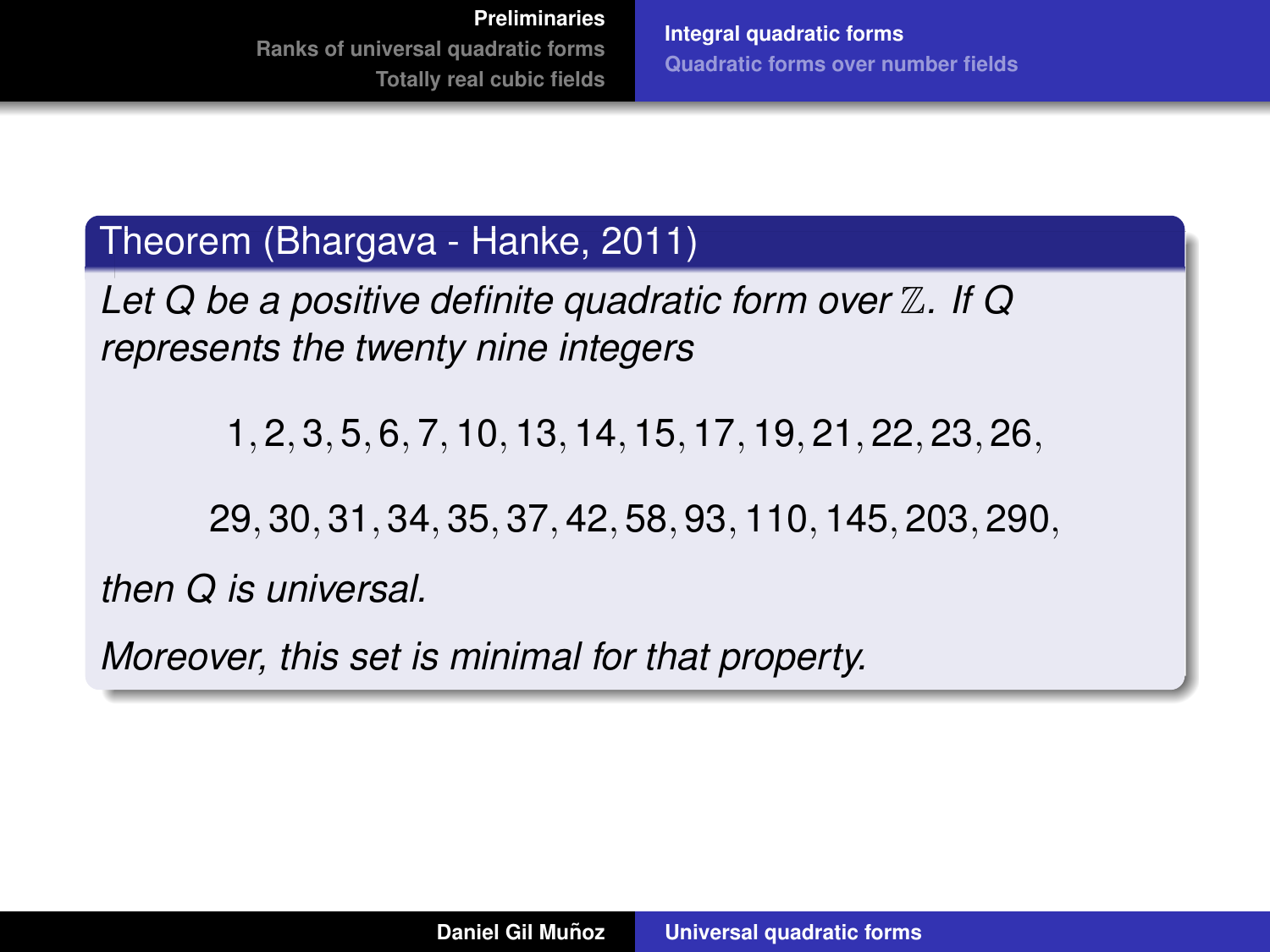# Theorem (Bhargava - Hanke, 2011)

*Let Q be a positive definite quadratic form over* Z*. If Q represents the twenty nine integers*

1, 2, 3, 5, 6, 7, 10, 13, 14, 15, 17, 19, 21, 22, 23, 26,

29, 30, 31, 34, 35, 37, 42, 58, 93, 110, 145, 203, 290,

*then Q is universal.*

*Moreover, this set is minimal for that property.*

This is commonly known as the 290-theorem.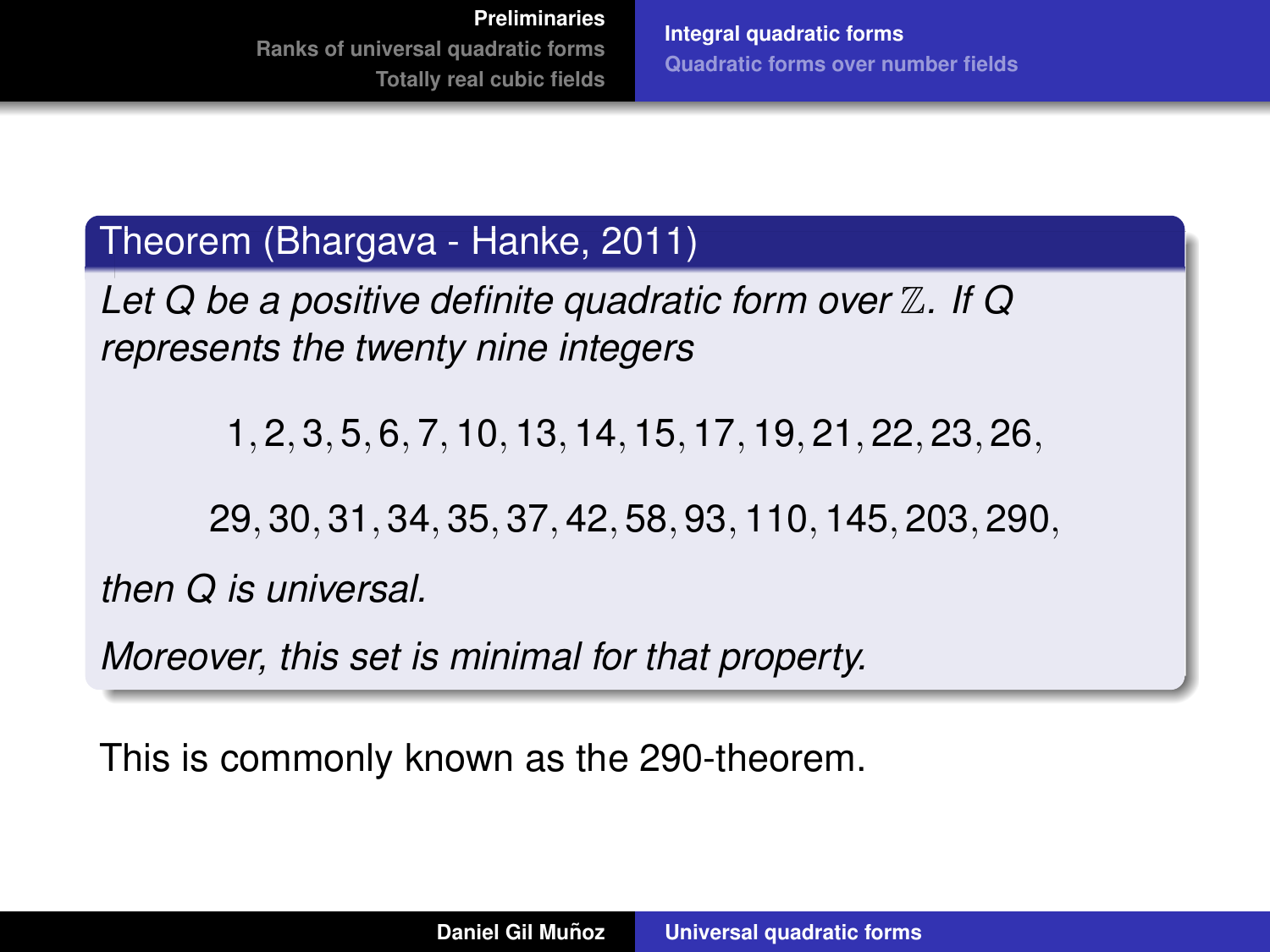**[Integral quadratic forms](#page-4-0) [Quadratic forms over number fields](#page-19-0)**

<span id="page-15-0"></span>A quadratic form over a number field *K* is a degree 2 homogeneous polynomial with coefficients in  $\mathcal{O}_K$ .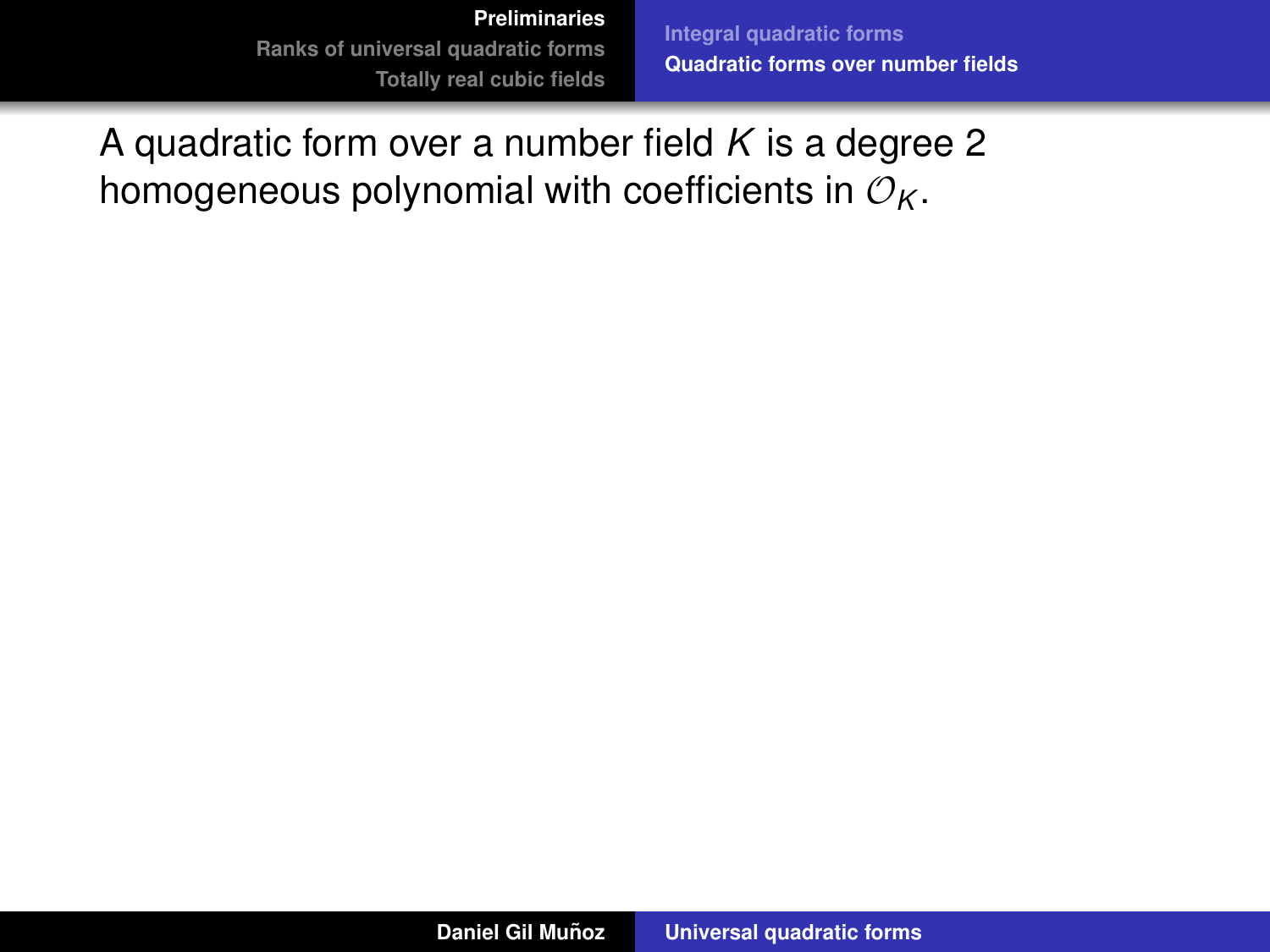**[Integral quadratic forms](#page-4-0) [Quadratic forms over number fields](#page-19-0)**

A quadratic form over a number field *K* is a degree 2 homogeneous polynomial with coefficients in  $\mathcal{O}_K$ .

$$
Q(X_1,\ldots,X_n)=\sum_{i,j=1}^n a_{ij}X_iX_j, a_{ij}\in\mathcal{O}_K.
$$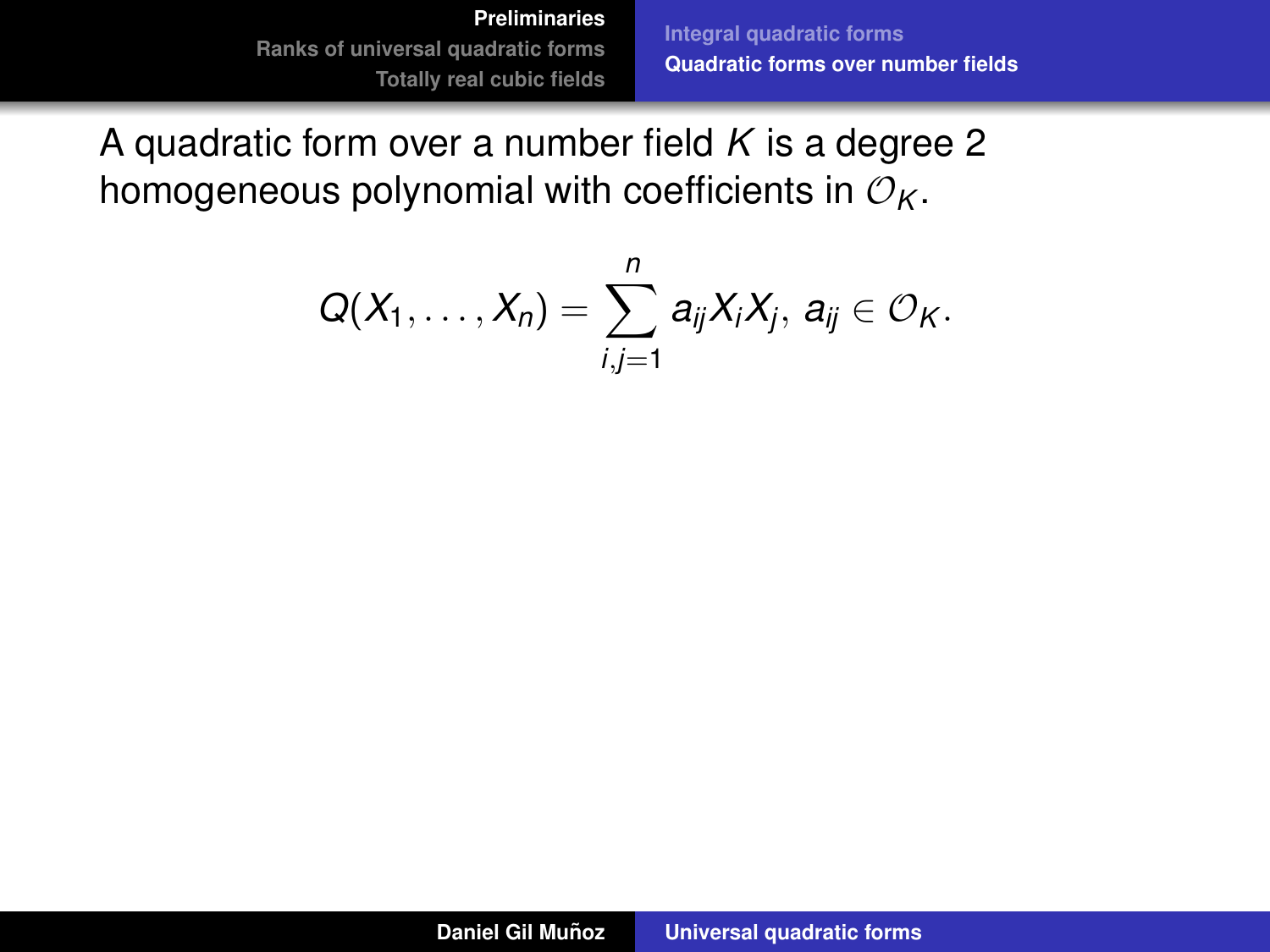**[Integral quadratic forms](#page-4-0) [Quadratic forms over number fields](#page-19-0)**

A quadratic form over a number field *K* is a degree 2 homogeneous polynomial with coefficients in  $\mathcal{O}_K$ .

$$
Q(X_1,\ldots,X_n)=\sum_{i,j=1}^n a_{ij}X_iX_j, a_{ij}\in O_K.
$$

Assume that *K* is totally real  $\rightsquigarrow \sigma_1, \ldots, \sigma_d \colon K \hookrightarrow \mathbb{R}$ .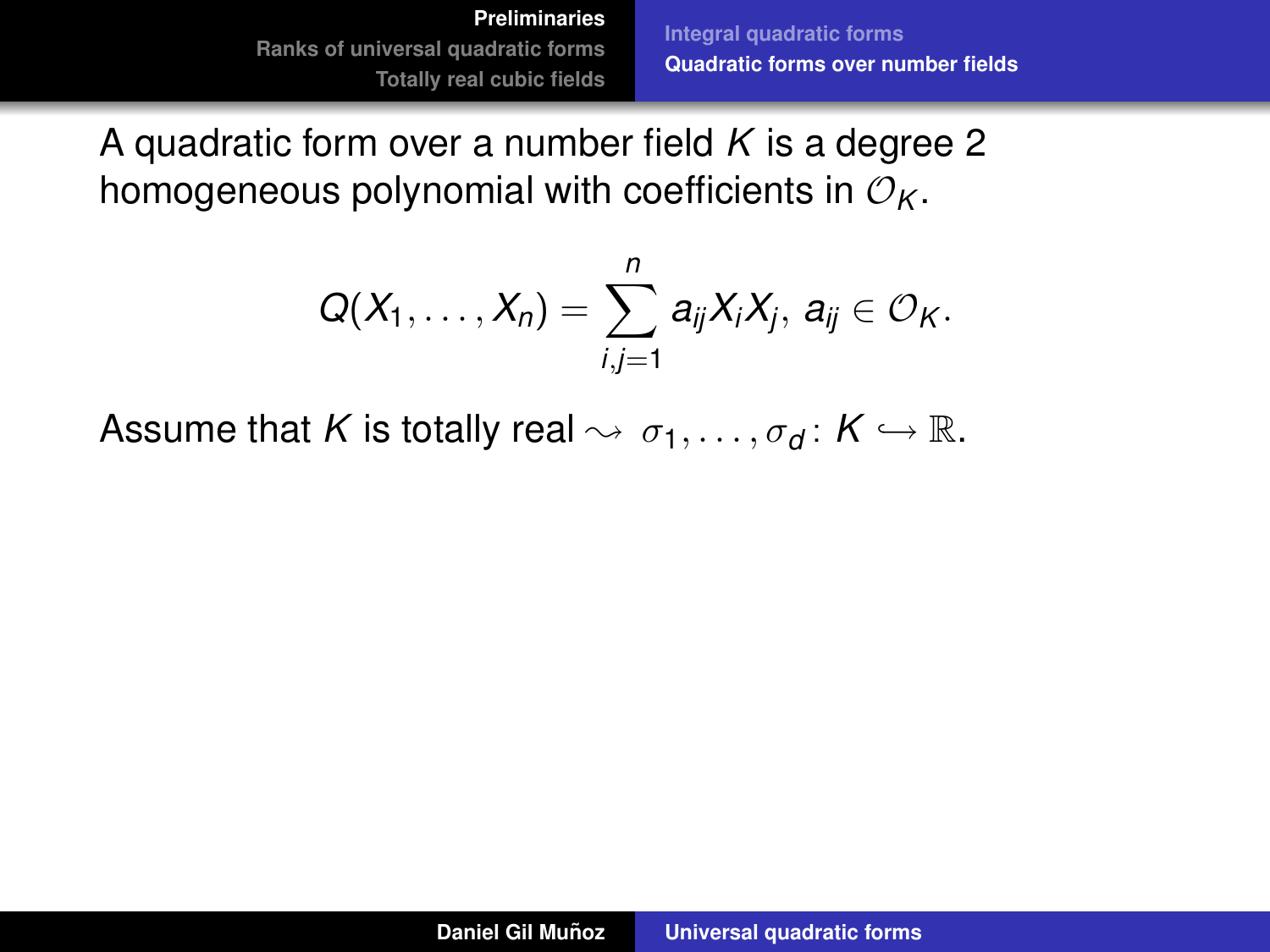**[Integral quadratic forms](#page-4-0) [Quadratic forms over number fields](#page-19-0)**

A quadratic form over a number field *K* is a degree 2 homogeneous polynomial with coefficients in  $\mathcal{O}_K$ .

$$
Q(X_1,\ldots,X_n)=\sum_{i,j=1}^n a_{ij}X_iX_j, a_{ij}\in \mathcal{O}_K.
$$

Assume that *K* is totally real  $\rightsquigarrow \sigma_1, \ldots, \sigma_d \colon K \hookrightarrow \mathbb{R}$ .

For  $\alpha, \beta \in K$ , we define

$$
\alpha \prec \beta \iff \sigma_i(\alpha) < \sigma_i(\beta), \quad 1 \leq i \leq d.
$$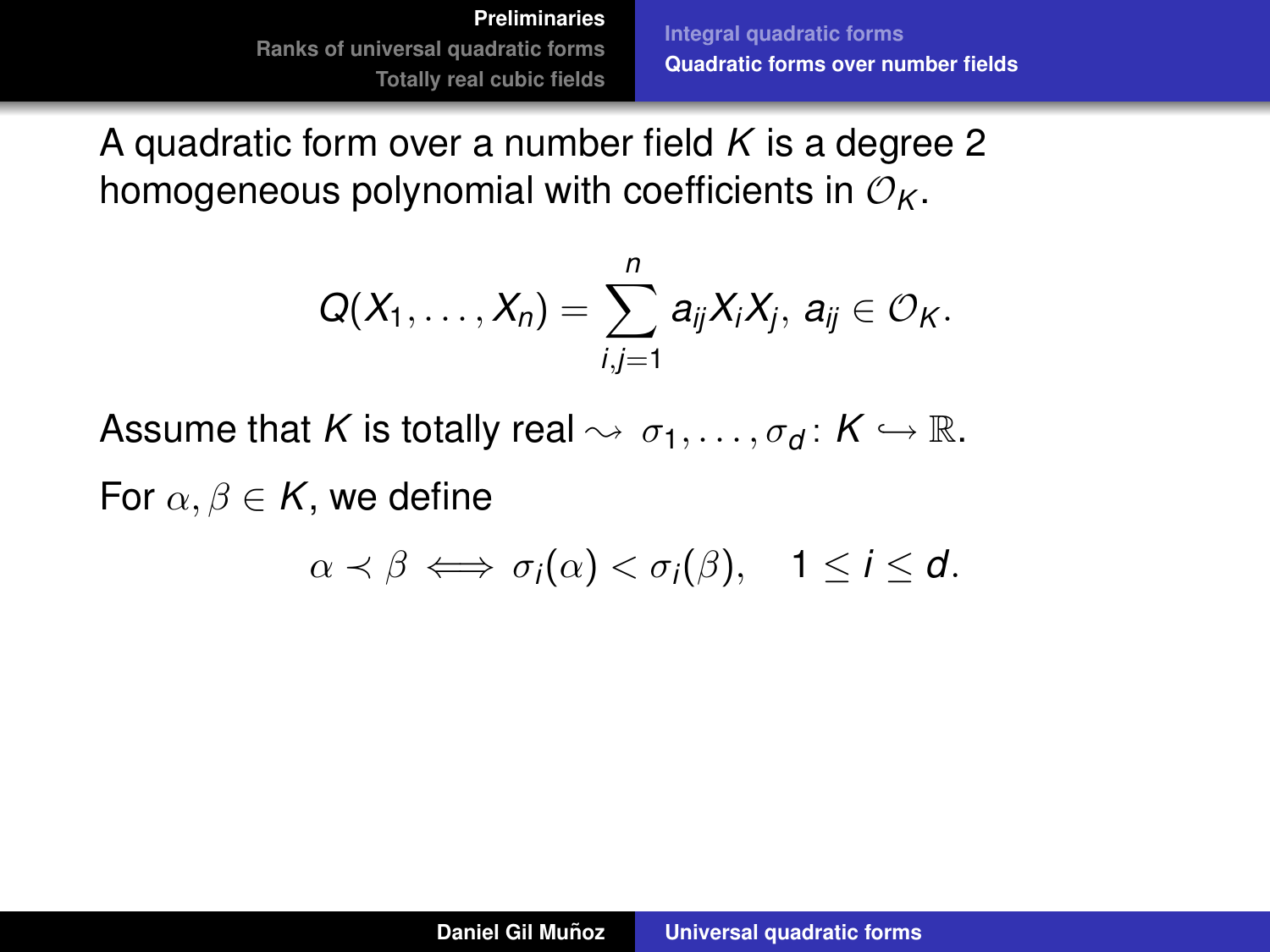**[Integral quadratic forms](#page-4-0) [Quadratic forms over number fields](#page-15-0)**

<span id="page-19-0"></span>A quadratic form over a number field *K* is a degree 2 homogeneous polynomial with coefficients in  $\mathcal{O}_K$ .

$$
Q(X_1,\ldots,X_n)=\sum_{i,j=1}^n a_{ij}X_iX_j, a_{ij}\in\mathcal{O}_K.
$$

Assume that *K* is totally real  $\rightsquigarrow \sigma_1, \ldots, \sigma_d \colon K \hookrightarrow \mathbb{R}$ .

For  $\alpha, \beta \in K$ , we define

$$
\alpha \prec \beta \iff \sigma_i(\alpha) < \sigma_i(\beta), \quad 1 \leq i \leq d.
$$

# **Definition**

- **•** An element  $\alpha \in K$  is said to be **totally positive** if  $\alpha \succ 0$ .
- *We say that Q is universal if it represents all totally positive integers.*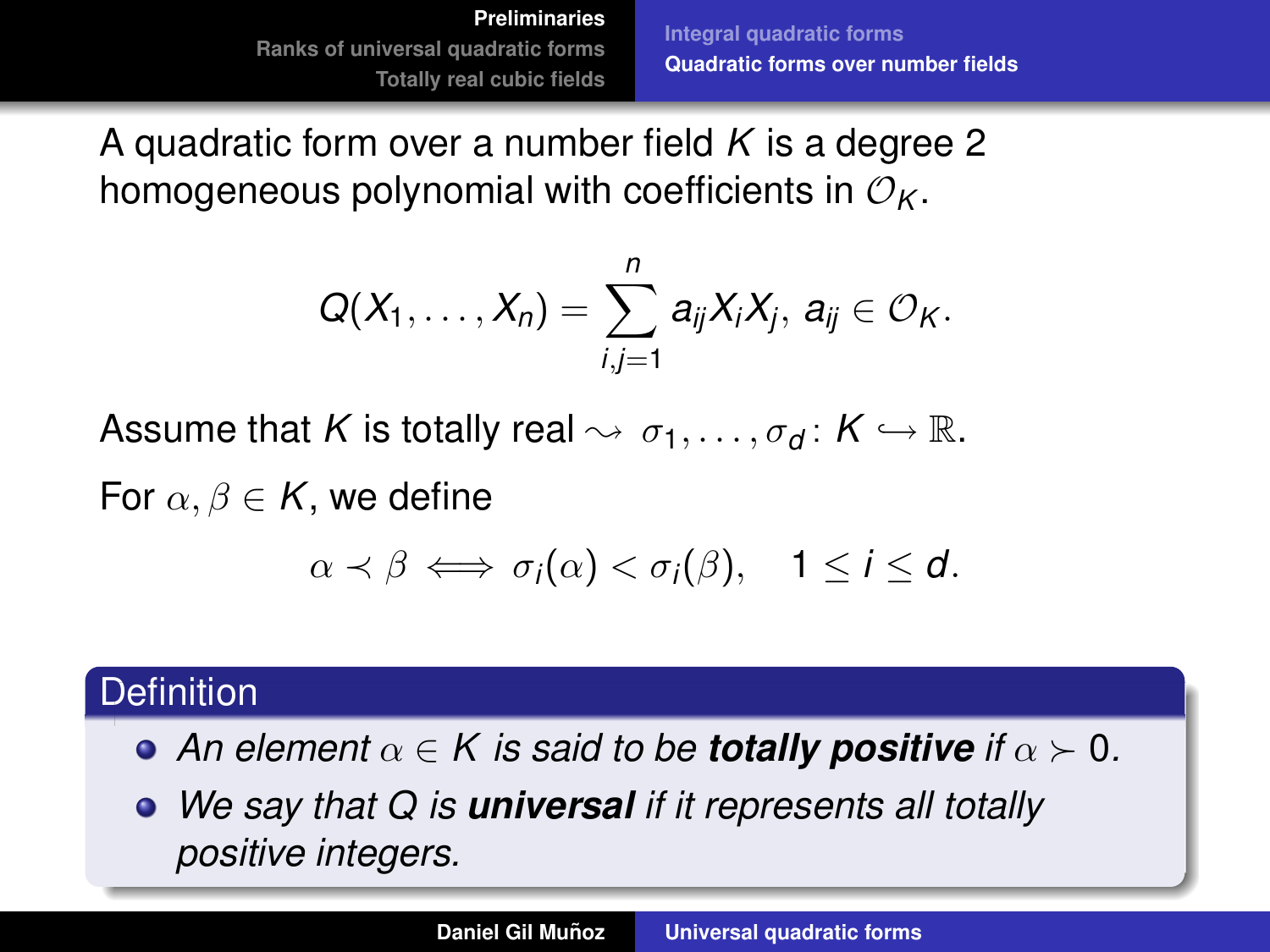**[Integral quadratic forms](#page-4-0) [Quadratic forms over number fields](#page-15-0)**

As in the integral case, we focus on positive definite forms.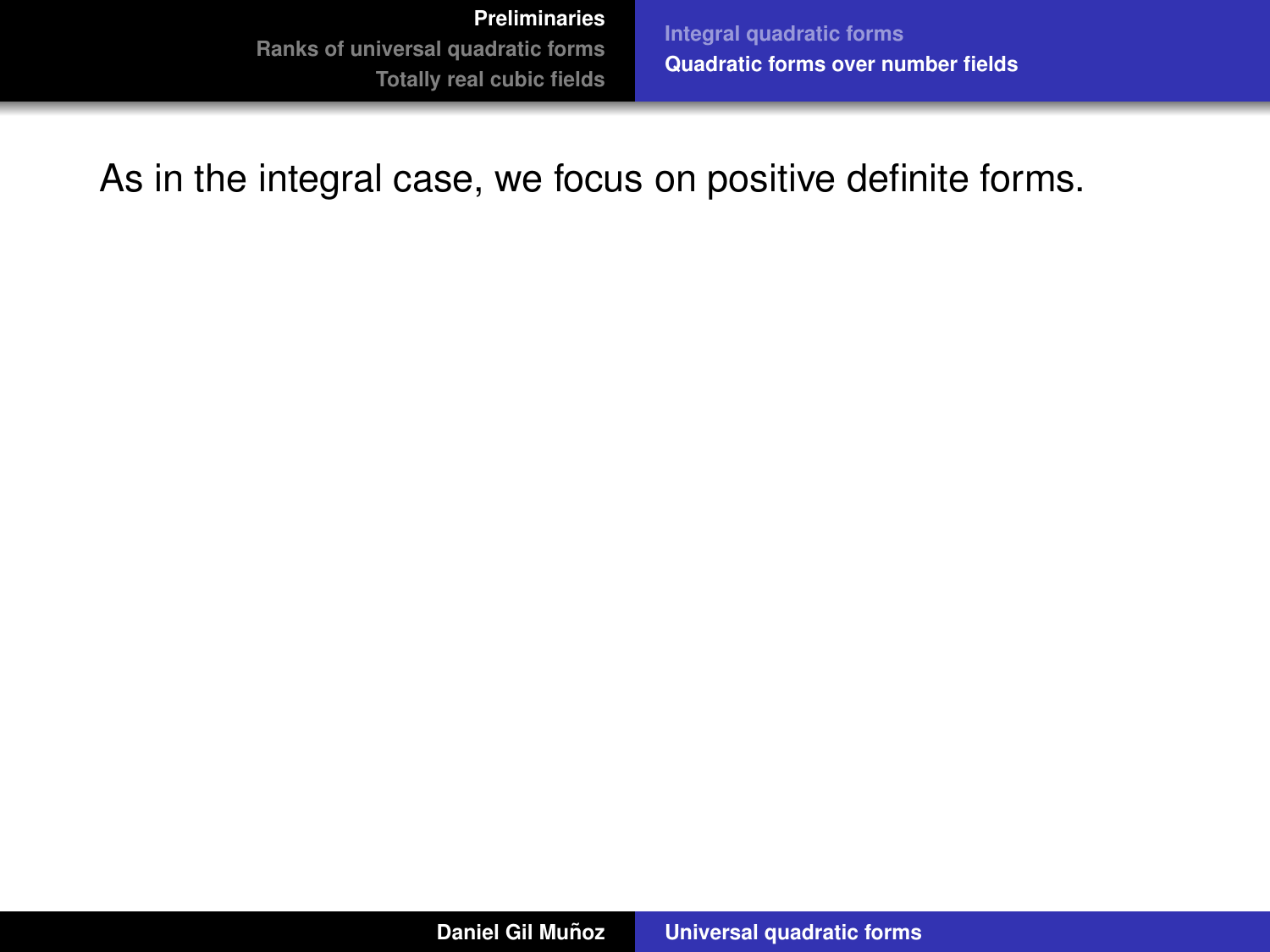**[Integral quadratic forms](#page-4-0) [Quadratic forms over number fields](#page-15-0)**

As in the integral case, we focus on positive definite forms.

## **Definition**

*A quadratic form over K is positive definite if*  $Q(x_1, \ldots, x_n) \succ 0$  *for every*  $(x_1, \ldots, x_n) \in \mathcal{O}_K^n$ .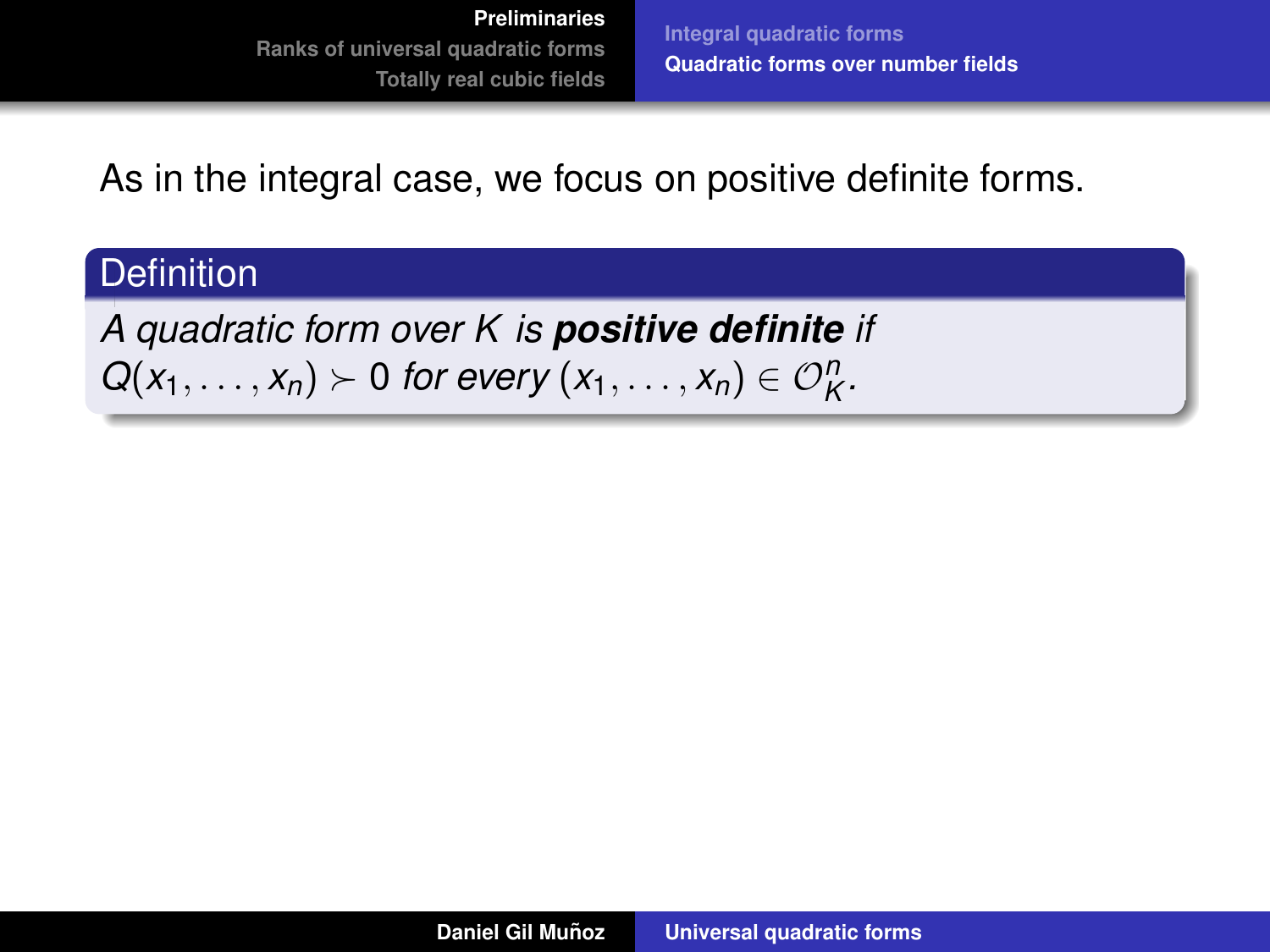**[Integral quadratic forms](#page-4-0) [Quadratic forms over number fields](#page-15-0)**

As in the integral case, we focus on positive definite forms.

## **Definition**

*A quadratic form over K is positive definite if*  $Q(x_1, \ldots, x_n) \succ 0$  *for every*  $(x_1, \ldots, x_n) \in \mathcal{O}_K^n$ .

## Theorem (Maaß, 1941)

*The sum of three squares is universal over* Q( √ 5)*.*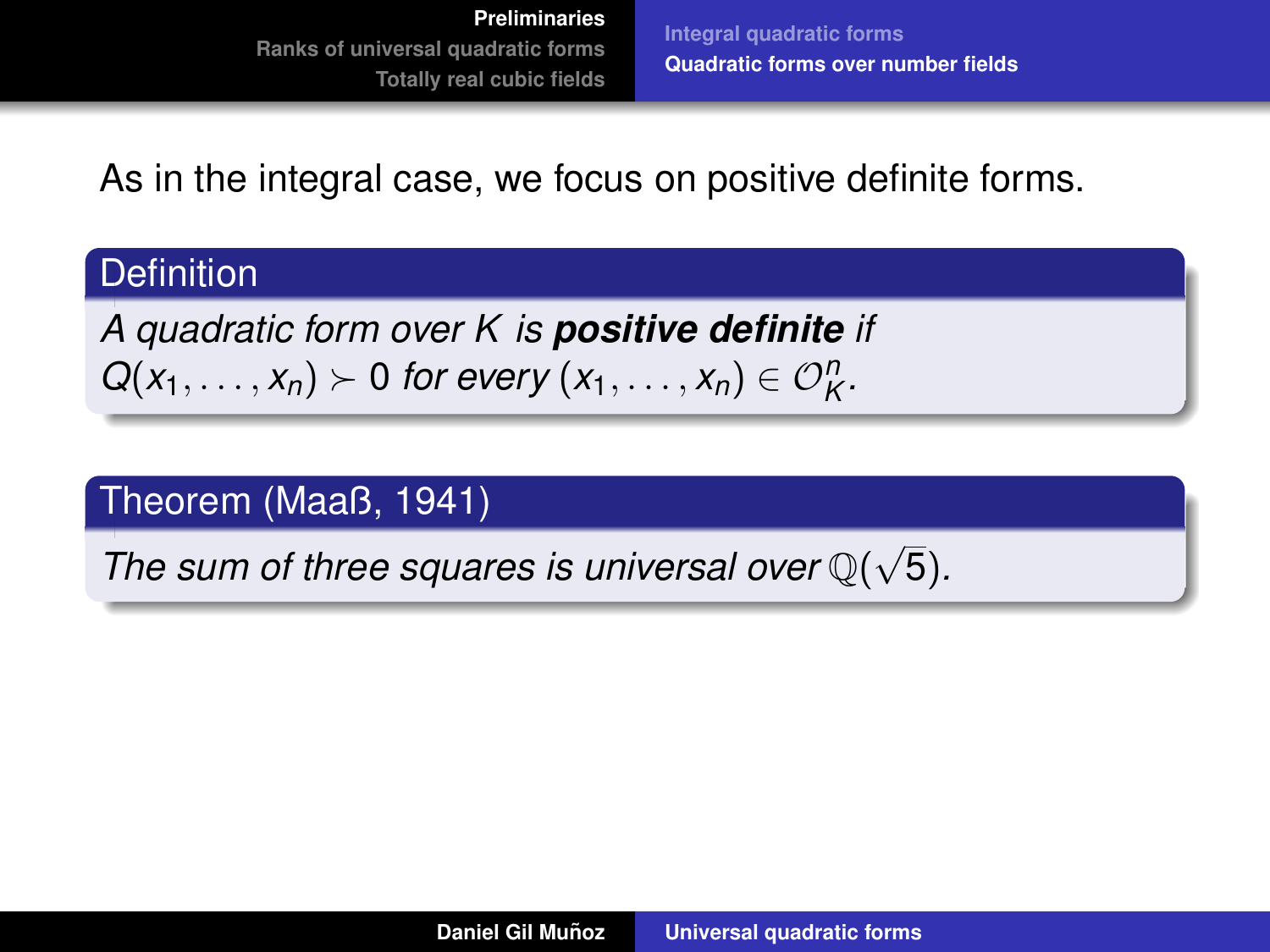**[Integral quadratic forms](#page-4-0) [Quadratic forms over number fields](#page-15-0)**

As in the integral case, we focus on positive definite forms.

## **Definition**

*A quadratic form over K is positive definite if*  $Q(x_1, \ldots, x_n) \succ 0$  *for every*  $(x_1, \ldots, x_n) \in \mathcal{O}_K^n$ .

### Theorem (Maaß, 1941)

*The sum of three squares is universal over* Q( √ 5)*.*

## Theorem (Siegel, 1945)

*If the sum of n squares is universal over K, then*  $K = \mathbb{Q}$  or  $\mathbb{Q}(\sqrt{5})$ .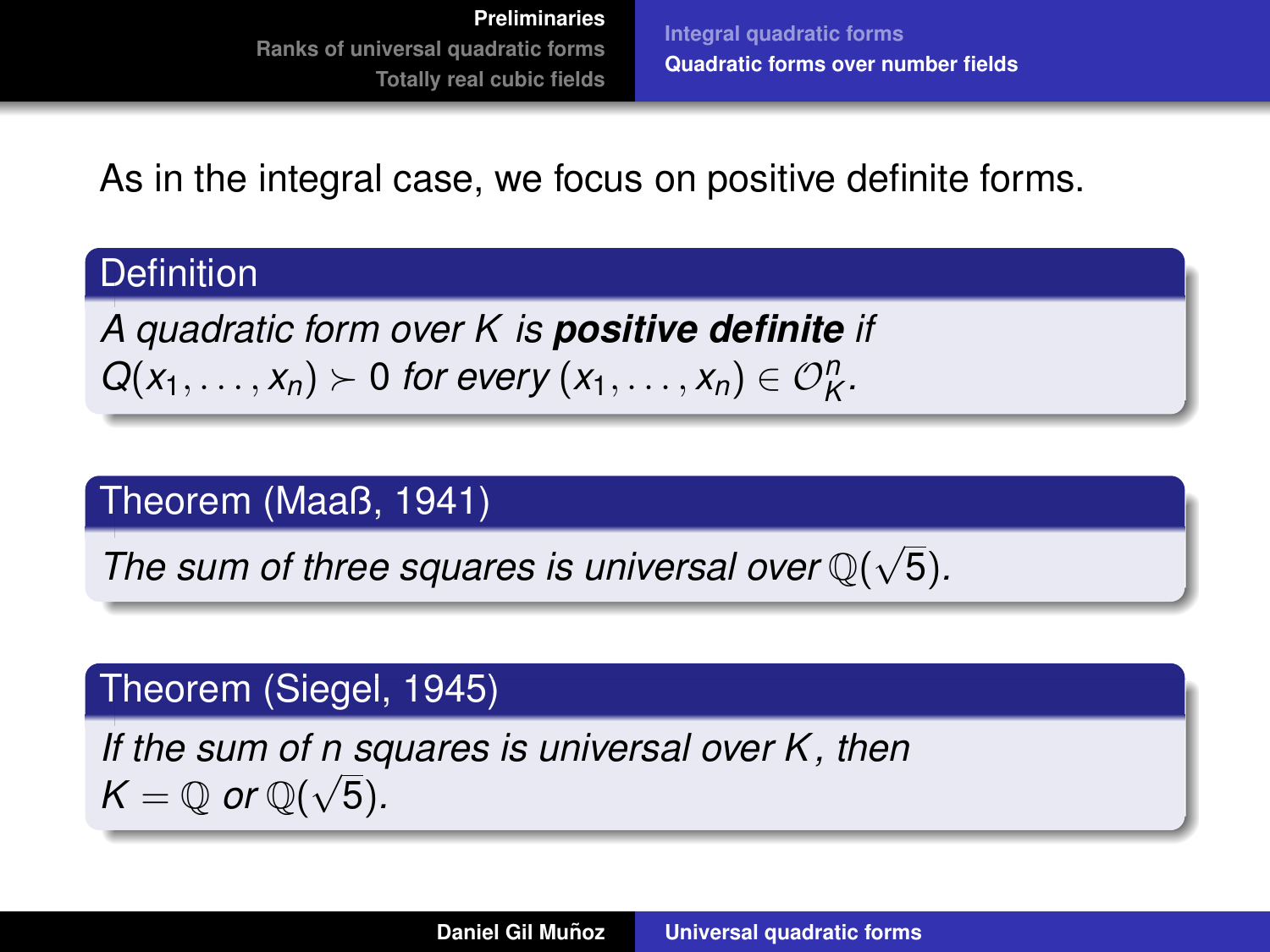**[The connection with indecomposables](#page-30-0) [The quadratic case](#page-39-0)**

# <span id="page-24-0"></span>Table of contents



# **2** [Ranks of universal quadratic forms](#page-24-0)

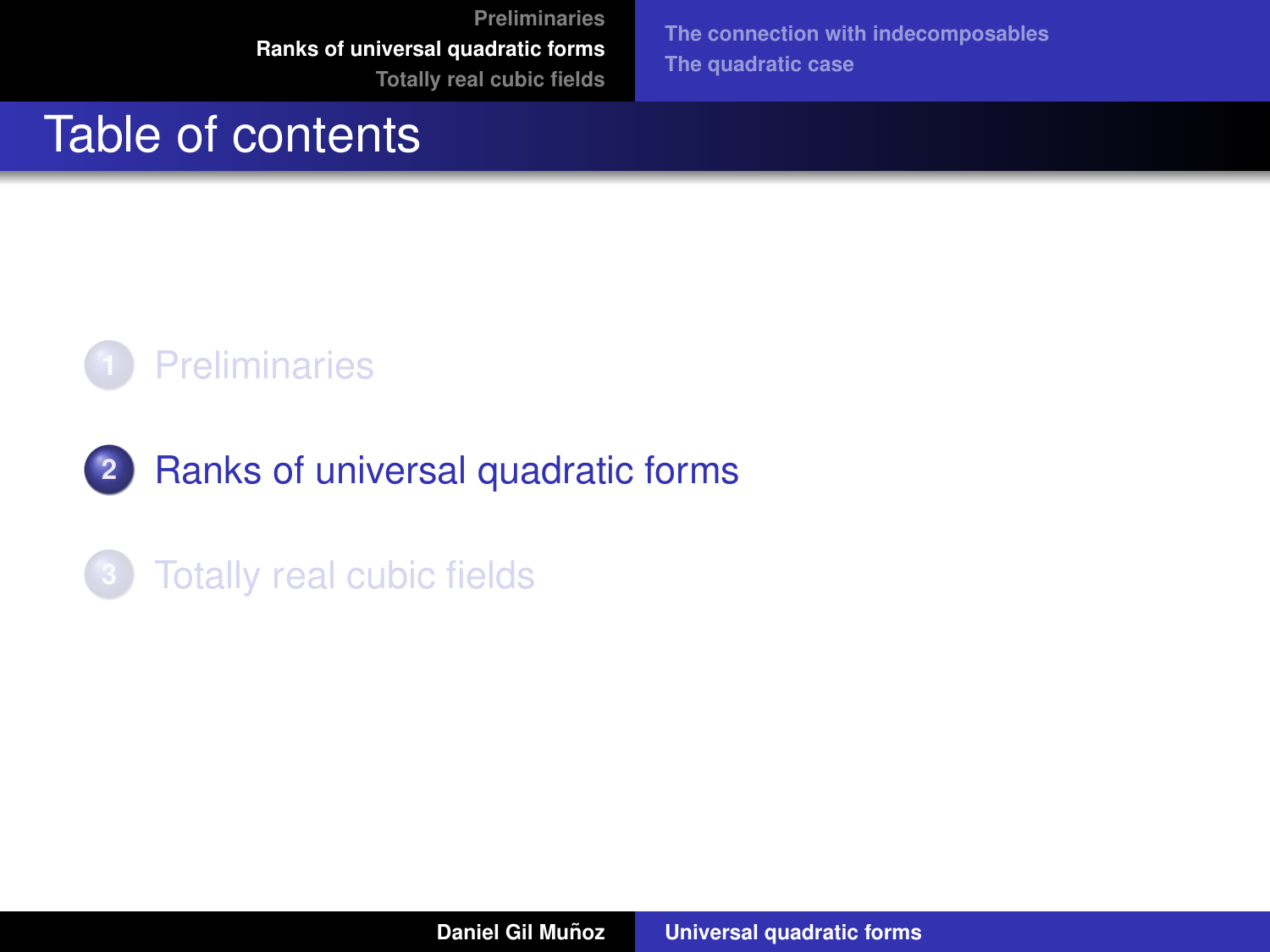**[The connection with indecomposables](#page-30-0) [The quadratic case](#page-39-0)**

# Theorem (Hsia - Kitaoka - Kresner, 1978)

*For every totally real number field K , there exists a universal quadratic form over K .*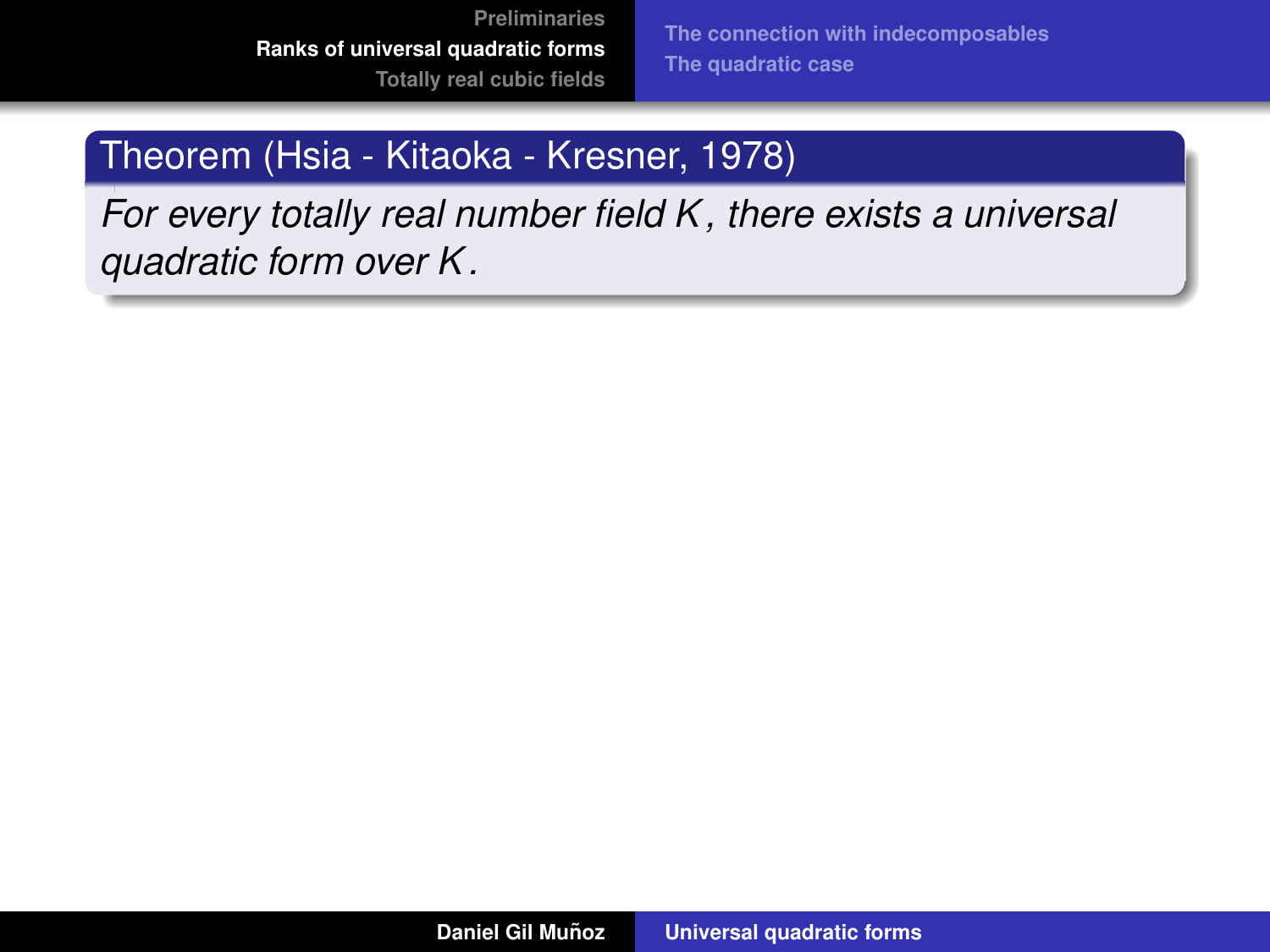# Theorem (Hsia - Kitaoka - Kresner, 1978)

*For every totally real number field K , there exists a universal quadratic form over K .*

# Problem

*Let K be a totally real field. What is the minimal n*  $\in \mathbb{Z}_{>0}$  *for which there is a universal quadratic form over K of rank n?*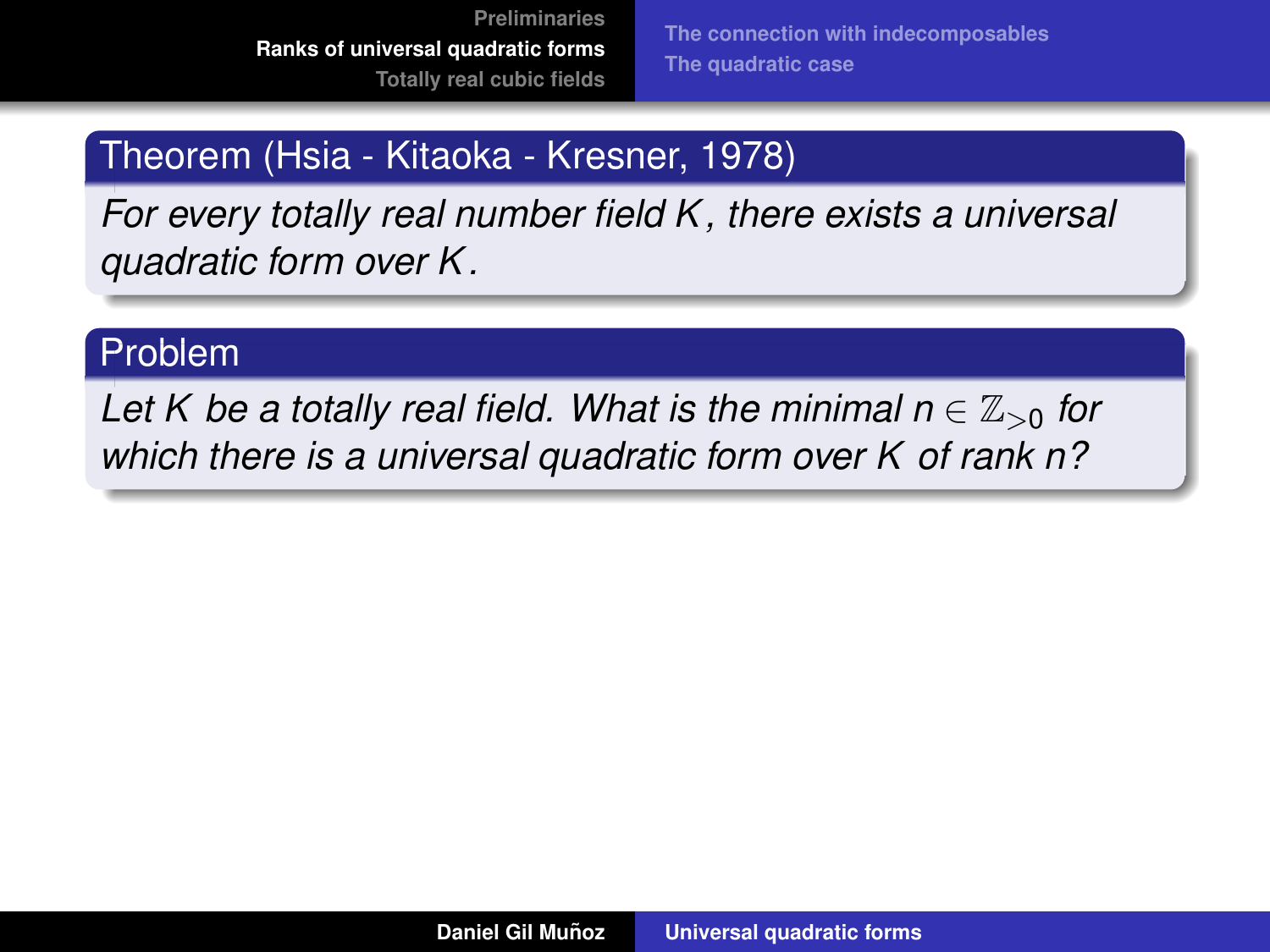# Theorem (Hsia - Kitaoka - Kresner, 1978)

*For every totally real number field K , there exists a universal quadratic form over K .*

## Problem

Let K be a totally real field. What is the minimal  $n \in \mathbb{Z}_{>0}$  for *which there is a universal quadratic form over K of rank n?*

We ask for the value of

 $m(K)$   $\equiv$  minimal rank of a universal form over *K*.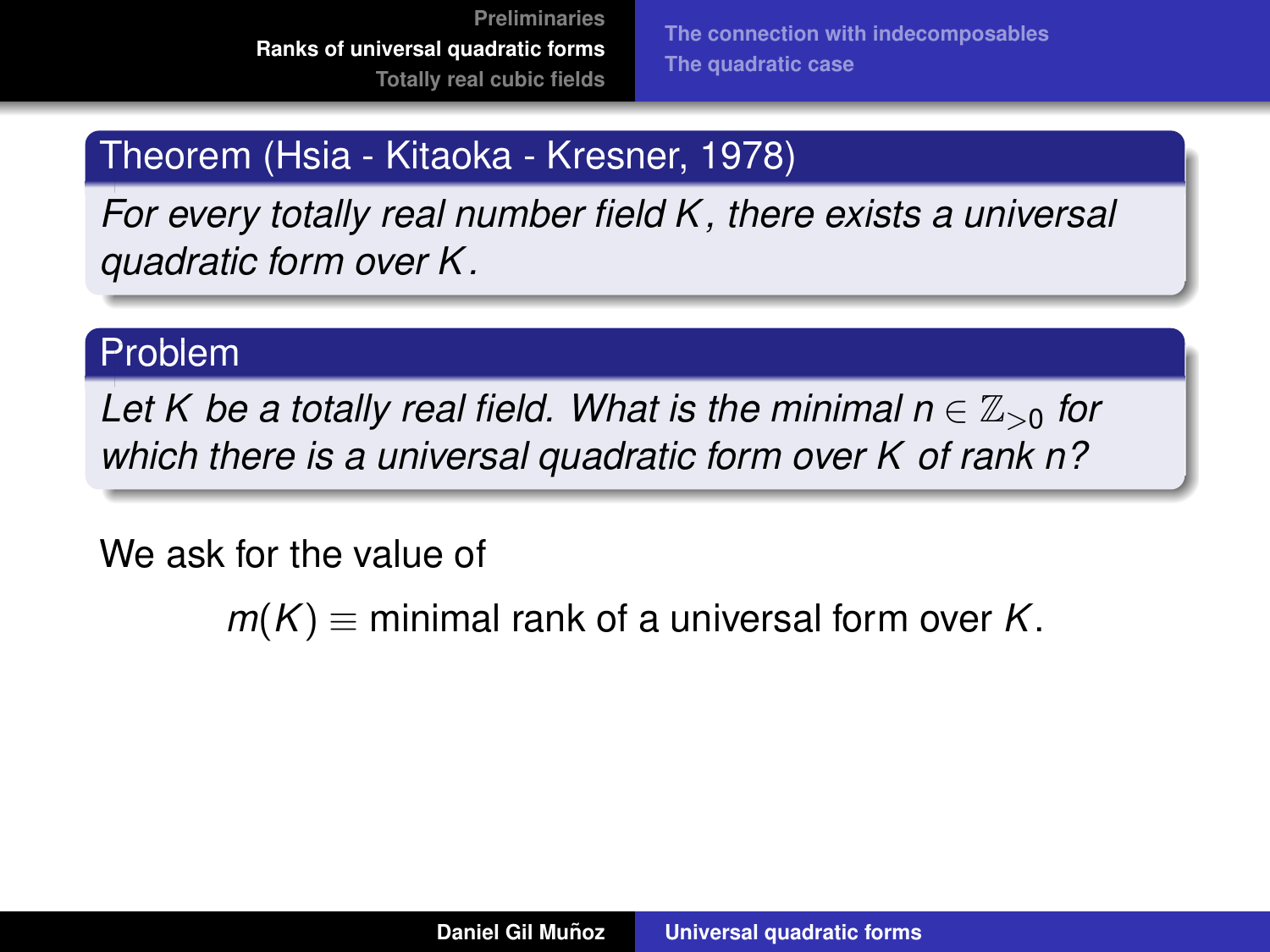# Theorem (Hsia - Kitaoka - Kresner, 1978)

*For every totally real number field K , there exists a universal quadratic form over K .*

# Problem

Let K be a totally real field. What is the minimal  $n \in \mathbb{Z}_{>0}$  for *which there is a universal quadratic form over K of rank n?*

We ask for the value of

 $m(K)$   $\equiv$  minimal rank of a universal form over *K*.

There are not universal forms of ranks 1 or 2, i.e.  $m(K) > 3$ .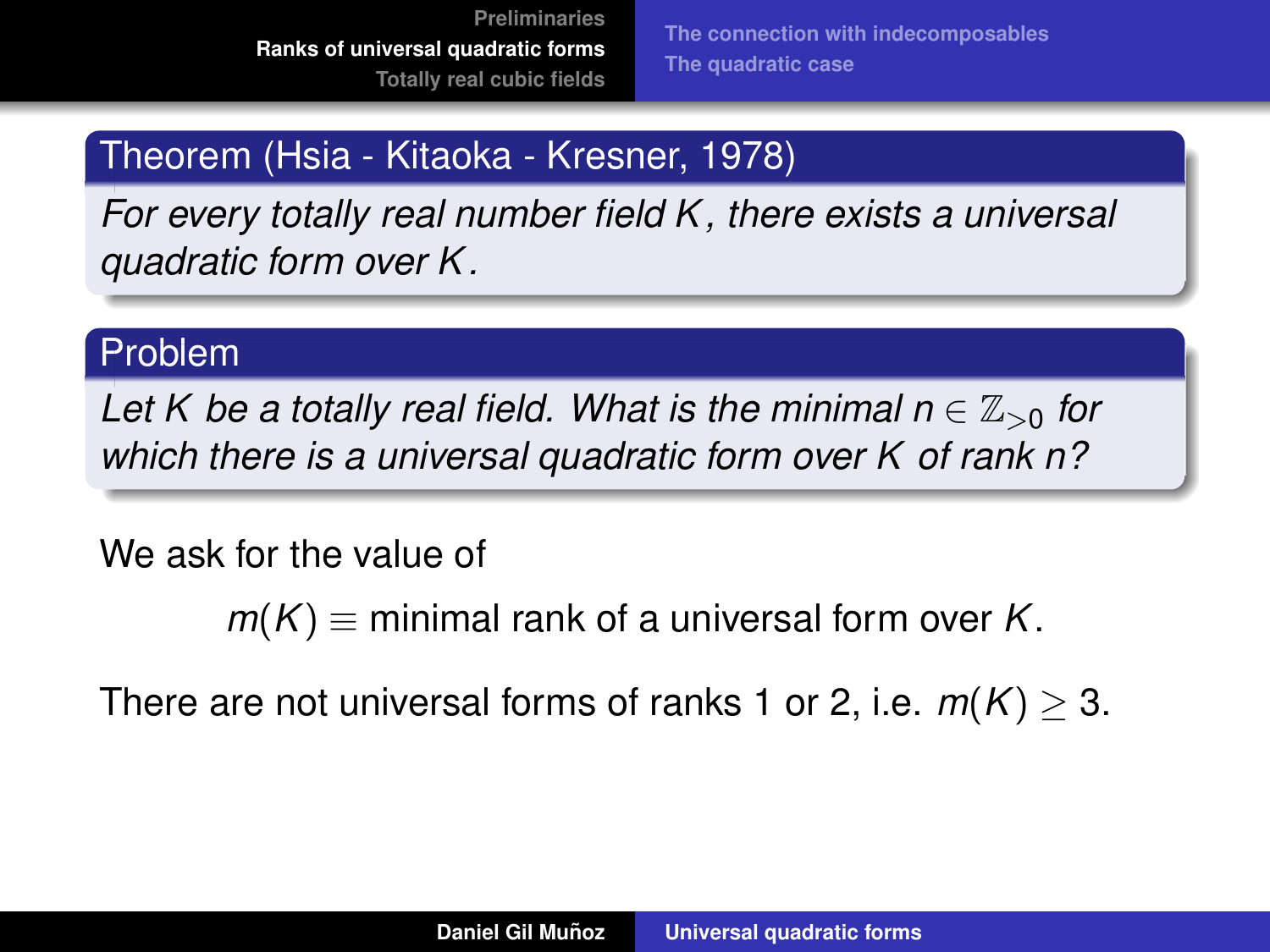# Theorem (Hsia - Kitaoka - Kresner, 1978)

*For every totally real number field K , there exists a universal quadratic form over K .*

# Problem

Let K be a totally real field. What is the minimal  $n \in \mathbb{Z}_{>0}$  for *which there is a universal quadratic form over K of rank n?*

We ask for the value of

 $m(K)$   $\equiv$  minimal rank of a universal form over *K*.

There are not universal forms of ranks 1 or 2, i.e.  $m(K) > 3$ .

# Conjecture (Kitaoka)

 $m(K) = 3$  *only for finitely many totally real fields K.*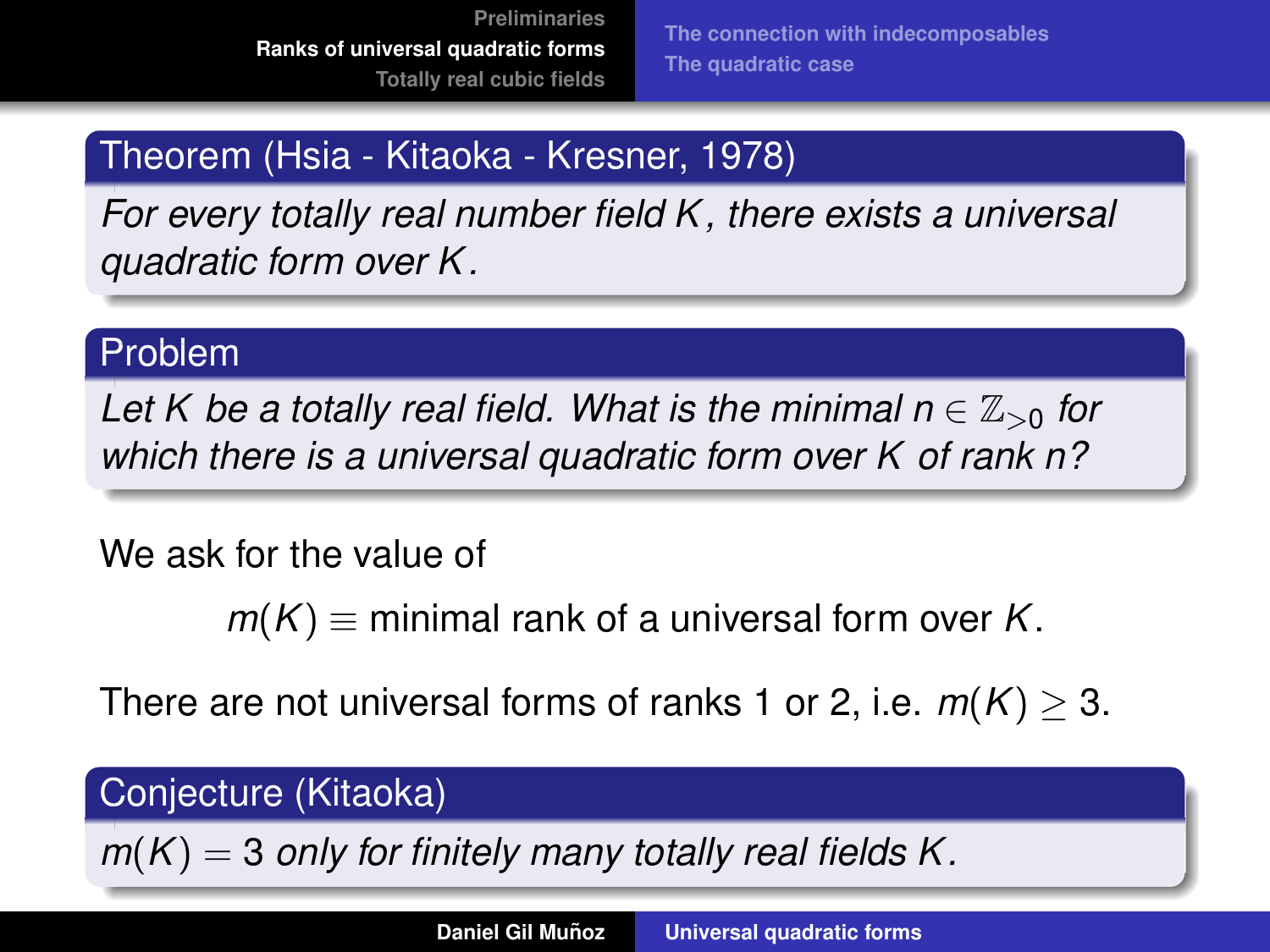**[The connection with indecomposables](#page-30-0) [The quadratic case](#page-39-0)**

#### <span id="page-30-0"></span>NUMBER FIELDS WITHOUT  $n$ -ARY UNIVERSAL OUADRATIC **FORMS**

#### VALENTIN BLOMER AND VÍTĚZSLAV KALA

ABSTRACT. Given any positive integer  $M$ , we show that there are infinitely many real quadratic fields that do not admit universal quadratic forms with even cross coefficients in  $M$  variables.

#### UNIVERSAL QUADRATIC FORMS AND ELEMENTS OF SMALL **NORM IN REAL QUADRATIC FIELDS**

#### VÍTĚZSLAV KALA

ABSTRACT. For any positive integer  $M$  we show that there are infinitely many real quadratic fields that do not admit  $M$ -ary universal quadratic forms (without any restriction on the parity of their cross coefficients).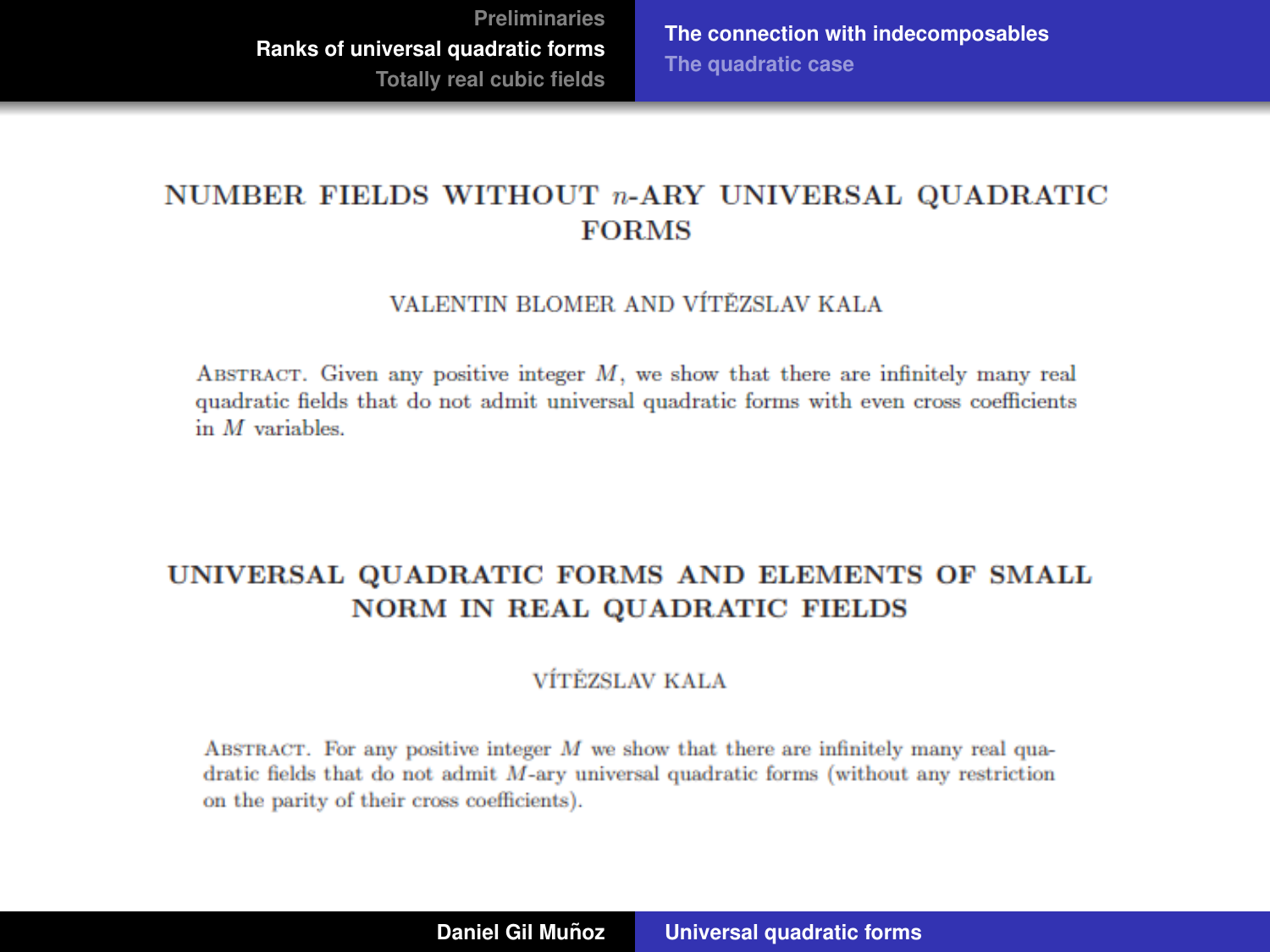In 2015, Blomer and Kala introduced a strategy to determine families of number fields without universal quadratic forms of few unknowns.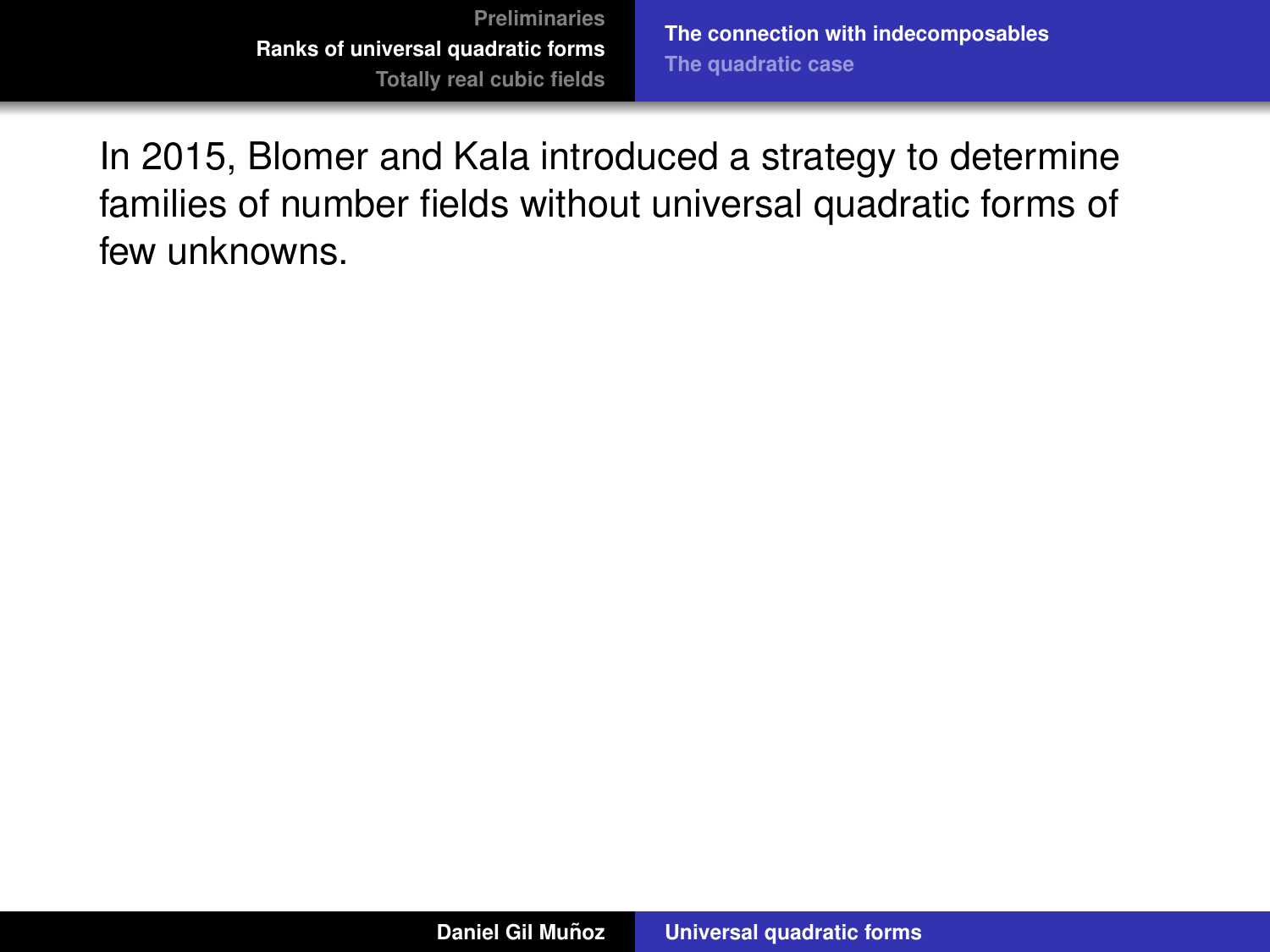In 2015, Blomer and Kala introduced a strategy to determine families of number fields without universal quadratic forms of few unknowns.

# **Proposition**

*Assume that there are totally positive integers*  $a_1, \ldots, a_n \in \mathcal{O}_K$  $\mathcal{S}$  *such that if*  $4a_i a_j \succeq c^2$  *for all*  $1 \leq i,j \leq n$  *with*  $c \in \mathcal{O}_K$  *, then c* = 0*. Then every universal quadratic form has rank at least n.*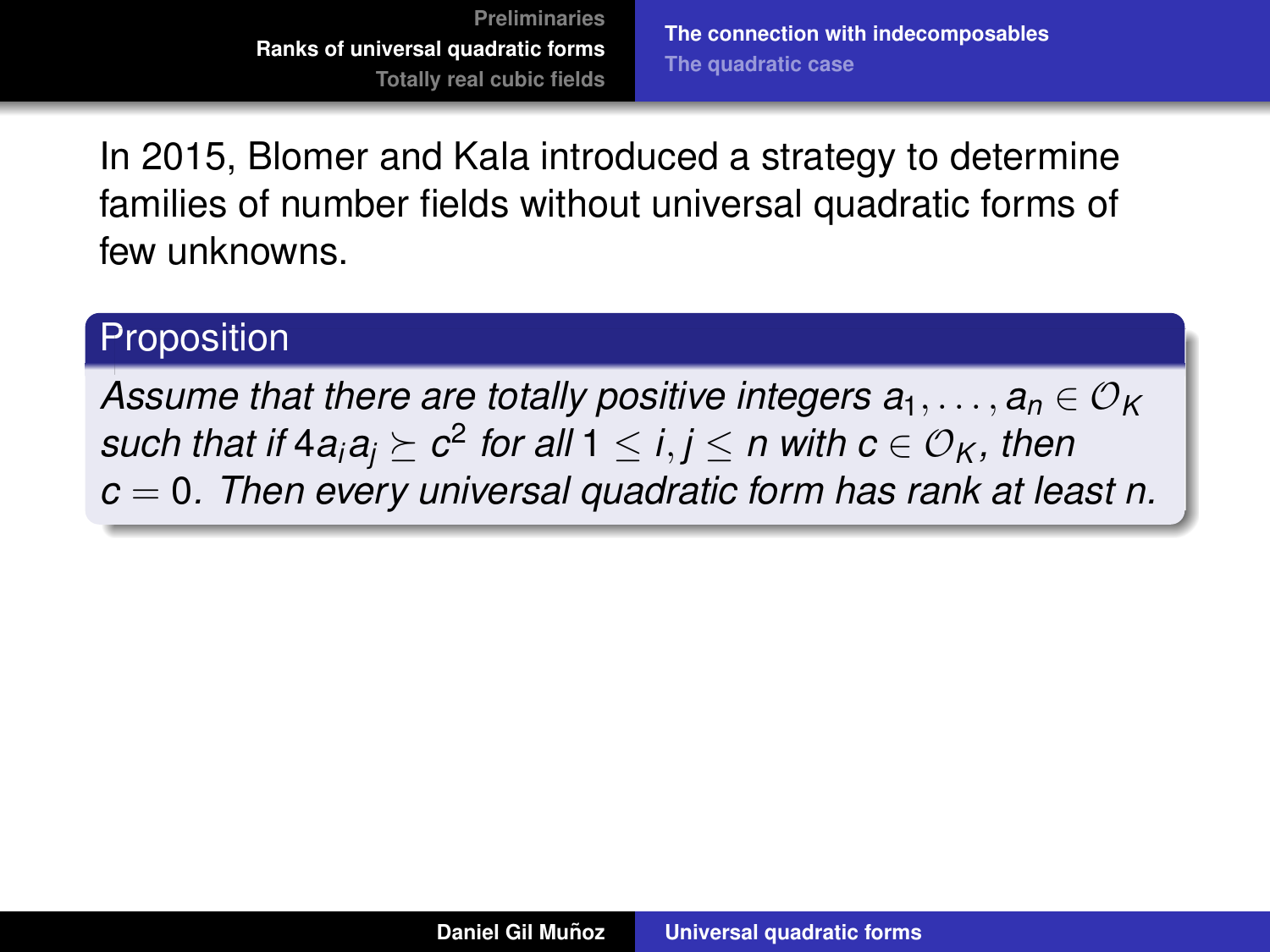In 2015, Blomer and Kala introduced a strategy to determine families of number fields without universal quadratic forms of few unknowns.

# **Proposition**

*Assume that there are totally positive integers*  $a_1, \ldots, a_n \in \mathcal{O}_K$  $\mathcal{S}$  *such that if*  $4a_i a_j \succeq c^2$  *for all*  $1 \leq i,j \leq n$  *with*  $c \in \mathcal{O}_K$  *, then c* = 0*. Then every universal quadratic form has rank at least n.*

A good choice for these elements *a<sup>i</sup>* are indecomposable elements of *K*.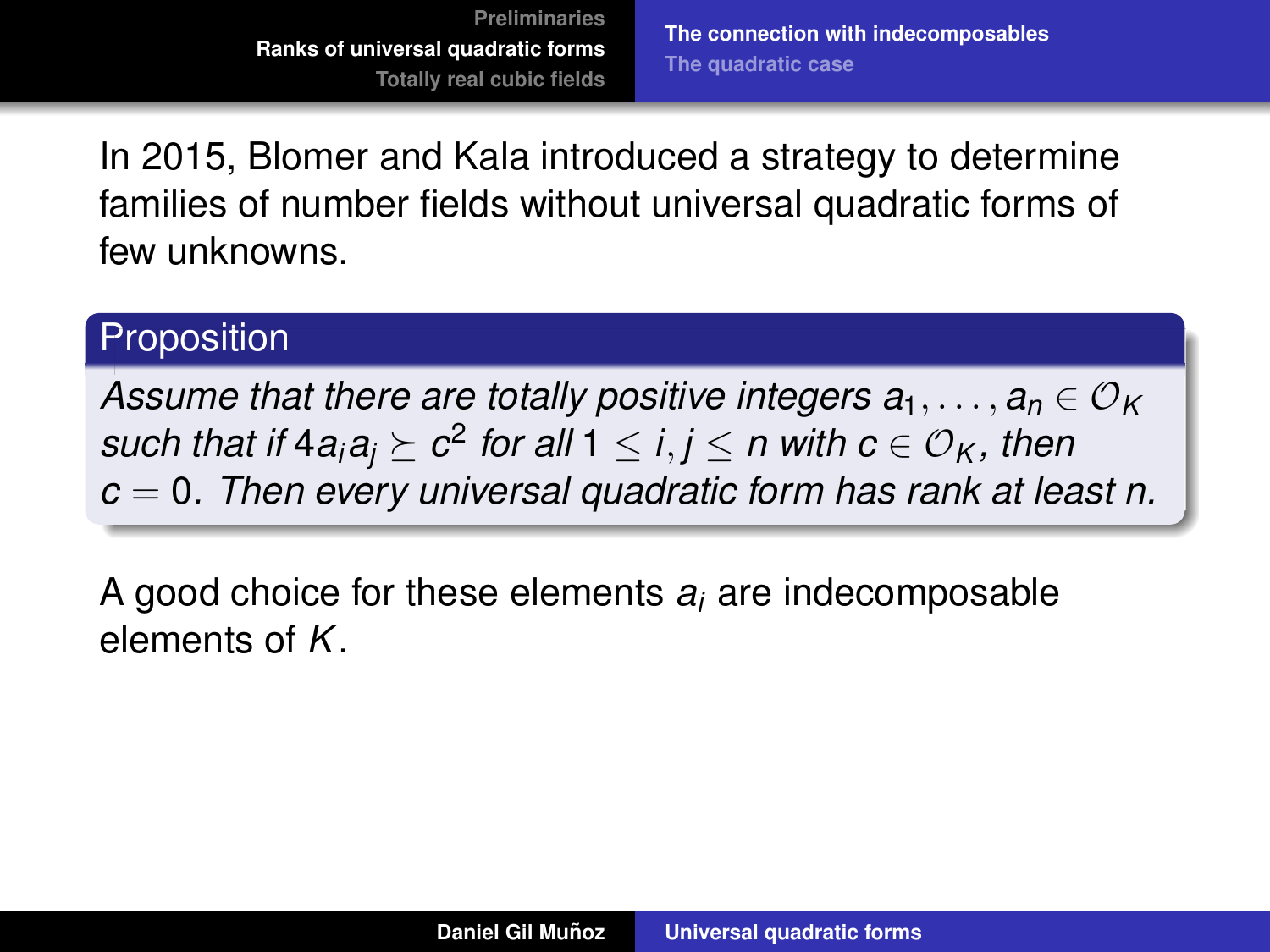**[The connection with indecomposables](#page-30-0) [The quadratic case](#page-39-0)**

In 2015, Blomer and Kala introduced a strategy to determine families of number fields without universal quadratic forms of few unknowns.

## **Proposition**

*Assume that there are totally positive integers*  $a_1, \ldots, a_n \in \mathcal{O}_K$  $\mathcal{S}$  *such that if*  $4a_i a_j \succeq c^2$  *for all*  $1 \leq i,j \leq n$  *with*  $c \in \mathcal{O}_K$  *, then c* = 0*. Then every universal quadratic form has rank at least n.*

A good choice for these elements *a<sup>i</sup>* are indecomposable elements of *K*.

# **Definition**

*A totally positive element*  $\alpha \in \mathcal{O}_K$  *is said to be indecomposable if*  $\alpha \neq \beta + \gamma$  *for all totally positive*  $\beta, \gamma \in \mathcal{O}_K$ *.*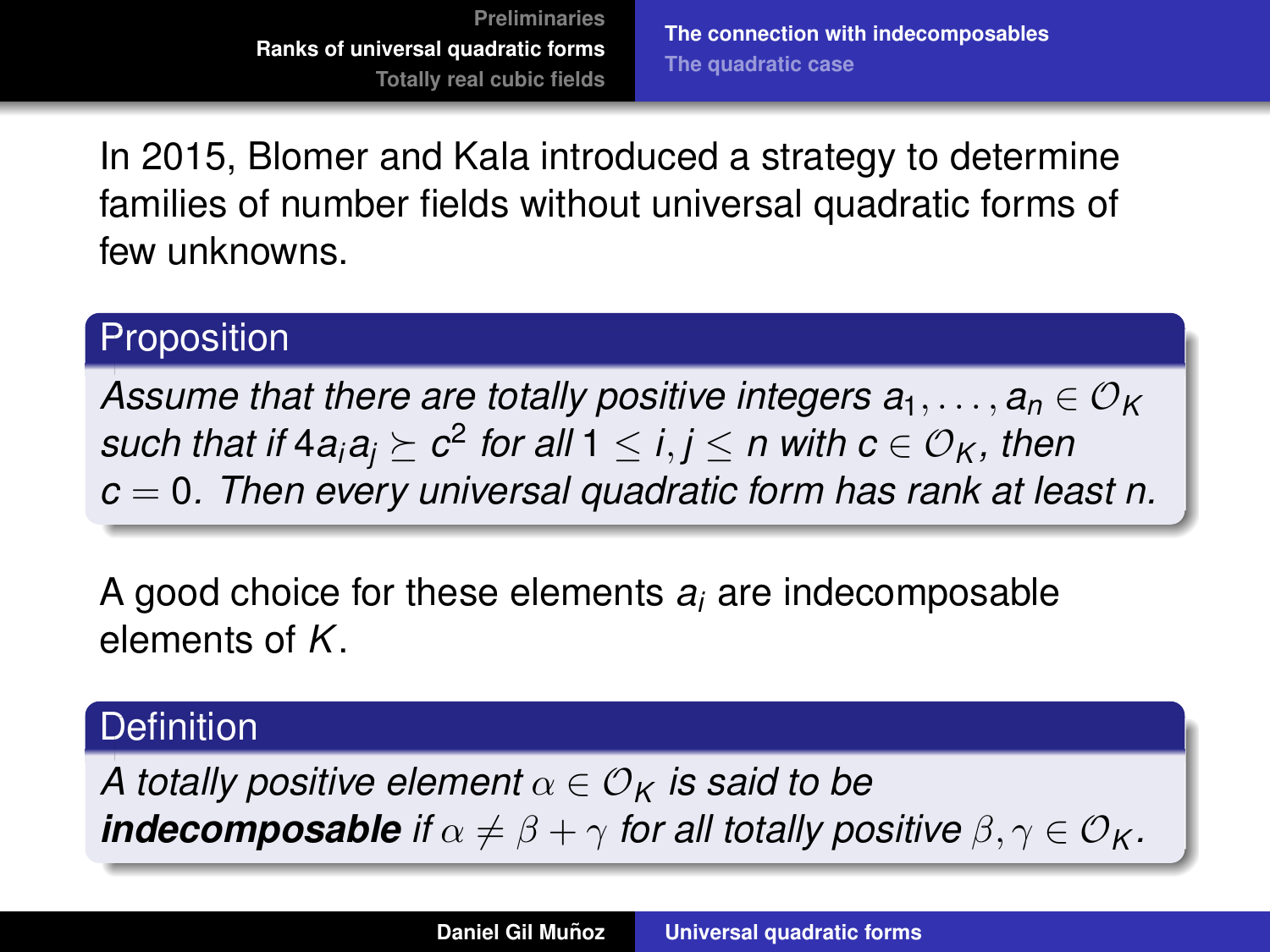**[The connection with indecomposables](#page-30-0) [The quadratic case](#page-39-0)**

# Intuition

The 'more' indecomposables *K* have, the more unknowns need quadratic forms over *K* to be universal.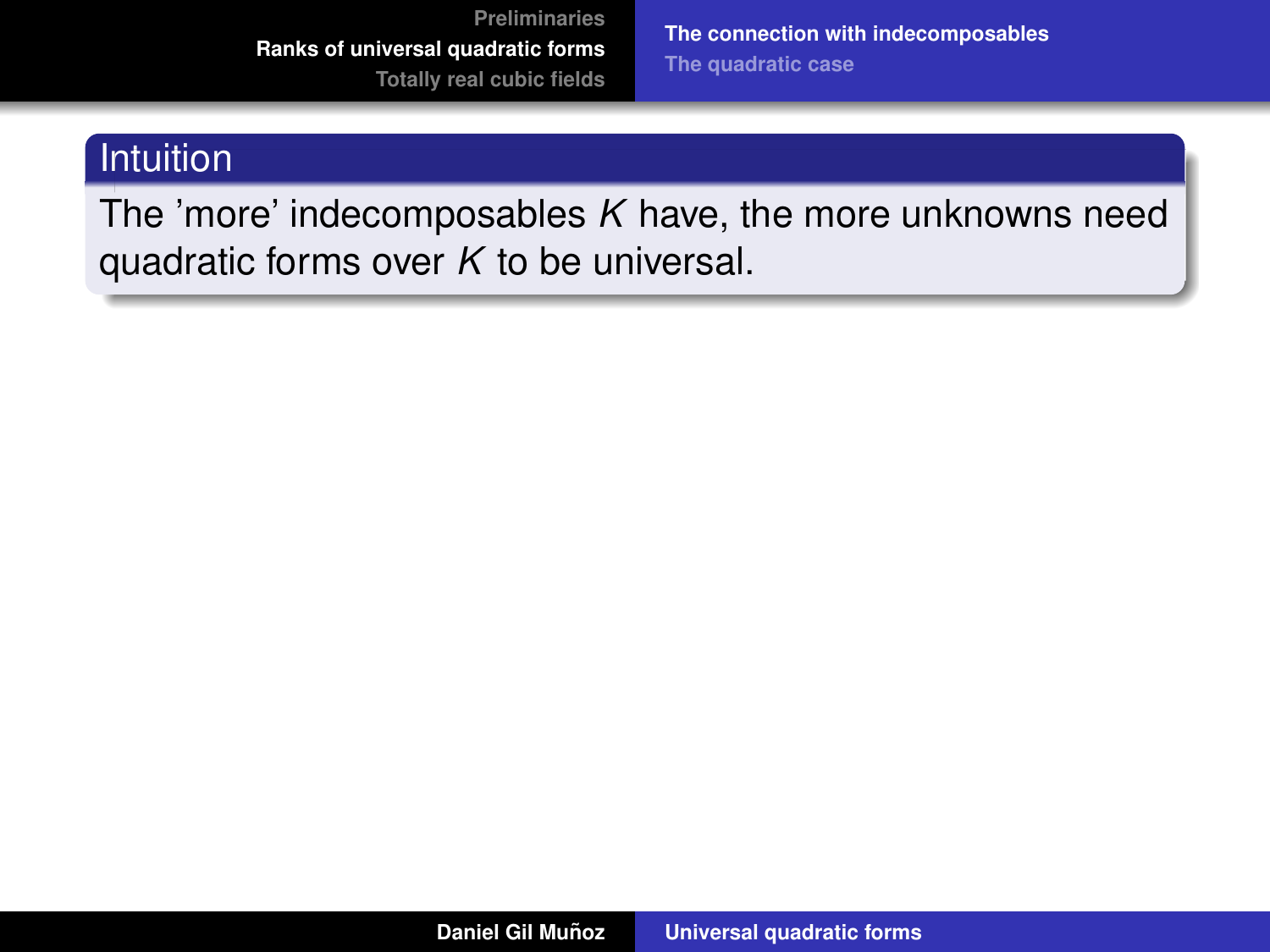**[The connection with indecomposables](#page-30-0) [The quadratic case](#page-39-0)**

#### Intuition

The 'more' indecomposables *K* have, the more unknowns need quadratic forms over *K* to be universal.

Suppose that  $\alpha$  is indecomposable and represented by a (positive definite) diagonal quadratic form

$$
\alpha=\sum_{i=1}^n a_{ii}x_i^2.
$$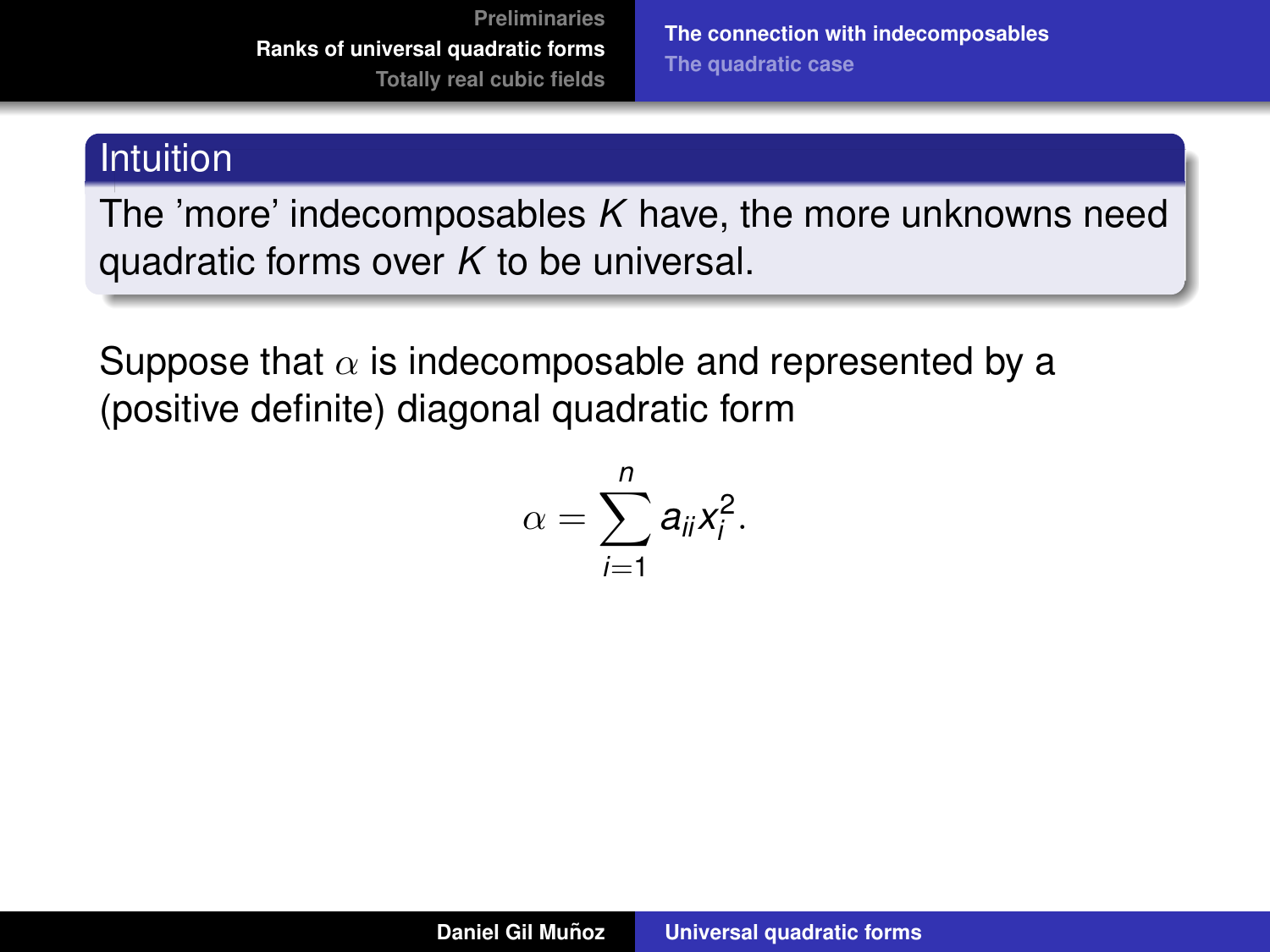**[The connection with indecomposables](#page-30-0) [The quadratic case](#page-39-0)**

#### **Intuition**

The 'more' indecomposables *K* have, the more unknowns need quadratic forms over *K* to be universal.

Suppose that  $\alpha$  is indecomposable and represented by a (positive definite) diagonal quadratic form

$$
\alpha=\sum_{i=1}^n a_{ii}x_i^2.
$$

Necessarily, for some  $1 \leq i_0 \leq n$ ,

$$
\alpha = a_{i_0i_0}x_{i_0}^2.
$$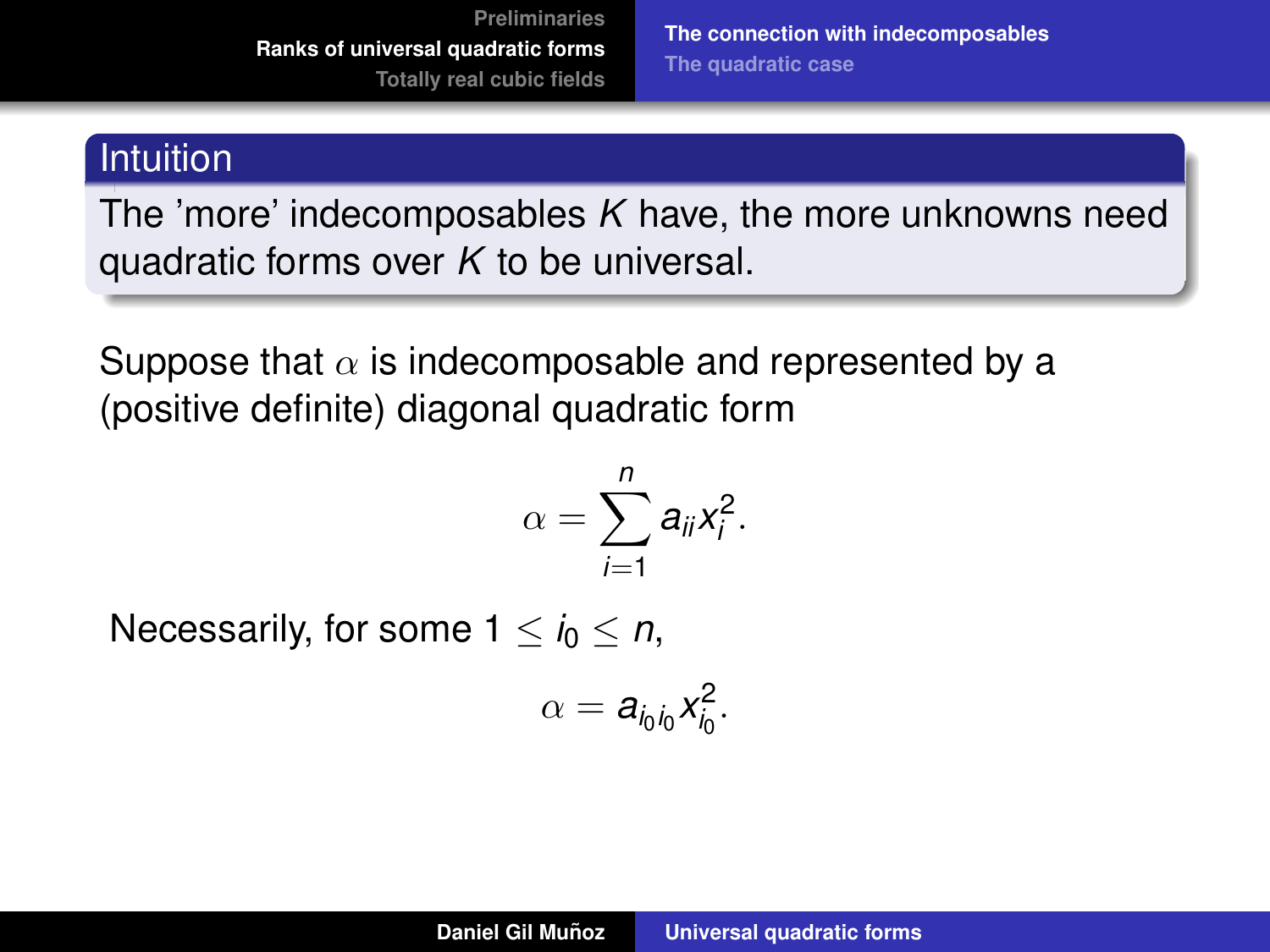**[The connection with indecomposables](#page-30-0) [The quadratic case](#page-39-0)**

### **Intuition**

The 'more' indecomposables *K* have, the more unknowns need quadratic forms over *K* to be universal.

Suppose that  $\alpha$  is indecomposable and represented by a (positive definite) diagonal quadratic form

$$
\alpha=\sum_{i=1}^n a_{ii}x_i^2.
$$

Necessarily, for some  $1 \leq i_0 \leq n$ ,

$$
\alpha = a_{i_0i_0}x_{i_0}^2.
$$

Then the rank of a diagonal universal quadratic form is at least the number of indecomposables modulo squares.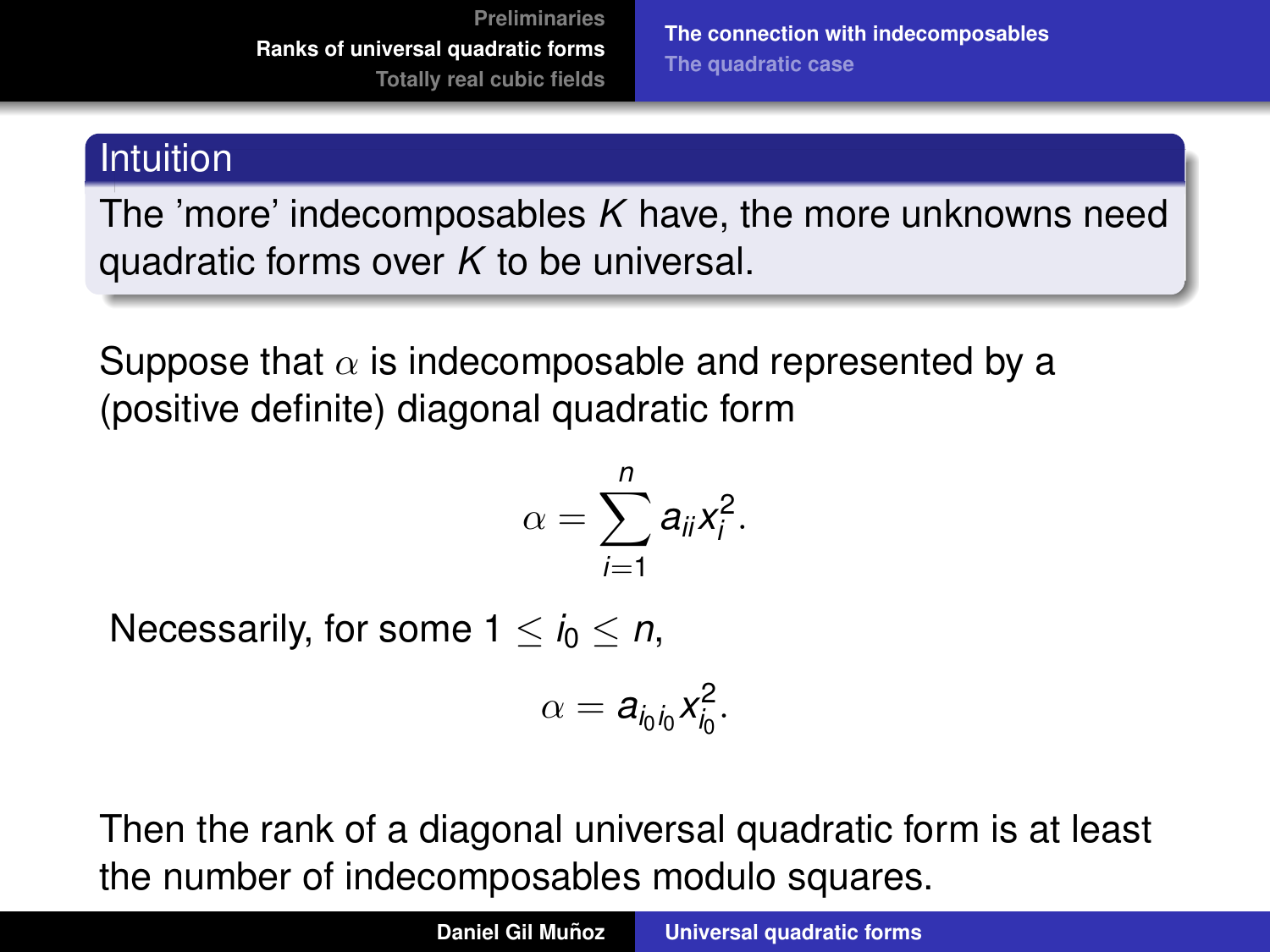<span id="page-39-0"></span>
$$
\omega = \begin{cases} \frac{-1+\sqrt{D}}{2} & \text{if } D \equiv 1 \text{ (mod 4)}, \\ \sqrt{D} & \text{if } D \equiv 2, 3 \text{ (mod 4)}. \end{cases}
$$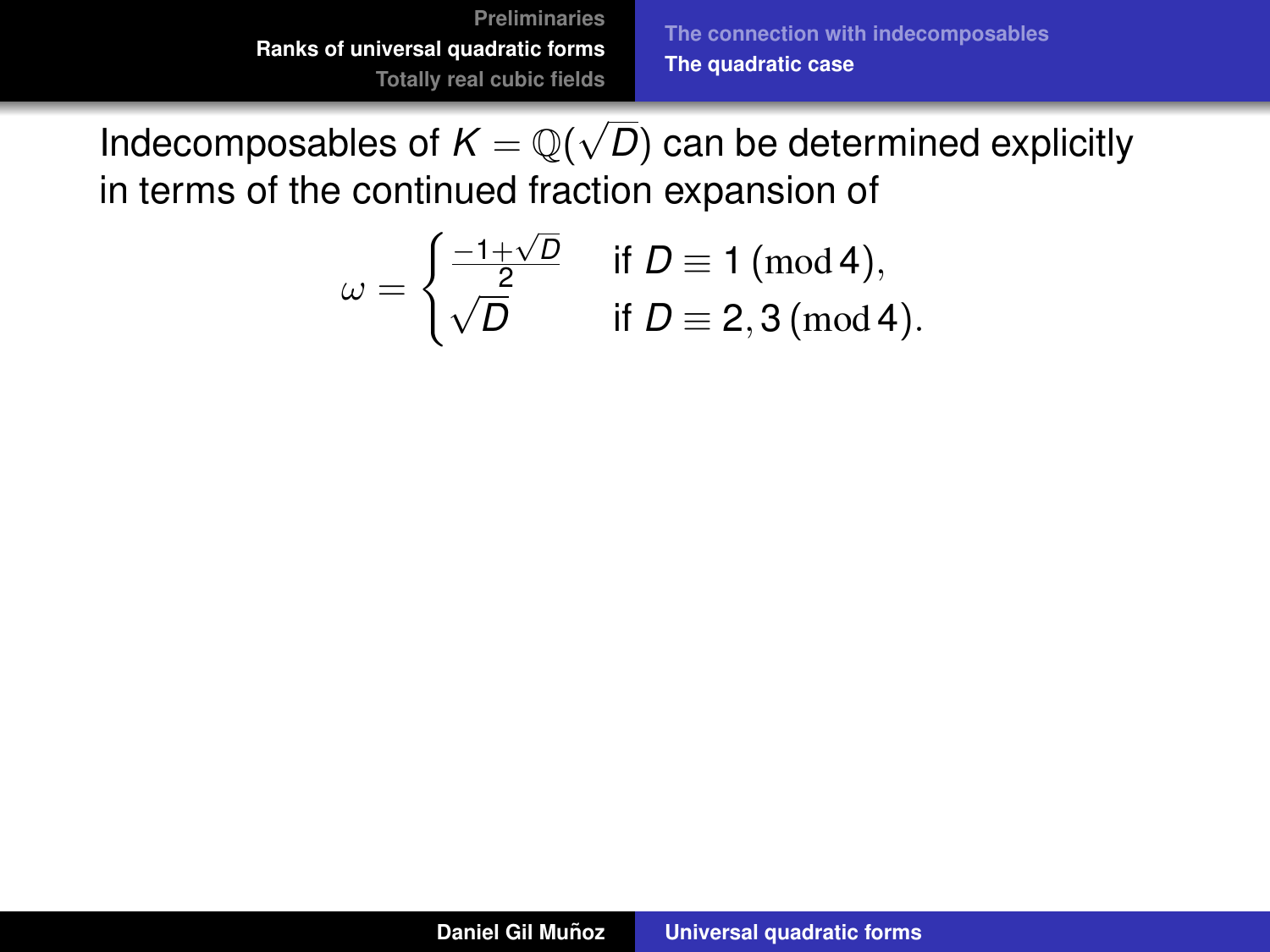$$
\omega = \begin{cases} \frac{-1+\sqrt{D}}{2} & \text{if } D \equiv 1 \text{ (mod 4)}, \\ \sqrt{D} & \text{if } D \equiv 2, 3 \text{ (mod 4)}. \end{cases}
$$

$$
\omega=[u_0,\overline{u_1,\ldots,u_{s-1},u_s}],
$$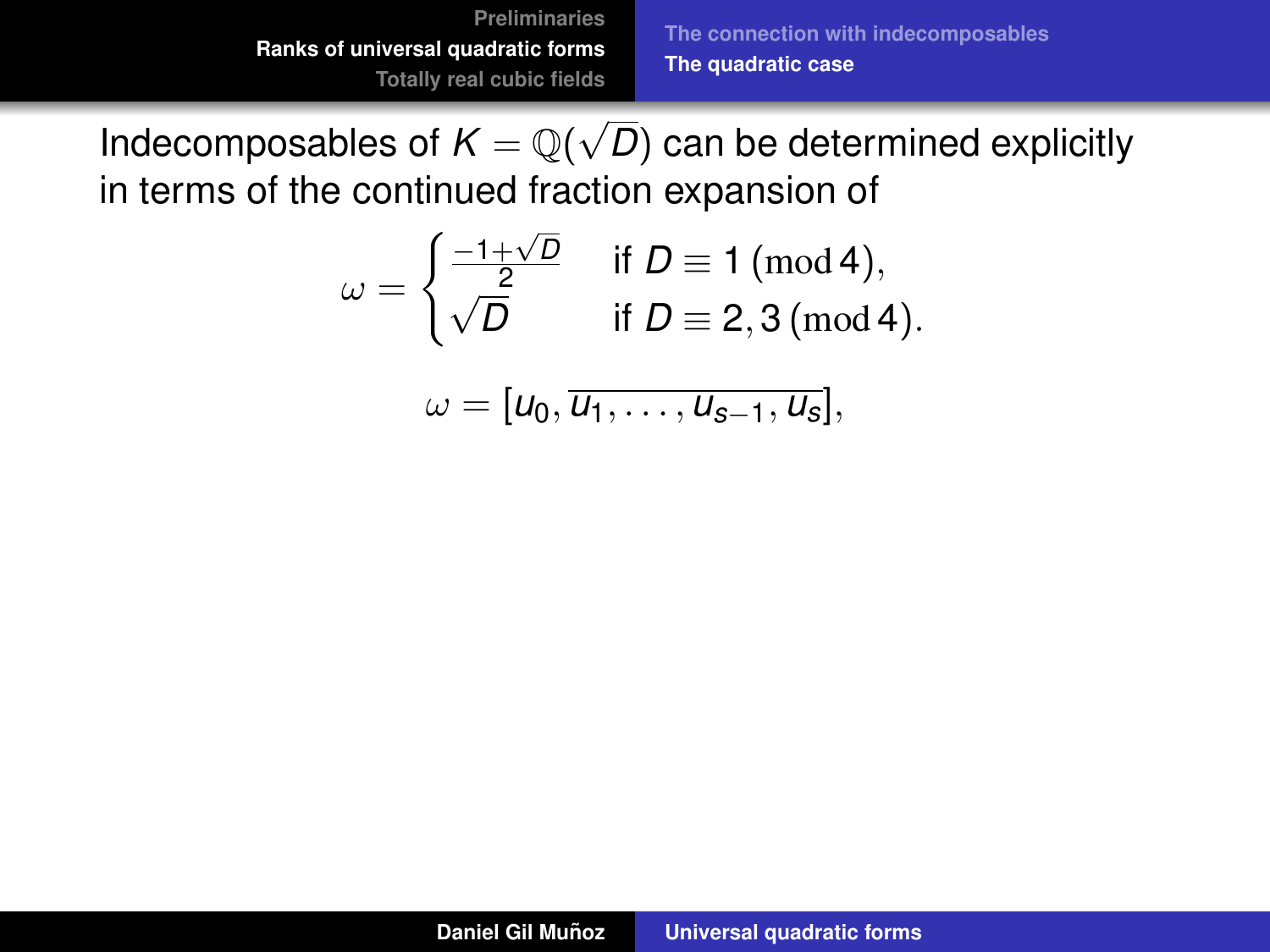$$
\omega = \begin{cases} \frac{-1+\sqrt{D}}{2} & \text{if } D \equiv 1 \text{ (mod 4)}, \\ \sqrt{D} & \text{if } D \equiv 2, 3 \text{ (mod 4)}. \end{cases}
$$

$$
\omega=[u_0,\overline{u_1,\ldots,u_{s-1},u_s}],
$$

$$
\bullet \ \mathbf{u}_0 = \lfloor \omega \rfloor,
$$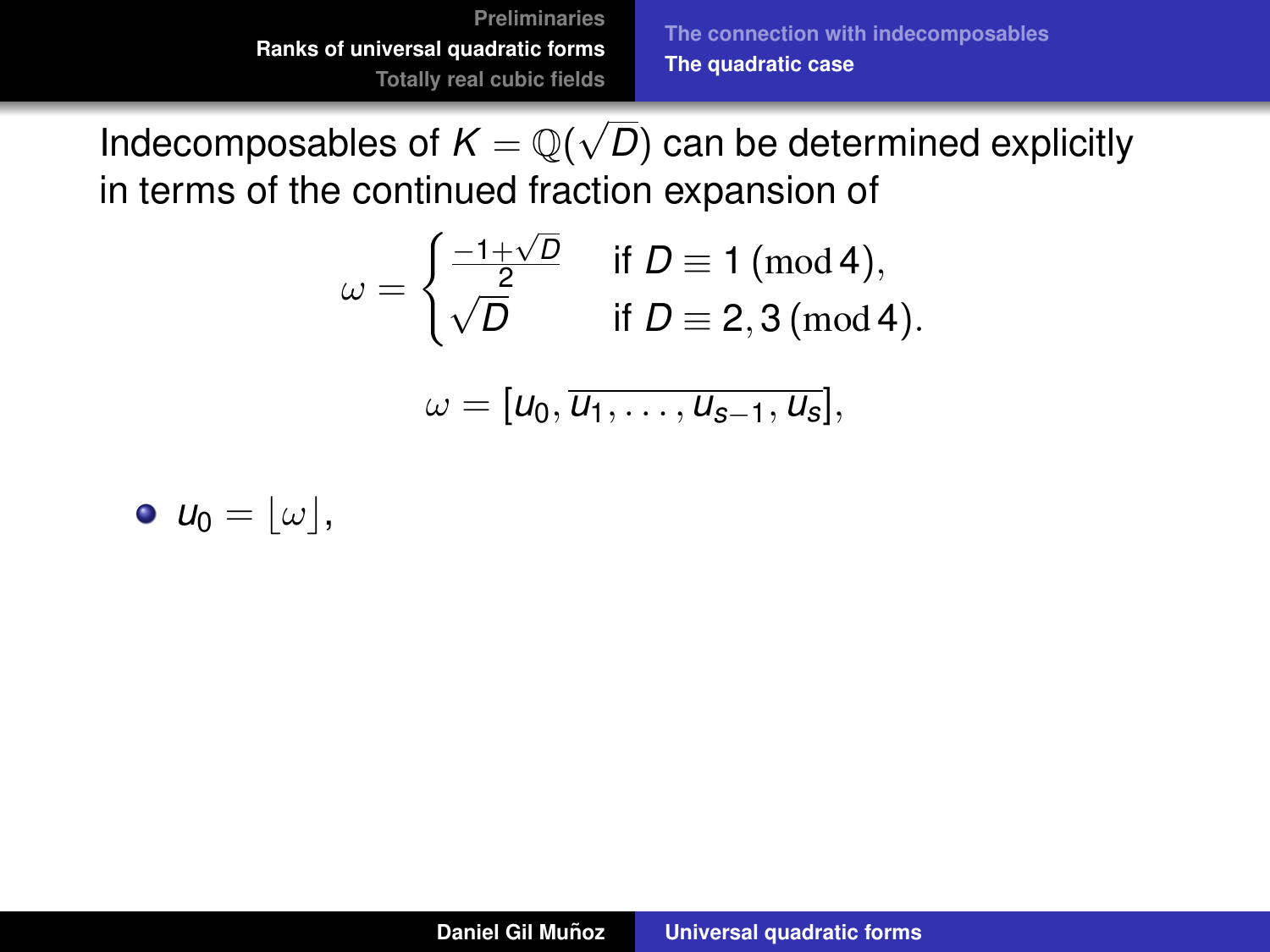$$
\omega = \begin{cases} \frac{-1+\sqrt{D}}{2} & \text{if } D \equiv 1 \text{ (mod 4)}, \\ \sqrt{D} & \text{if } D \equiv 2, 3 \text{ (mod 4)}. \end{cases}
$$

$$
\omega=[u_0,\overline{u_1,\ldots,u_{s-1},u_s}],
$$

\n- $$
u_0 = \lfloor \omega \rfloor
$$
\n- $(u_1, \ldots, u_{s-1})$  is a polyndrome,
\n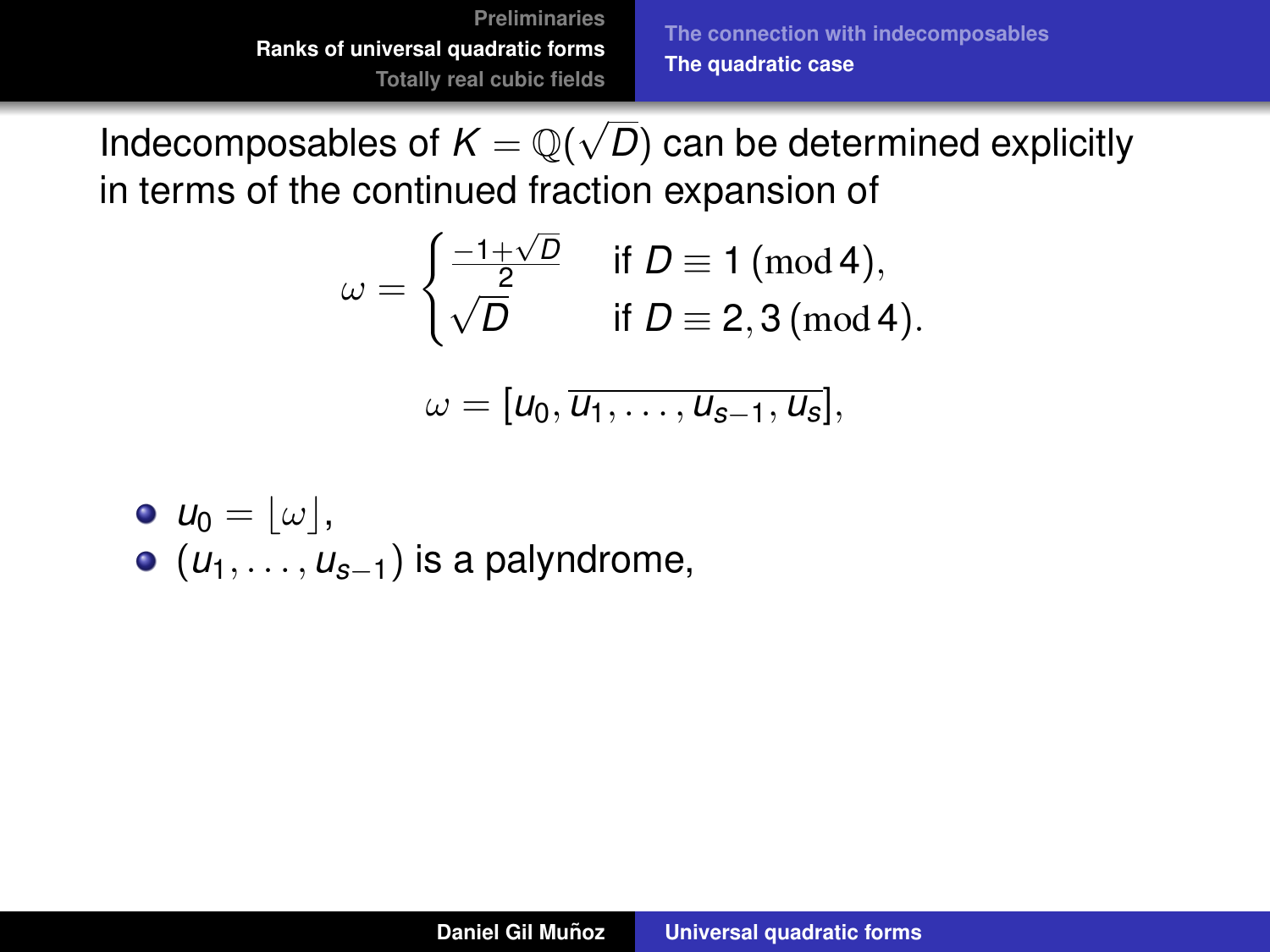$$
\omega = \begin{cases} \frac{-1+\sqrt{D}}{2} & \text{if } D \equiv 1 \text{ (mod 4)}, \\ \sqrt{D} & \text{if } D \equiv 2, 3 \text{ (mod 4)}. \end{cases}
$$

$$
\omega=[u_0,\overline{u_1,\ldots,u_{s-1},u_s}],
$$

\n- $$
u_0 = \lfloor \omega \rfloor
$$
,
\n- $(u_1, \ldots, u_{s-1})$  is a polyndrome,
\n- $u_s = 2u_0 + 1$  if  $D \equiv 1 \pmod{4}$  and  $u_s = 2u_0$  otherwise.
\n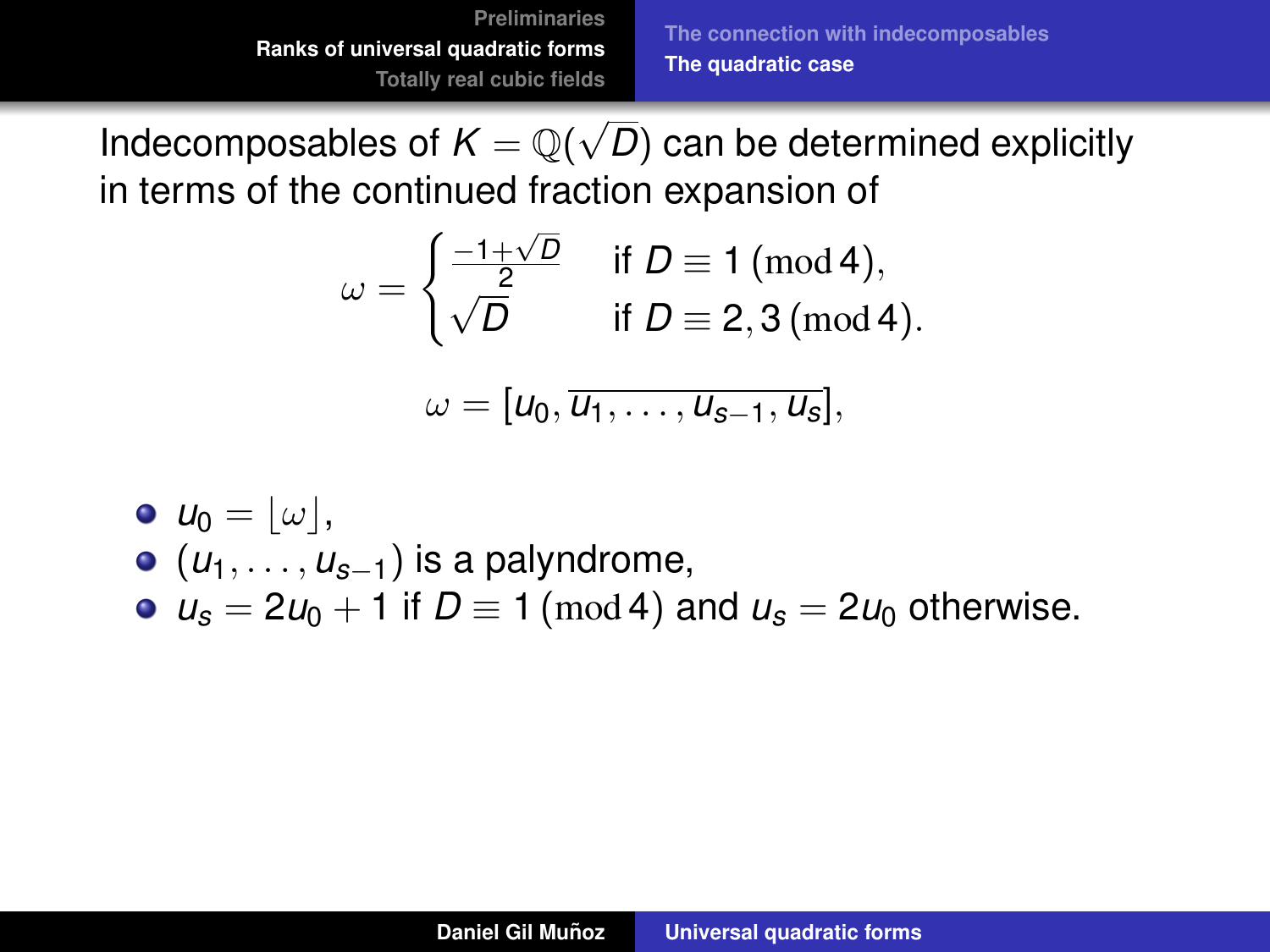**[The connection with indecomposables](#page-30-0) [The quadratic case](#page-47-0)**

$$
\omega=[u_0,\overline{u_1,\ldots,u_{s-1},u_s}],
$$

$$
\bullet \ \ u_0 = \lfloor \omega \rfloor,
$$

- (*u*1, . . . , *us*−1) is a palyndrome,
- $u_s = 2u_0 + 1$  if  $D \equiv 1 \pmod{4}$  and  $u_s = 2u_0$  otherwise.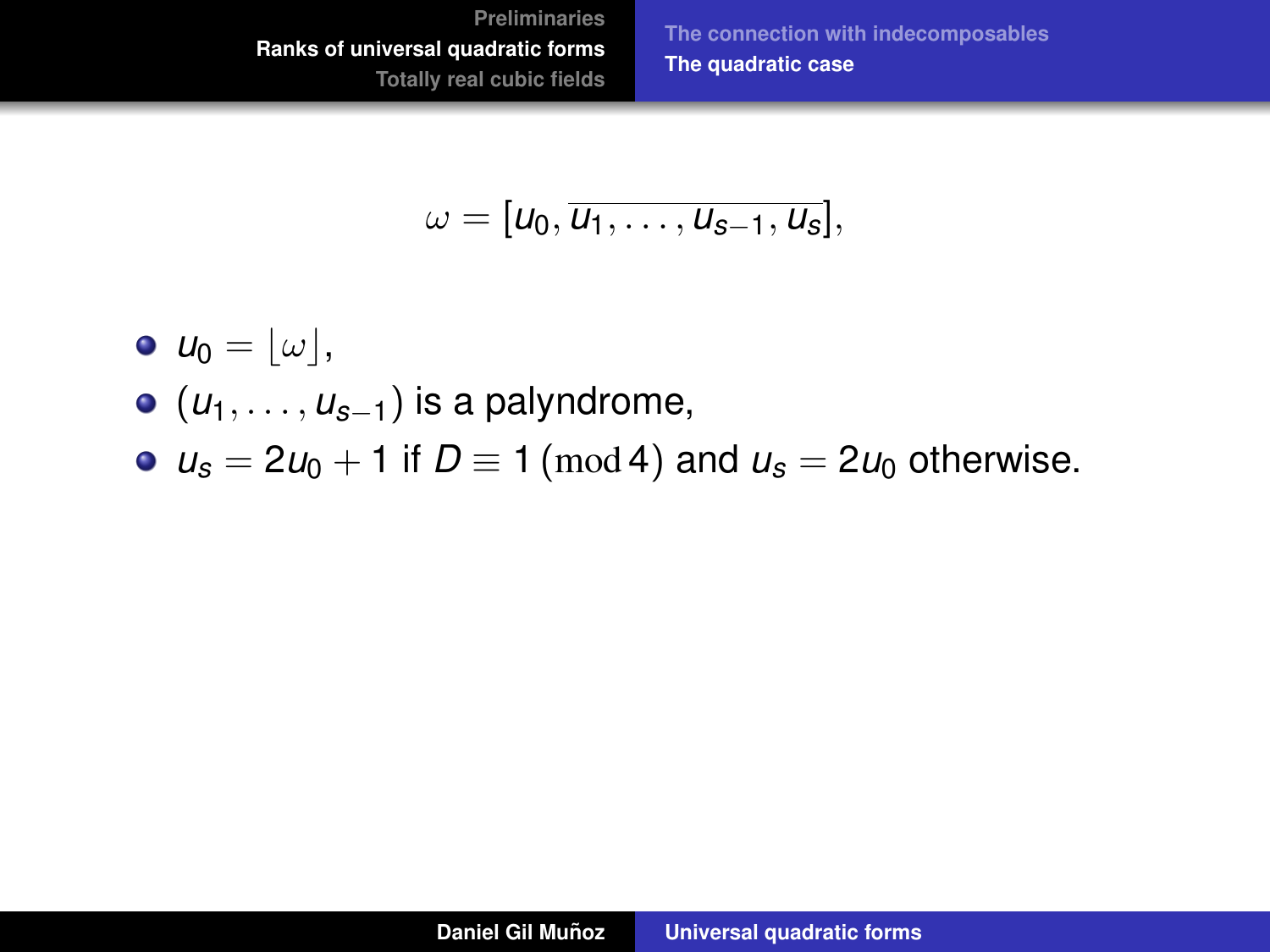**[The connection with indecomposables](#page-30-0) [The quadratic case](#page-47-0)**

$$
\omega=[u_0,\overline{u_1,\ldots,u_{s-1},u_s}],
$$

$$
\bullet \ \ u_0 = \lfloor \omega \rfloor,
$$

- (*u*1, . . . , *us*−1) is a palyndrome,
- $u_s = 2u_0 + 1$  if  $D \equiv 1 \pmod{4}$  and  $u_s = 2u_0$  otherwise.

For  $i \in \mathbb{Z}_{\geq 0}$ , denote

$$
\frac{p_i}{q_i}=[u_0,\ldots,u_i].
$$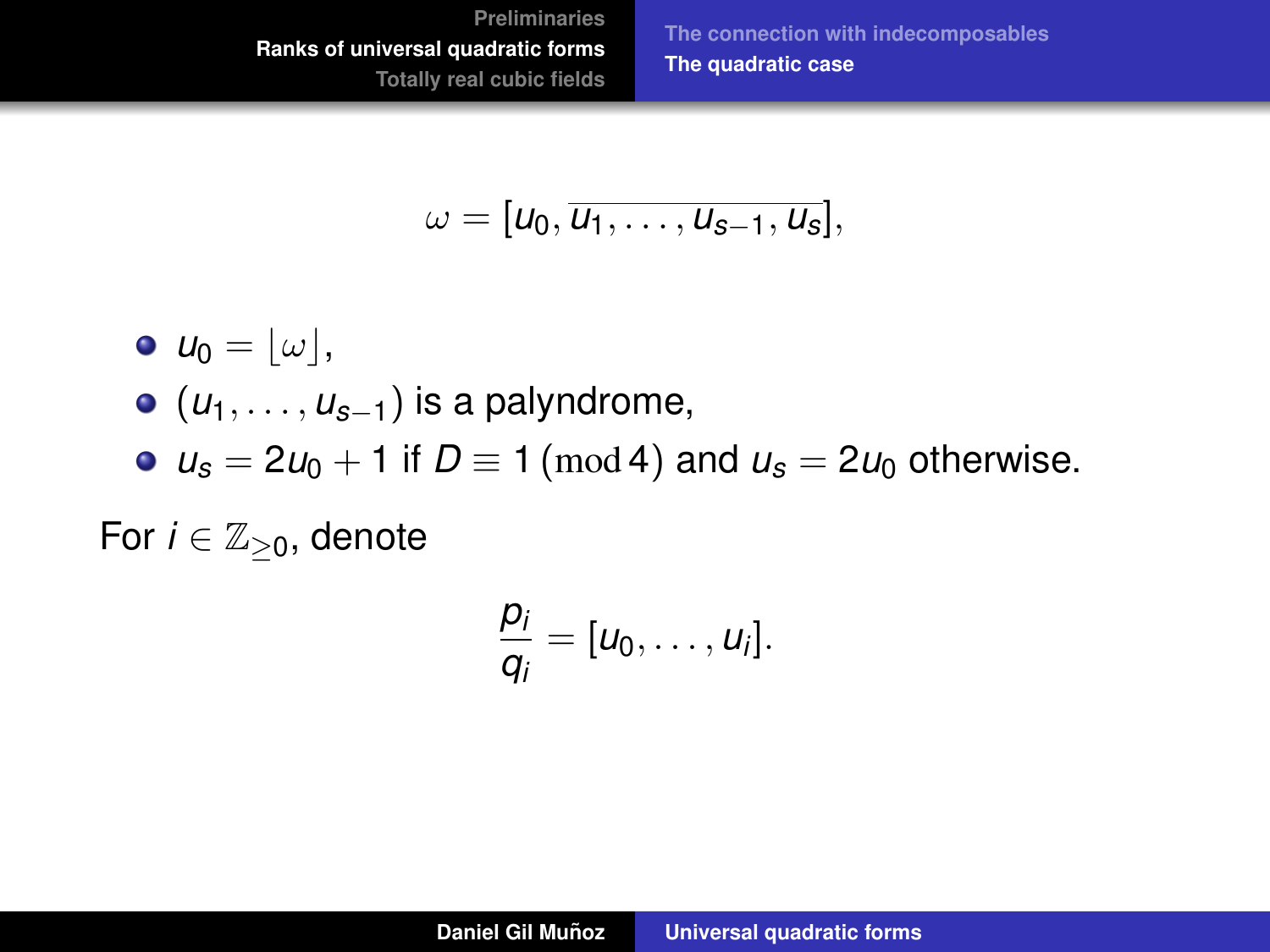**[The connection with indecomposables](#page-30-0) [The quadratic case](#page-47-0)**

$$
\omega=[u_0,\overline{u_1,\ldots,u_{s-1},u_s}],
$$

$$
\bullet \ \ u_0 = \lfloor \omega \rfloor,
$$

- (*u*1, . . . , *us*−1) is a palyndrome,
- $u_s = 2u_0 + 1$  if  $D \equiv 1 \pmod{4}$  and  $u_s = 2u_0$  otherwise.

For  $i \in \mathbb{Z}_{\geq 0}$ , denote

$$
\frac{p_i}{q_i}=[u_0,\ldots,u_i].
$$

 $\alpha_i = p_i + q_i \omega$  is the *i*-th **convergent** of  $\omega$ .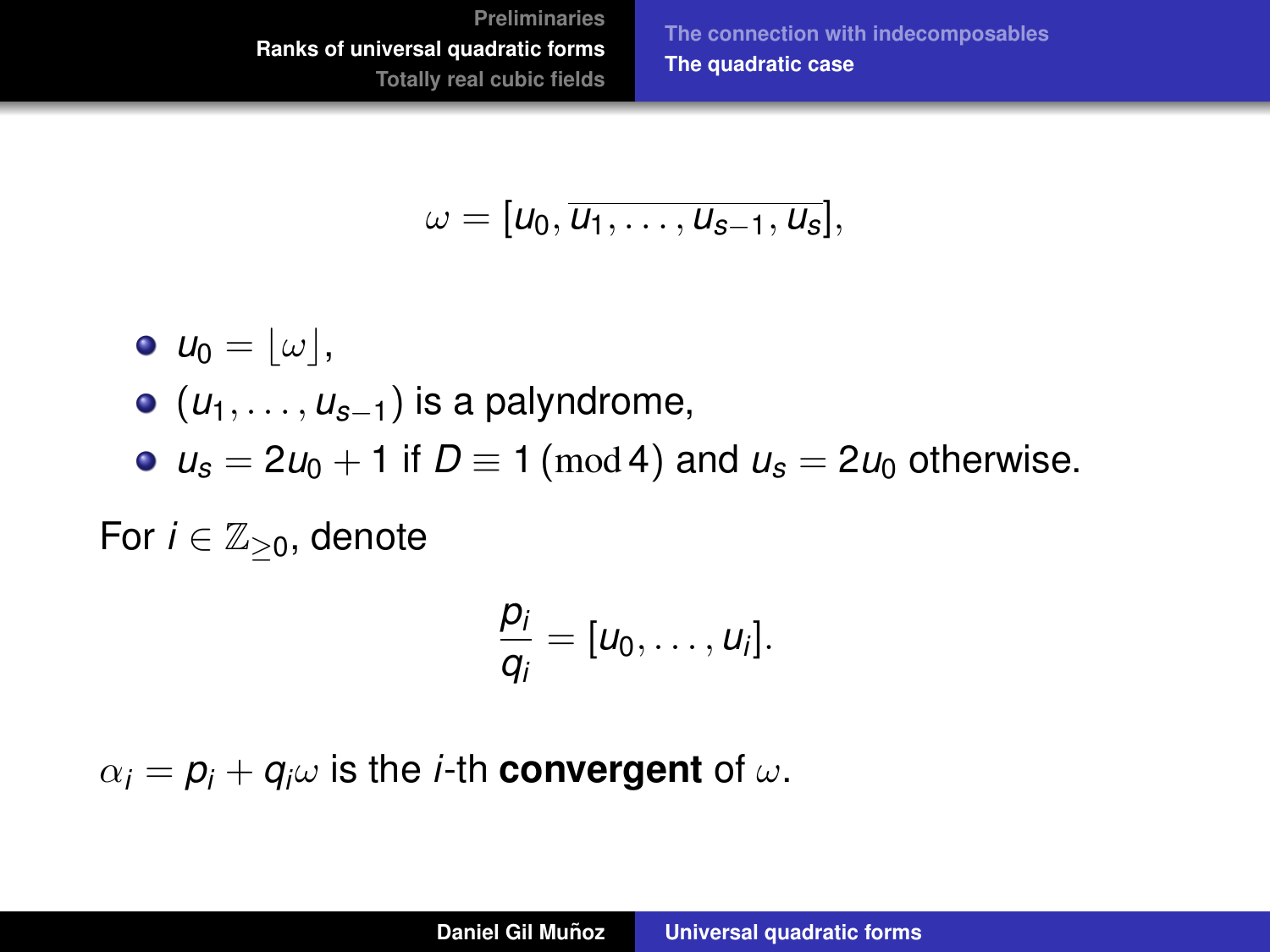**[The connection with indecomposables](#page-30-0) [The quadratic case](#page-39-0)**

$$
\omega=[u_0,\overline{u_1,\ldots,u_{s-1},u_s}],
$$

<span id="page-47-0"></span>
$$
\bullet \ \ u_0 = \lfloor \omega \rfloor,
$$

- $\bullet$  ( $u_1, \ldots, u_{s-1}$ ) is a palyndrome,
- $u_s = 2u_0 + 1$  if  $D \equiv 1 \pmod{4}$  and  $u_s = 2u_0$  otherwise.

For  $i \in \mathbb{Z}_{\geq 0}$ , denote

$$
\frac{p_i}{q_i}=[u_0,\ldots,u_i].
$$

 $\alpha_i = p_i + q_i \omega$  is the *i*-th **convergent** of  $\omega$ .

For every  $i \geq 0$ ,  $\alpha_{i+2} = u_{i+2}\alpha_{i+1} + \alpha_i$ .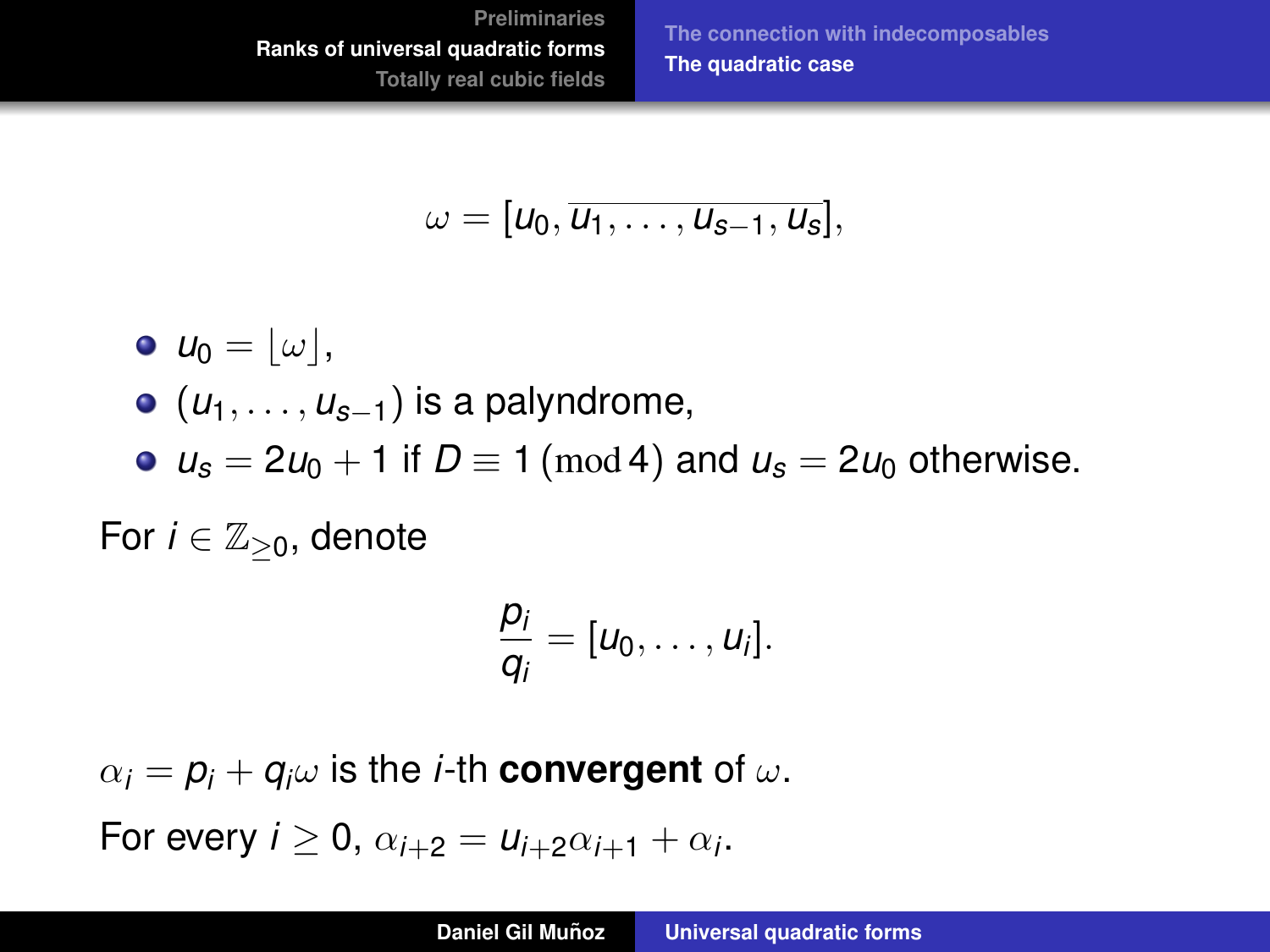**[The connection with indecomposables](#page-30-0) [The quadratic case](#page-39-0)**

#### Theorem

*The elements*

$$
\alpha_{i,r}=r\alpha_{i+1}+\alpha_i,\,0\leq r<\mathsf{u}_{i+2},\,i\,\,\text{odd}
$$

*and their conjugates are all indecomposables* > 1 *of* √  $\mathcal{K} = \mathbb{Q}(\sqrt{D}).$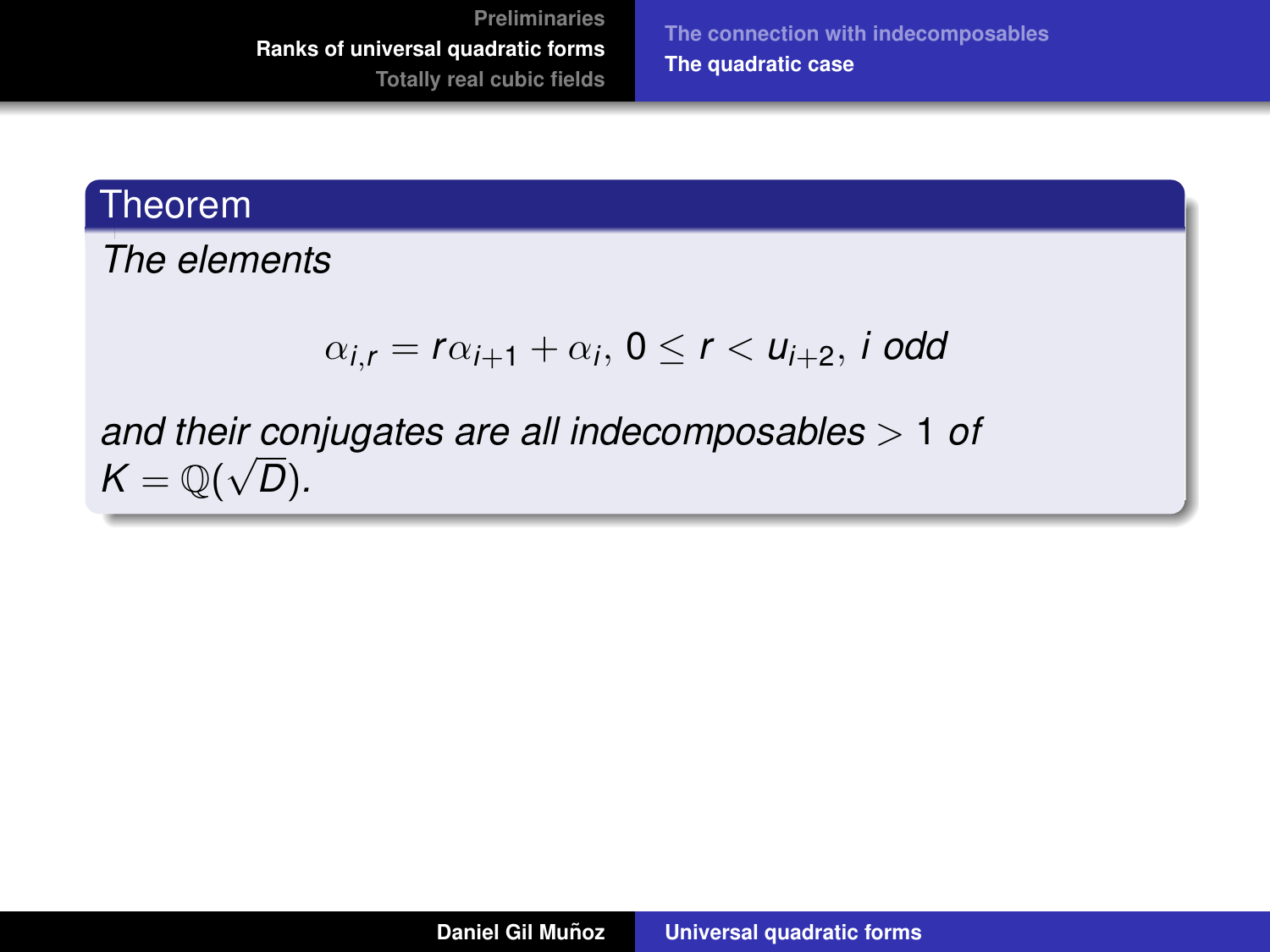**[The connection with indecomposables](#page-30-0) [The quadratic case](#page-39-0)**

#### **Theorem**

*The elements*

$$
\alpha_{i,r}=r\alpha_{i+1}+\alpha_i,\,0\leq r<\mathsf{u}_{i+2},\,i\,\,\text{odd}
$$

*and their conjugates are all indecomposables* > 1 *of* √  $\mathcal{K} = \mathbb{Q}(\sqrt{D}).$ 

From the coefficients of  $\omega$ , we can control the properties of indecomposables in  $\mathcal{K}=\mathbb{Q}(\sqrt{D}).$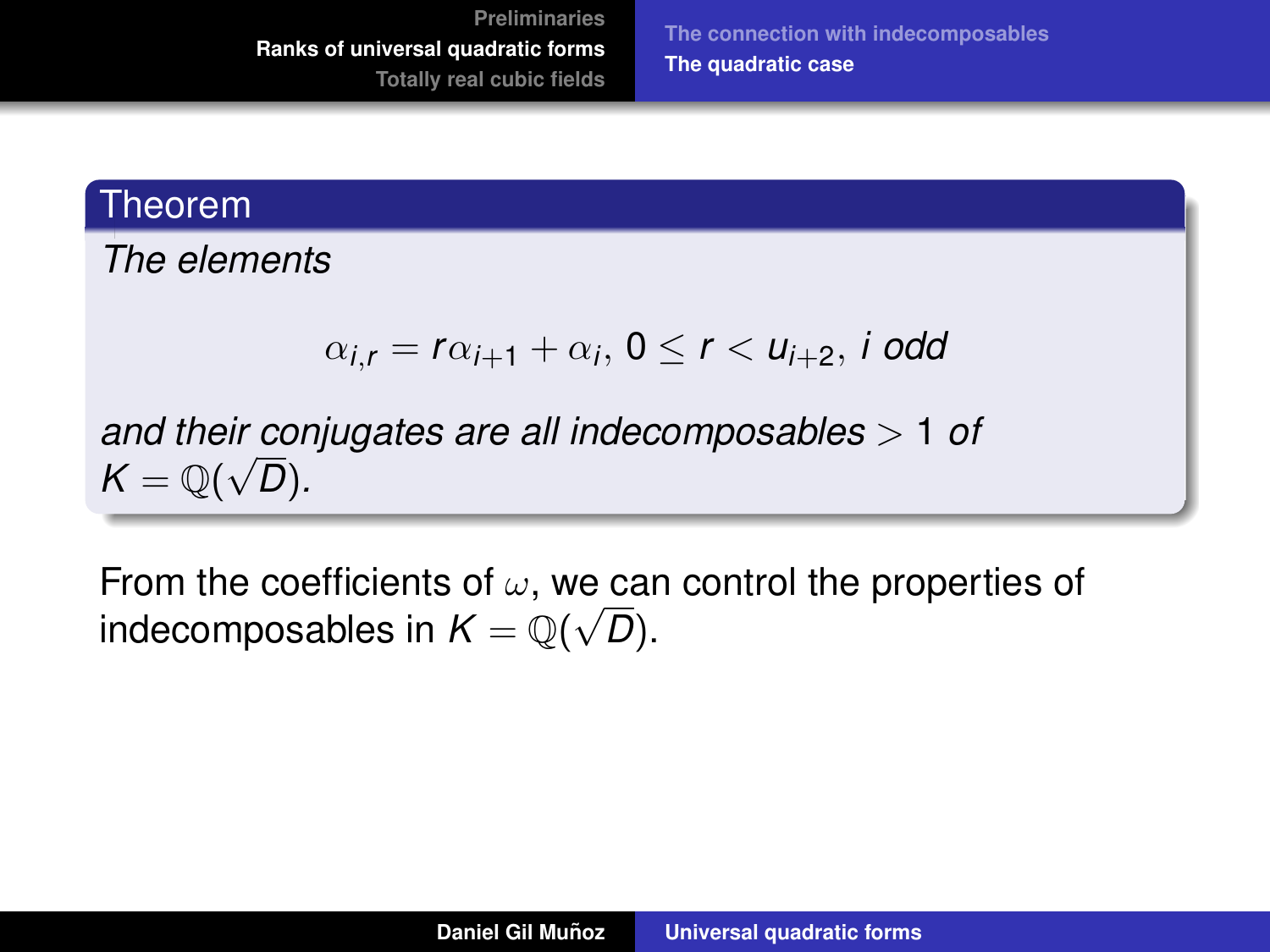**[The connection with indecomposables](#page-30-0) [The quadratic case](#page-39-0)**

#### Theorem

*The elements*

$$
\alpha_{i,r}=r\alpha_{i+1}+\alpha_i,\,0\leq r<\mathsf{u}_{i+2},\,i\,\,\text{odd}
$$

*and their conjugates are all indecomposables* > 1 *of* √  $\mathcal{K} = \mathbb{Q}(\sqrt{D}).$ 

From the coefficients of  $\omega$ , we can control the properties of indecomposables in  $\mathcal{K}=\mathbb{Q}(\sqrt{D}).$ 

It is also possible to assure the existence of infinitely many values for  $\omega$  with a prescribed continuous fraction expansion.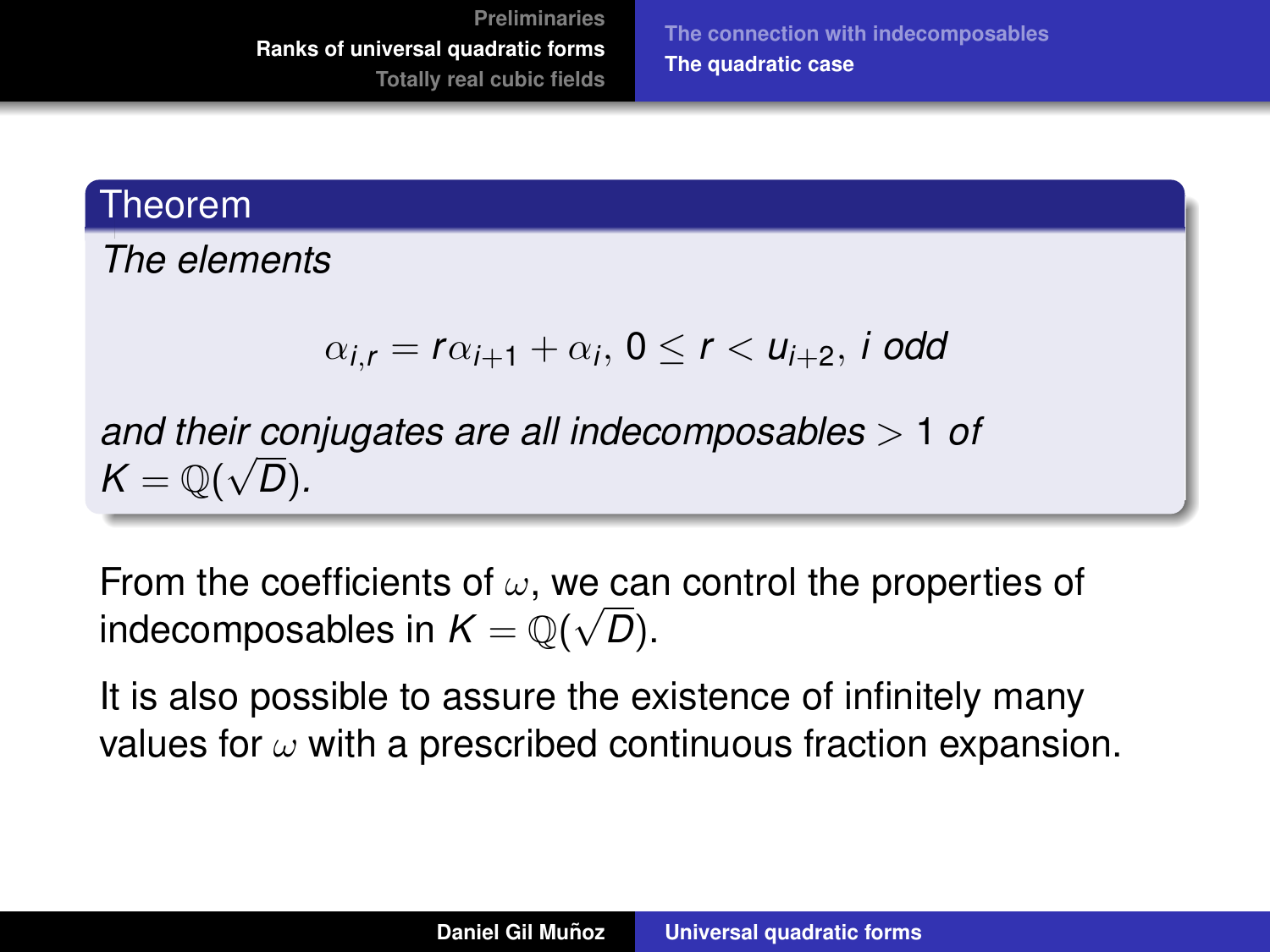**[The connection with indecomposables](#page-30-0) [The quadratic case](#page-39-0)**

#### Theorem

*The elements*

$$
\alpha_{i,r}=r\alpha_{i+1}+\alpha_i,\,0\leq r<\mathsf{u}_{i+2},\,i\,\,\text{odd}
$$

*and their conjugates are all indecomposables* > 1 *of* √  $\mathcal{K} = \mathbb{Q}(\sqrt{D}).$ 

From the coefficients of  $\omega$ , we can control the properties of indecomposables in  $\mathcal{K}=\mathbb{Q}(\sqrt{D}).$ 

It is also possible to assure the existence of infinitely many values for  $\omega$  with a prescribed continuous fraction expansion.

All of this led to the following.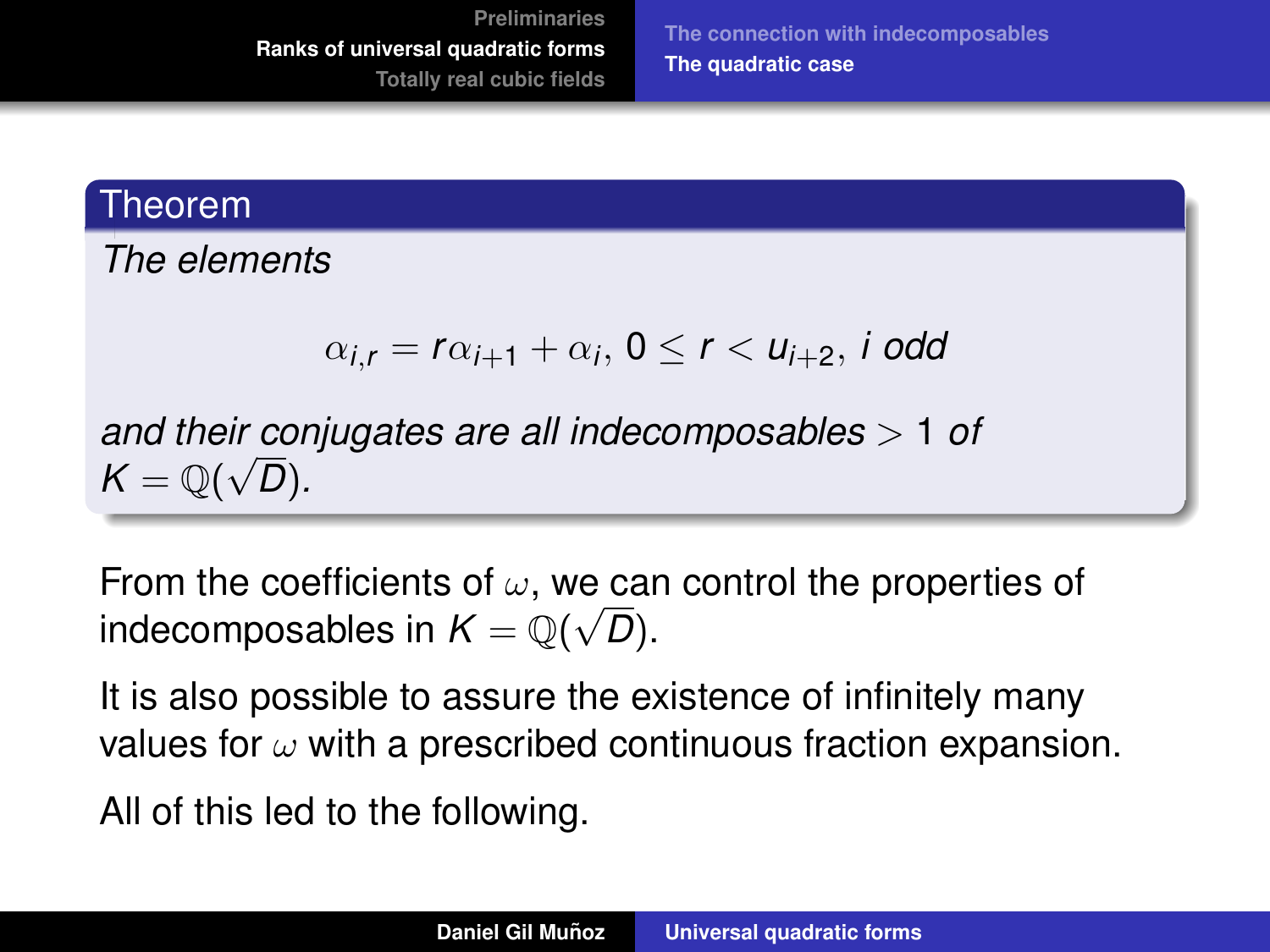**[The connection with indecomposables](#page-30-0) [The quadratic case](#page-39-0)**

### Theorem (Blomer-Kala, 2015; Kala, 2016)

*For every n*  $\in \mathbb{Z}_{\geq 0}$ , there are infinitely many totally real *guadratic fields K such that*  $m(K) \geq n$ *.*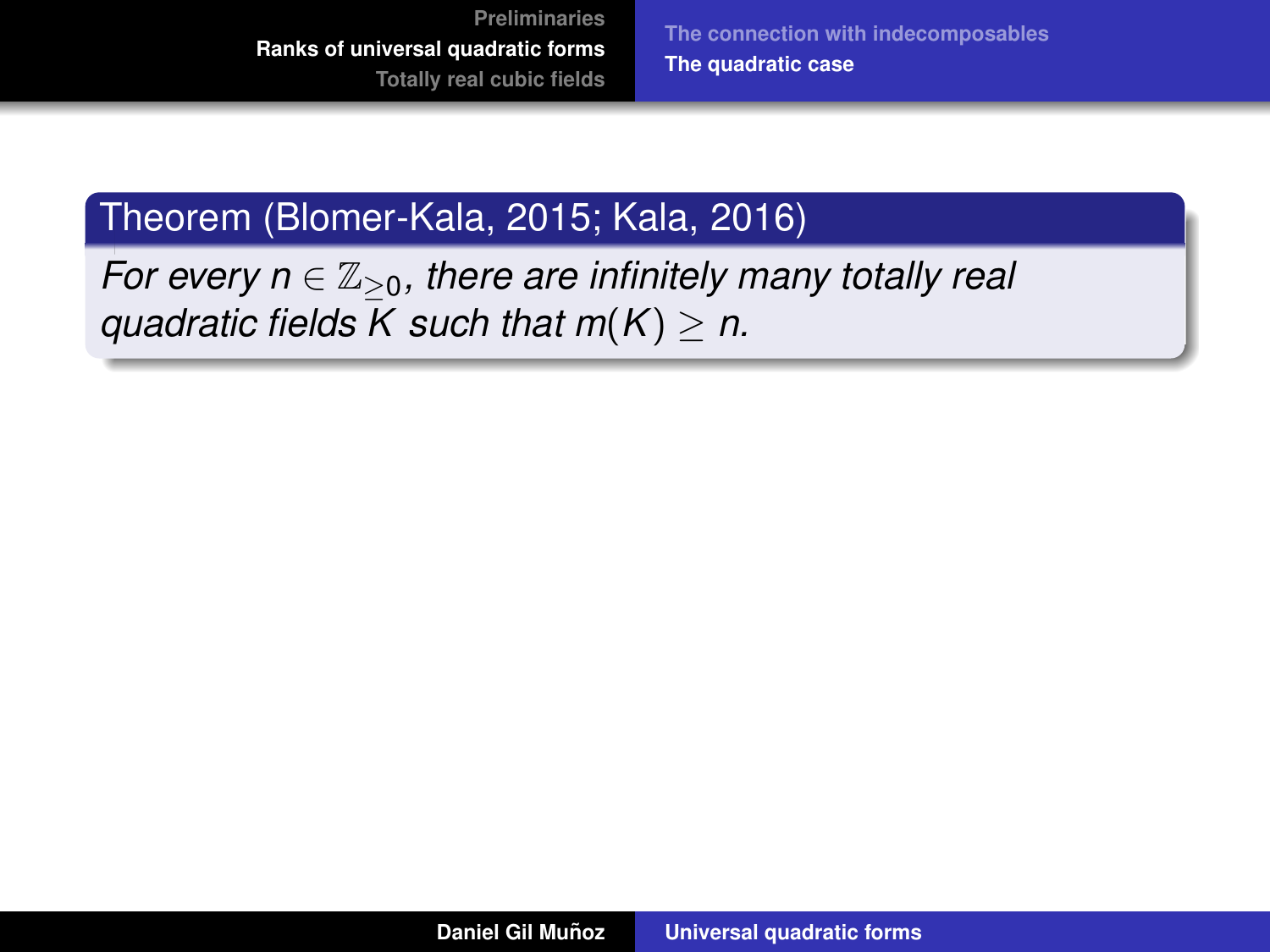## Theorem (Blomer-Kala, 2015; Kala, 2016)

*For every n*  $\in \mathbb{Z}_{\geq 0}$ , there are infinitely many totally real *guadratic fields K such that*  $m(K) > n$ *.* 

This means that for arbitrarily large *n* there are infinitely many quadratic fields *K* without universal *n*-ary quadratic forms over *K*.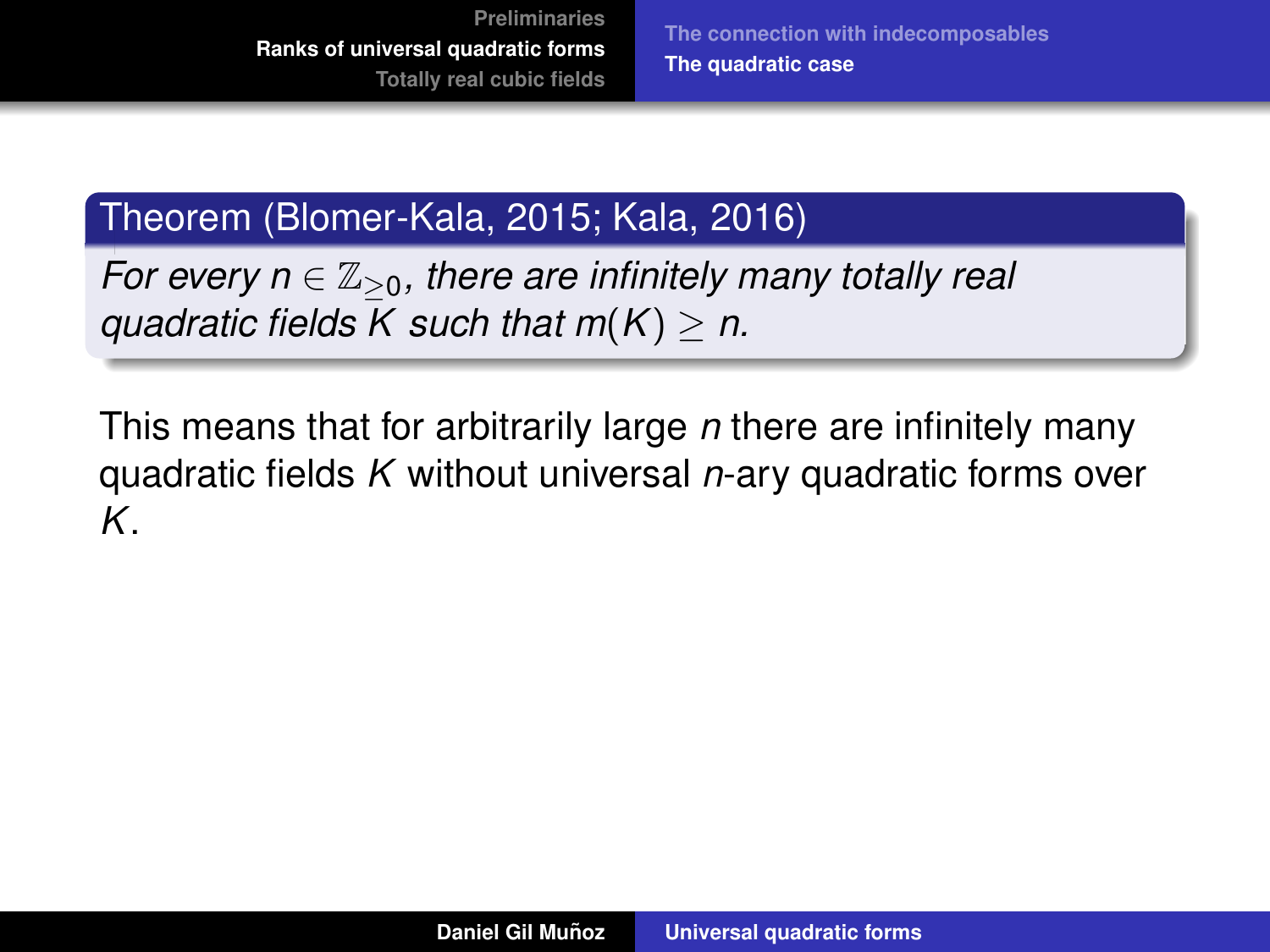## Theorem (Blomer-Kala, 2015; Kala, 2016)

*For every n*  $\in \mathbb{Z}_{\geq 0}$ , there are infinitely many totally real *guadratic fields K such that*  $m(K) > n$ *.* 

This means that for arbitrarily large *n* there are infinitely many quadratic fields *K* without universal *n*-ary quadratic forms over *K*.

In higher degree, there is the analogous result for: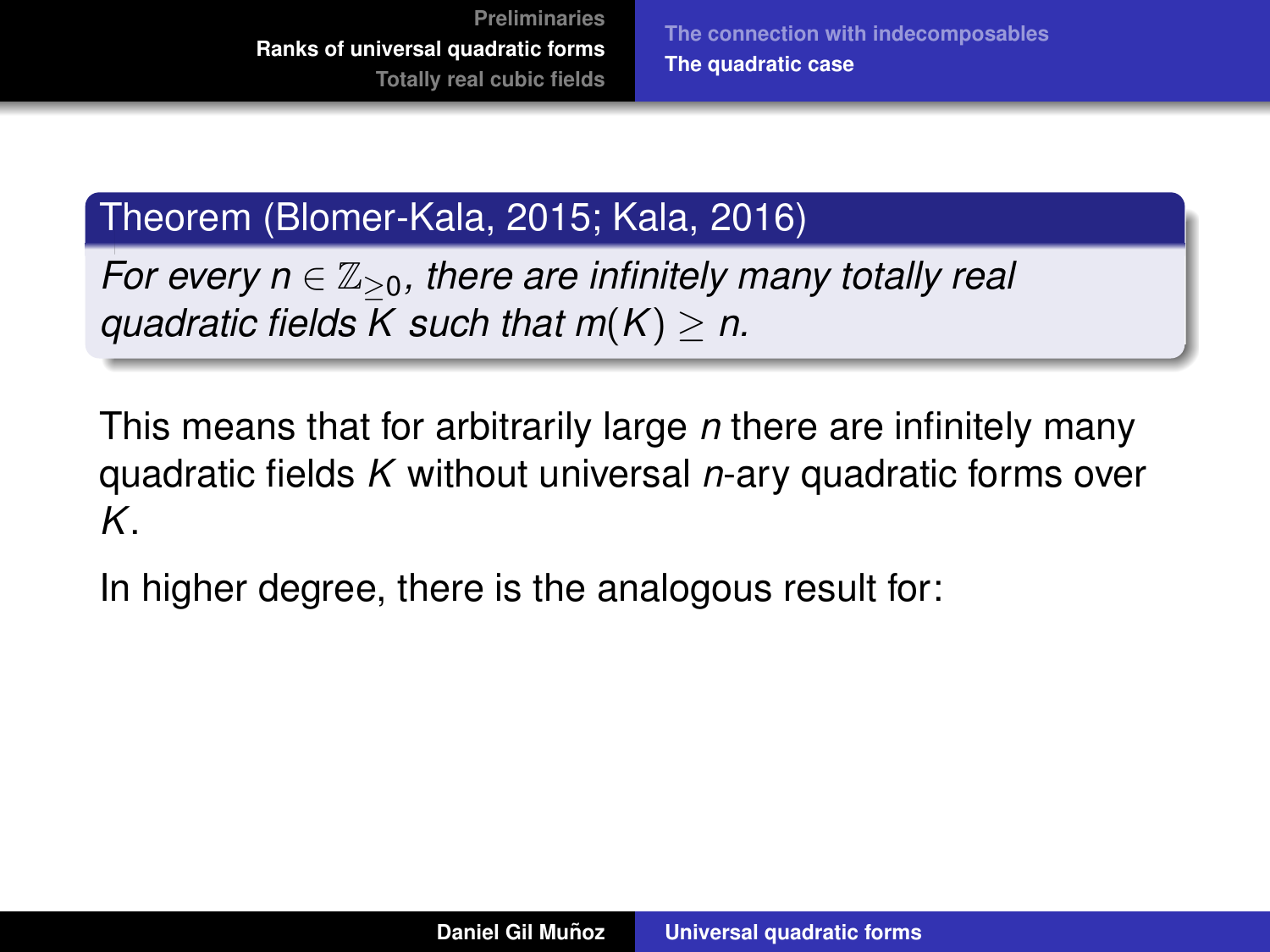**[The connection with indecomposables](#page-30-0) [The quadratic case](#page-39-0)**

## Theorem (Blomer-Kala, 2015; Kala, 2016)

*For every n*  $\in \mathbb{Z}_{\geq 0}$ , there are infinitely many totally real *guadratic fields K such that*  $m(K) > n$ *.* 

This means that for arbitrarily large *n* there are infinitely many quadratic fields *K* without universal *n*-ary quadratic forms over *K*.

In higher degree, there is the analogous result for:

(**Yatsyna, 2019**) Cubic fields.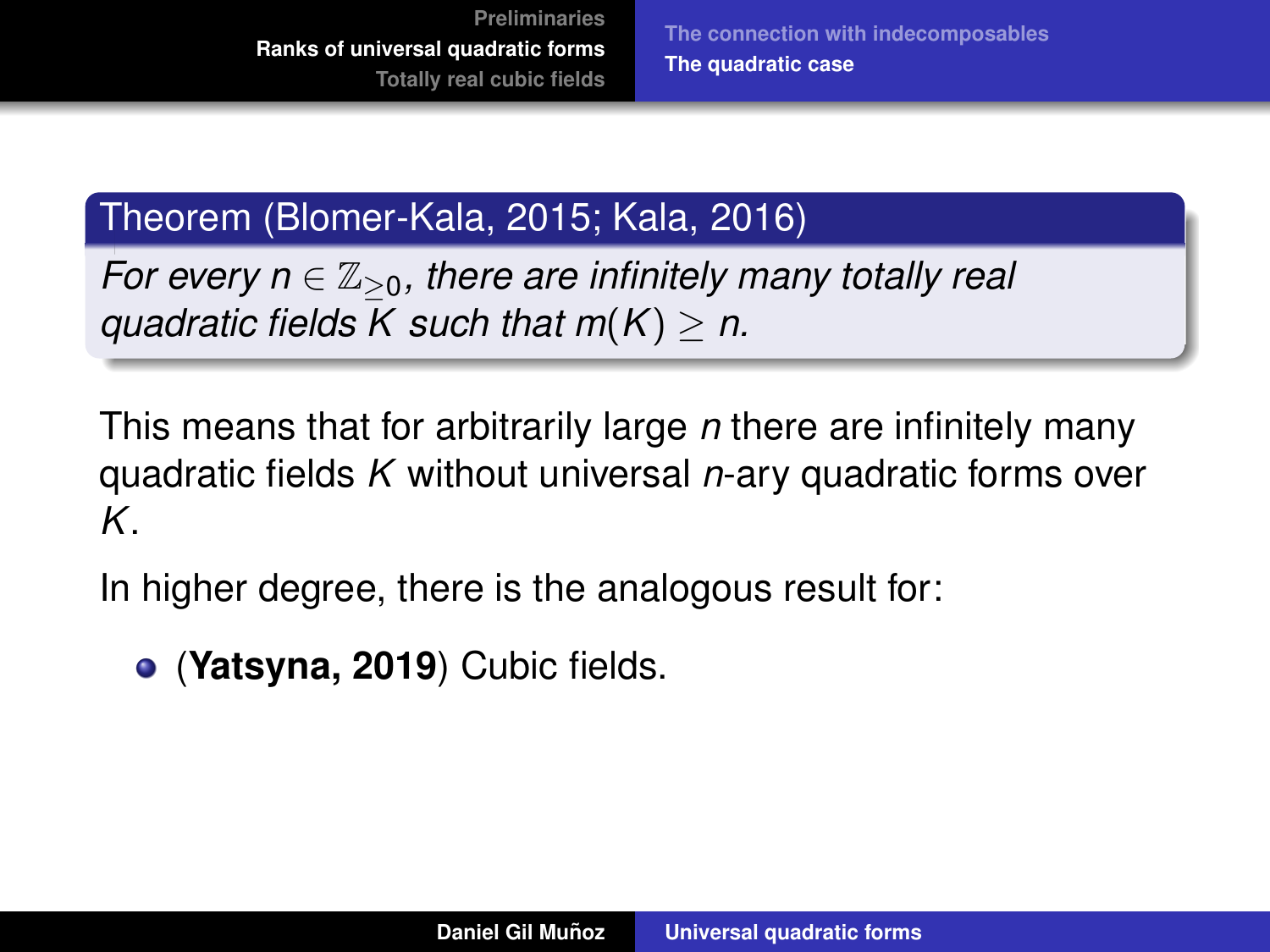## Theorem (Blomer-Kala, 2015; Kala, 2016)

*For every n*  $\in \mathbb{Z}_{\geq 0}$ , there are infinitely many totally real *quadratic fields K such that m*(*K*) ≥ *n.*

This means that for arbitrarily large *n* there are infinitely many quadratic fields *K* without universal *n*-ary quadratic forms over *K*.

In higher degree, there is the analogous result for:

- (**Yatsyna, 2019**) Cubic fields.
- (**Kala-Svoboda, 2019**) Multiquadratic fields.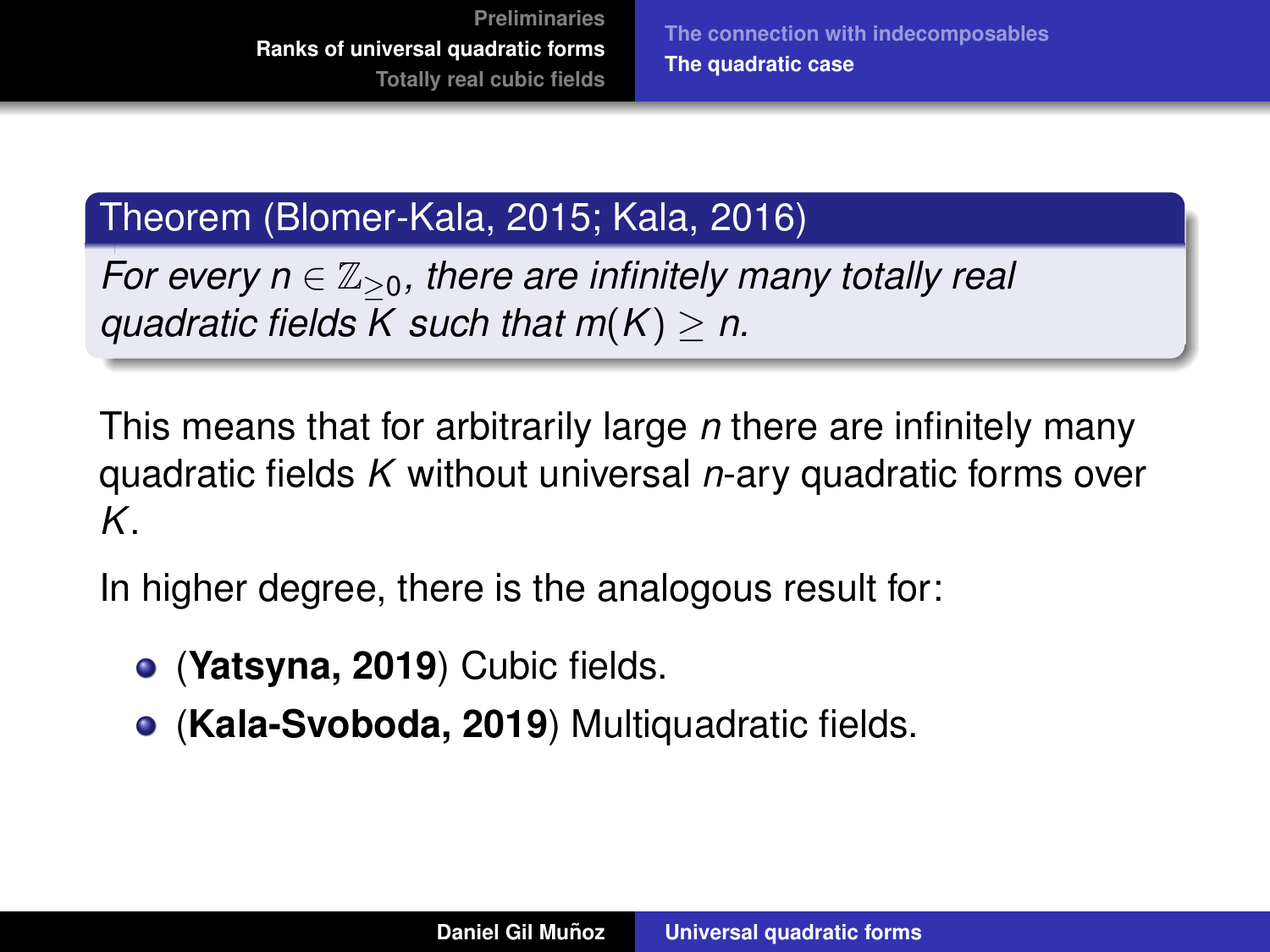## Theorem (Blomer-Kala, 2015; Kala, 2016)

*For every n*  $\in \mathbb{Z}_{\geq 0}$ , there are infinitely many totally real *quadratic fields K such that m*(*K*) ≥ *n.*

This means that for arbitrarily large *n* there are infinitely many quadratic fields *K* without universal *n*-ary quadratic forms over *K*.

In higher degree, there is the analogous result for:

- (**Yatsyna, 2019**) Cubic fields.
- (**Kala-Svoboda, 2019**) Multiquadratic fields.
- (**Kala, 2021**) Fields of degree divisible by 2 or 3.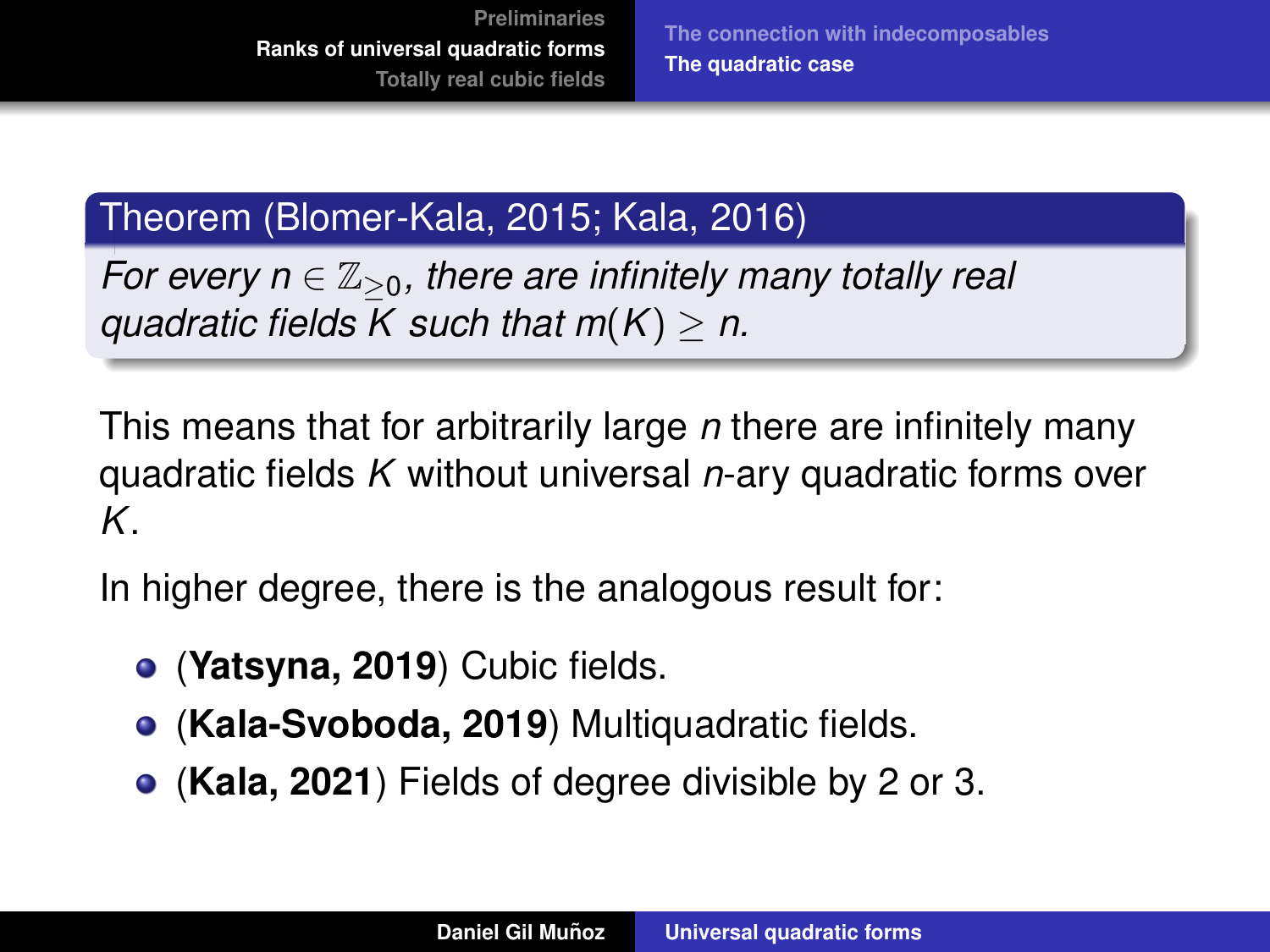If we restrict to diagonal quadratic forms, there are more explicit bounds available: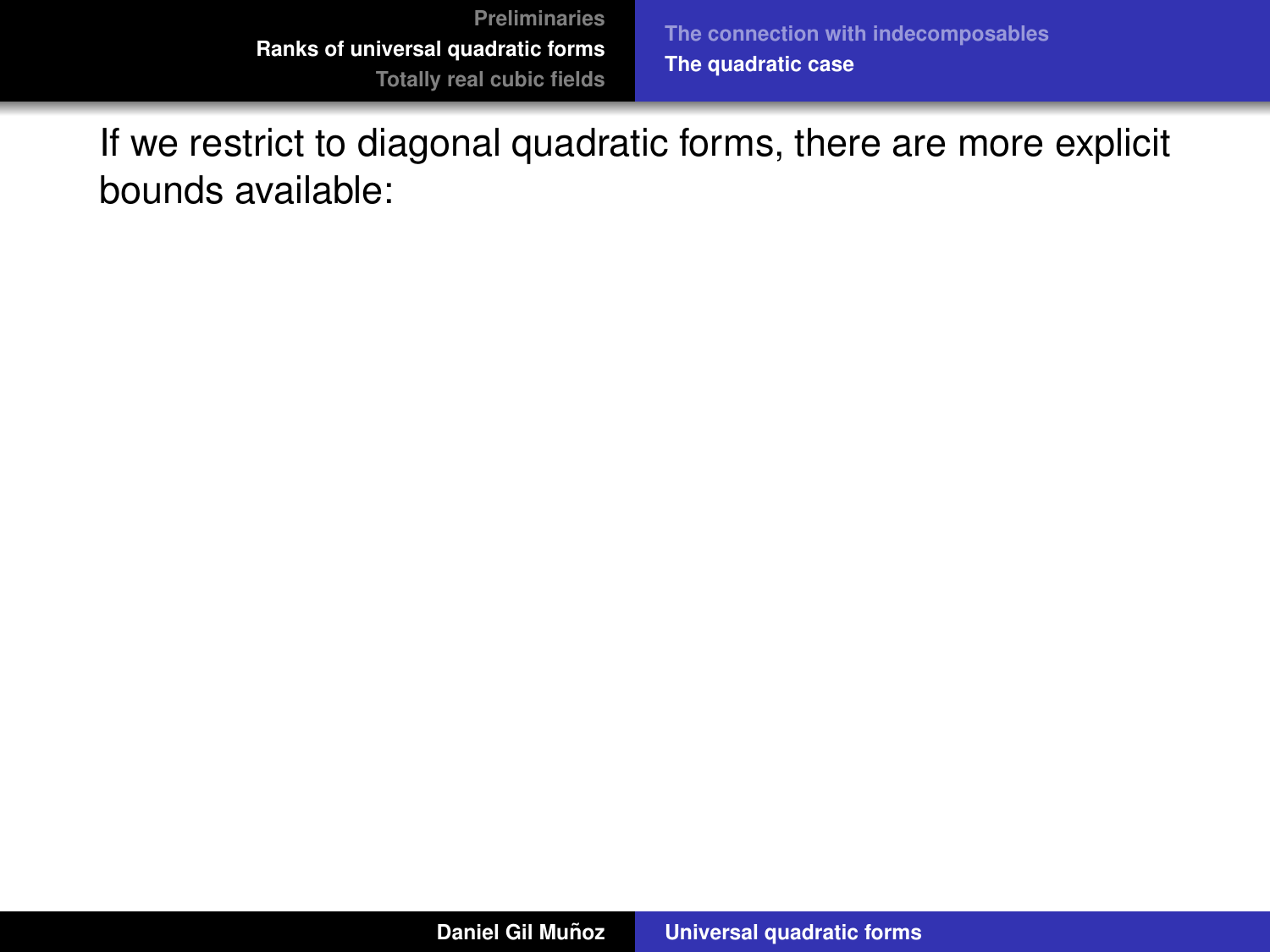If we restrict to diagonal quadratic forms, there are more explicit bounds available:

Theorem (Blomer - Kala, 2018)

 $\overline{\mathsf{Let}}\ \mathsf{K}=\overline{\mathbb{Q}(\sqrt{2})}$ *D*)*. We have*

$$
\max\left(\frac{M_D}{\kappa s}, C_{\epsilon} M^*_{D,\epsilon}\right) \leq m_{\text{diag}}(K) \leq 8M_D
$$

*for any*  $\epsilon > 0$ , where:

- *M<sup>D</sup> is a sum of the coefficients u<sup>i</sup> in the continued fraction expansion of* ω*.*
- $\bullet \ \kappa = 2$  *if s is odd and*  $\kappa = 1$  *otherwise.*
- $\bullet$  *C* $_{\epsilon}$  *is a constant depending on*  $\epsilon$ *.*
- *M*<sup>∗</sup><sub>*D,∈</sub> is obtained from M<sub>D</sub> by removing the summands not*</sub> *satisfying a lower bound involving D and* ϵ*.*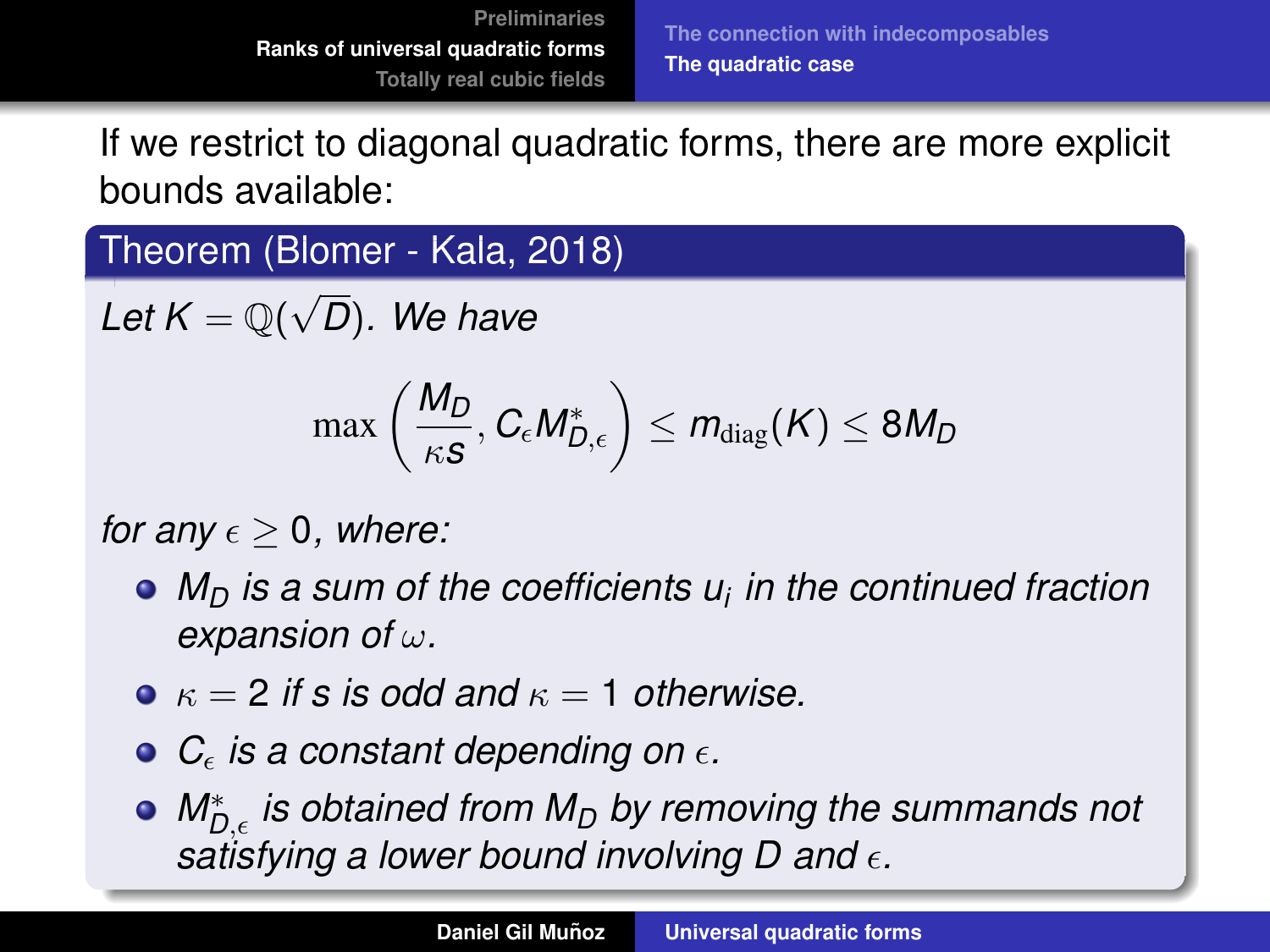**[The parallelepipeds method](#page-62-0) [Indecomposables on simplest cubic fields](#page-85-0) [Other families of cubic fields](#page-103-0)**

# <span id="page-60-0"></span>Table of contents



- **2** [Ranks of universal quadratic forms](#page-24-0)
- **3** [Totally real cubic fields](#page-60-0)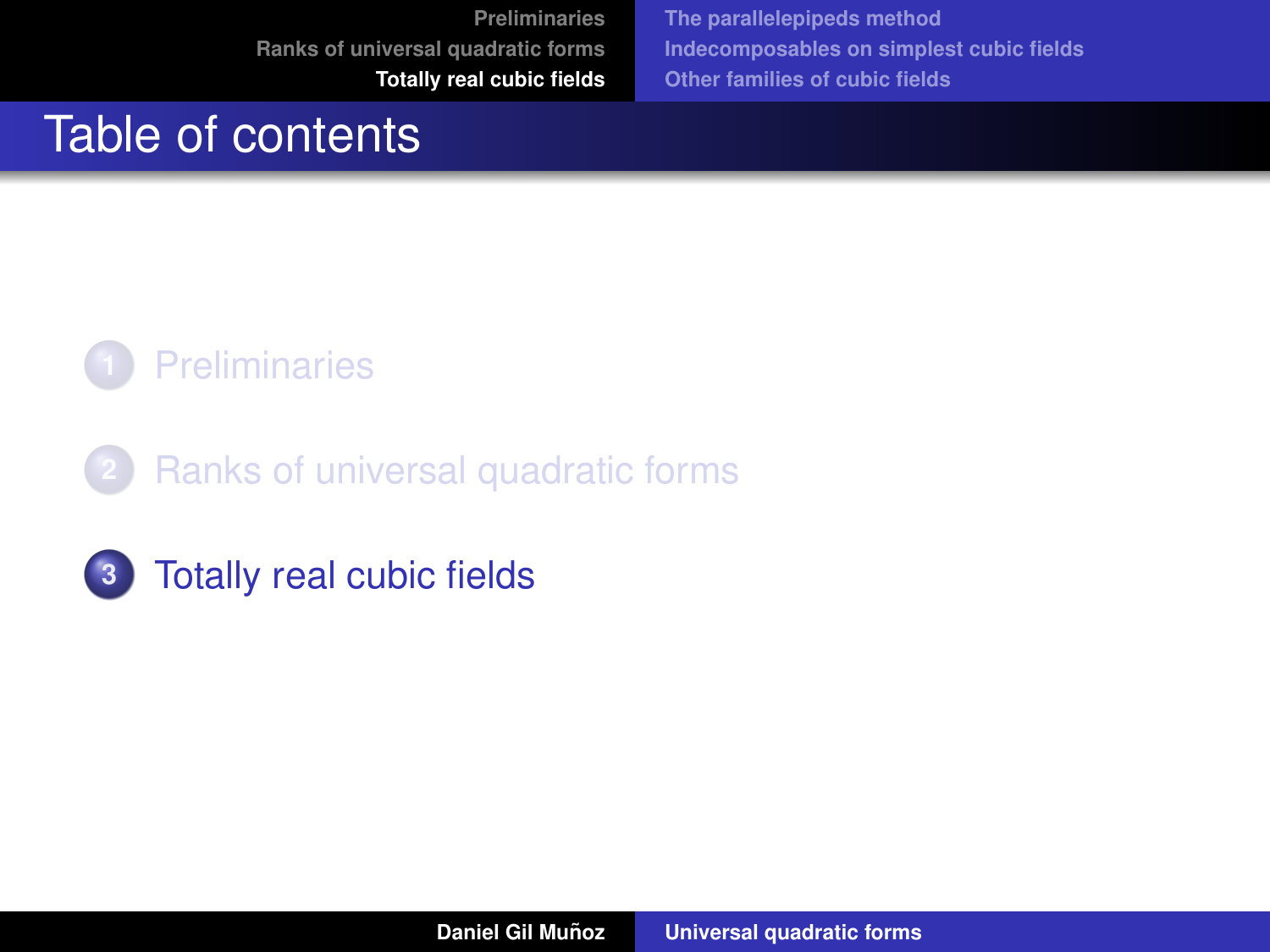**[The parallelepipeds method](#page-62-0) [Indecomposables on simplest cubic fields](#page-85-0) [Other families of cubic fields](#page-103-0)**

#### UNIVERSAL QUADRATIC FORMS, SMALL NORMS AND TRACES IN FAMILIES OF NUMBER FIELDS

#### VÍTĚZSLAV KALA AND MAGDALÉNA TINKOVÁ

ABSTRACT. We obtain good estimates on the ranks of universal quadratic forms over Shanks' family of the simplest cubic fields and several other families of totally real number fields. As the main tool we characterize all the indecomposable integers in these fields and the elements of the codifferent of small trace. We also determine the asymptotics of the number of principal ideals of norm less than the square root of the discriminant.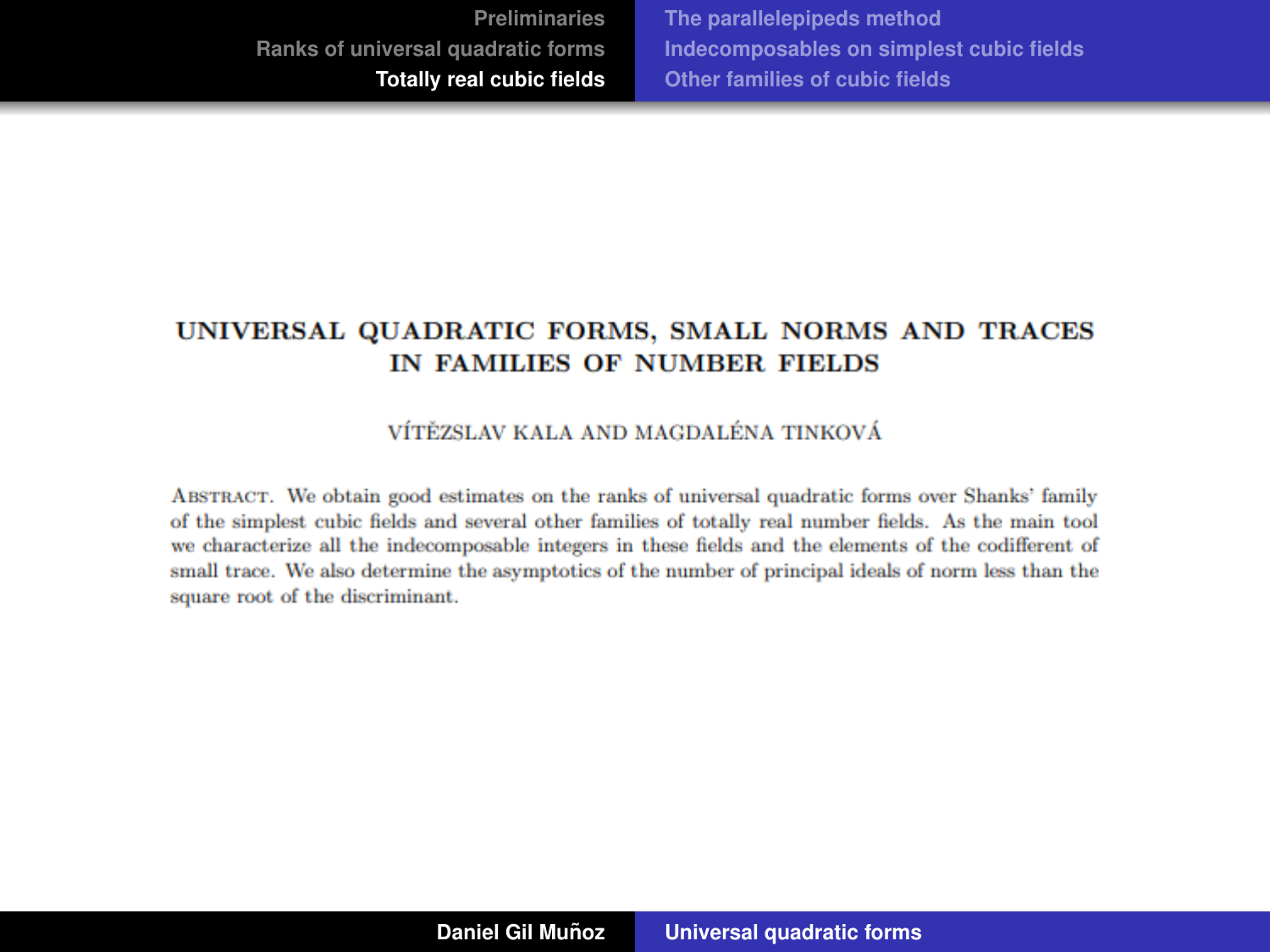<span id="page-62-0"></span>In 2020, Kala and Tinková introduced a geometric method to find the indecomposables of a totally real field.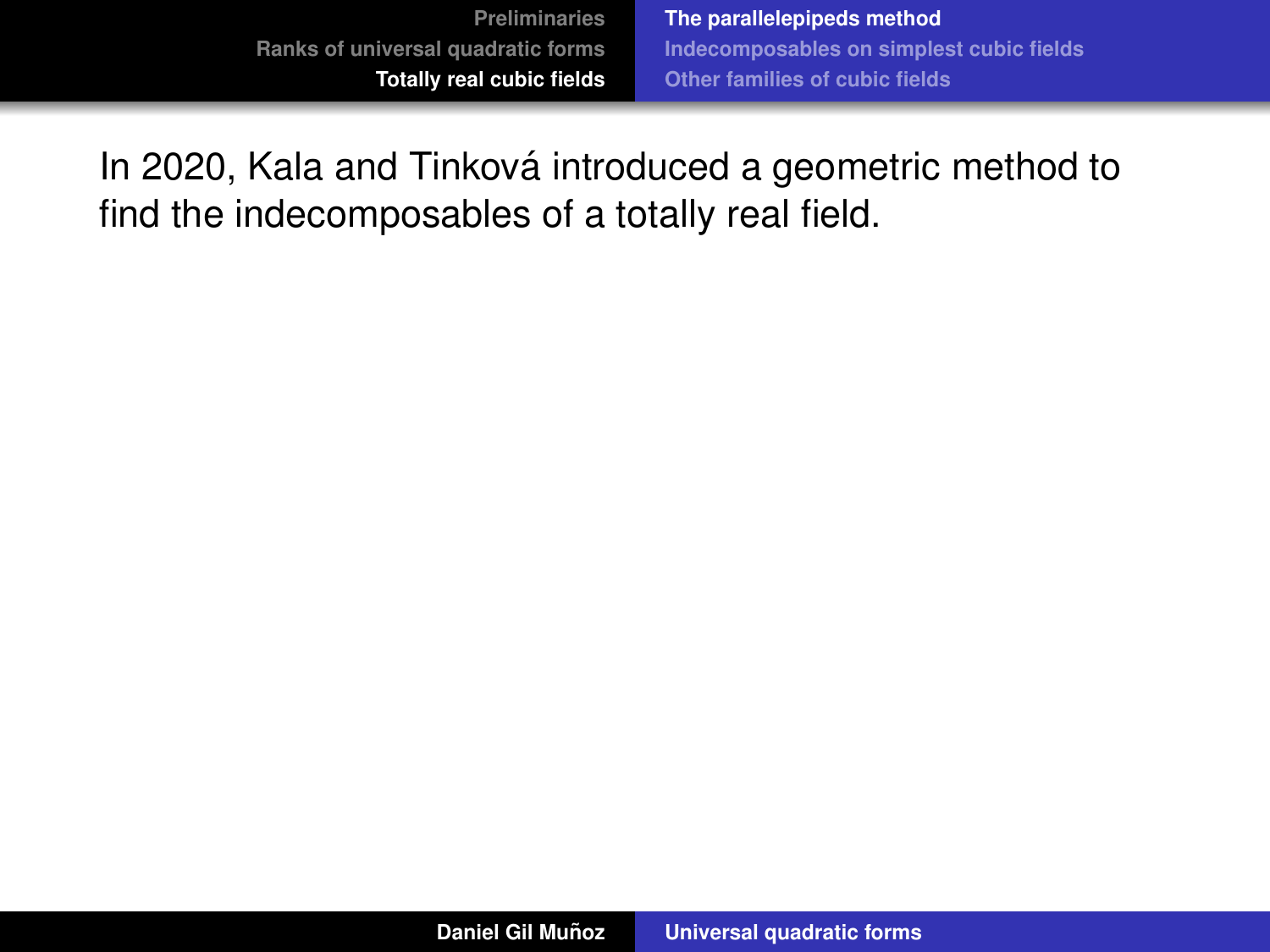In 2020, Kala and Tinková introduced a geometric method to find the indecomposables of a totally real field.

Assume now that *K* is a degree *d* totally real field.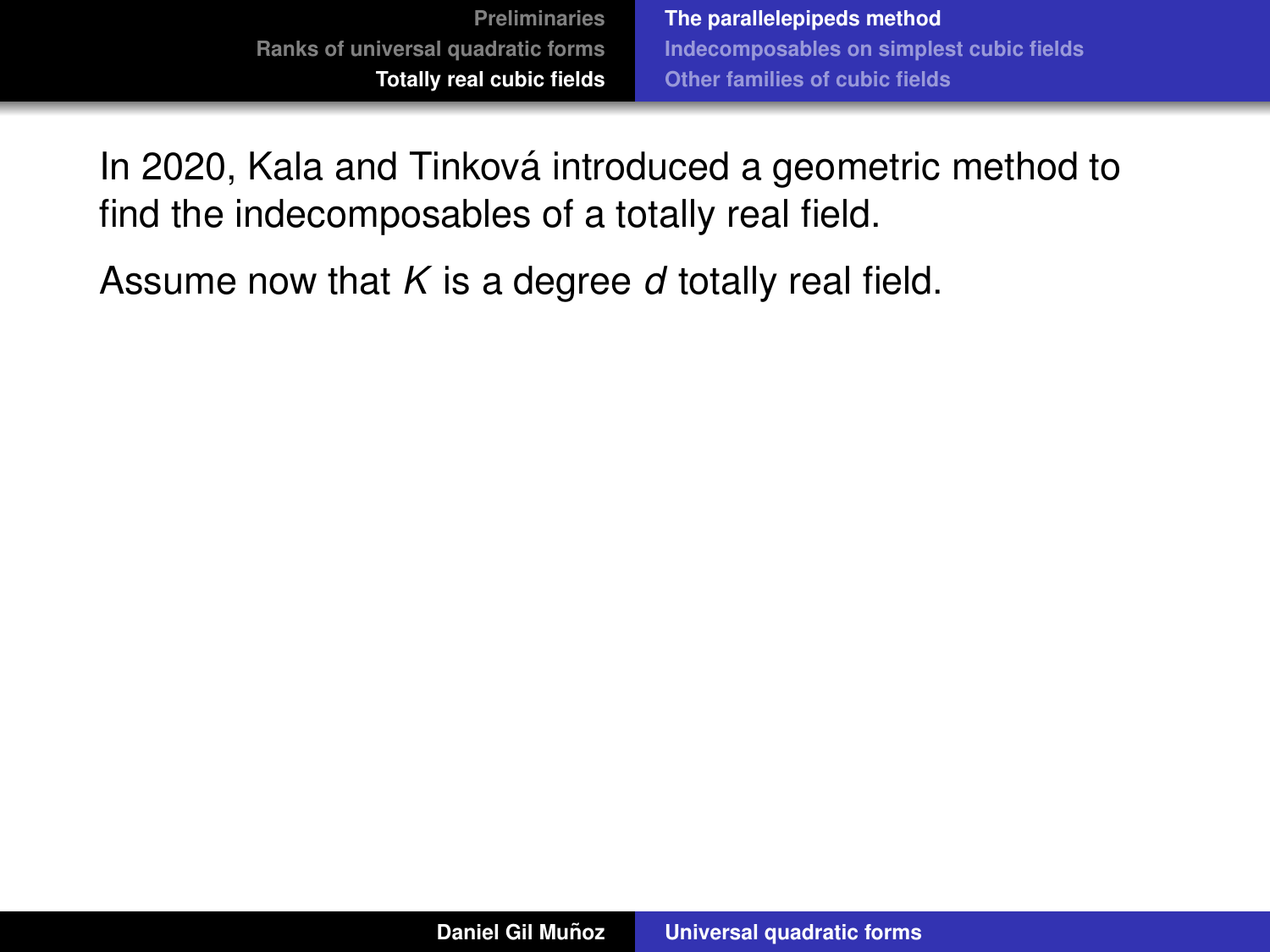In 2020, Kala and Tinková introduced a geometric method to find the indecomposables of a totally real field.

Assume now that *K* is a degree *d* totally real field. By means of an integral basis of  $K$ , let us embed  $K$  on  $\mathbb{R}^d$ .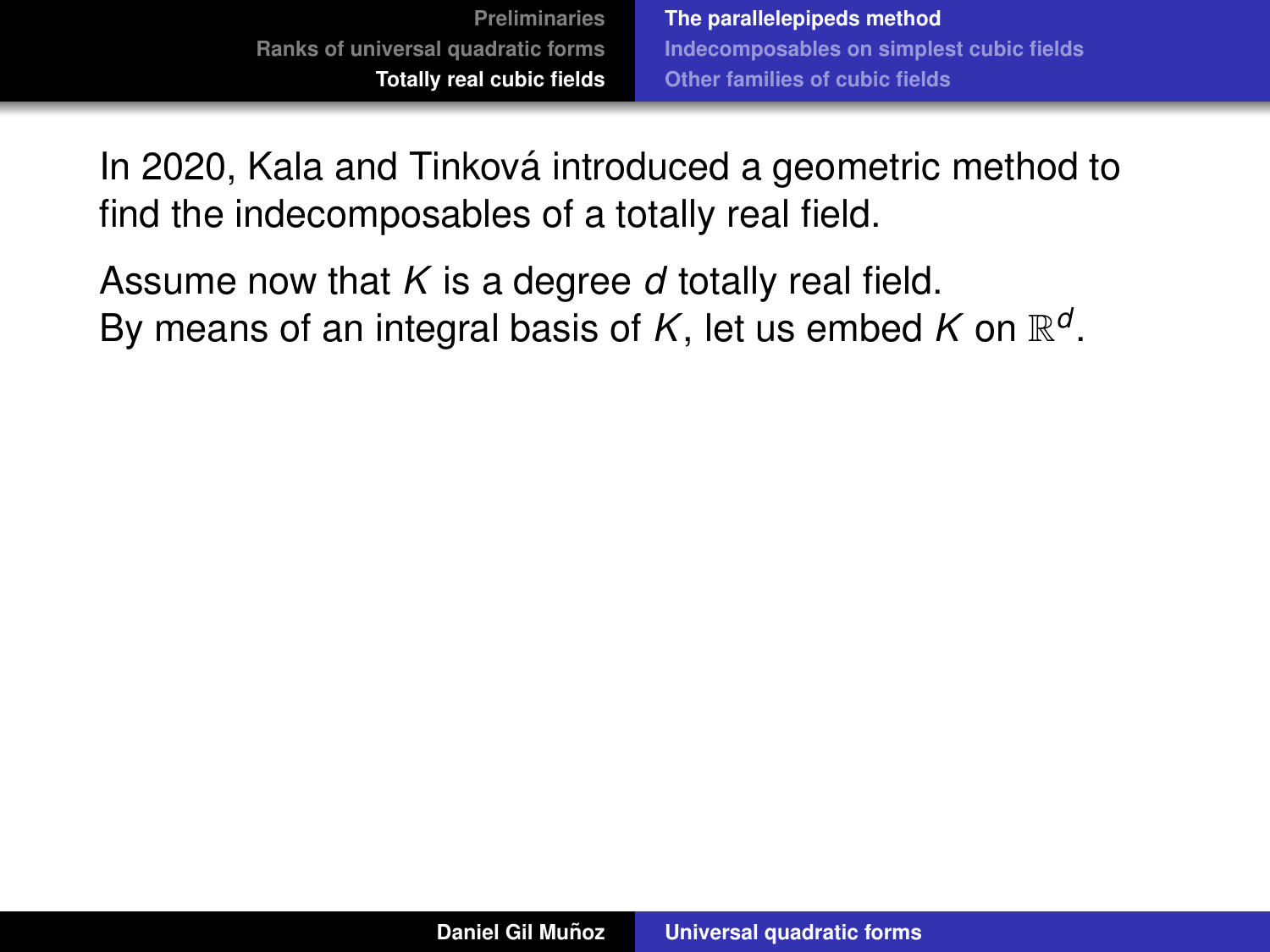In 2020, Kala and Tinková introduced a geometric method to find the indecomposables of a totally real field.

Assume now that *K* is a degree *d* totally real field. By means of an integral basis of  $K$ , let us embed  $K$  on  $\mathbb{R}^d$ .

### Theorem (Shintani's unit theorem)

*The fundamental domain of the multiplication action by totally positive units of K on the totally positive octant* R *<sup>d</sup>*,<sup>+</sup> *is a polyhedric cone.*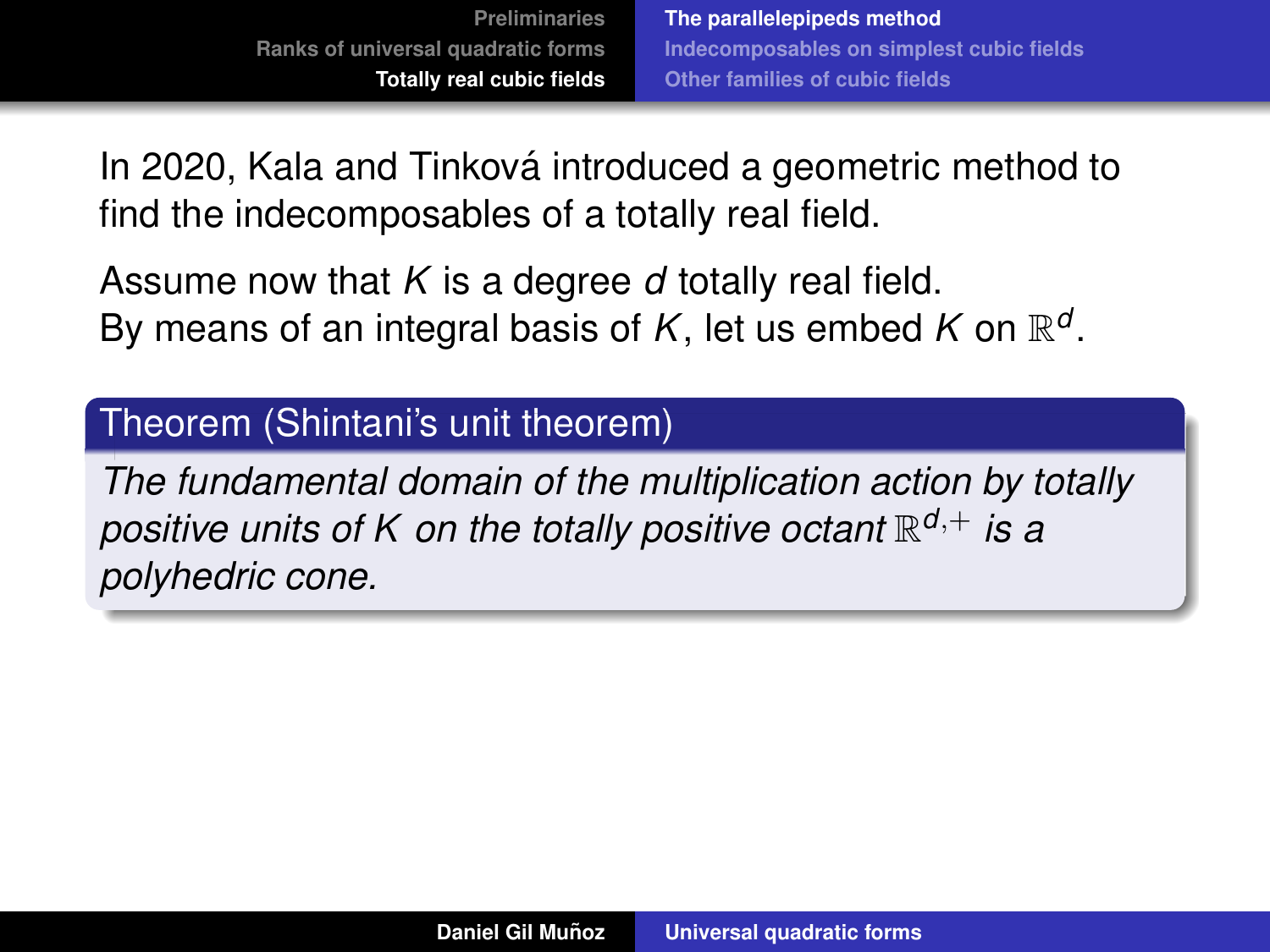<span id="page-66-0"></span>In 2020, Kala and Tinková introduced a geometric method to find the indecomposables of a totally real field.

Assume now that *K* is a degree *d* totally real field. By means of an integral basis of  $K$ , let us embed  $K$  on  $\mathbb{R}^d$ .

#### Theorem (Shintani's unit theorem)

*The fundamental domain of the multiplication action by totally positive units of K on the totally positive octant* R *<sup>d</sup>*,<sup>+</sup> *is a polyhedric cone.*

A polyhedric cone is a disjoint union of simplicial cones

$$
\mathcal{C}(\alpha_1,\ldots,\alpha_e)=\mathbb{R}^+\alpha_1+\cdots+\mathbb{R}^+\alpha_e.
$$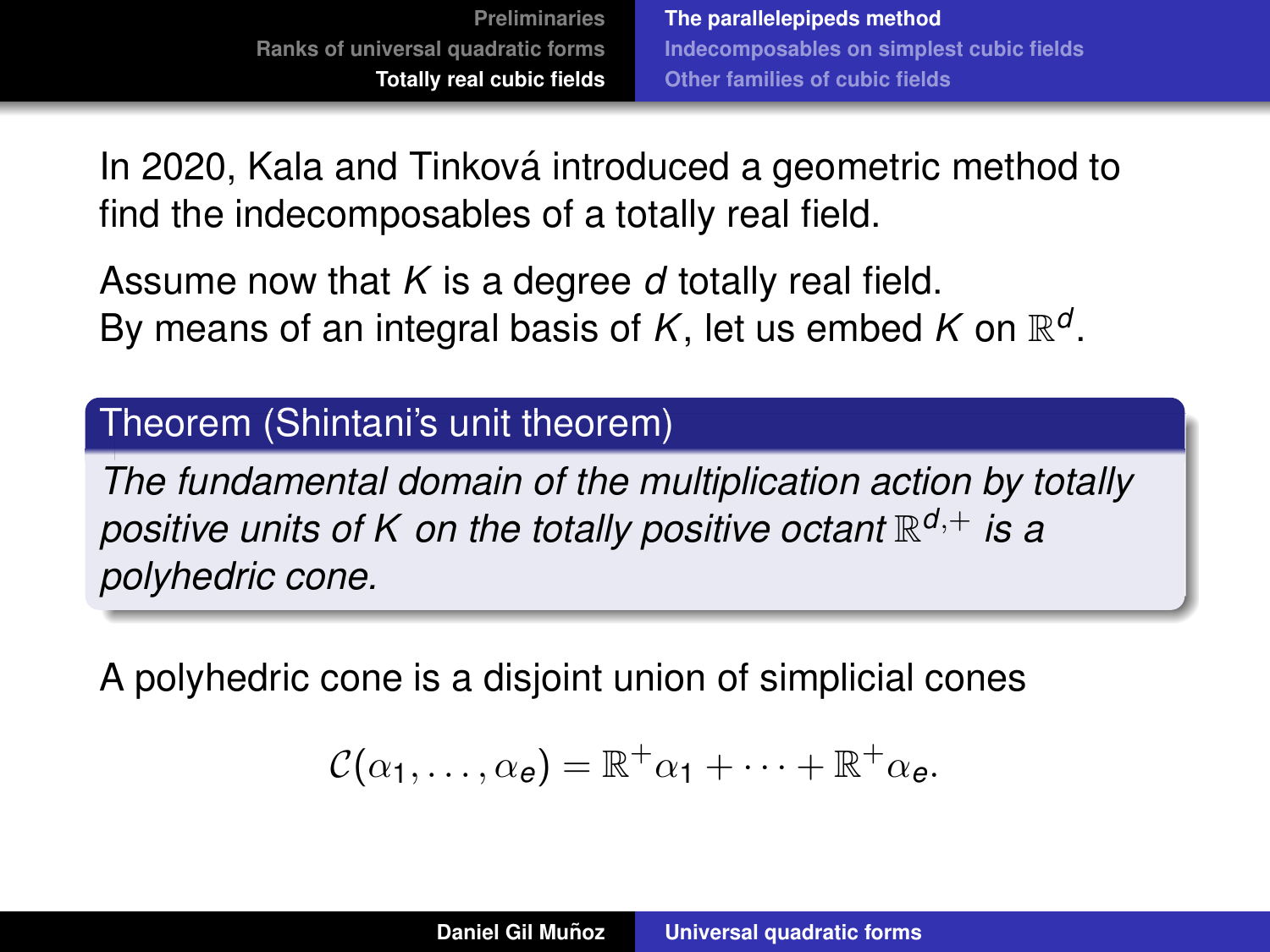**[The parallelepipeds method](#page-62-0) [Indecomposables on simplest cubic fields](#page-85-0) [Other families of cubic fields](#page-103-0)**

## A polyhedric cone is a disjoint union of simplicial cones

$$
\mathcal{C}(\alpha_1,\ldots,\alpha_e)=\mathbb{R}^+\alpha_1+\cdots+\mathbb{R}^+\alpha_e.
$$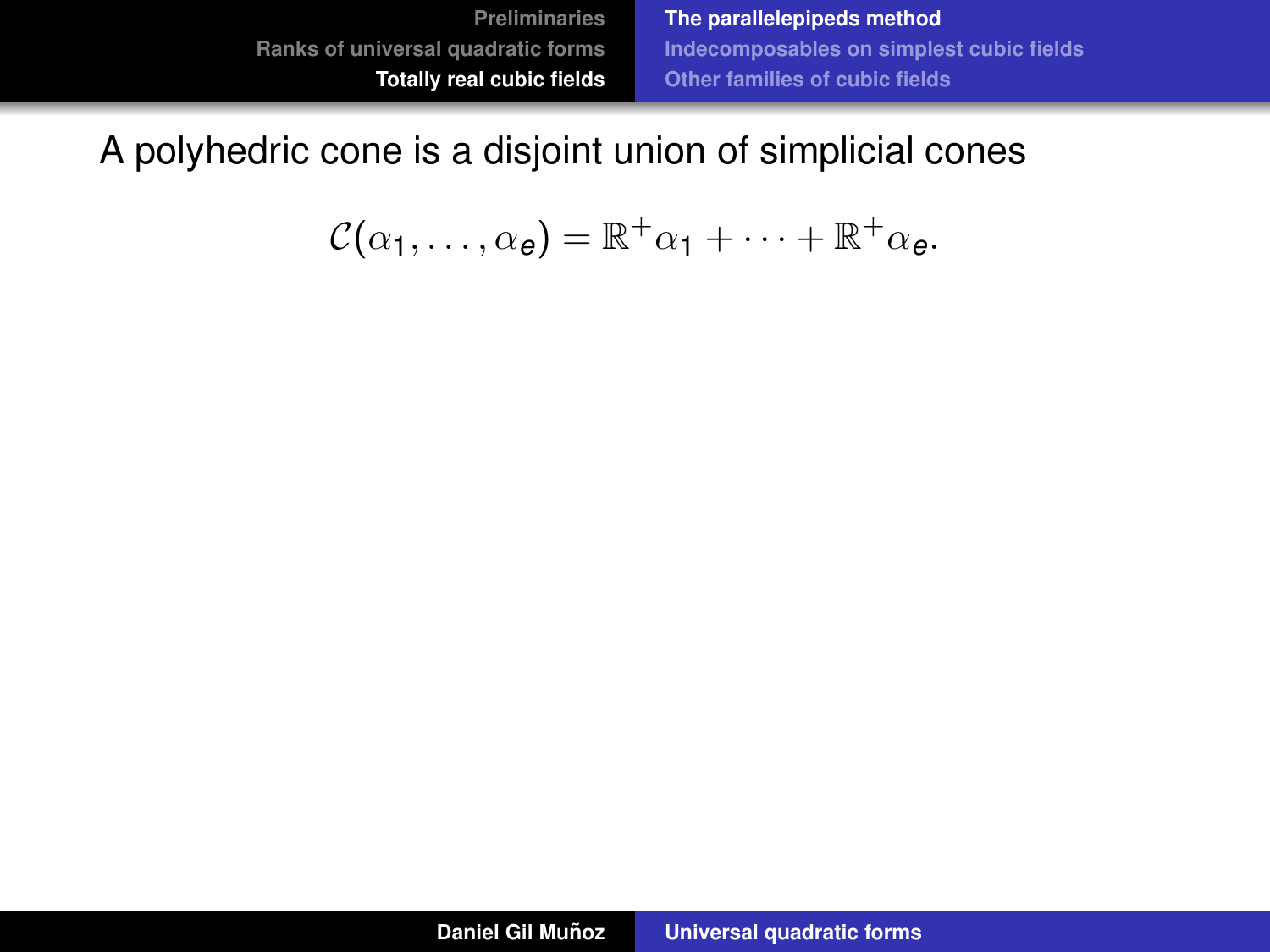A polyhedric cone is a disjoint union of simplicial cones

$$
\mathcal{C}(\alpha_1,\ldots,\alpha_e)=\mathbb{R}^+\alpha_1+\cdots+\mathbb{R}^+\alpha_e.
$$

A totally positive element must lie in the parallelepiped

$$
\mathcal{D}(\alpha_1,\ldots,\alpha_e)=[0,1]\alpha_1+\cdots+[0,1]\alpha_e.
$$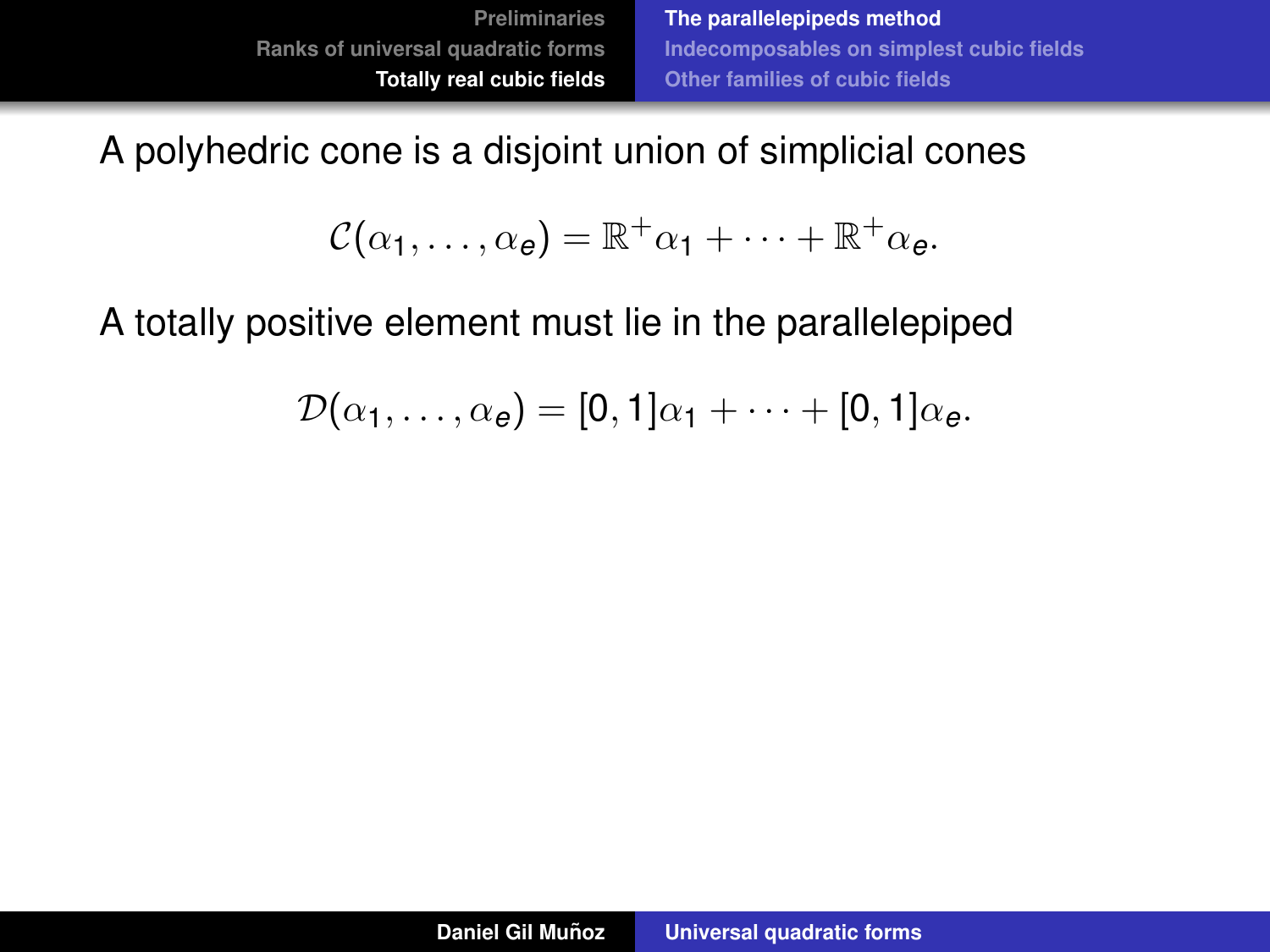A polyhedric cone is a disjoint union of simplicial cones

$$
\mathcal{C}(\alpha_1,\ldots,\alpha_e)=\mathbb{R}^+\alpha_1+\cdots+\mathbb{R}^+\alpha_e.
$$

A totally positive element must lie in the parallelepiped

$$
\mathcal{D}(\alpha_1,\ldots,\alpha_e)=[0,1]\alpha_1+\cdots+[0,1]\alpha_e.
$$

On the other hand, an algebraic integer  $\alpha \in \mathcal{O}_\mathcal{K}$  embeds to  $\mathbb{Z}^d.$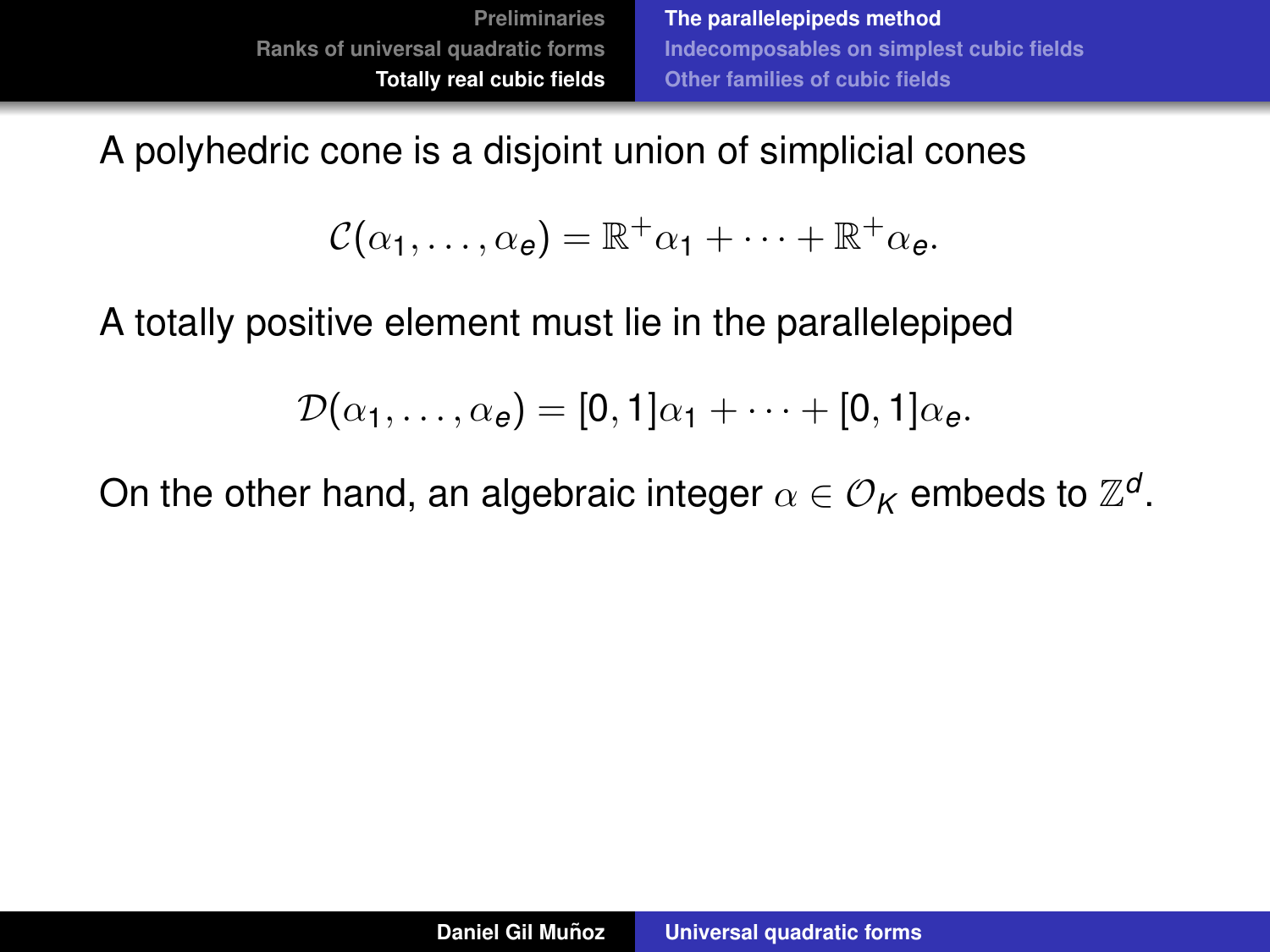A polyhedric cone is a disjoint union of simplicial cones

$$
\mathcal{C}(\alpha_1,\ldots,\alpha_e)=\mathbb{R}^+\alpha_1+\cdots+\mathbb{R}^+\alpha_e.
$$

A totally positive element must lie in the parallelepiped

$$
\mathcal{D}(\alpha_1,\ldots,\alpha_e)=[0,1]\alpha_1+\cdots+[0,1]\alpha_e.
$$

On the other hand, an algebraic integer  $\alpha \in \mathcal{O}_\mathcal{K}$  embeds to  $\mathbb{Z}^d.$ 

#### **Corollary**

For each indecomposable  $\alpha \in \mathcal{O}_\mathcal{K}^+$ , there is a totally positive  $\mathsf{unit}\, \epsilon \in \mathcal{O}_\mathcal{K}^+$  such that  $\alpha\epsilon$  lies in a set of the form

$$
\bigsqcup_i \mathcal{D}(\alpha_1^{(i)},\ldots,\alpha_{e}^{(i)}) \cap \mathbb{Z}^d.
$$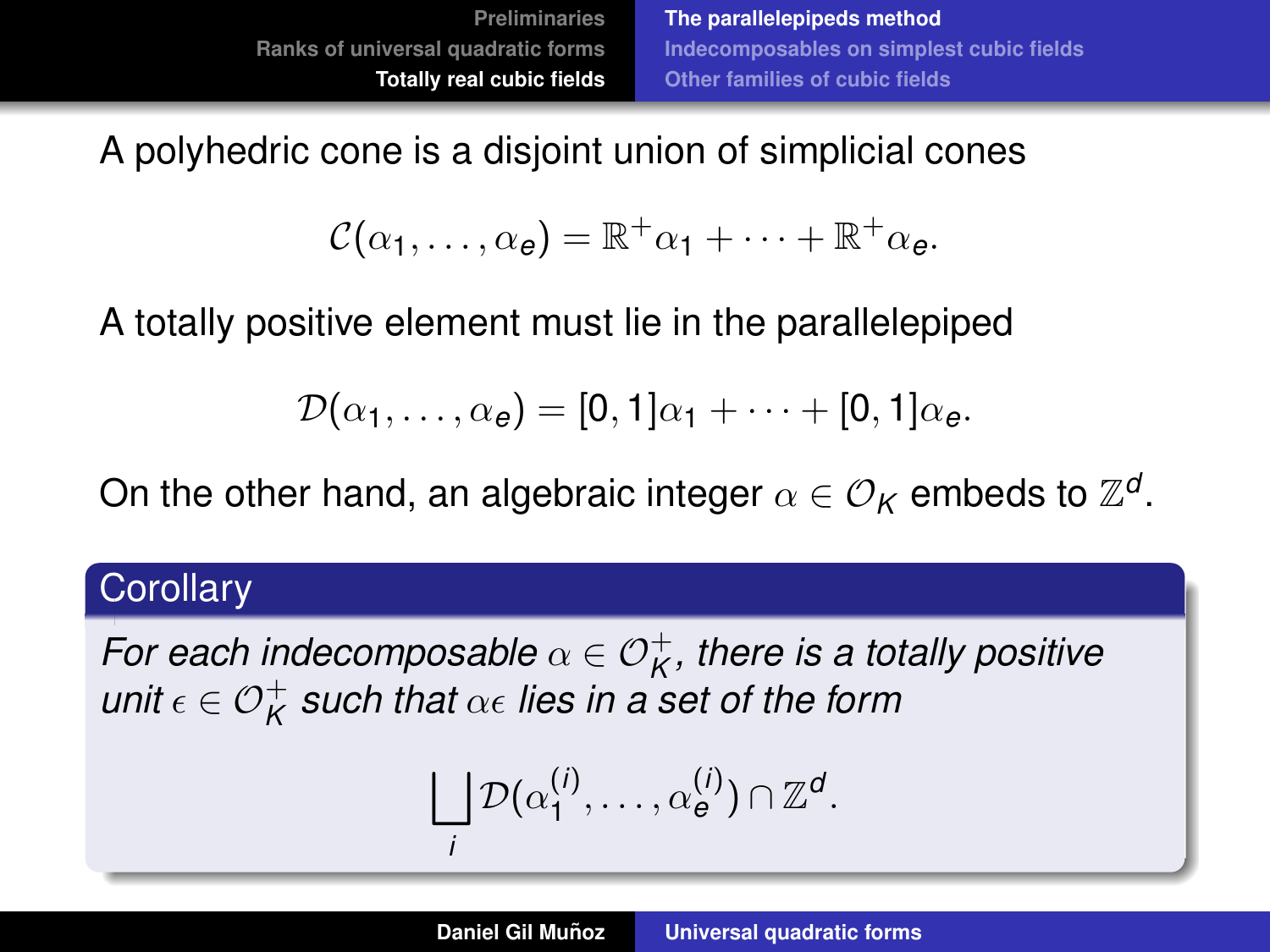### Now, assume that  $d = 3$ , i.e. *K* is totally real and cubic.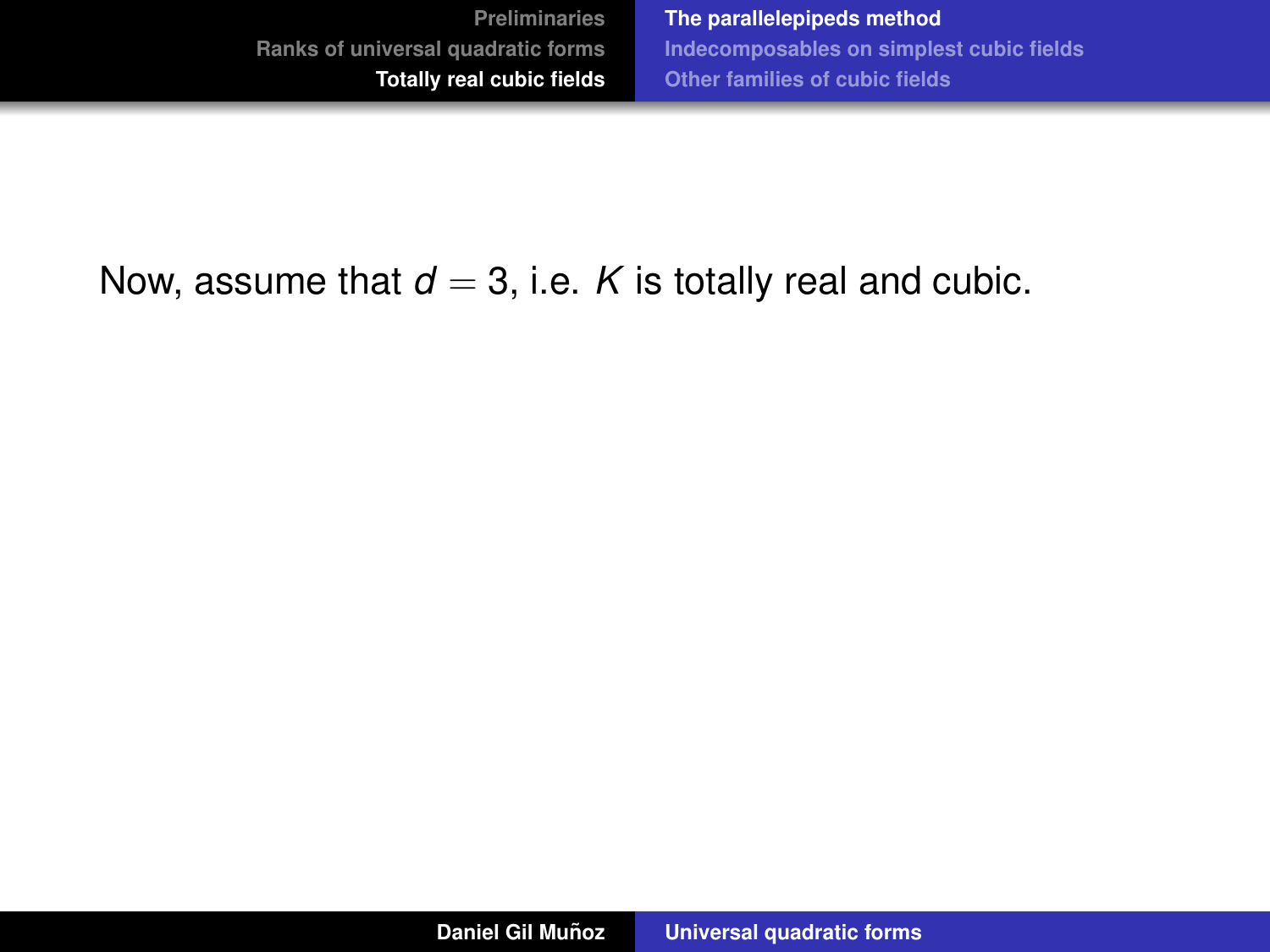# Now, assume that  $d = 3$ , i.e. *K* is totally real and cubic.  $\mathcal{O}_K^*=\mathbb{Z}[\epsilon_1,\epsilon_2]$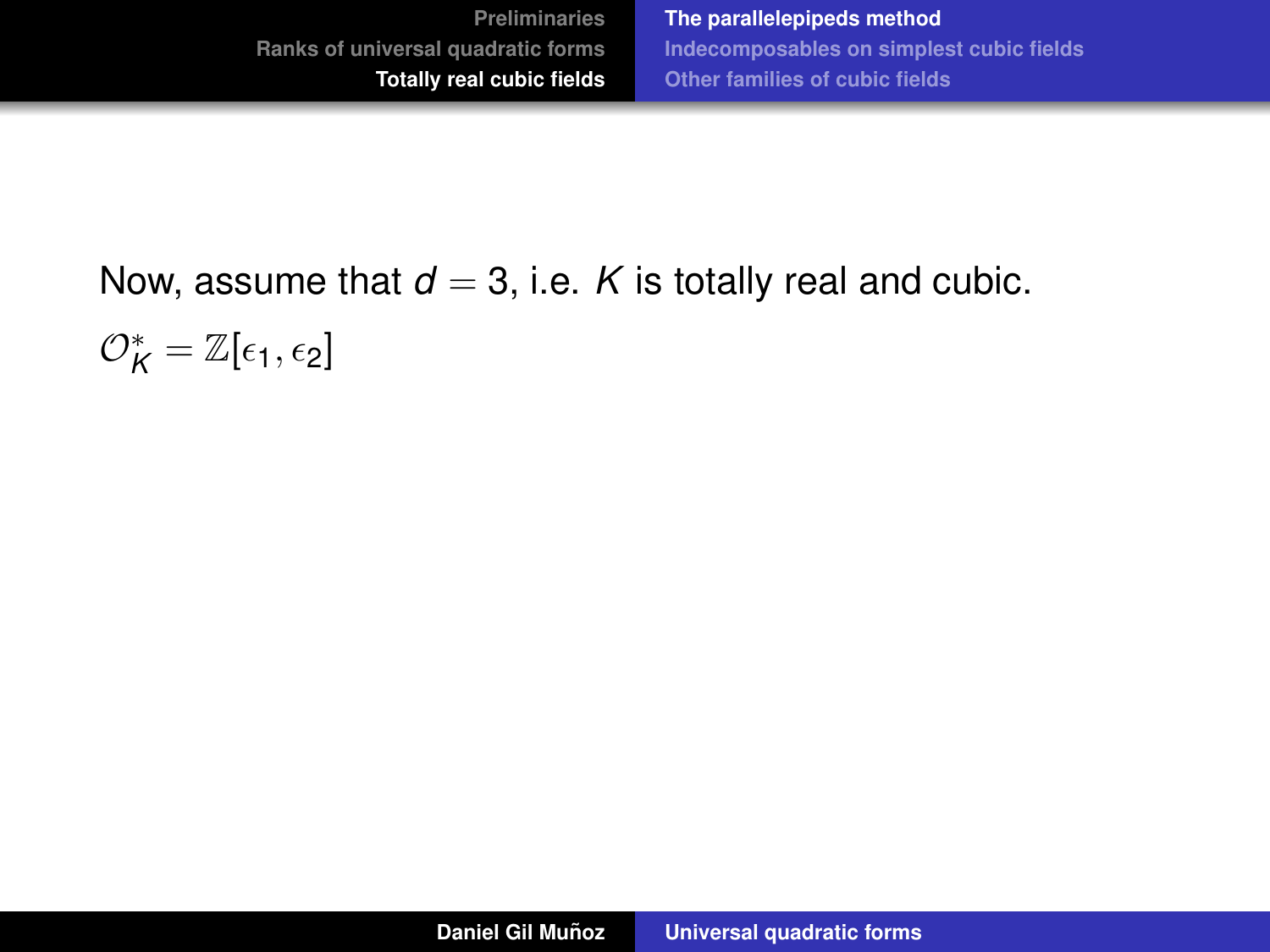Now, assume that  $d = 3$ , i.e. *K* is totally real and cubic.  $\mathcal{O}_\mathcal{K}^*=\mathbb{Z}[\epsilon_1,\epsilon_2],\,\{\epsilon_1,\epsilon_2\}$  system of **fundamental units**.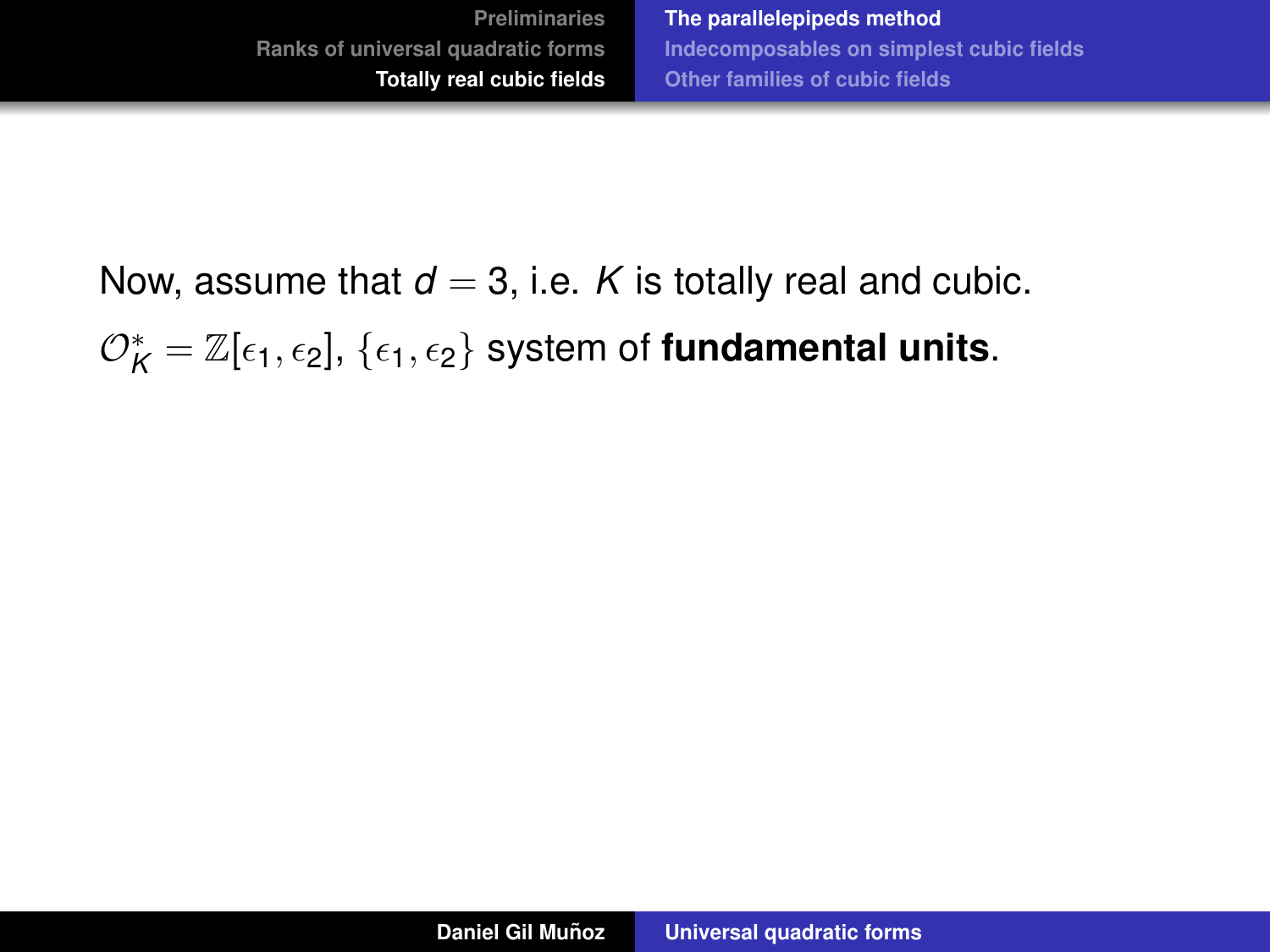Now, assume that  $d = 3$ , i.e. *K* is totally real and cubic.

 $\mathcal{O}_\mathcal{K}^*=\mathbb{Z}[\epsilon_1,\epsilon_2],\,\{\epsilon_1,\epsilon_2\}$  system of **fundamental units**.

## Proposition (Thomas, Vasquez (1980))

Let  $(\epsilon_1, \epsilon_2)$  *be a proper pair of fundamental units of K. Then, a fundamental domain for the action above is*

$$
\mathcal{C}(1,\epsilon_1,\epsilon_2)\sqcup \mathcal{C}(1,\epsilon_1,\epsilon_1\epsilon_2^{-1}).
$$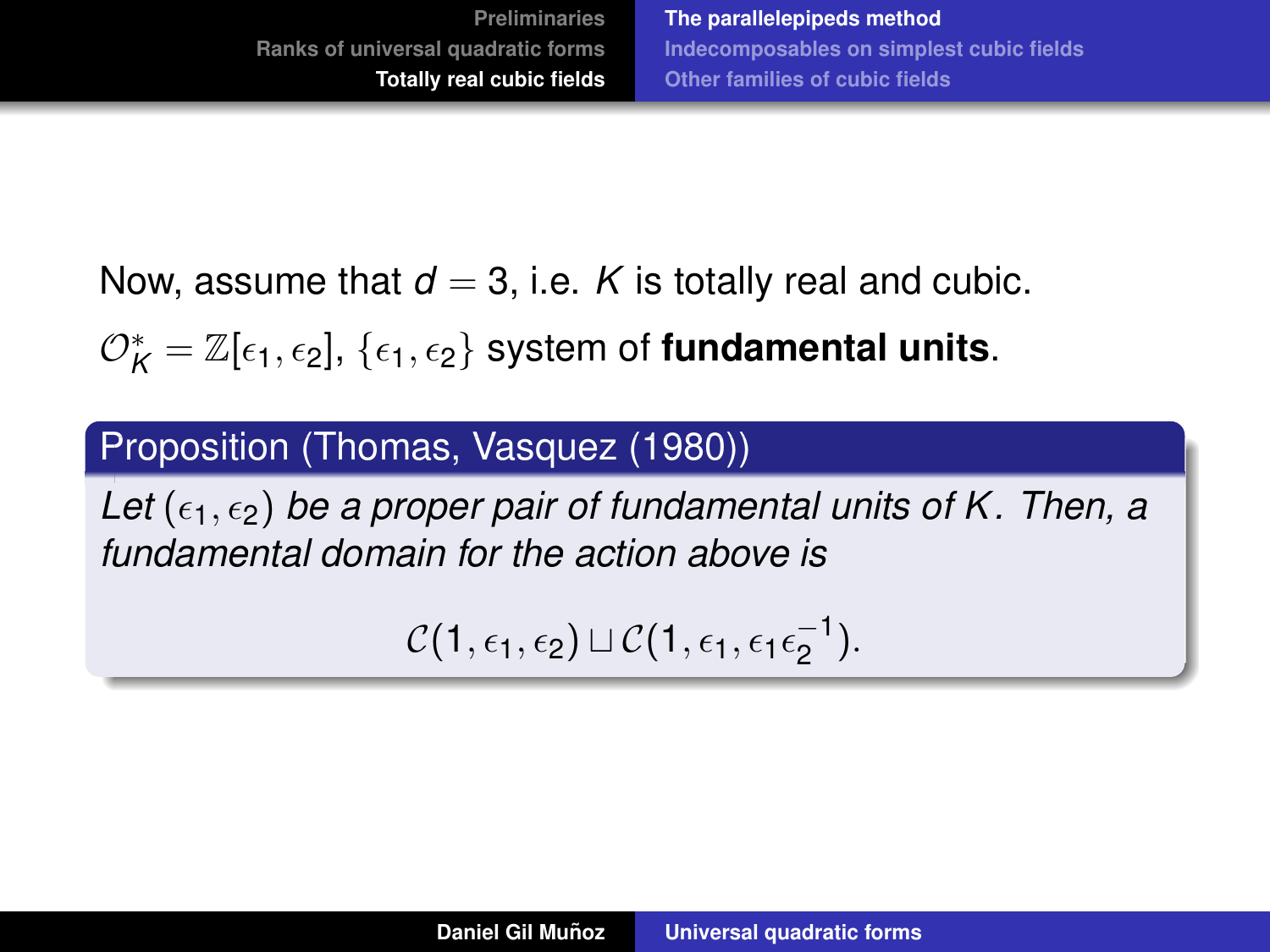**[The parallelepipeds method](#page-62-0) [Indecomposables on simplest cubic fields](#page-85-0) [Other families of cubic fields](#page-103-0)**

## **Proposition**

*Let K be a totally real cubic field and let*  $\{\epsilon_1, \epsilon_2\}$  *be a system of fundamental units. For every indecomposable*  $\alpha \in \mathcal{O}_K$ ,  $\alpha$  *lies (up to multiplication by totally positive unit) in*

$$
(\mathcal{D}(1,\epsilon_1,\epsilon_2) \sqcup \mathcal{D}(1,\epsilon_1,\epsilon_1\epsilon_2^{-1})) \cap \mathbb{Z}^3.
$$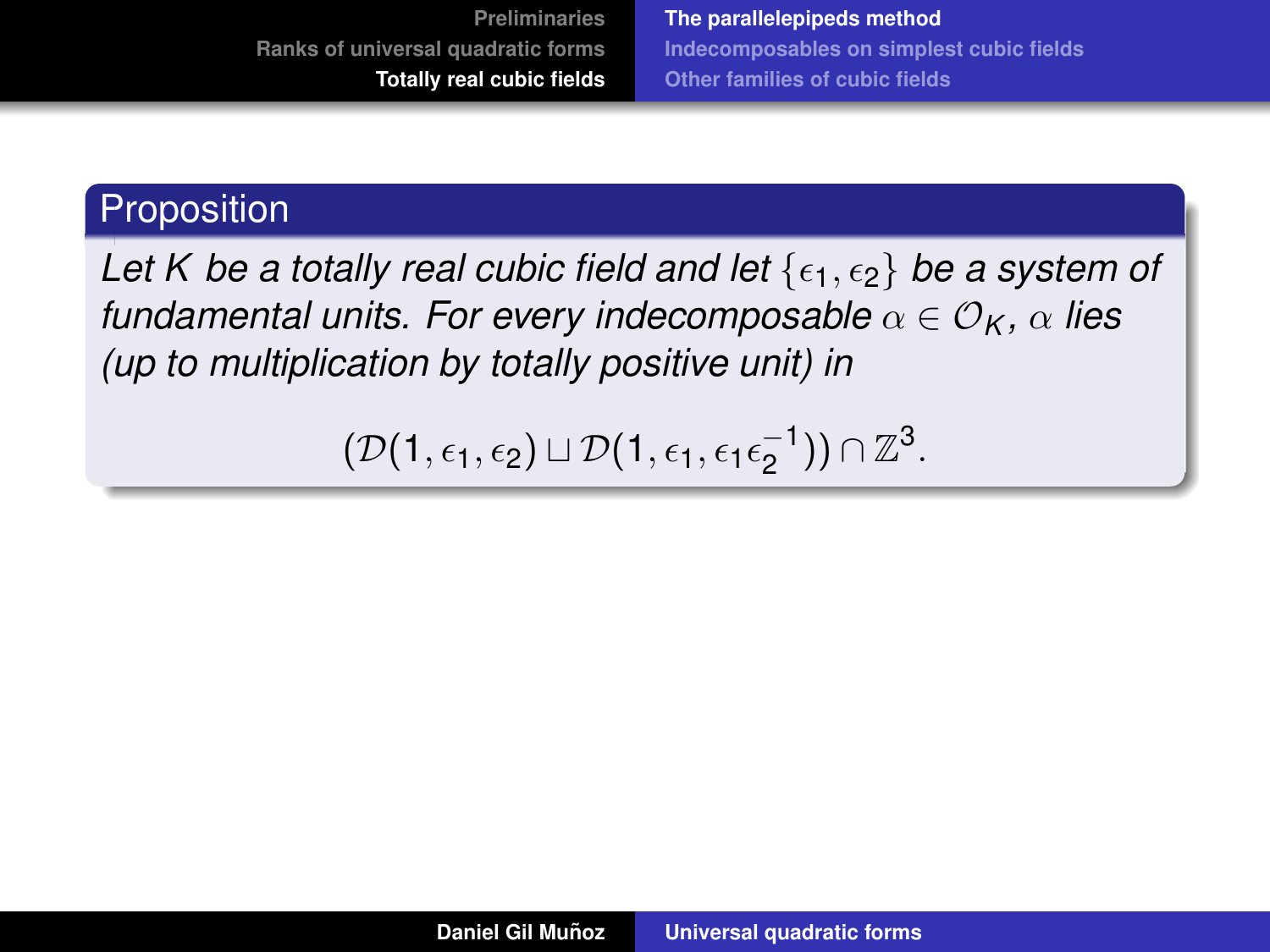**[The parallelepipeds method](#page-62-0) [Indecomposables on simplest cubic fields](#page-85-0) [Other families of cubic fields](#page-103-0)**

## **Proposition**

*Let K be a totally real cubic field and let*  $\{\epsilon_1, \epsilon_2\}$  *be a system of fundamental units. For every indecomposable*  $\alpha \in \mathcal{O}_K$ ,  $\alpha$  *lies (up to multiplication by totally positive unit) in*

$$
(\mathcal{D}(1,\epsilon_1,\epsilon_2) \sqcup \mathcal{D}(1,\epsilon_1,\epsilon_1\epsilon_2^{-1})) \cap \mathbb{Z}^3.
$$

General strategy: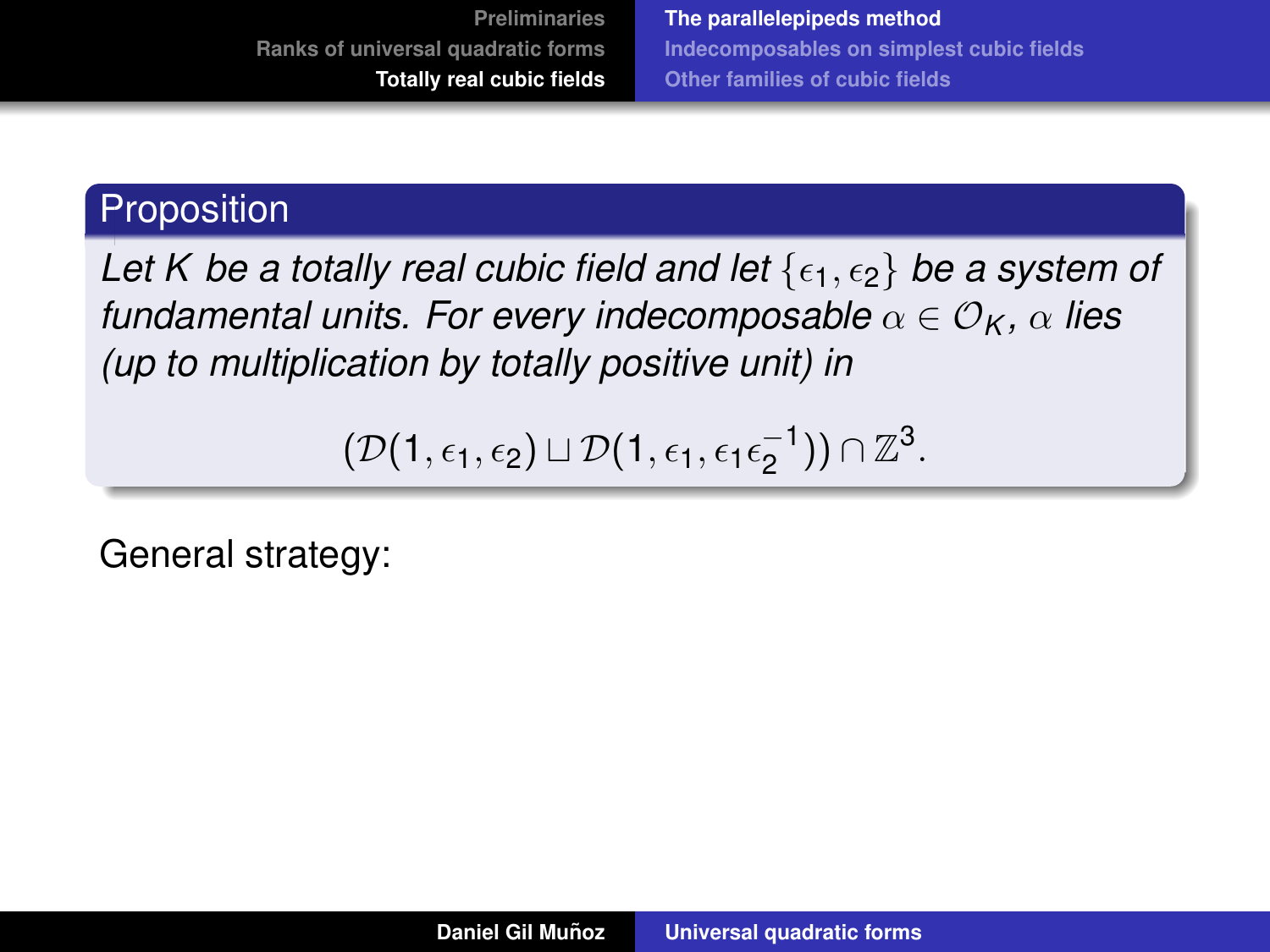## **Proposition**

*Let K be a totally real cubic field and let*  $\{\epsilon_1, \epsilon_2\}$  *be a system of fundamental units. For every indecomposable*  $\alpha \in \mathcal{O}_K$ ,  $\alpha$  *lies (up to multiplication by totally positive unit) in*

$$
(\mathcal{D}(1,\epsilon_1,\epsilon_2) \sqcup \mathcal{D}(1,\epsilon_1,\epsilon_1\epsilon_2^{-1})) \cap \mathbb{Z}^3.
$$

General strategy:

• Find a system of fundamental units  $\{\epsilon_1, \epsilon_2\}$ .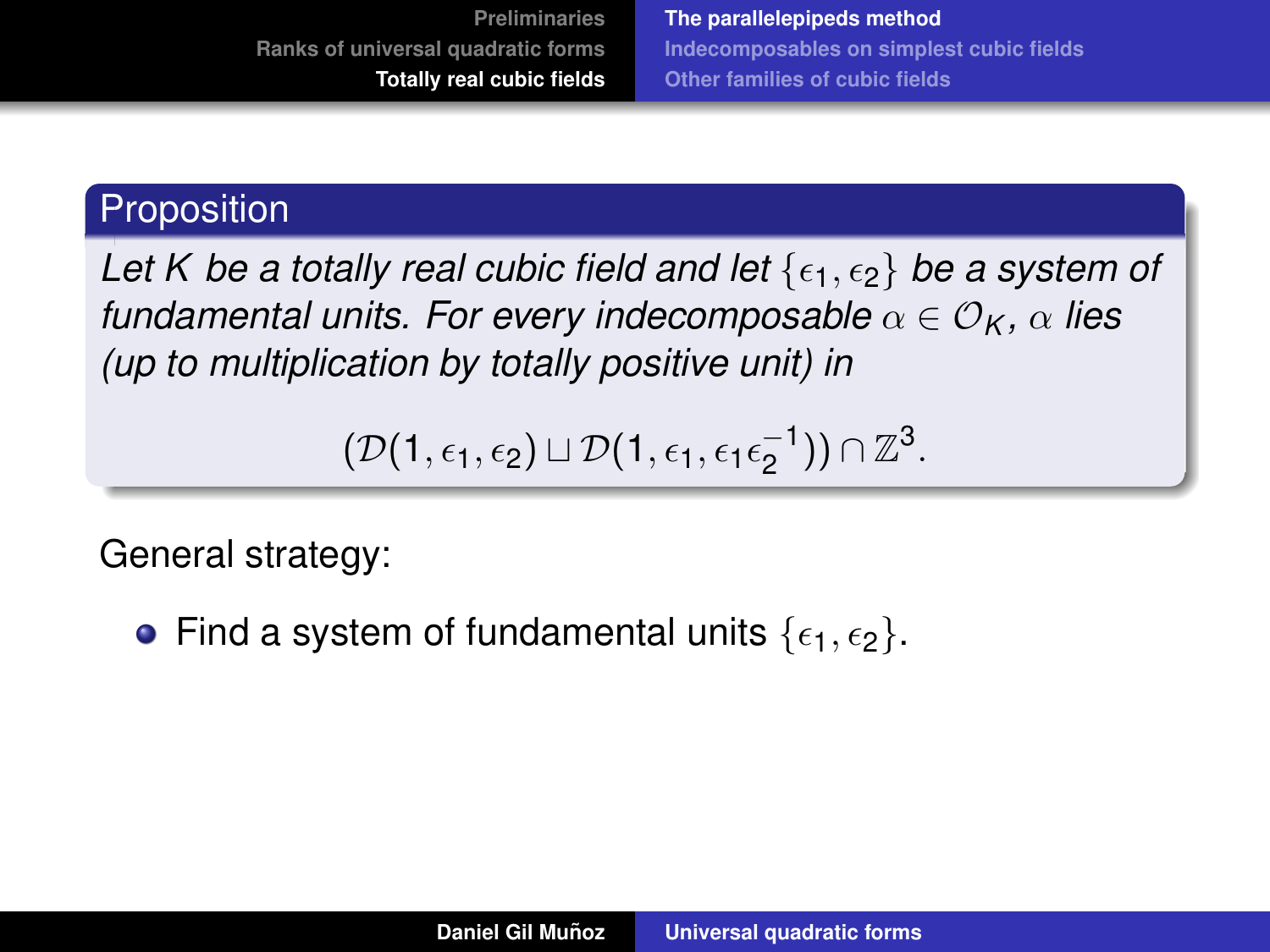## **Proposition**

Let K be a totally real cubic field and let  $\{\epsilon_1, \epsilon_2\}$  be a system of *fundamental units. For every indecomposable*  $\alpha \in \mathcal{O}_K$ ,  $\alpha$  *lies (up to multiplication by totally positive unit) in*

$$
(\mathcal{D}(1,\epsilon_1,\epsilon_2) \sqcup \mathcal{D}(1,\epsilon_1,\epsilon_1\epsilon_2^{-1})) \cap \mathbb{Z}^3.
$$

General strategy:

- Find a system of fundamental units  $\{\epsilon_1, \epsilon_2\}$ .
- Compute all lattice points in the parallelepipeds  $\mathcal{D}(1,\epsilon_1,\epsilon_2)$ ,  $\mathcal{D}(1,\epsilon_1,\epsilon_1\epsilon_2^{-1}$  $\frac{-1}{2}$ ).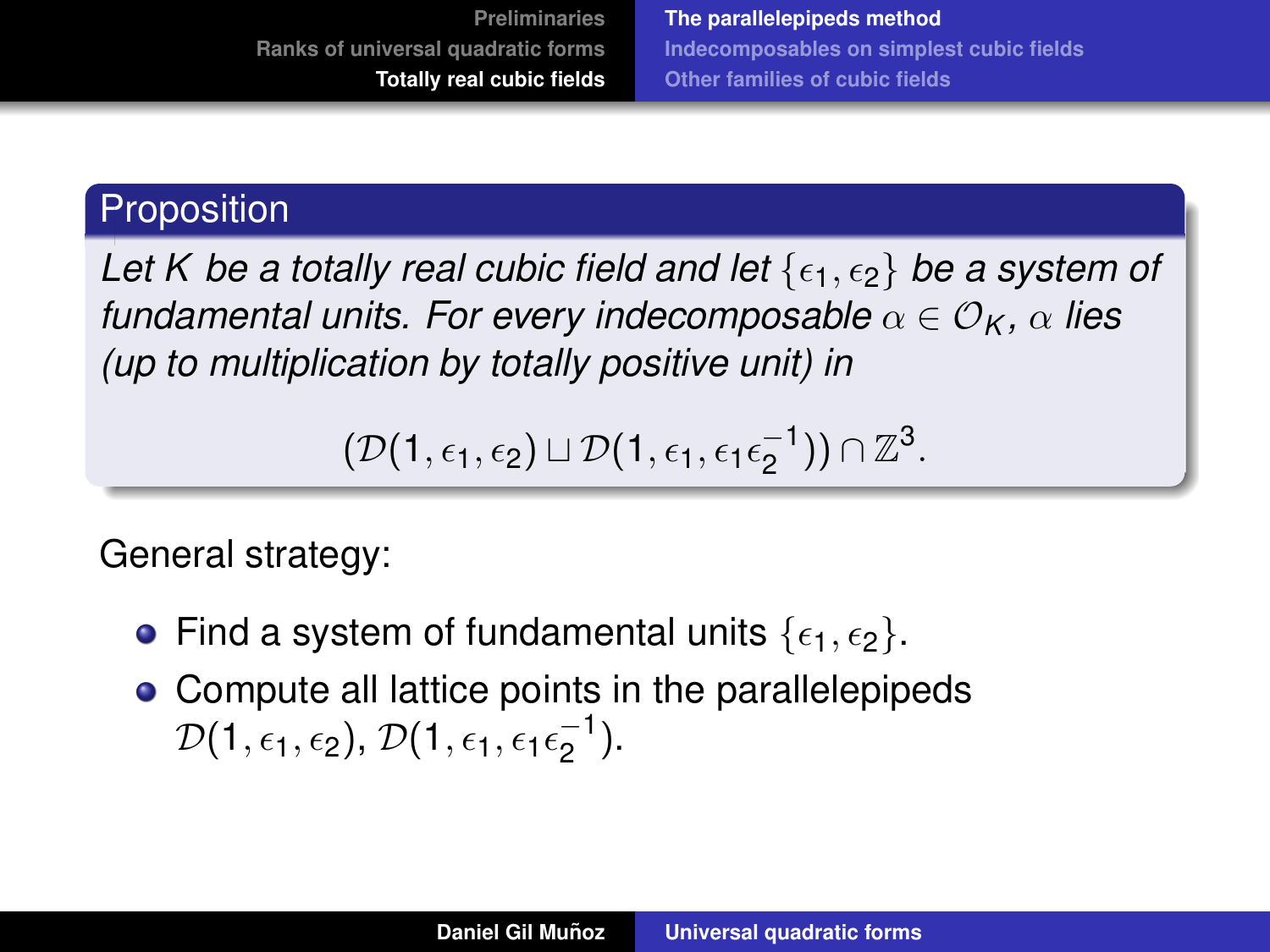## **Proposition**

Let K be a totally real cubic field and let  $\{\epsilon_1, \epsilon_2\}$  be a system of *fundamental units. For every indecomposable*  $\alpha \in \mathcal{O}_K$ ,  $\alpha$  *lies (up to multiplication by totally positive unit) in*

$$
(\mathcal{D}(1,\epsilon_1,\epsilon_2) \sqcup \mathcal{D}(1,\epsilon_1,\epsilon_1\epsilon_2^{-1})) \cap \mathbb{Z}^3.
$$

General strategy:

- Find a system of fundamental units  $\{\epsilon_1, \epsilon_2\}$ .
- Compute all lattice points in the parallelepipeds  $\mathcal{D}(1,\epsilon_1,\epsilon_2)$ ,  $\mathcal{D}(1,\epsilon_1,\epsilon_1\epsilon_2^{-1}$  $\frac{-1}{2}$ ).
- Check which ones are actually indecomposables in *K*.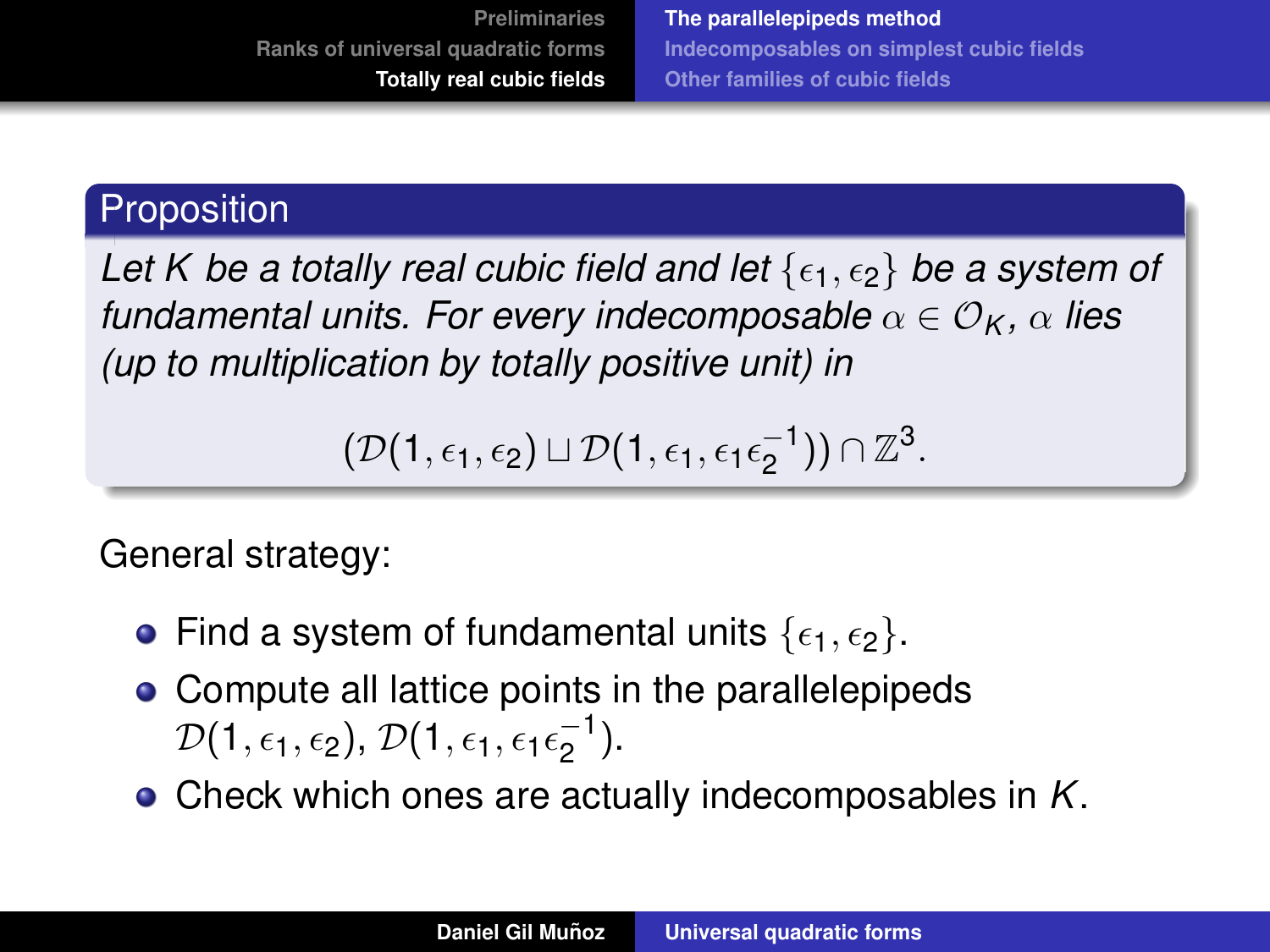**[The parallelepipeds method](#page-62-0) [Indecomposables on simplest cubic fields](#page-85-0) [Other families of cubic fields](#page-103-0)**

How do we check that a given candidate is an indecomposable?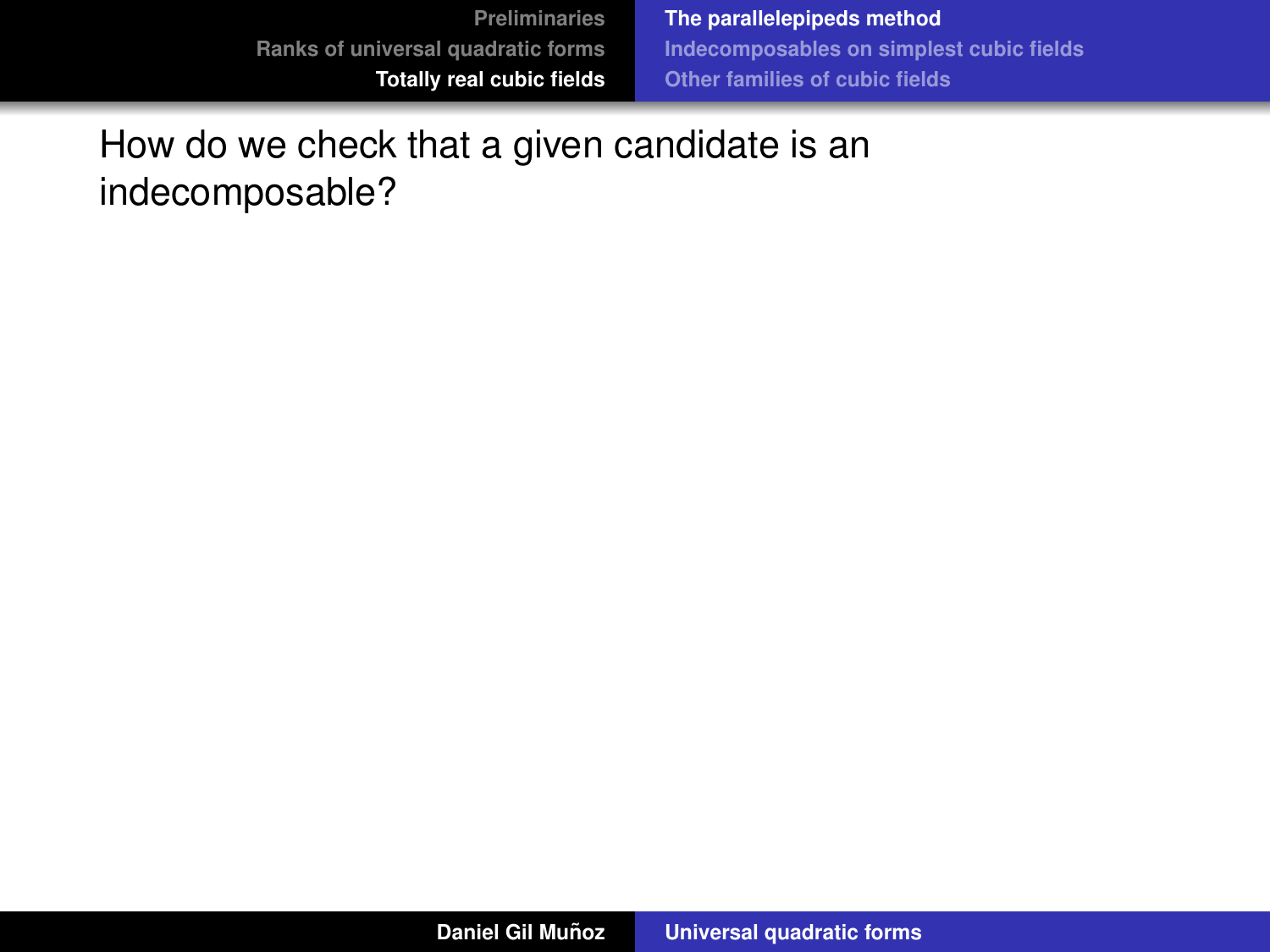How do we check that a given candidate is an indecomposable?

The **codifferent** of *K* is

$$
\mathcal{O}_{\mathsf{K}}^{\vee} = \{ \delta \in \mathsf{K} \, | \, \text{Tr}(\alpha \delta) \in \mathbb{Z} \text{ for all } \alpha \in \mathcal{O}_{\mathsf{K}} \}.
$$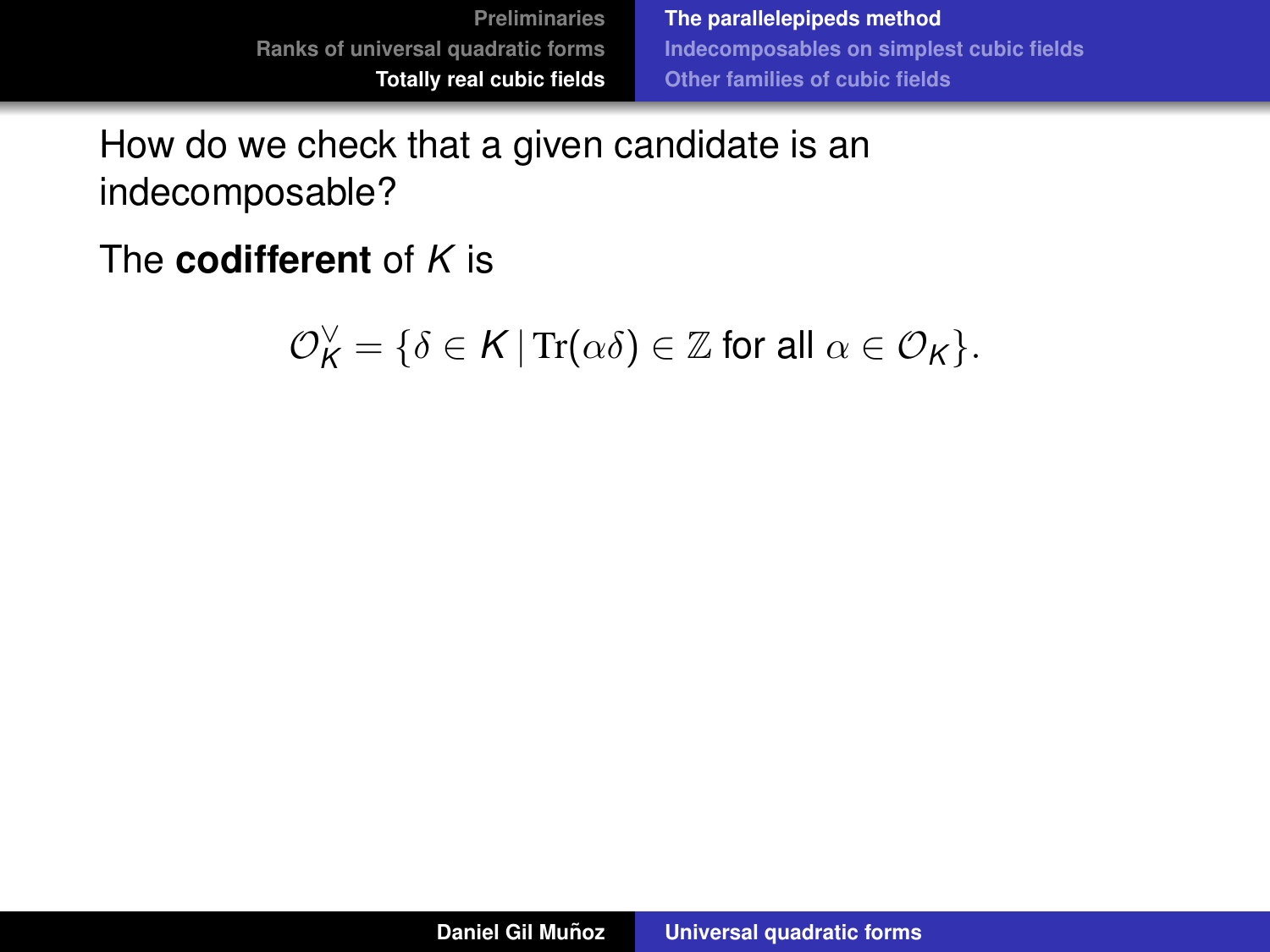**[The parallelepipeds method](#page-62-0) [Indecomposables on simplest cubic fields](#page-85-0) [Other families of cubic fields](#page-103-0)**

How do we check that a given candidate is an indecomposable?

The **codifferent** of *K* is

$$
\mathcal{O}_{K}^{\vee} = \{ \delta \in K \, | \operatorname{Tr}(\alpha \delta) \in \mathbb{Z} \text{ for all } \alpha \in \mathcal{O}_{K} \}.
$$

Let  $\mathcal{O}_{\bm K}^{\vee,+}$  $K^{\vee,+}$  be the set of its totally positive integers.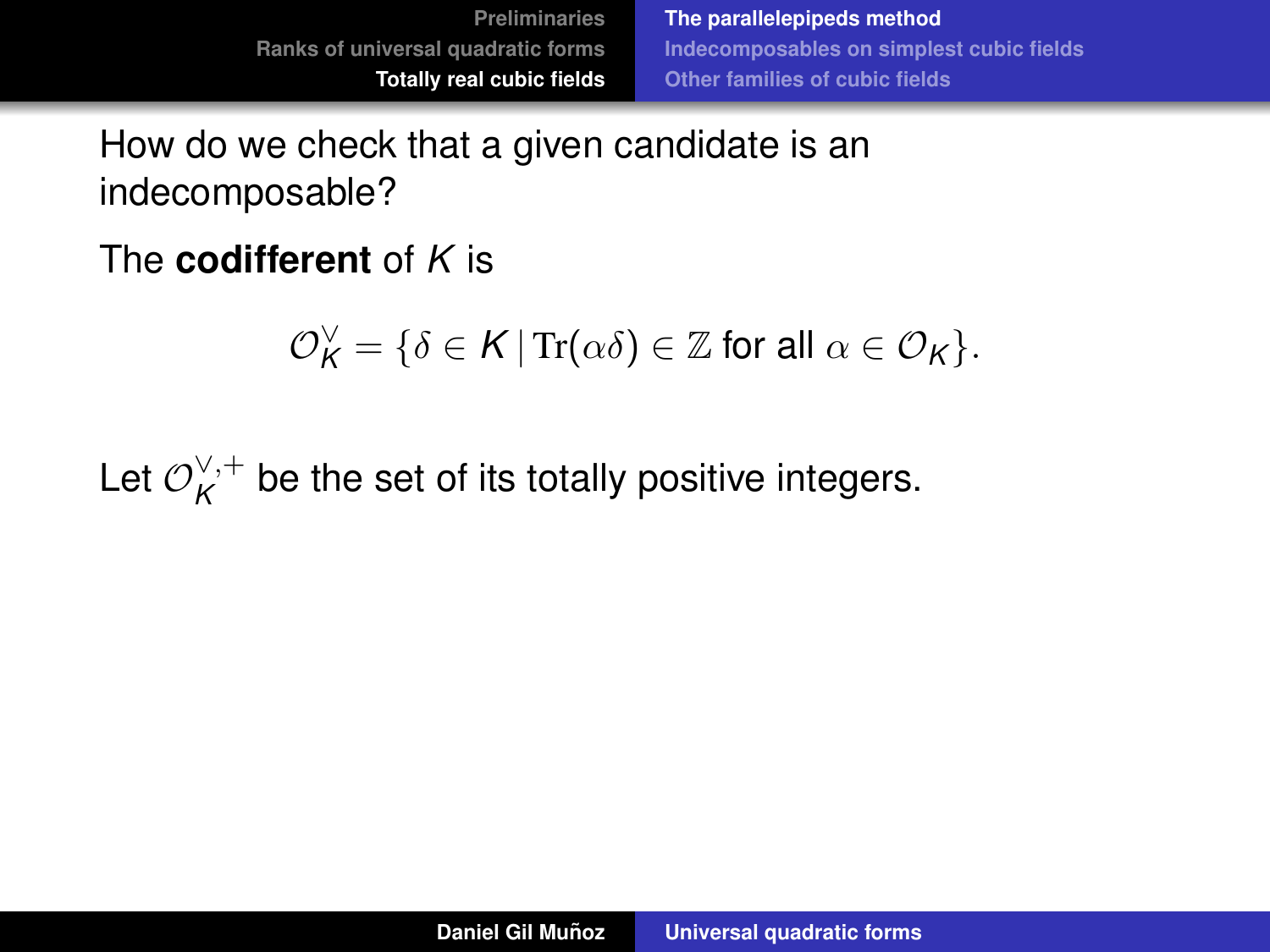**[The parallelepipeds method](#page-62-0) [Indecomposables on simplest cubic fields](#page-85-0) [Other families of cubic fields](#page-103-0)**

How do we check that a given candidate is an indecomposable?

The **codifferent** of *K* is

$$
\mathcal{O}_{\mathsf{K}}^{\vee} = \{ \delta \in \mathsf{K} \, | \, \text{Tr}(\alpha \delta) \in \mathbb{Z} \text{ for all } \alpha \in \mathcal{O}_{\mathsf{K}} \}.
$$

Let  $\mathcal{O}_{\bm K}^{\vee,+}$  $K^{\vee,+}$  be the set of its totally positive integers.

#### Fact

*If*  $\alpha \in \mathcal{O}_K$  *satisfies* 

$$
\min\nolimits_{\delta \in \mathcal{O}_K^{\vee,+}} \mathrm{Tr}(\alpha \delta) = 1,
$$

*then*  $\alpha$  *is an indecomposable.*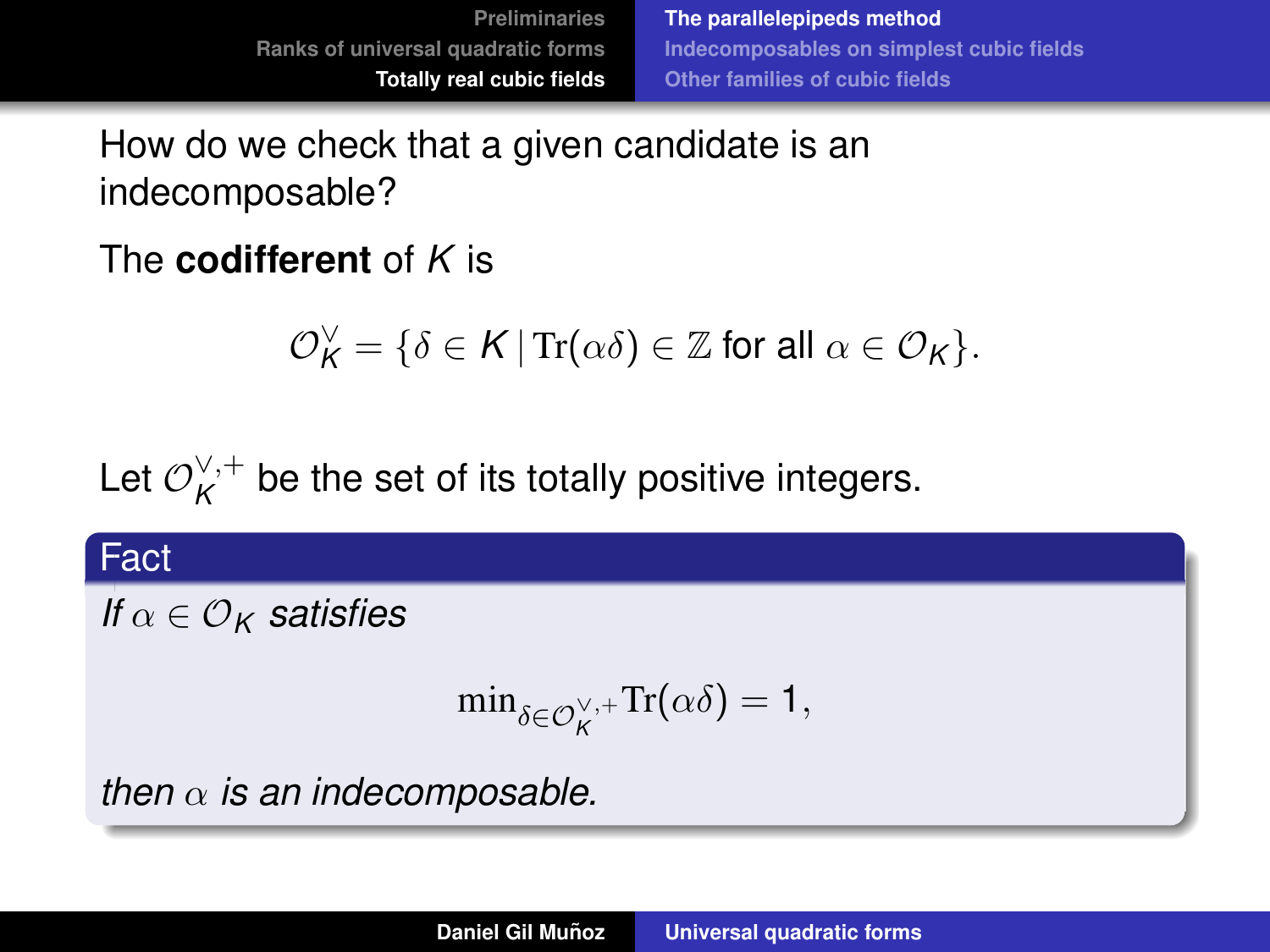**[The parallelepipeds method](#page-62-0) [Indecomposables on simplest cubic fields](#page-85-0) [Other families of cubic fields](#page-103-0)**

How do we check that a given candidate is an indecomposable?

The **codifferent** of *K* is

$$
\mathcal{O}_{\mathsf{K}}^{\vee} = \{ \delta \in \mathsf{K} \, | \, \text{Tr}(\alpha \delta) \in \mathbb{Z} \text{ for all } \alpha \in \mathcal{O}_{\mathsf{K}} \}.
$$

Let  $\mathcal{O}_{\bm K}^{\vee,+}$  $K^{\vee,+}$  be the set of its totally positive integers.

#### Fact

*If*  $\alpha \in \mathcal{O}_K$  *satisfies* 

$$
\min\nolimits_{\delta \in \mathcal{O}_K^{\vee,+}} \mathrm{Tr}(\alpha \delta) = 1,
$$

*then*  $\alpha$  *is an indecomposable.* 

If *K* is quadratic, the converse is true.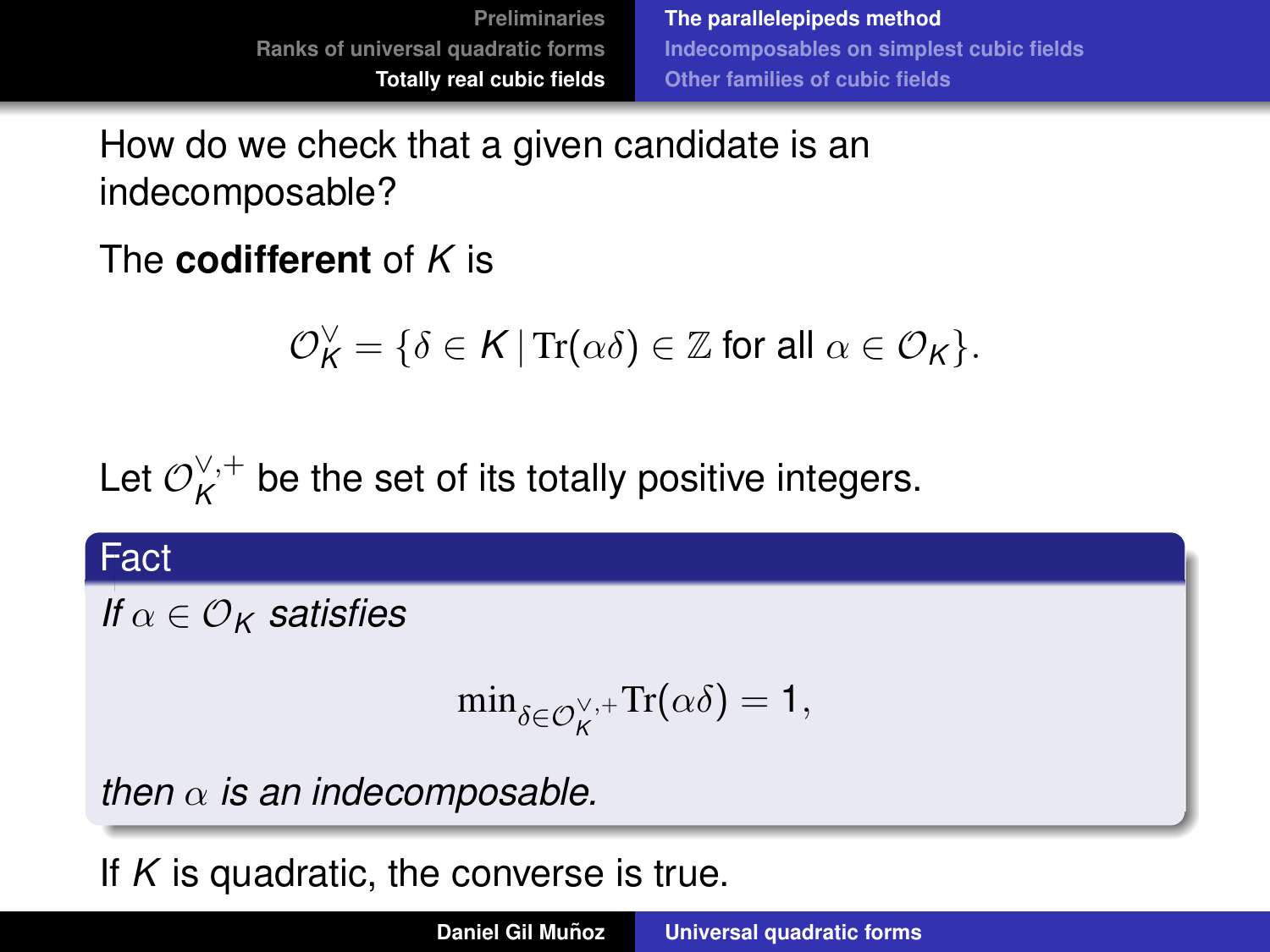<span id="page-85-0"></span>A simplest cubic field is a cubic number field *K* given by

$$
f(x) = x^3 - ax^2 - (a+3)x - 1, \ a \in \mathbb{Z}_{\ge -1}, \ a \ne 0.
$$

That is,  $K = \mathbb{Q}(\rho)$  for a root  $\rho$  of *f*.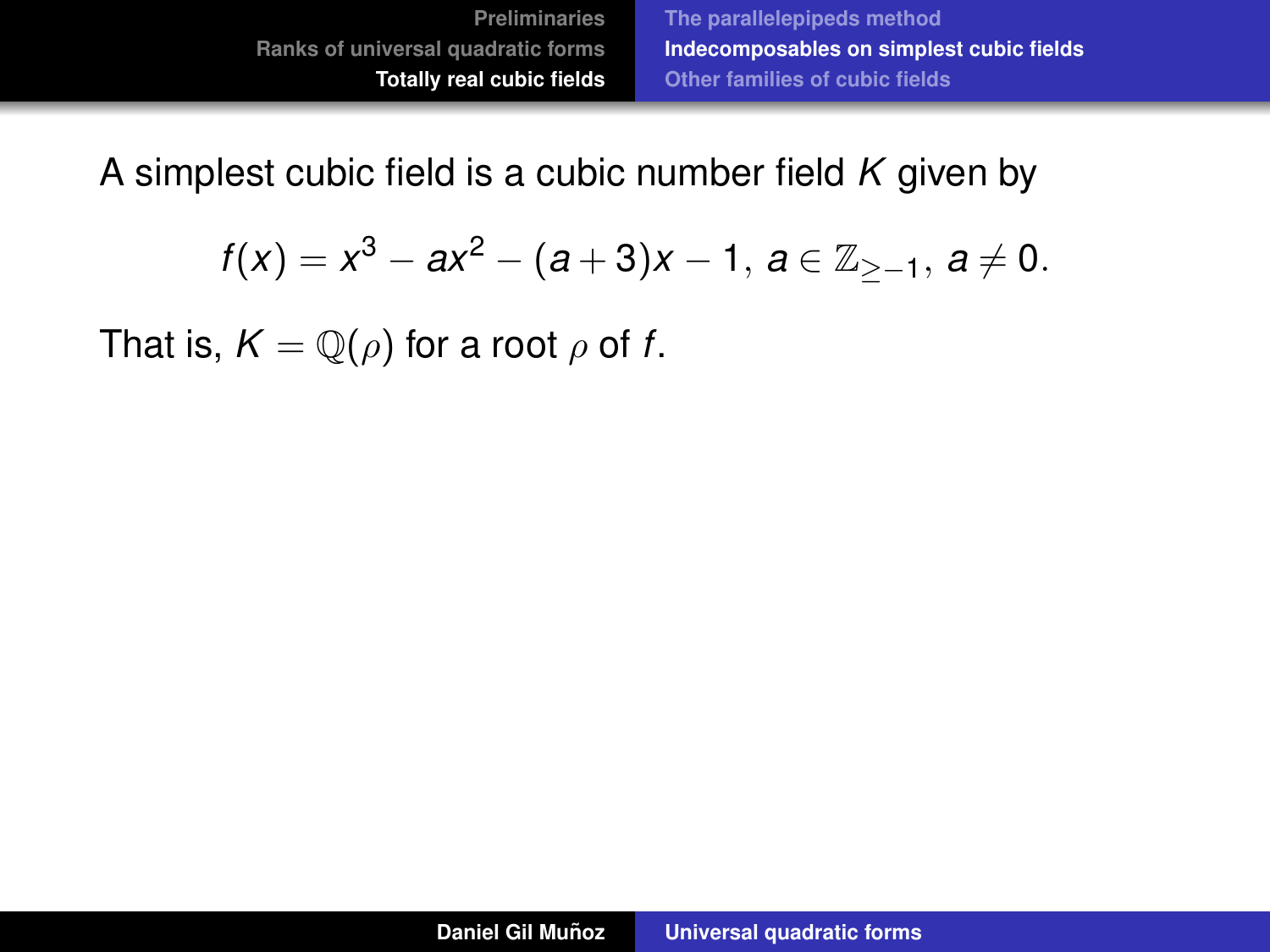A simplest cubic field is a cubic number field *K* given by

$$
f(x) = x^3 - ax^2 - (a+3)x - 1, \ a \in \mathbb{Z}_{\ge -1}, \ a \ne 0.
$$

That is,  $K = \mathbb{Q}(\rho)$  for a root  $\rho$  of f.

They are a subfamily of totally real cyclic cubic fields.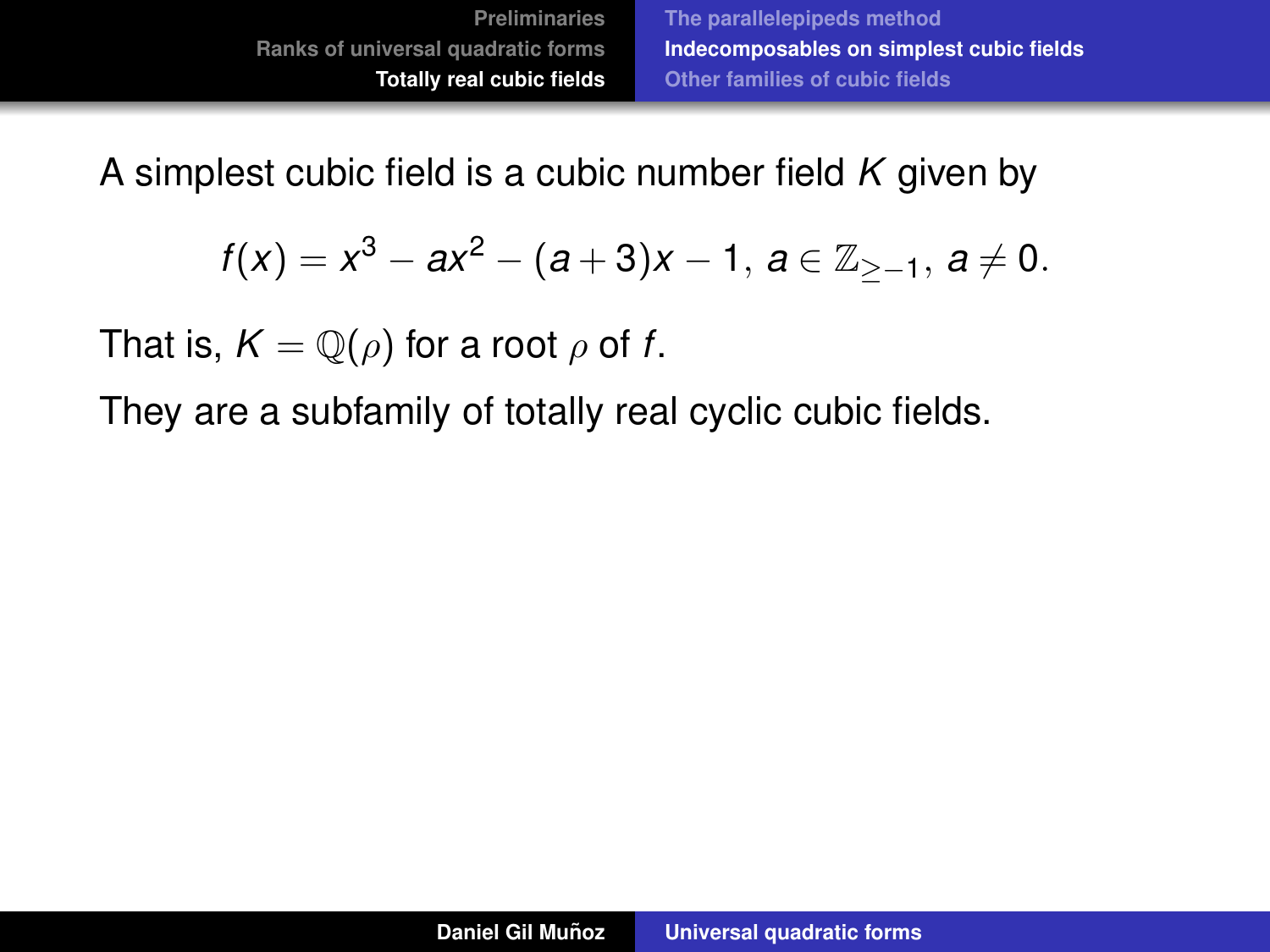$$
f(x) = x^3 - ax^2 - (a+3)x - 1, \ a \in \mathbb{Z}_{\ge -1}, \ a \ne 0.
$$

That is,  $K = \mathbb{Q}(\rho)$  for a root  $\rho$  of f.

They are a subfamily of totally real cyclic cubic fields.

We will assume that  $\mathcal{O}_K = \mathbb{Z}[\rho]$  and apply the method with the integral basis  $\{1, \rho, \rho^2\}$ .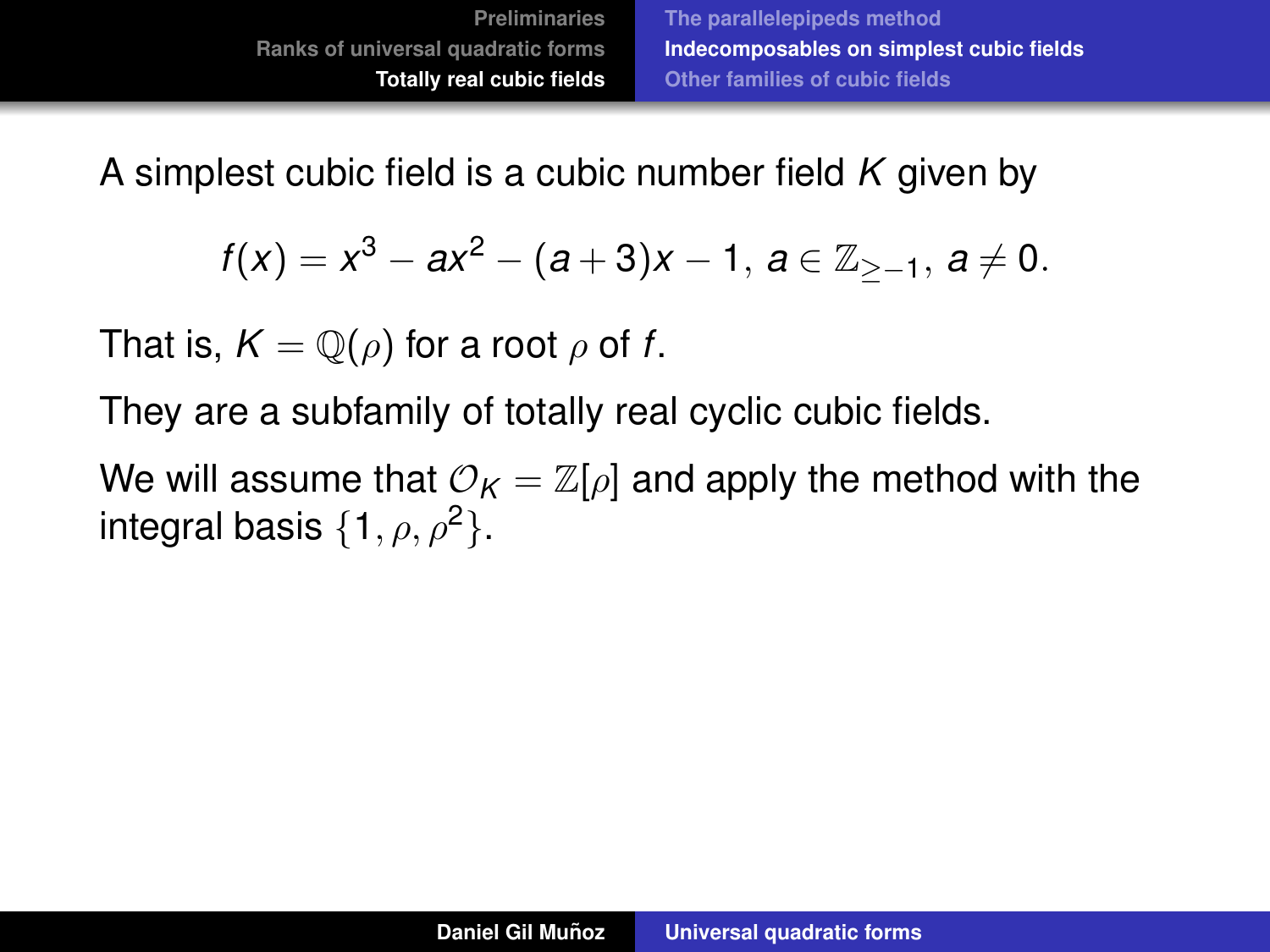$$
f(x) = x^3 - ax^2 - (a+3)x - 1, \ a \in \mathbb{Z}_{\ge -1}, \ a \ne 0.
$$

That is,  $K = \mathbb{Q}(\rho)$  for a root  $\rho$  of f.

They are a subfamily of totally real cyclic cubic fields.

We will assume that  $\mathcal{O}_K = \mathbb{Z}[\rho]$  and apply the method with the integral basis  $\{1, \rho, \rho^2\}$ .

This assumption is not very restrictive.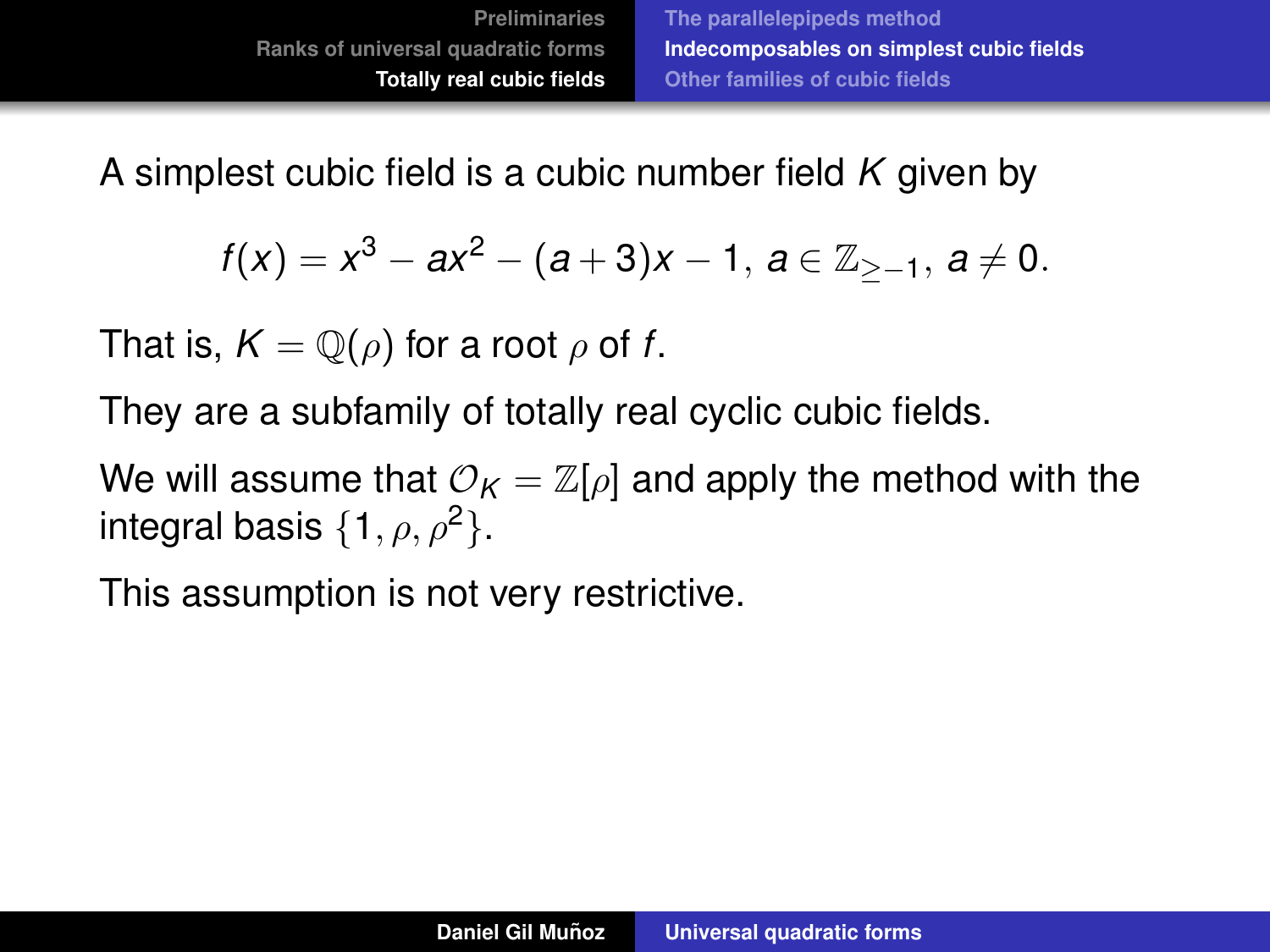$$
f(x) = x^3 - ax^2 - (a+3)x - 1, \ a \in \mathbb{Z}_{\ge -1}, \ a \ne 0.
$$

That is,  $K = \mathbb{Q}(\rho)$  for a root  $\rho$  of f.

They are a subfamily of totally real cyclic cubic fields.

We will assume that  $\mathcal{O}_K = \mathbb{Z}[\rho]$  and apply the method with the integral basis  $\{1, \rho, \rho^2\}.$ 

This assumption is not very restrictive.

#### Fact

$$
\Delta := a^2 + 3a + 9 \text{ square-free} \Longrightarrow \mathcal{O}_K = \mathbb{Z}[\rho].
$$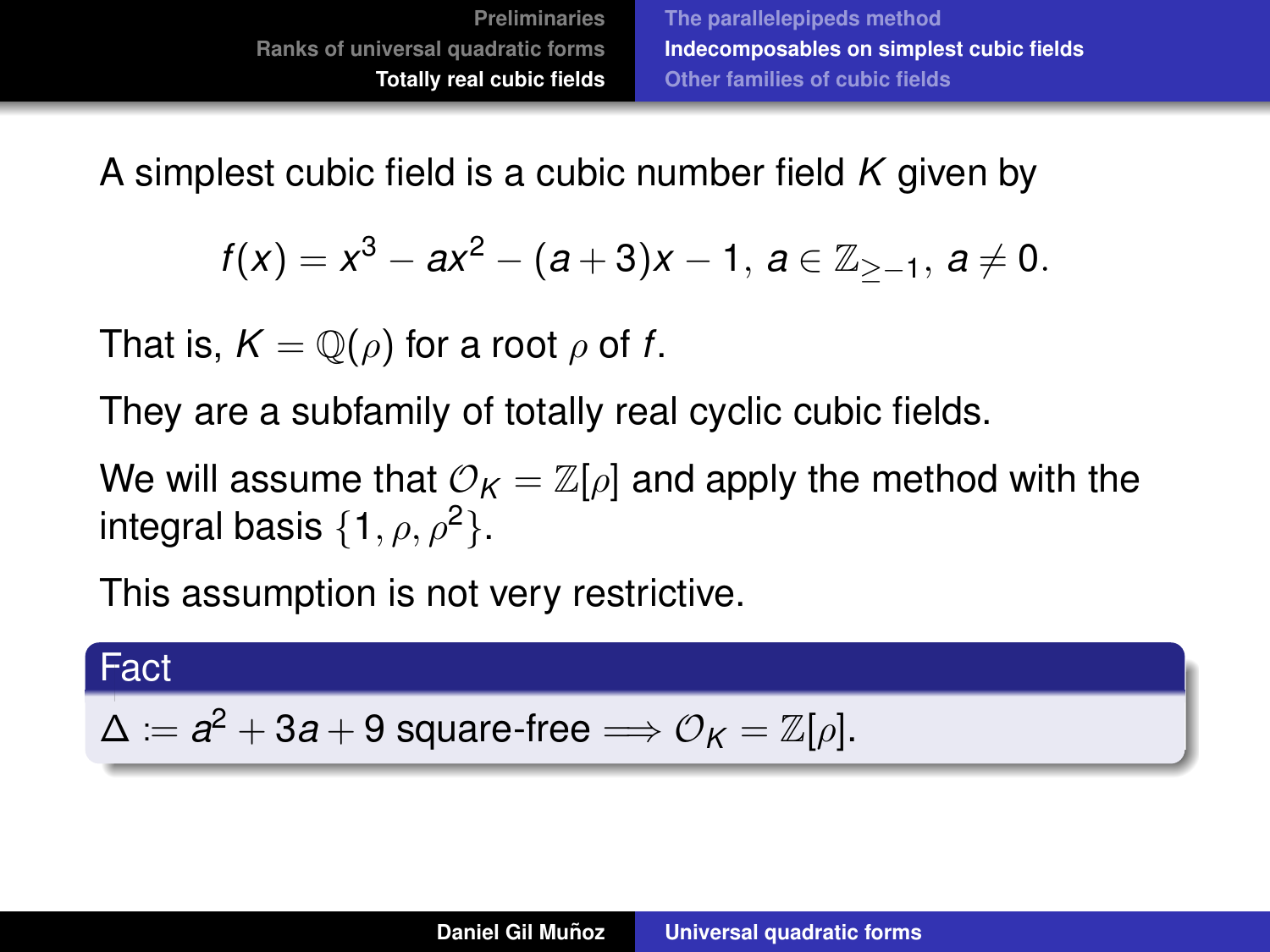<span id="page-90-0"></span>
$$
f(x) = x^3 - ax^2 - (a+3)x - 1, \ a \in \mathbb{Z}_{\ge -1}, \ a \ne 0.
$$

That is,  $K = \mathbb{Q}(\rho)$  for a root  $\rho$  of f.

They are a subfamily of totally real cyclic cubic fields.

We will assume that  $\mathcal{O}_K = \mathbb{Z}[\rho]$  and apply the method with the integral basis  $\{1, \rho, \rho^2\}$ .

This assumption is not very restrictive.

#### Fact

$$
\Delta := a^2 + 3a + 9 \text{ square-free} \Longrightarrow \mathcal{O}_K = \mathbb{Z}[\rho].
$$

This happens for a positive density of *a*.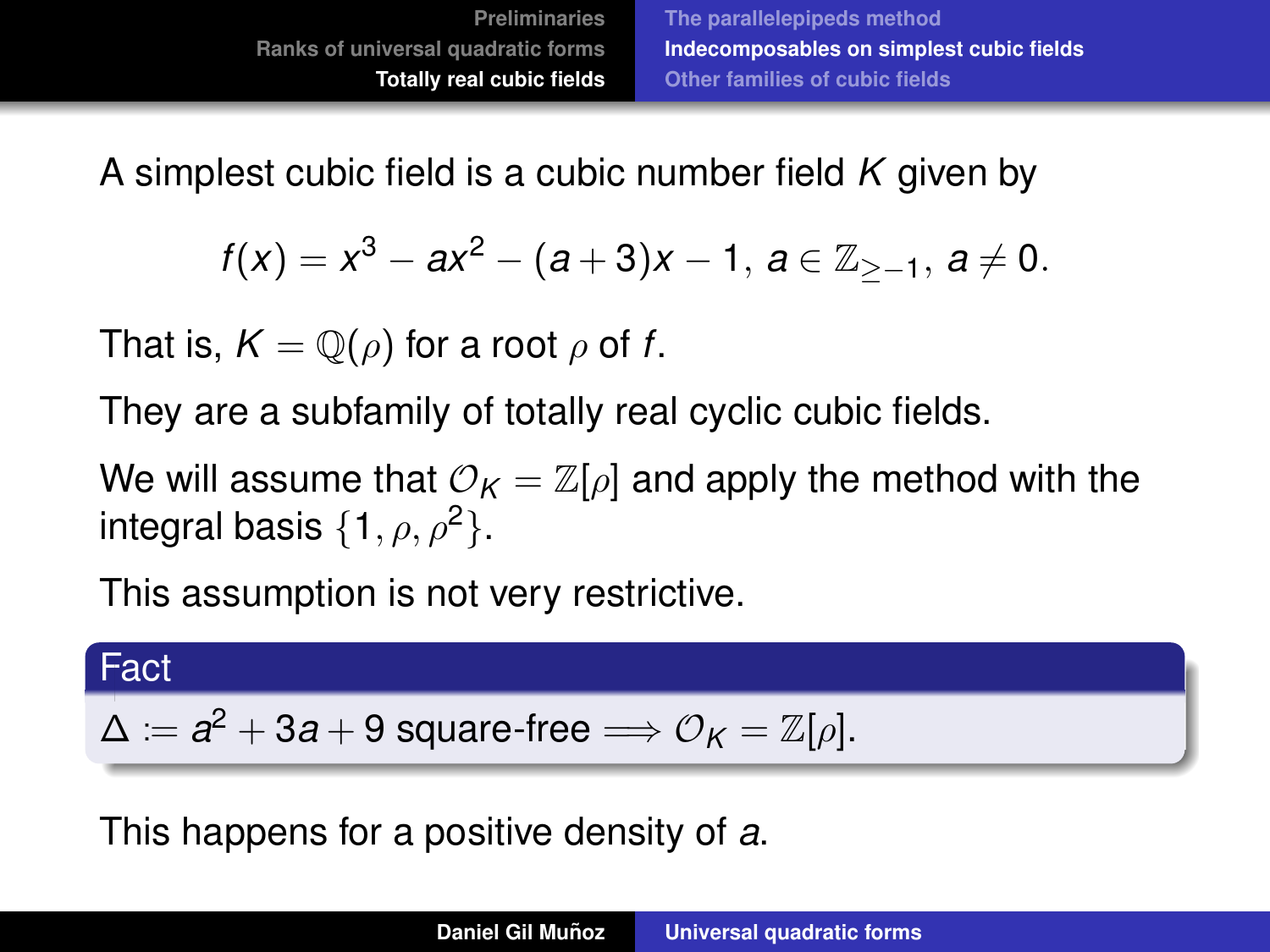**Kala - Tinková, 2020**: Let *K* be a simplest cubic field such that  $\mathcal{O}_K = \mathbb{Z}[\rho]$ . The indecomposables of *K* other than 1 are: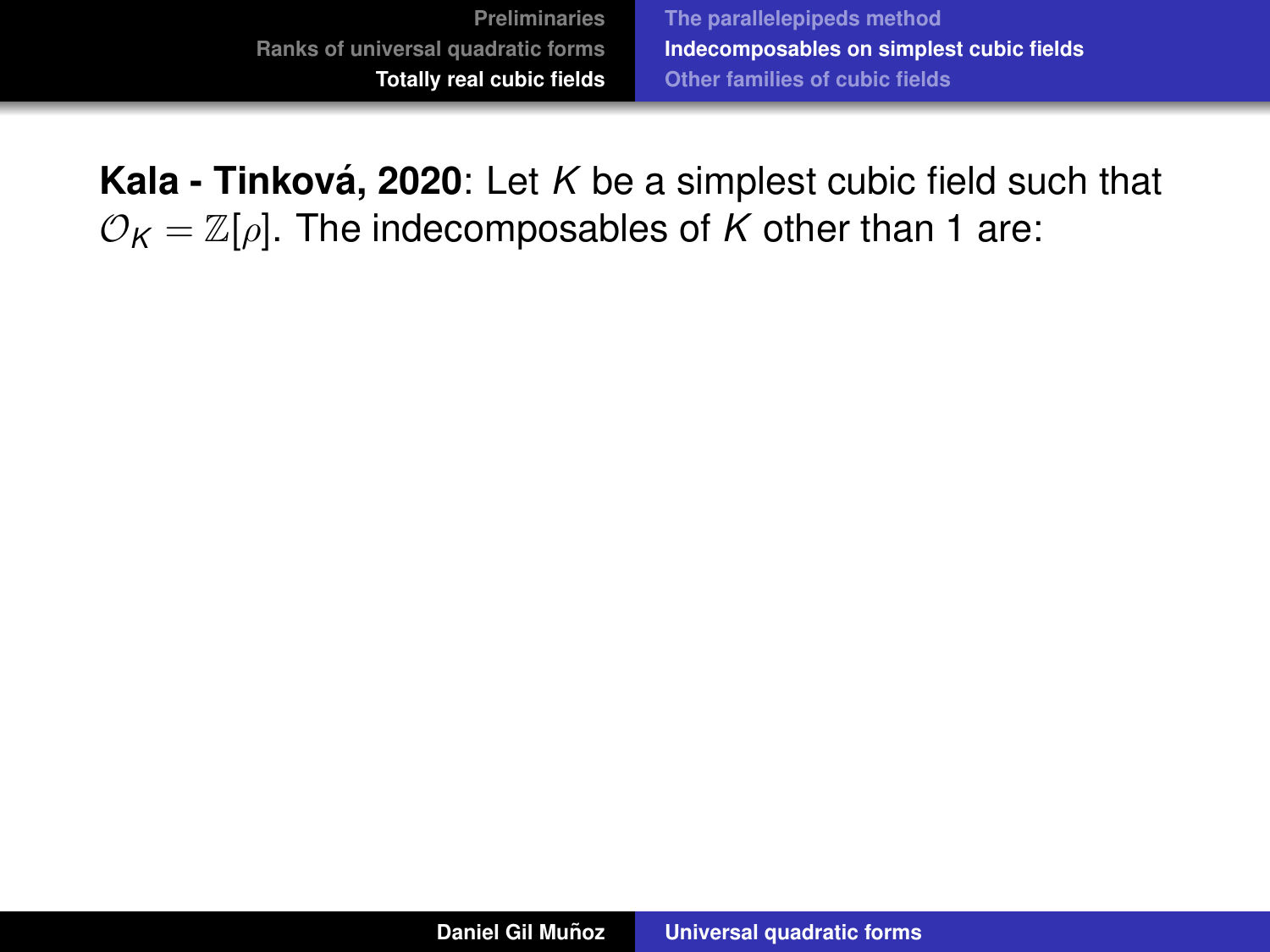The *triangle of indecomposables*:

−*v*−*w*ρ+(*v*+1)ρ 2 , 0 ≤ *v* ≤ *a*, *v*(*a*+2)+1 ≤ *w* ≤ (*v*+1)(*a*+1).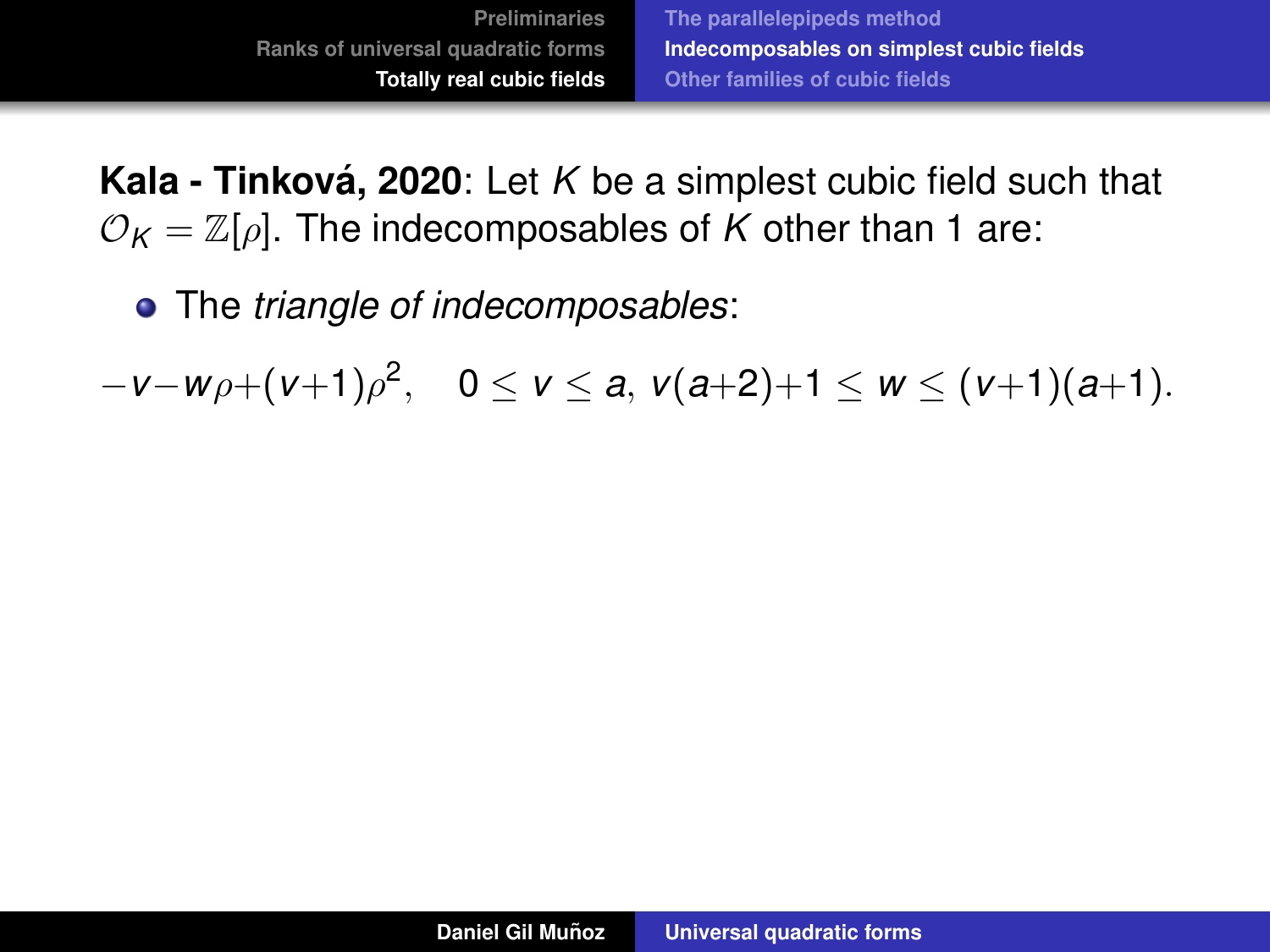The *triangle of indecomposables*:

−*v*−*w*ρ+(*v*+1)ρ 2 , 0 ≤ *v* ≤ *a*, *v*(*a*+2)+1 ≤ *w* ≤ (*v*+1)(*a*+1).

All of these have codifferent trace 1.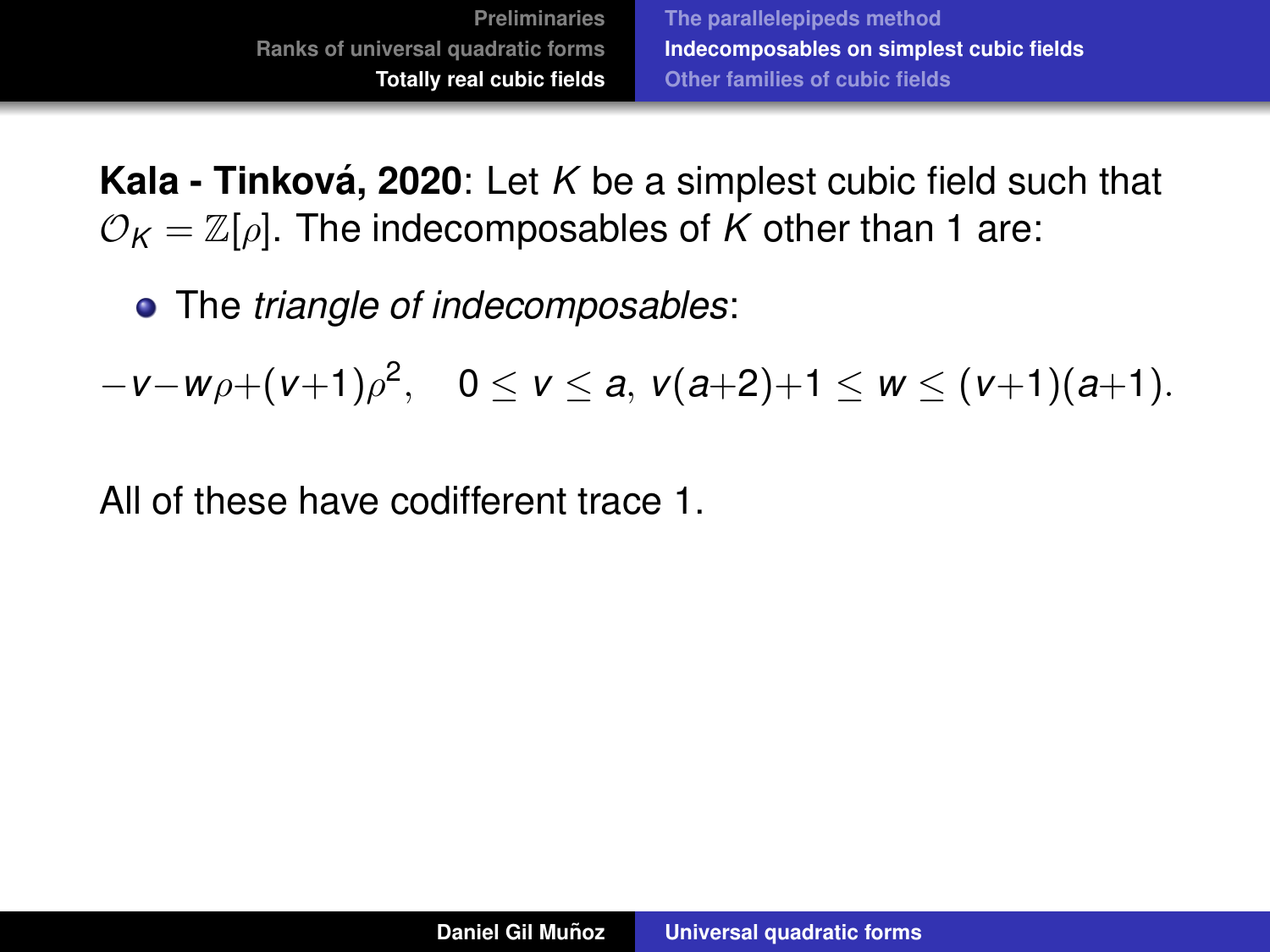The *triangle of indecomposables*:

−*v*−*w*ρ+(*v*+1)ρ 2 , 0 ≤ *v* ≤ *a*, *v*(*a*+2)+1 ≤ *w* ≤ (*v*+1)(*a*+1).

All of these have codifferent trace 1.

The *exceptional indecomposable*  $1 + \rho + \rho^2$ .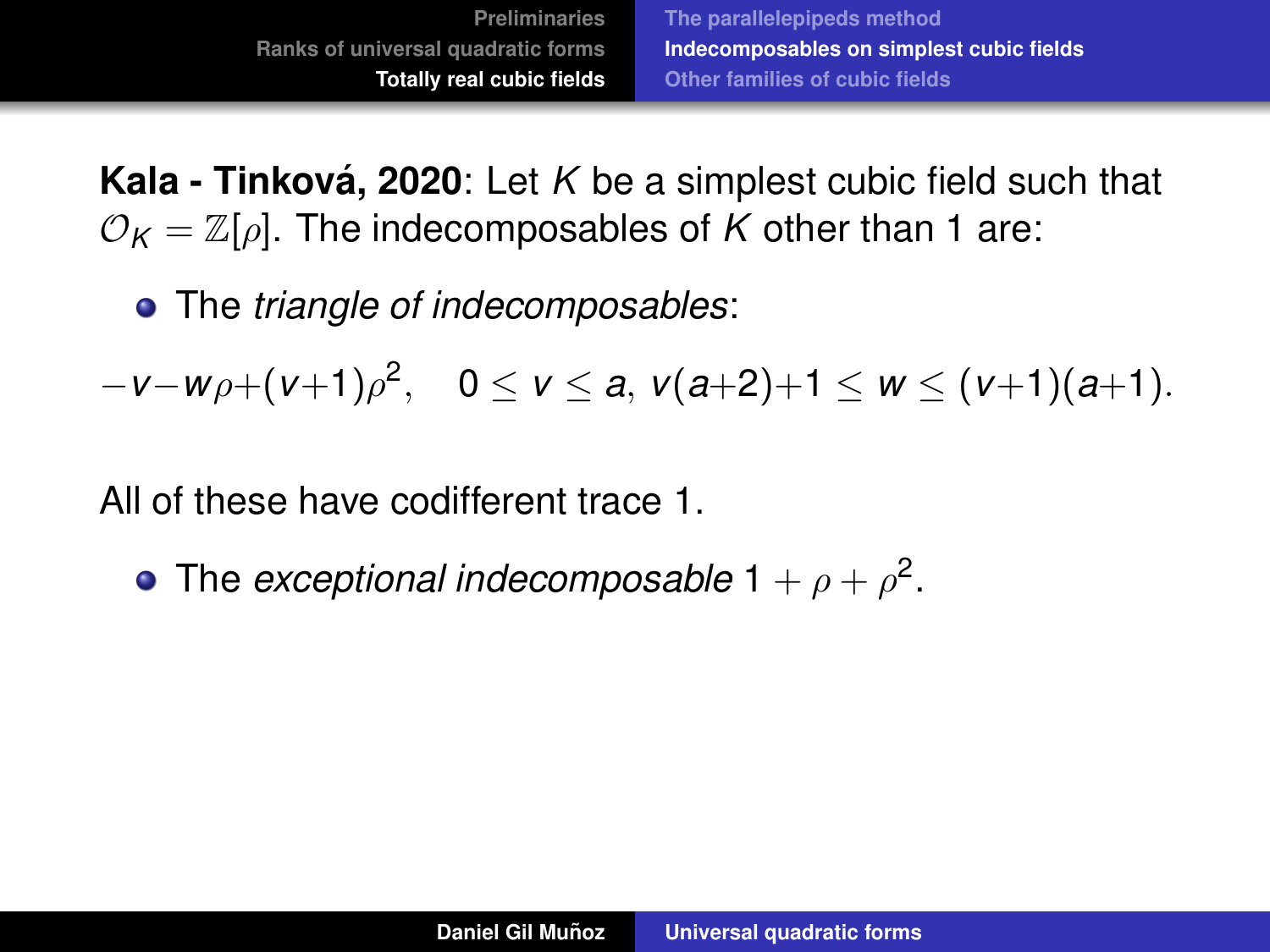The *triangle of indecomposables*:

−*v*−*w*ρ+(*v*+1)ρ 2 , 0 ≤ *v* ≤ *a*, *v*(*a*+2)+1 ≤ *w* ≤ (*v*+1)(*a*+1).

All of these have codifferent trace 1.

The *exceptional indecomposable*  $1 + \rho + \rho^2$ .

This one satisfies

$$
\min\nolimits_{\delta \in \mathcal{O}_K^{\vee,+}} \mathrm{Tr}(\alpha \delta) = 2.
$$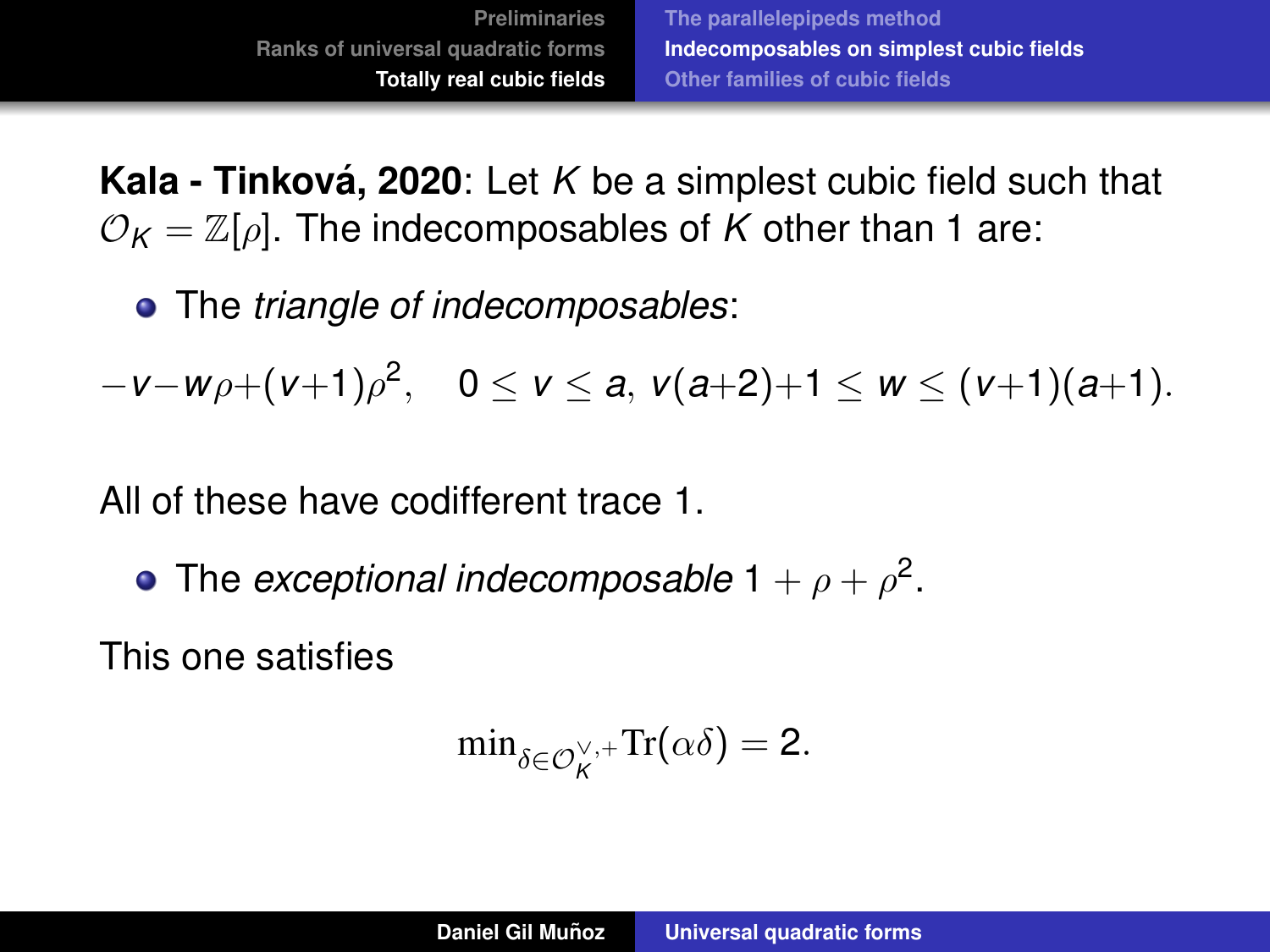**[The parallelepipeds method](#page-62-0) [Indecomposables on simplest cubic fields](#page-85-0) [Other families of cubic fields](#page-103-0)**

## **Corollary**

*If*  $\alpha$  *is an indecomposable in K, then* 

 $\min_{\delta \in \mathcal{O}_K^{\vee,+}} \text{Tr}(\alpha \delta) \leq 2.$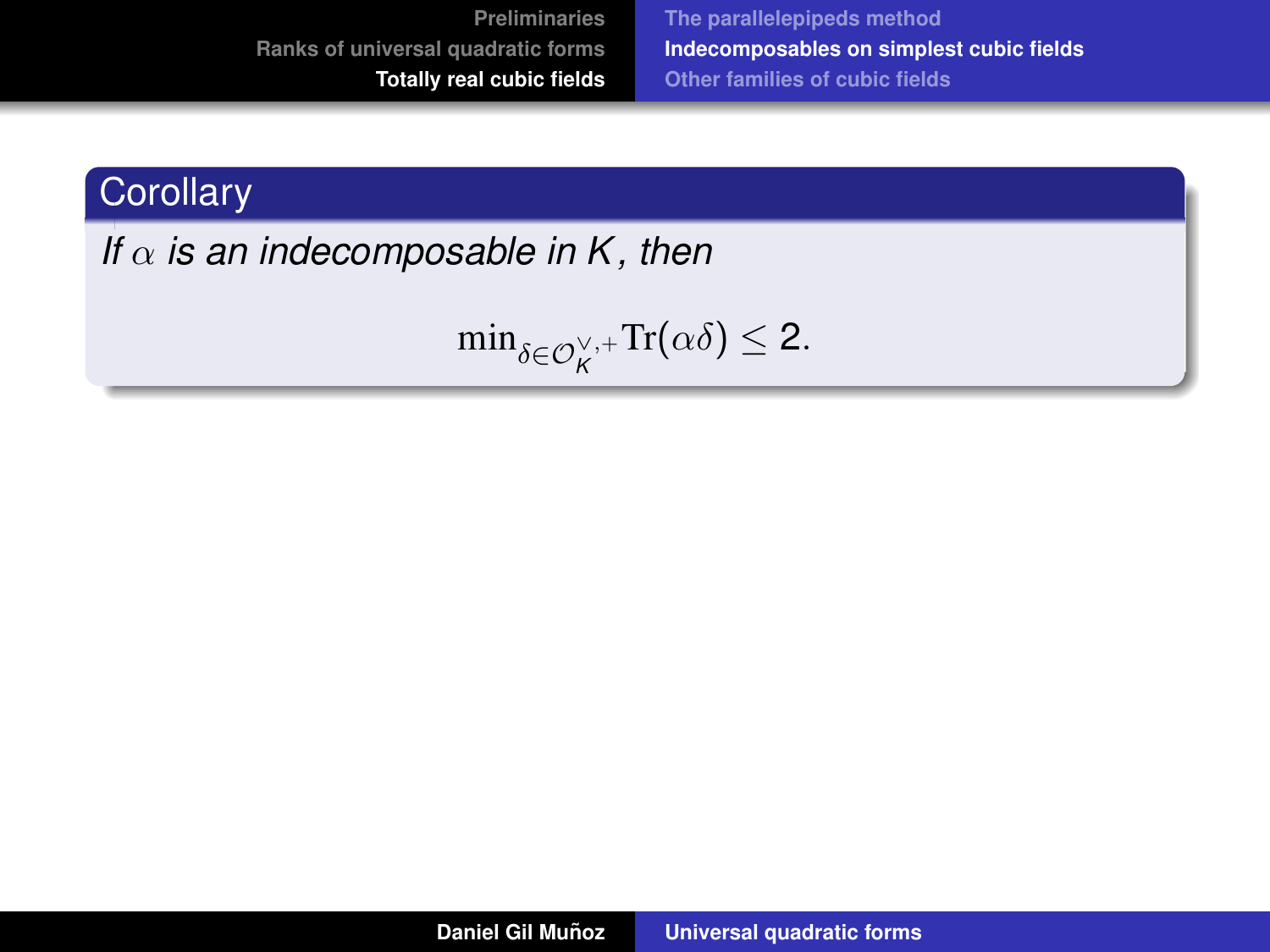**[The parallelepipeds method](#page-62-0) [Indecomposables on simplest cubic fields](#page-85-0) [Other families of cubic fields](#page-103-0)**

## **Corollary**

*If* α *is an indecomposable in K , then*

$$
\min\nolimits_{\delta \in \mathcal{O}_K^{\vee,+}} \mathrm{Tr}(\alpha \delta) \leq 2.
$$

#### Theorem (Kala - Tinková, 2020)

*Let K be a simplest cubic field such that*  $\mathcal{O}_K = \mathbb{Z}[\rho]$ *. Then:*  $(1)$   $m_{\text{diag}}(K) \leq 3(a^2 + 3a + 6)$ . (2)  $m_{\text{classic}}(K) \geq \frac{a^2 + 3a + 8}{6}$ <u>за+8</u>.<br>6 (3) *If a* ≥ 21, *m*(*K*) ≥  $\sqrt{a^2 + 3a + 8}$ −+ɔ*a*+o<br>3√2 ·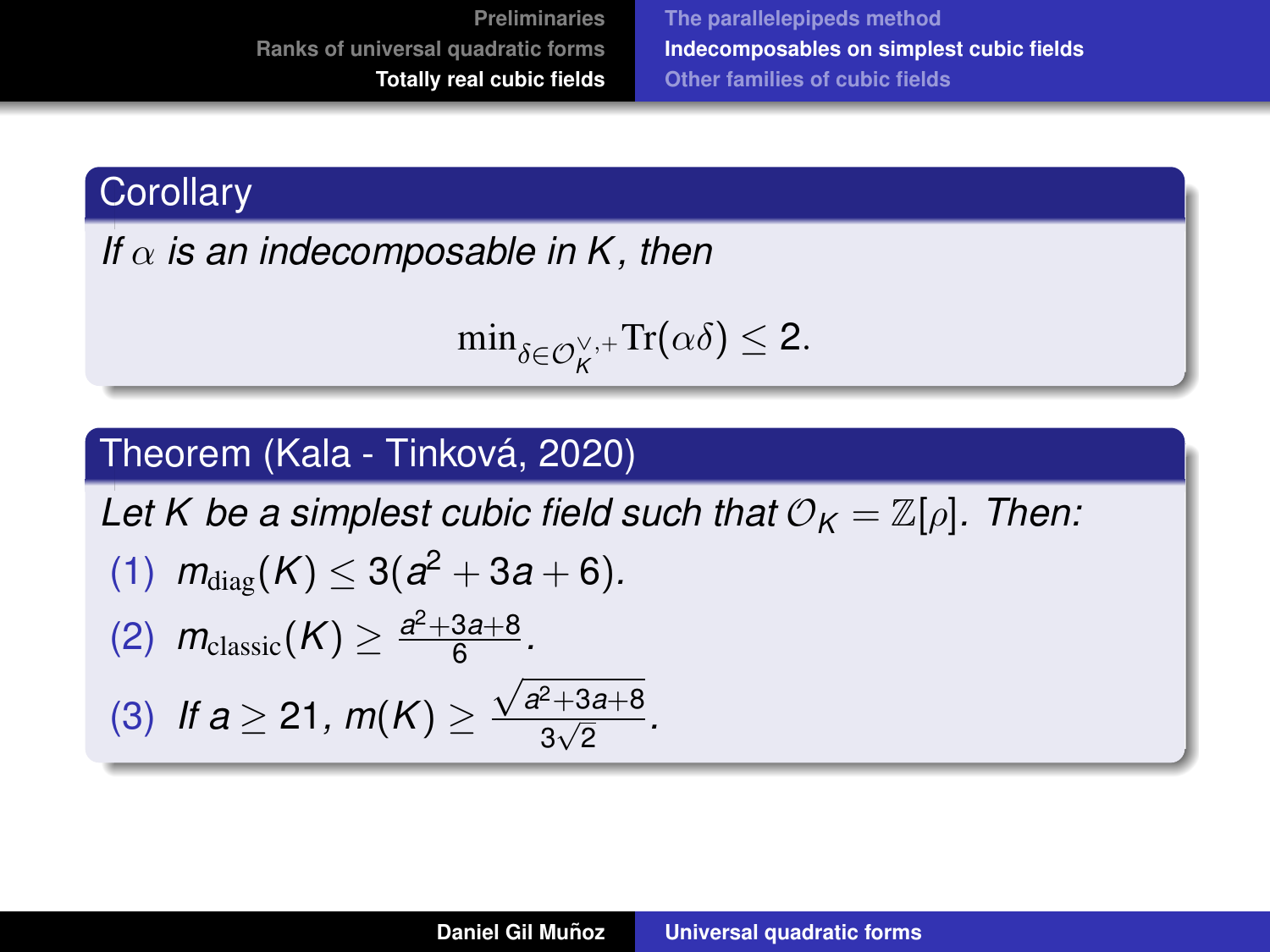**[The parallelepipeds method](#page-62-0) [Indecomposables on simplest cubic fields](#page-85-0) [Other families of cubic fields](#page-103-0)**

## **Corollary**

*If* α *is an indecomposable in K , then*

$$
\min\nolimits_{\delta \in \mathcal{O}_K^{\vee,+}} \mathrm{Tr}(\alpha \delta) \leq 2.
$$

## Theorem (Kala - Tinková, 2020)

*Let K be a simplest cubic field such that*  $\mathcal{O}_K = \mathbb{Z}[\rho]$ . Then:  $(1)$   $m_{\text{diag}}(K) \leq 3(a^2 + 3a + 6)$ . (2)  $m_{\text{classic}}(K) \geq \frac{a^2 + 3a + 8}{6}$ <u>за+8</u>.<br>6 (3) *If a* ≥ 21, *m*(*K*) ≥  $\sqrt{a^2 + 3a + 8}$ −+ɔ*a*+o<br>3√2 ·

In particular, Kitaoka's conjecture holds for this family.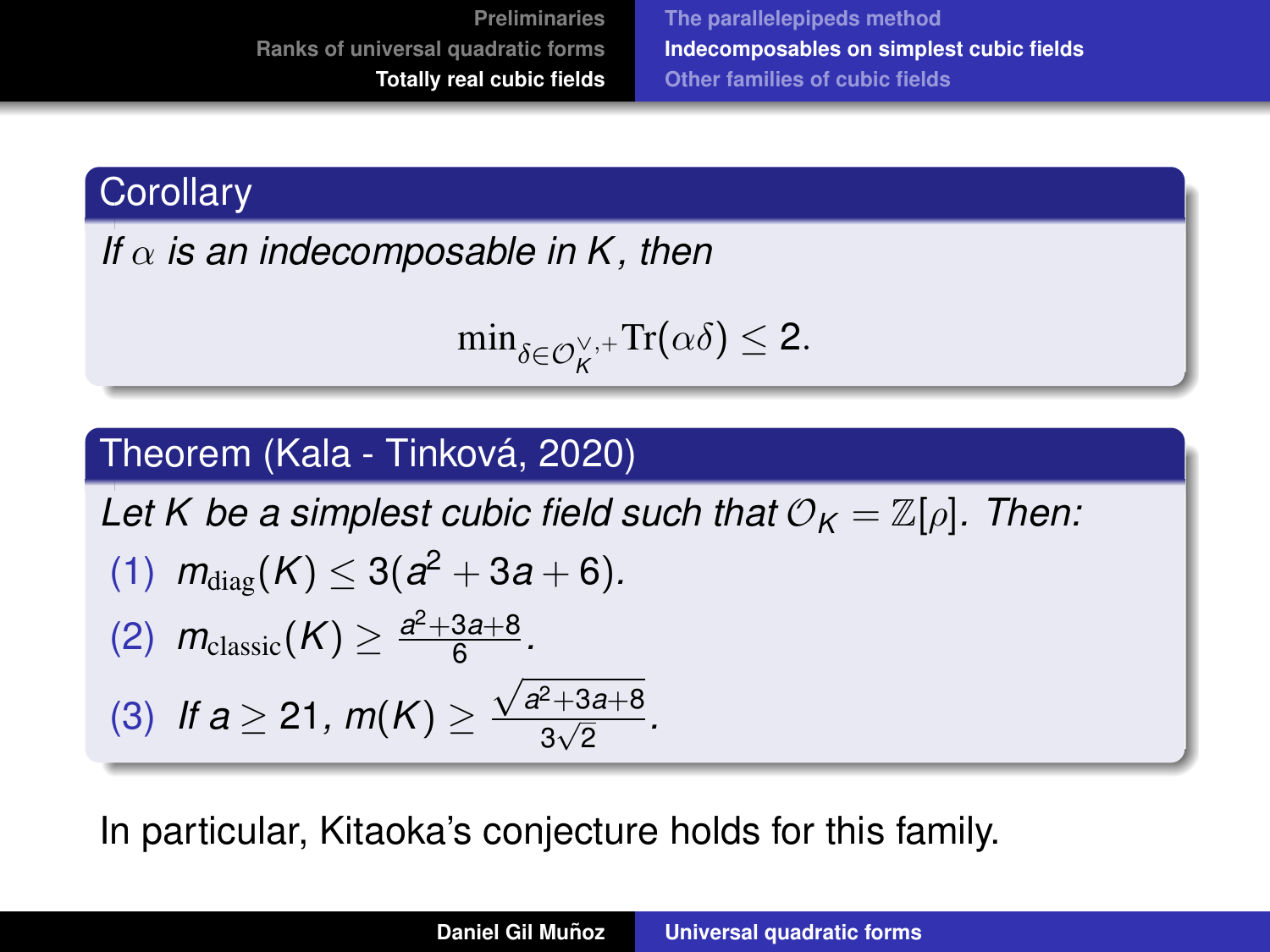**[The parallelepipeds method](#page-62-0) [Indecomposables on simplest cubic fields](#page-85-0) [Other families of cubic fields](#page-103-0)**

## $\mathbf{Sketch\;of\;proof\;of}\;(\mathbf{1})\colon m_{\text{diag}}(K)\leq 3(a^2+3a+6)$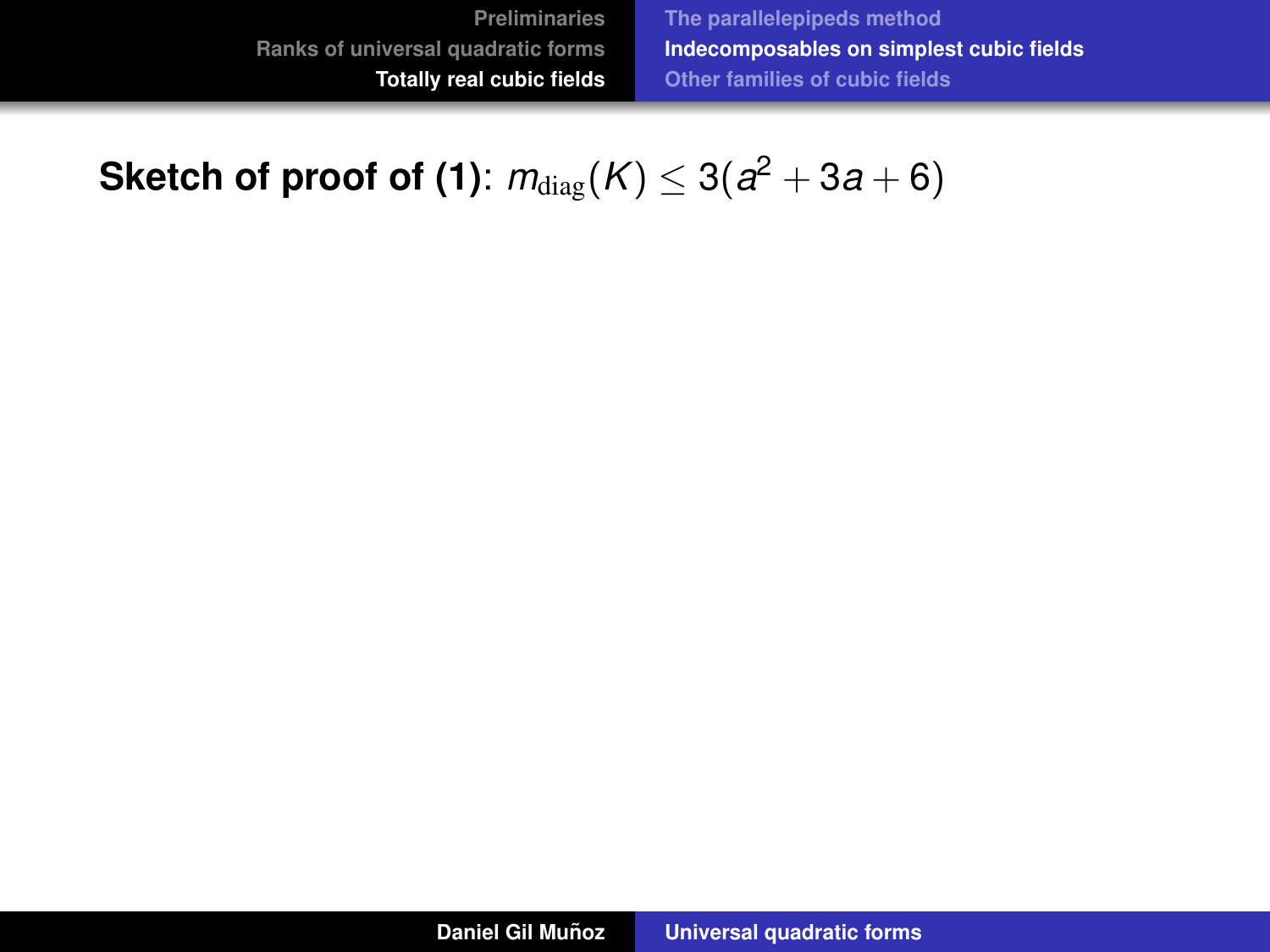**[The parallelepipeds method](#page-62-0) [Indecomposables on simplest cubic fields](#page-85-0) [Other families of cubic fields](#page-103-0)**

 $\mathbf{Sketch\;of\;proof\;of}\;(\mathbf{1})\colon m_{\text{diag}}(K)\leq 3(a^2+3a+6)$ 

## **Definition**

*The Pythagoras number of a ring R is the smallest integer s such that every finite sum of squares in R is a sum of s squares in R.*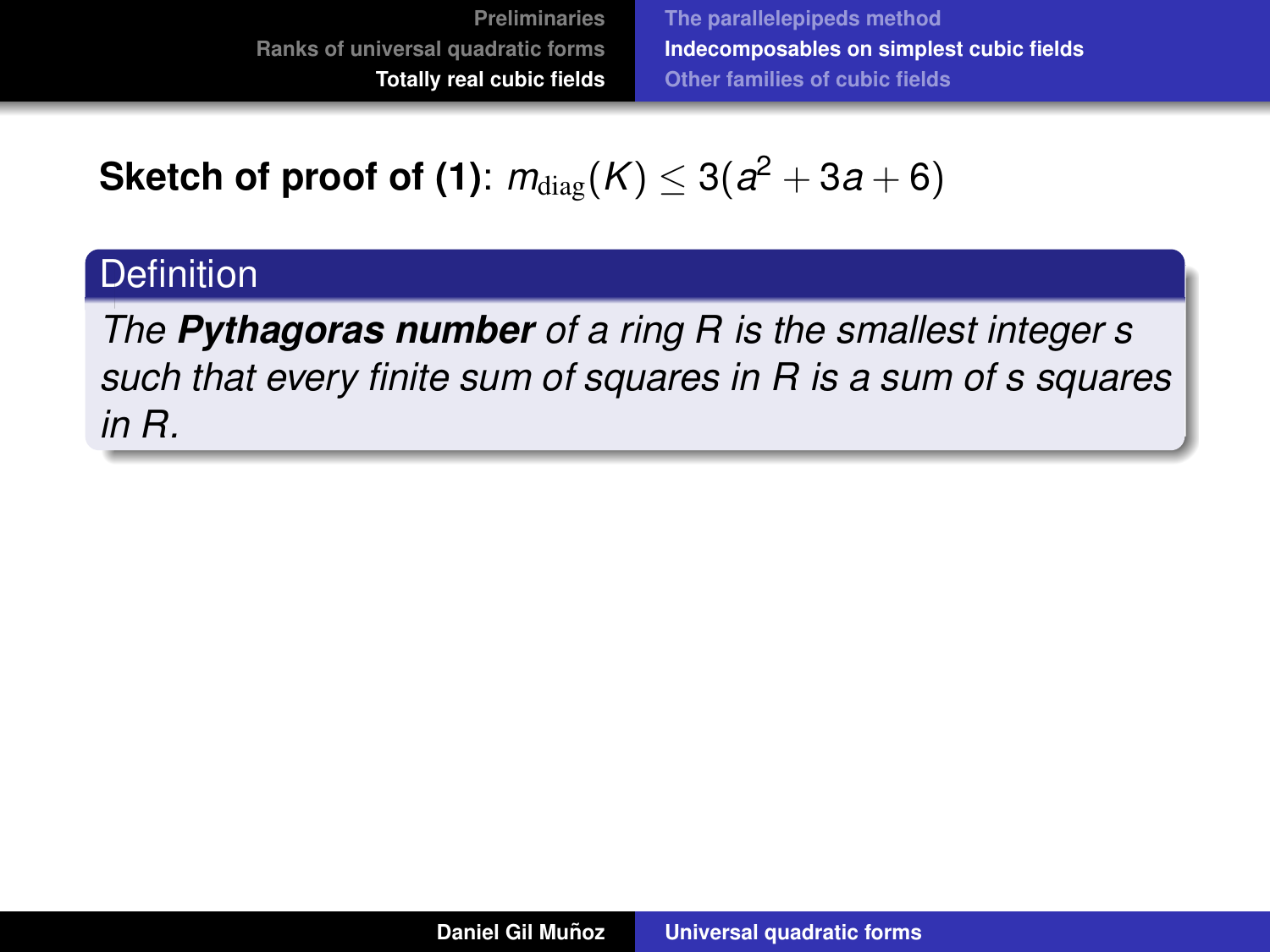**[The parallelepipeds method](#page-62-0) [Indecomposables on simplest cubic fields](#page-85-0) [Other families of cubic fields](#page-103-0)**

 $\mathbf{Sketch\;of\;proof\;of}\;(\mathbf{1})\colon m_{\text{diag}}(K)\leq 3(a^2+3a+6)$ 

## **Definition**

*The Pythagoras number of a ring R is the smallest integer s such that every finite sum of squares in R is a sum of s squares in R.*

#### **Proposition**

*Let F be a totally real field with Pythagoras number s. Call* S *the set of representatives of classes of indecomposables in* O*<sup>F</sup>*  $modulo O_F^*$ <sup>2</sup>. *Then F has a diagonal universal quadratic form of rank s*|S|*.*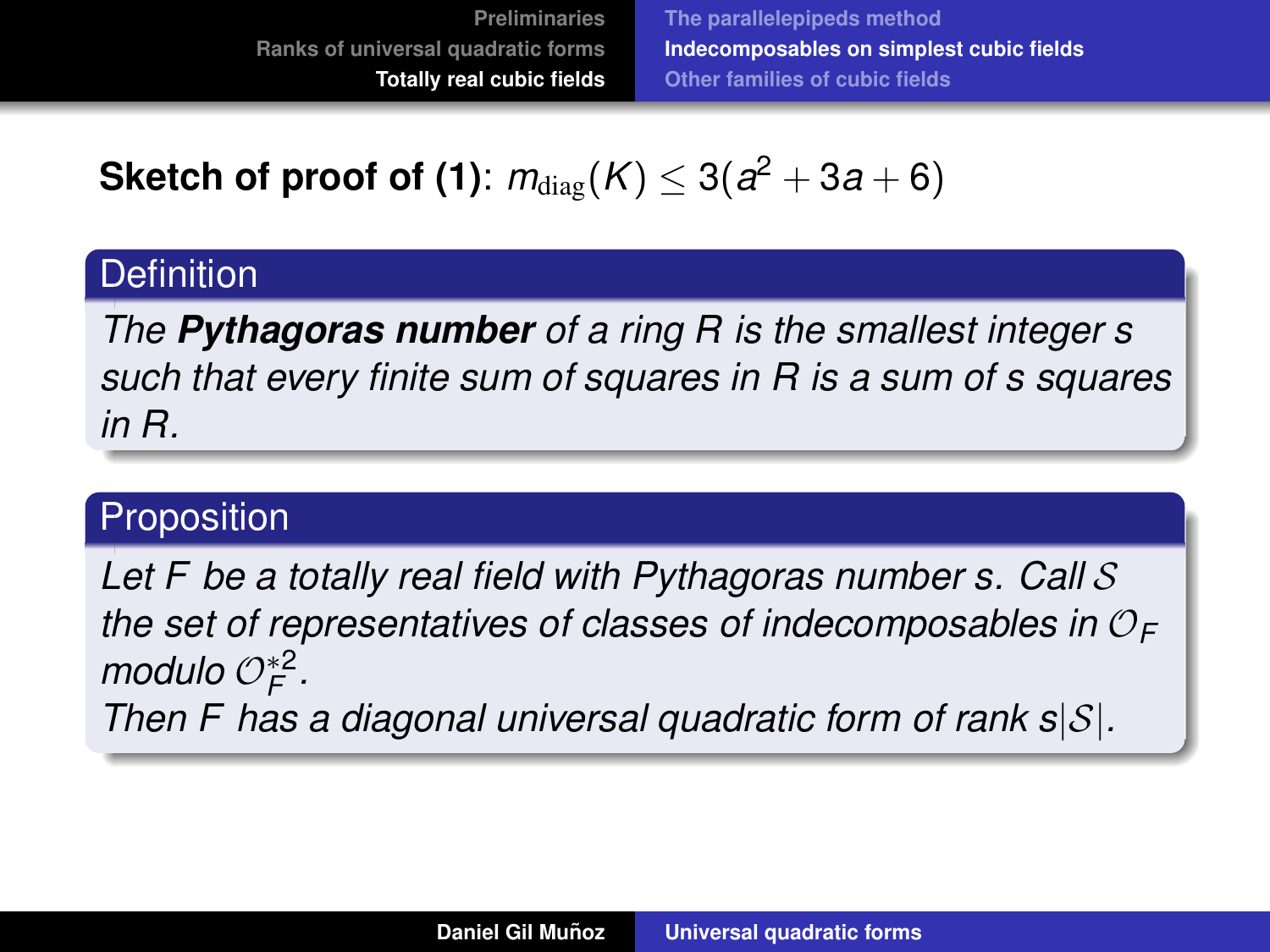**[The parallelepipeds method](#page-62-0) [Indecomposables on simplest cubic fields](#page-85-0) [Other families of cubic fields](#page-103-0)**

 $\mathbf{Sketch\;of\;proof\;of}\;(\mathbf{1})\colon m_{\text{diag}}(K)\leq 3(a^2+3a+6)$ 

## **Definition**

*The Pythagoras number of a ring R is the smallest integer s such that every finite sum of squares in R is a sum of s squares in R.*

## Proposition

*Let F be a totally real field with Pythagoras number s. Call* S *the set of representatives of classes of indecomposables in* O*<sup>F</sup>*  $modulo O_F^*$ <sup>2</sup>. *Then F has a diagonal universal quadratic form of rank s*|S|*.*

A simplest cubic field K has  $s = 6$  and  $|\mathcal{S}| = \frac{a^2 + 3a + 6}{2}$ <u>3a+b</u>.<br>2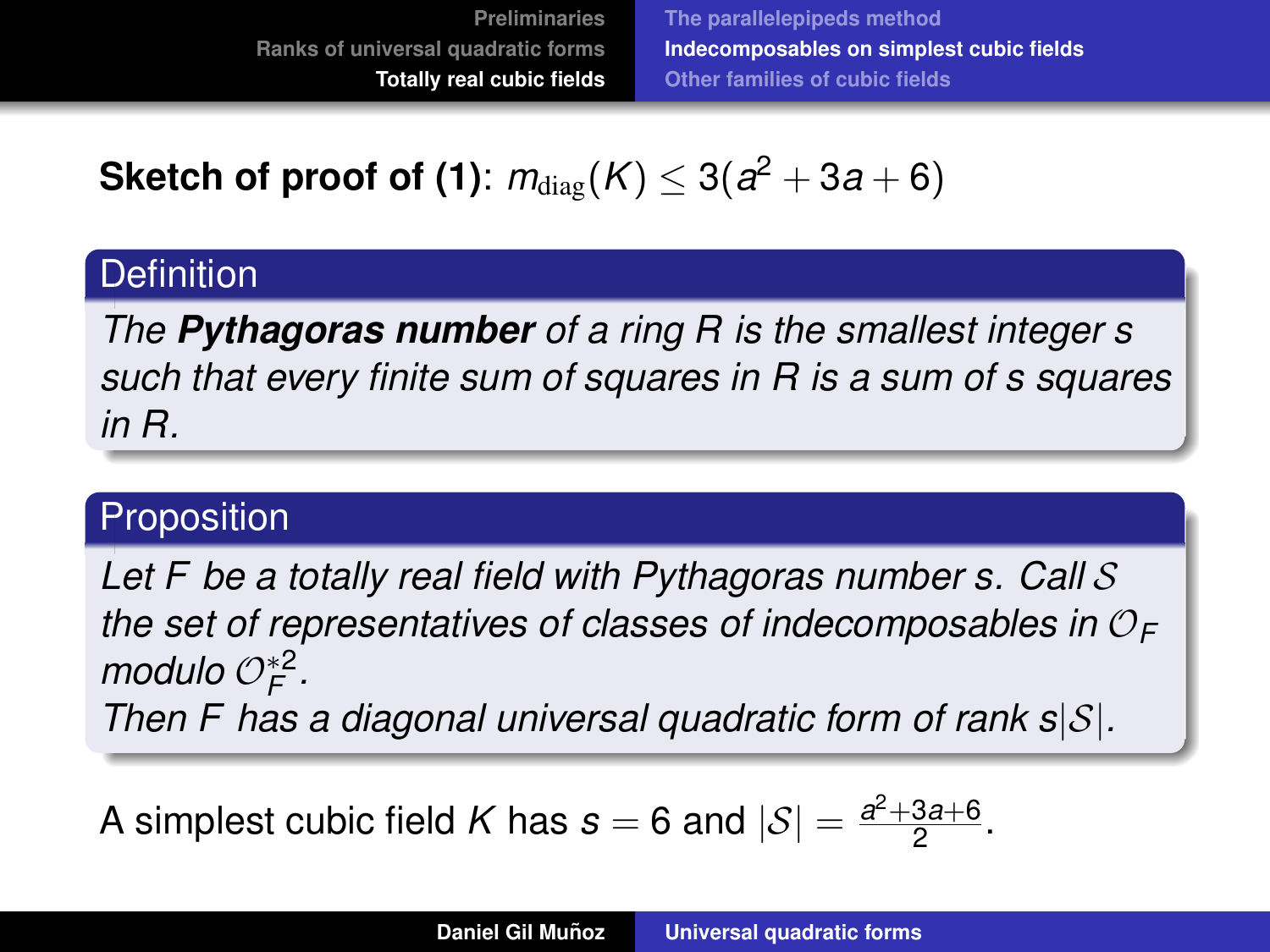<span id="page-103-0"></span>Ennola's cubic fields:  $K = \mathbb{Q}(\rho)$ ,  $\rho$  root of

$$
f(x) = x^3 + (a-1)x^2 - ax - 1, \ a \in \mathbb{Z}_{\geq 3}.
$$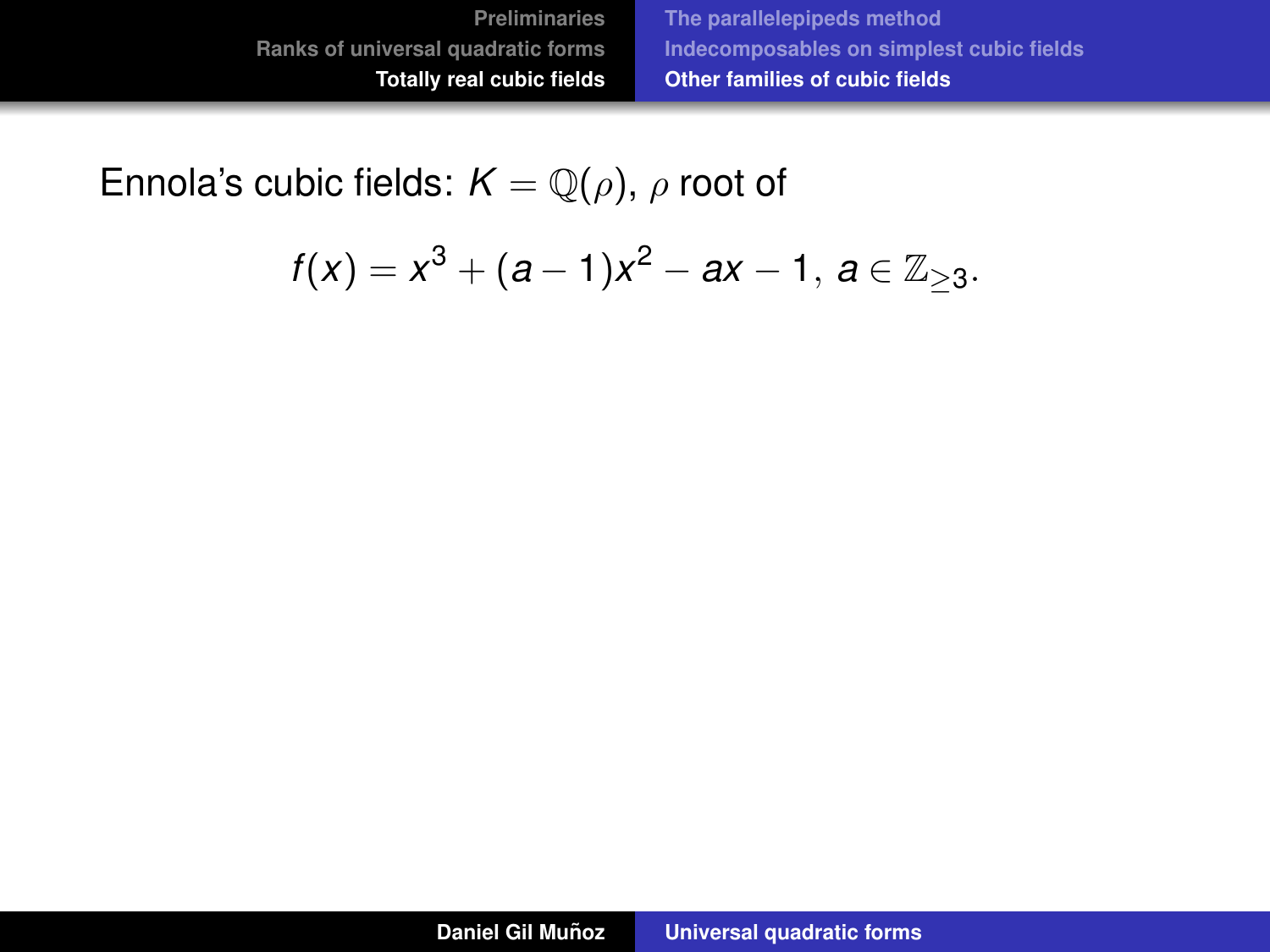Ennola's cubic fields:  $K = \mathbb{Q}(\rho)$ ,  $\rho$  root of

$$
f(x) = x^3 + (a-1)x^2 - ax - 1, \ a \in \mathbb{Z}_{\geq 3}.
$$

Proposition (Kala - Tinková (2020))

*The indecomposables in* Z[ρ] *other than* 1 *are*

$$
1+w\rho+\rho^2, \quad 1\leq w\leq a-1.
$$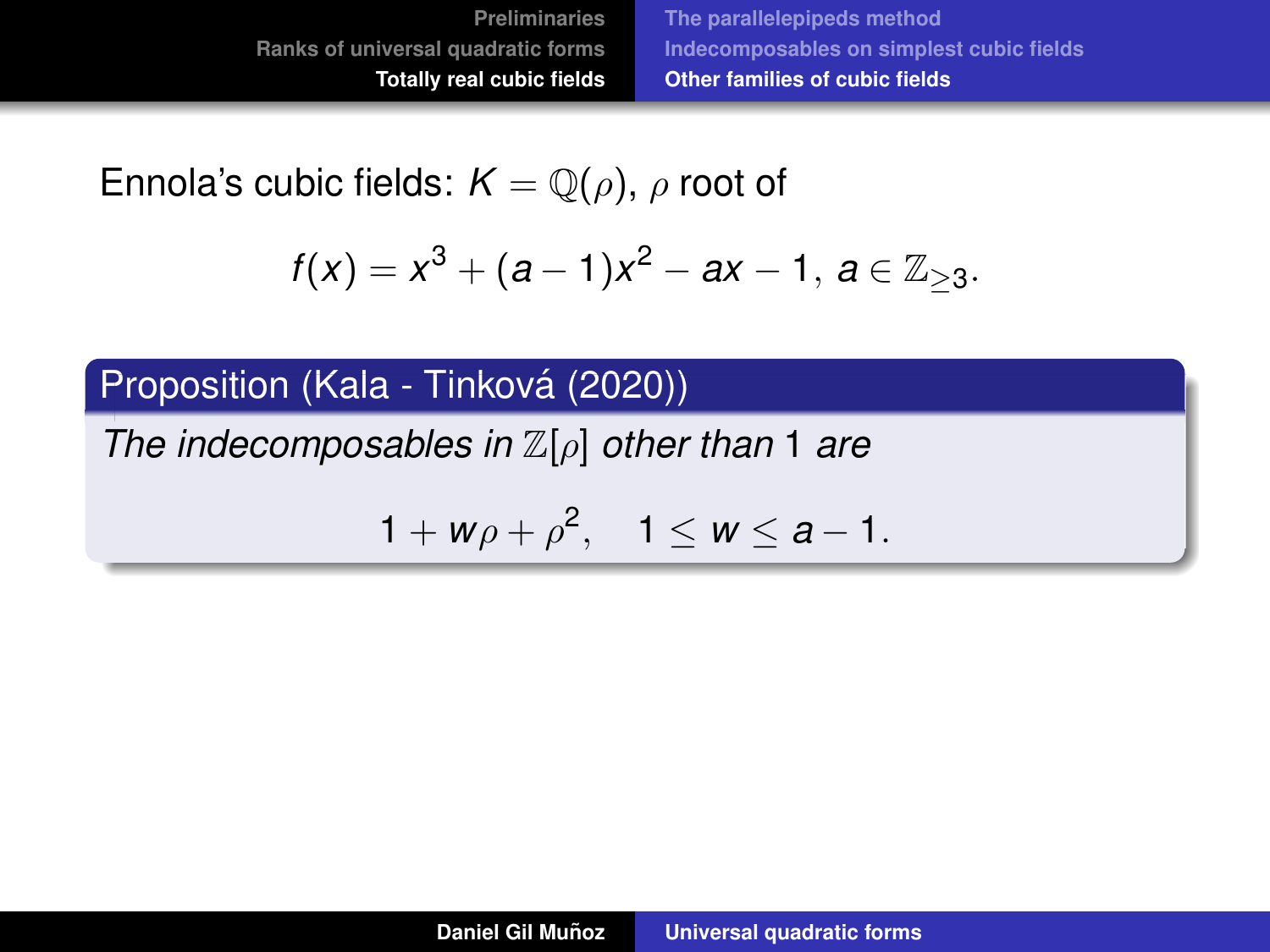<span id="page-105-0"></span>Ennola's cubic fields:  $K = \mathbb{Q}(\rho)$ ,  $\rho$  root of

$$
f(x) = x^3 + (a-1)x^2 - ax - 1, \ a \in \mathbb{Z}_{\geq 3}.
$$

#### Proposition (Kala - Tinková (2020))

*The indecomposables in* Z[ρ] *other than* 1 *are*

$$
1+w\rho+\rho^2,\quad 1\leq w\leq a-1.
$$

## Proposition (Tinková (2021))

*For every indecomposable*  $\alpha \in \mathbb{Z}[\rho], \alpha \neq 1$ , we have

$$
\min\nolimits_{\delta \in \mathcal{O}_K^{\vee,+}} \mathrm{Tr}(\alpha \delta) = 2.
$$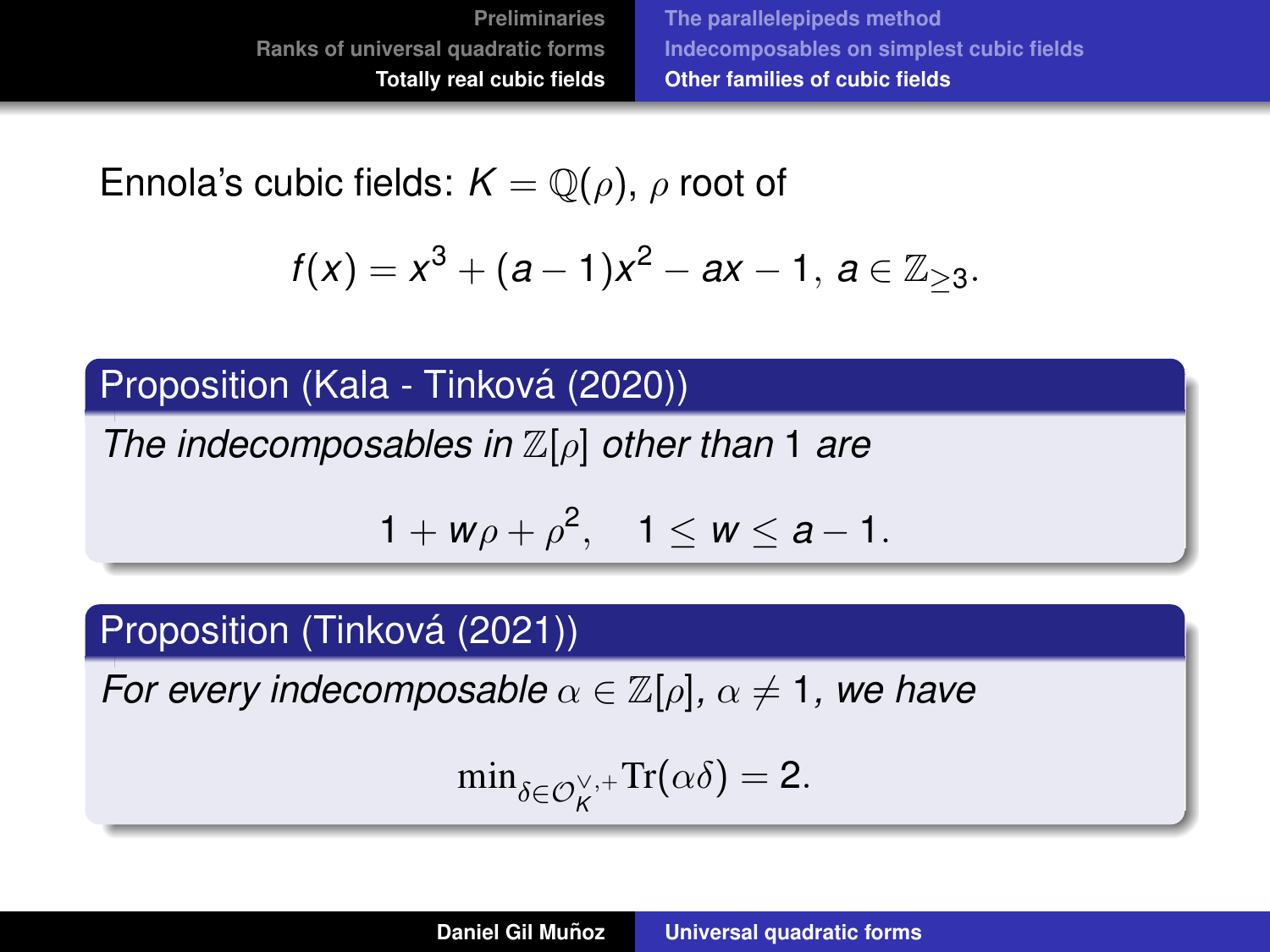**[The parallelepipeds method](#page-62-0) [Indecomposables on simplest cubic fields](#page-85-0) [Other families of cubic fields](#page-103-0)**

$$
K=\mathbb{Q}(\rho),\,\rho\text{ root of }
$$

$$
f(x) = x^3 - (2a + 2)x^2 + a(a + 2)x - 1, \ a \in \mathbb{Z}_{\geq 2}.
$$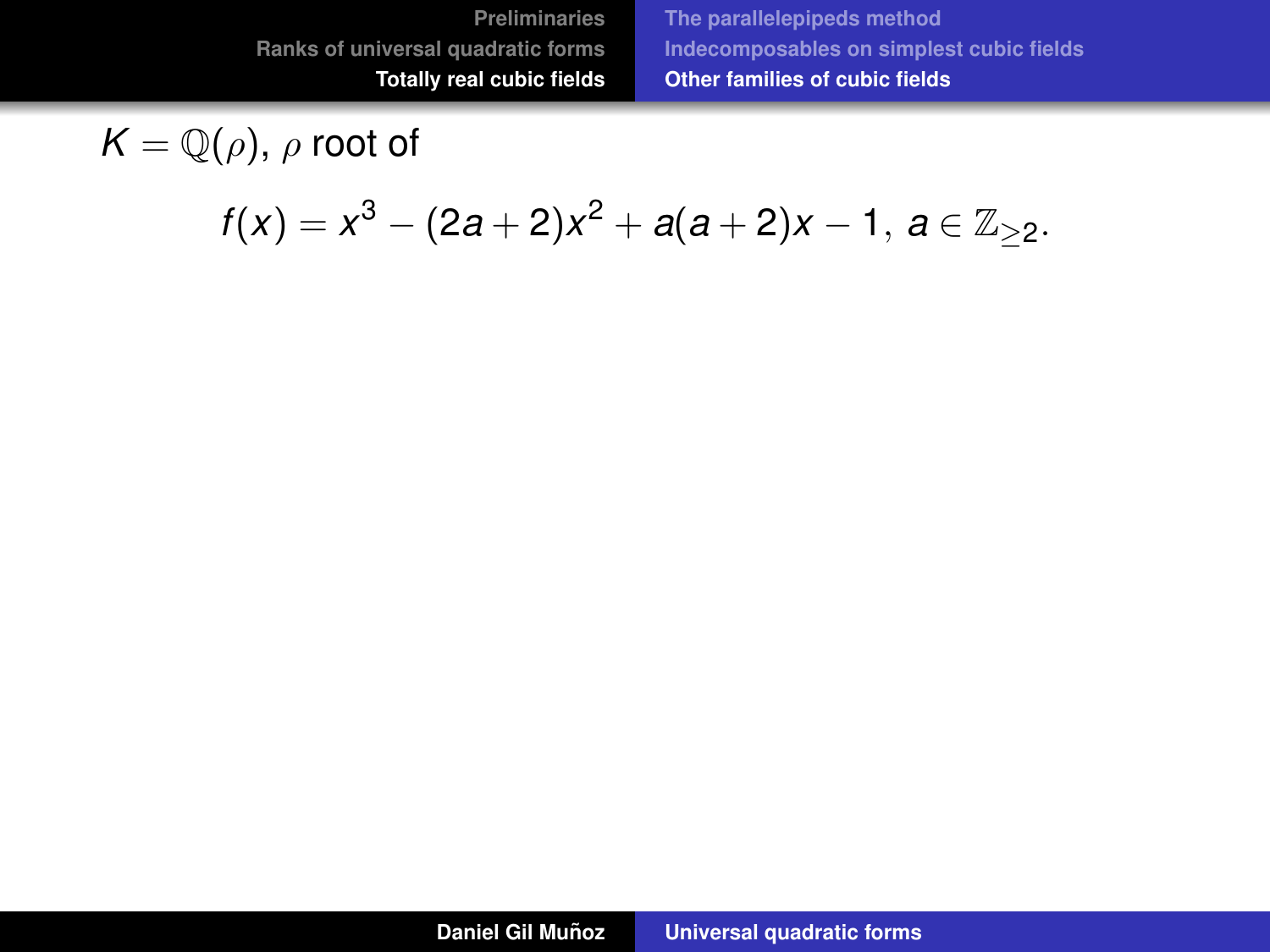**[The parallelepipeds method](#page-62-0) [Indecomposables on simplest cubic fields](#page-85-0) [Other families of cubic fields](#page-103-0)**

$$
K=\mathbb{Q}(\rho),\,\rho\text{ root of }
$$

$$
f(x) = x^3 - (2a + 2)x^2 + a(a + 2)x - 1, \ a \in \mathbb{Z}_{\geq 2}.
$$

#### Proposition (Kala - Tinková (2020))

1. *The indecomposables in*  $\mathbb{Z}[\rho]$  *other than* 1 *are* 1 –  $a\rho + \rho^2$ *and*

$$
((a+2)v+1)\rho - v\rho^2
$$
,  $1 \le v \le a-1$ ,

 $-1 + ((a+2)w + 1)\rho - w\rho^2$ ,  $a \le w \le 2a - 1$ .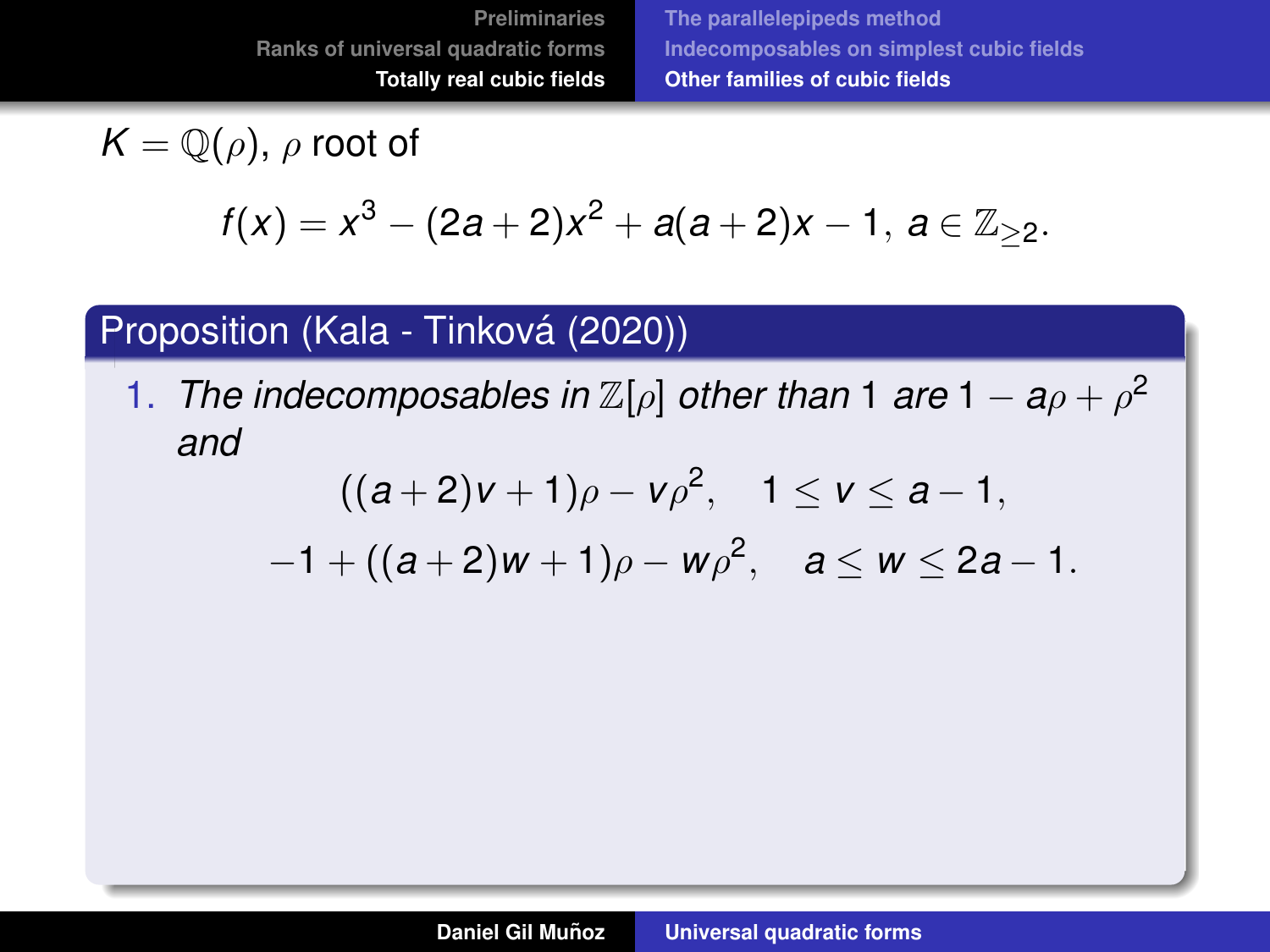**[Preliminaries](#page-3-0) [Ranks of universal quadratic forms](#page-24-0) [Totally real cubic fields](#page-60-0)**

**[The parallelepipeds method](#page-62-0) [Indecomposables on simplest cubic fields](#page-85-0) [Other families of cubic fields](#page-103-0)**

$$
K=\mathbb{Q}(\rho),\,\rho\text{ root of }
$$

$$
f(x) = x^3 - (2a + 2)x^2 + a(a + 2)x - 1, \ a \in \mathbb{Z}_{\geq 2}.
$$

#### Proposition (Kala - Tinková (2020))

1. *The indecomposables in*  $\mathbb{Z}[\rho]$  *other than* 1 *are* 1 –  $a\rho + \rho^2$ *and*

$$
((a+2)v+1)\rho - v\rho^2
$$
,  $1 \le v \le a-1$ ,  
-1+ $((a+2)w+1)\rho - w\rho^2$ ,  $a \le w \le 2a-1$ .

2. *There is some indecomposable*  $\alpha \in \mathbb{Z}[\rho]$  *such that* 

$$
\min\nolimits_{\delta \in \mathcal{O}_K^{\vee,+}} \mathrm{Tr}(\alpha \delta) = 3.
$$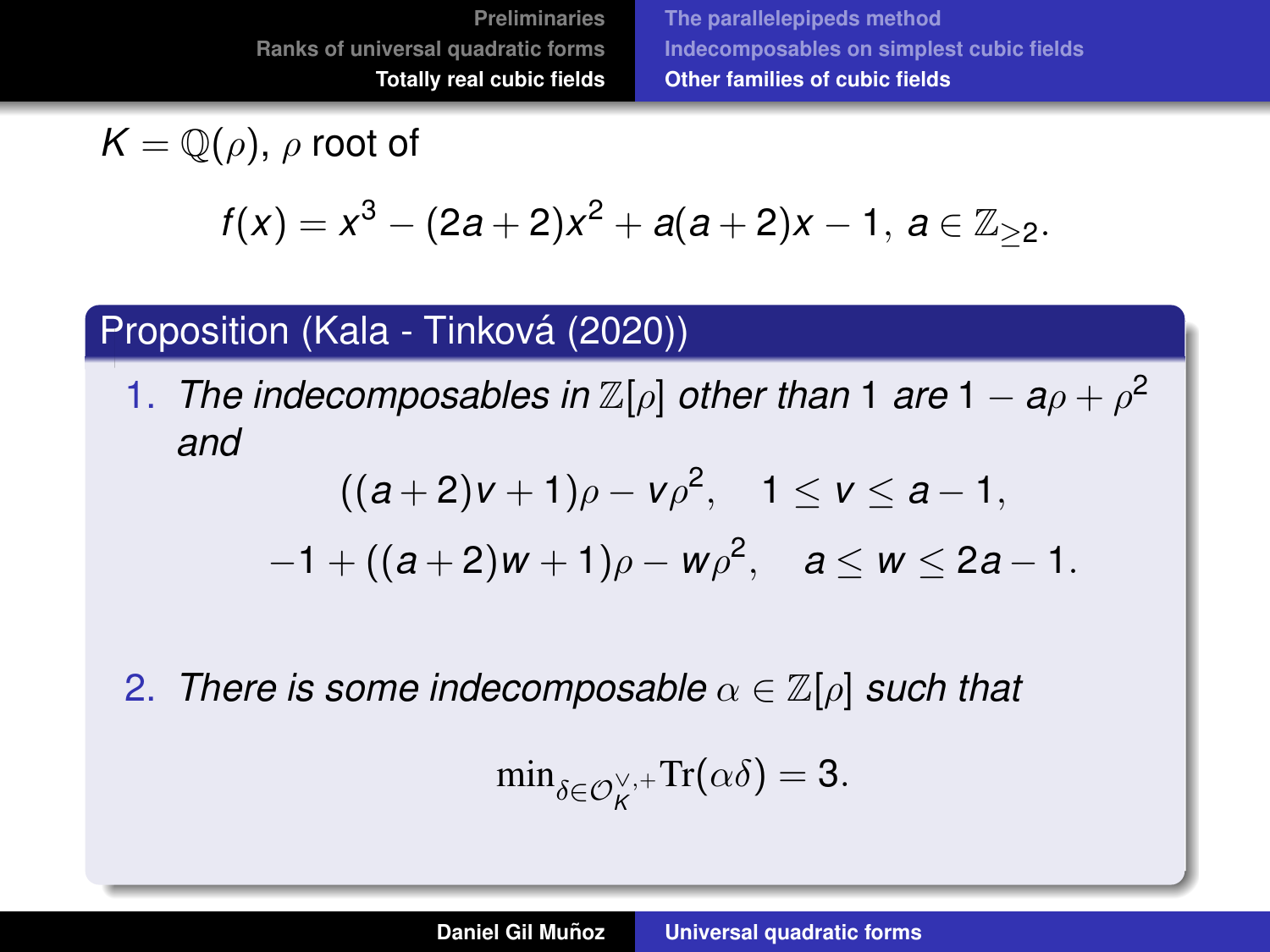$$
K=\mathbb{Q}(\rho),\,\rho\text{ root of }
$$

*f*(*x*) = *x*<sup>3</sup> − (*a* + *b*)*x*<sup>2</sup> + *abx* − 1, *a*, *b* ∈ ℤ, 2 ≤ *a* ≤ *b* − 2.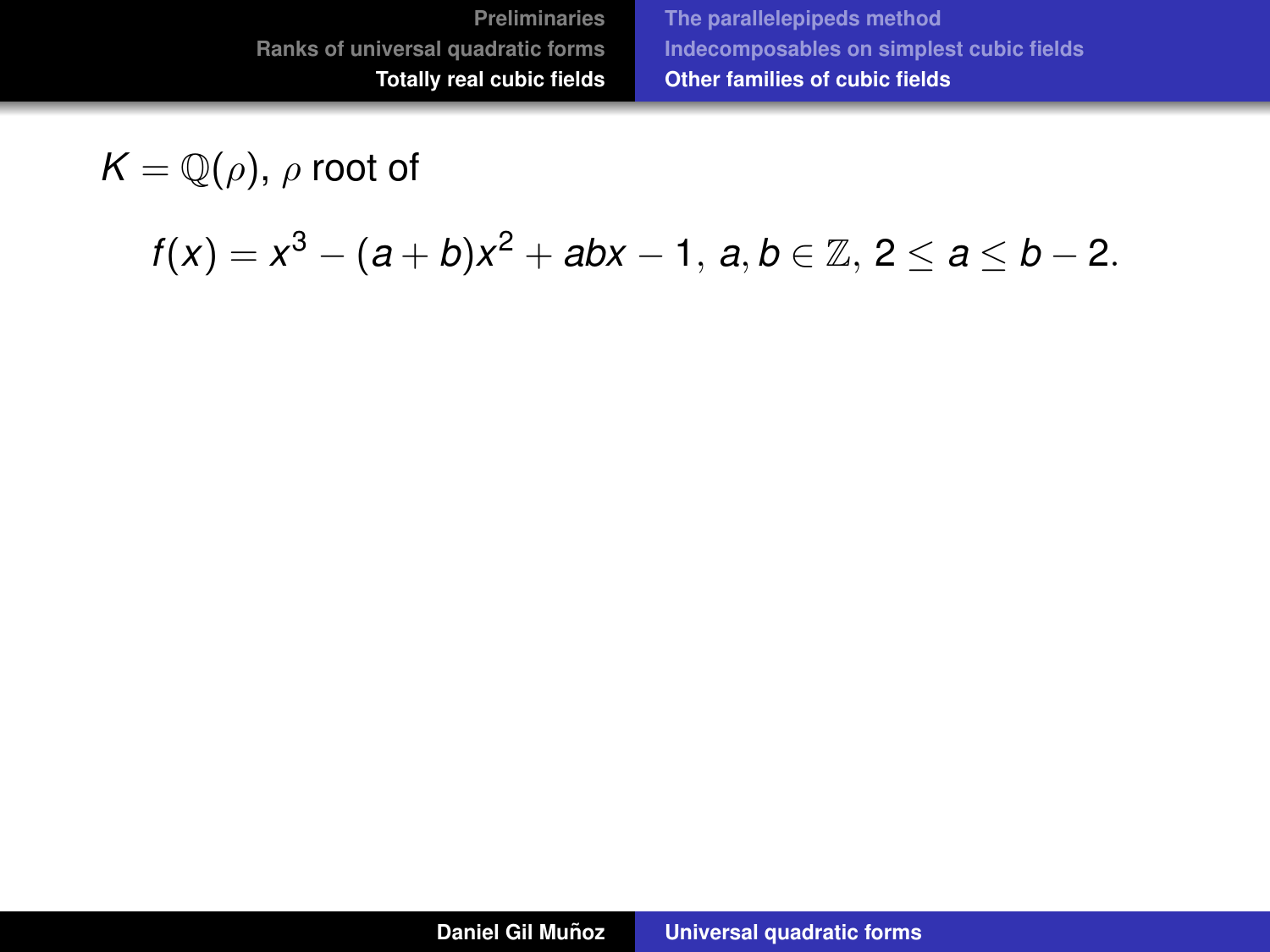$K = \mathbb{Q}(\rho)$ ,  $\rho$  root of

*f*(*x*) = *x*<sup>3</sup> − (*a* + *b*)*x*<sup>2</sup> + *abx* − 1, *a*, *b* ∈ ℤ, 2 ≤ *a* ≤ *b* − 2.

#### Proposition (Tinková (2021))

1. *The indecomposables in* Z[ρ] *other than* 1 *are*

$$
-v+(bw+1)\rho-2\rho^2, 0 \le v \le b-a-1, \ va \le w \le (v+1)a-1.
$$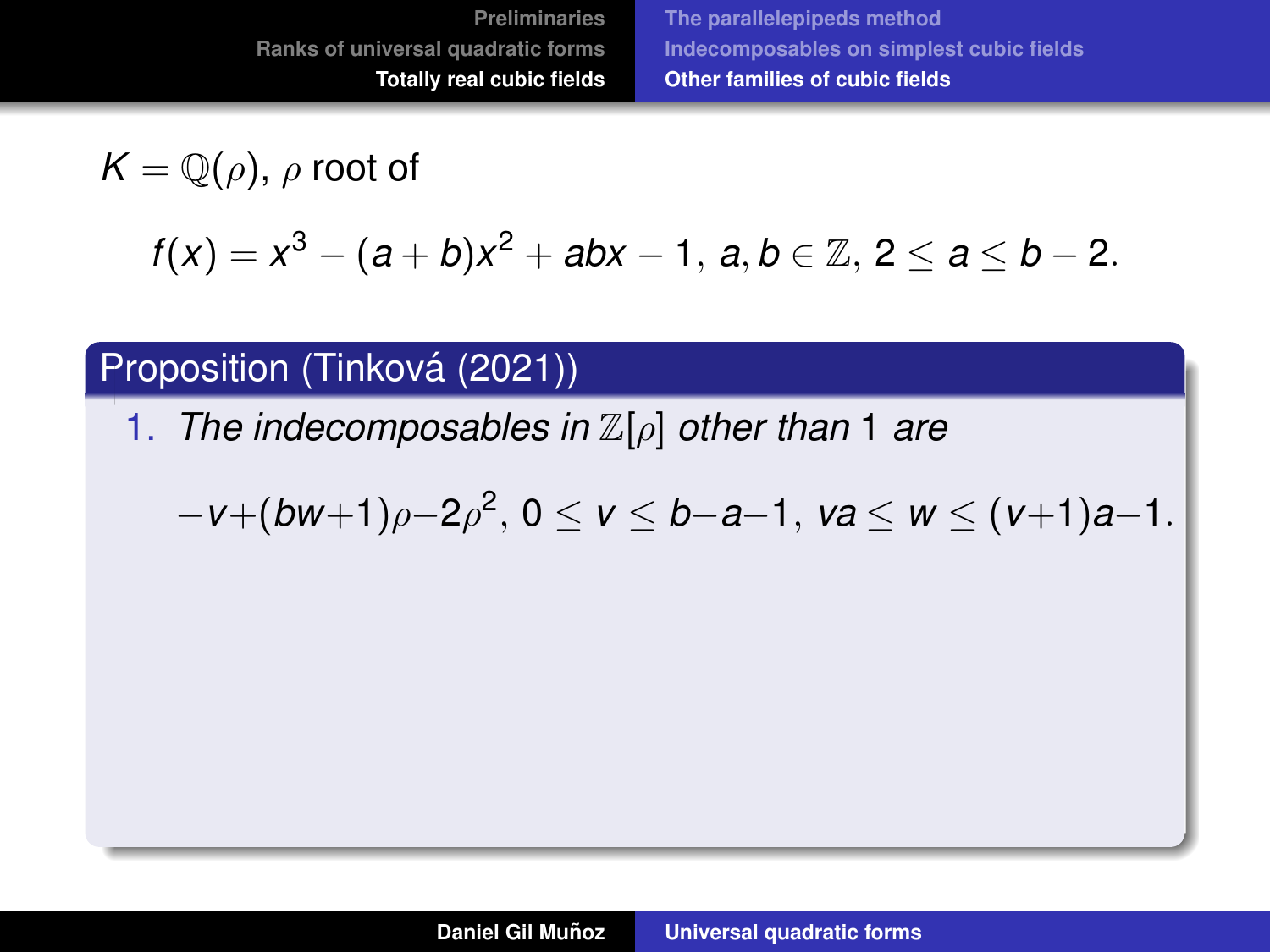$K = \mathbb{Q}(\rho)$ ,  $\rho$  root of

*f*(*x*) = *x*<sup>3</sup> − (*a* + *b*)*x*<sup>2</sup> + *abx* − 1, *a*, *b* ∈ ℤ, 2 ≤ *a* ≤ *b* − 2.

#### Proposition (Tinková (2021))

1. *The indecomposables in* Z[ρ] *other than* 1 *are*

$$
-v+(bw+1)\rho-2\rho^2, 0 \le v \le b-a-1, \; va \le w \le (v+1)a-1.
$$

2. *Given n*  $\in \mathbb{Z}_{>0}$ , there is some indecomposable  $\alpha \in \mathbb{Z}[\rho]$ *such that*

$$
\min\nolimits_{\delta \in \mathcal{O}_K^{\vee,+}} \operatorname{Tr}(\alpha \delta) > n.
$$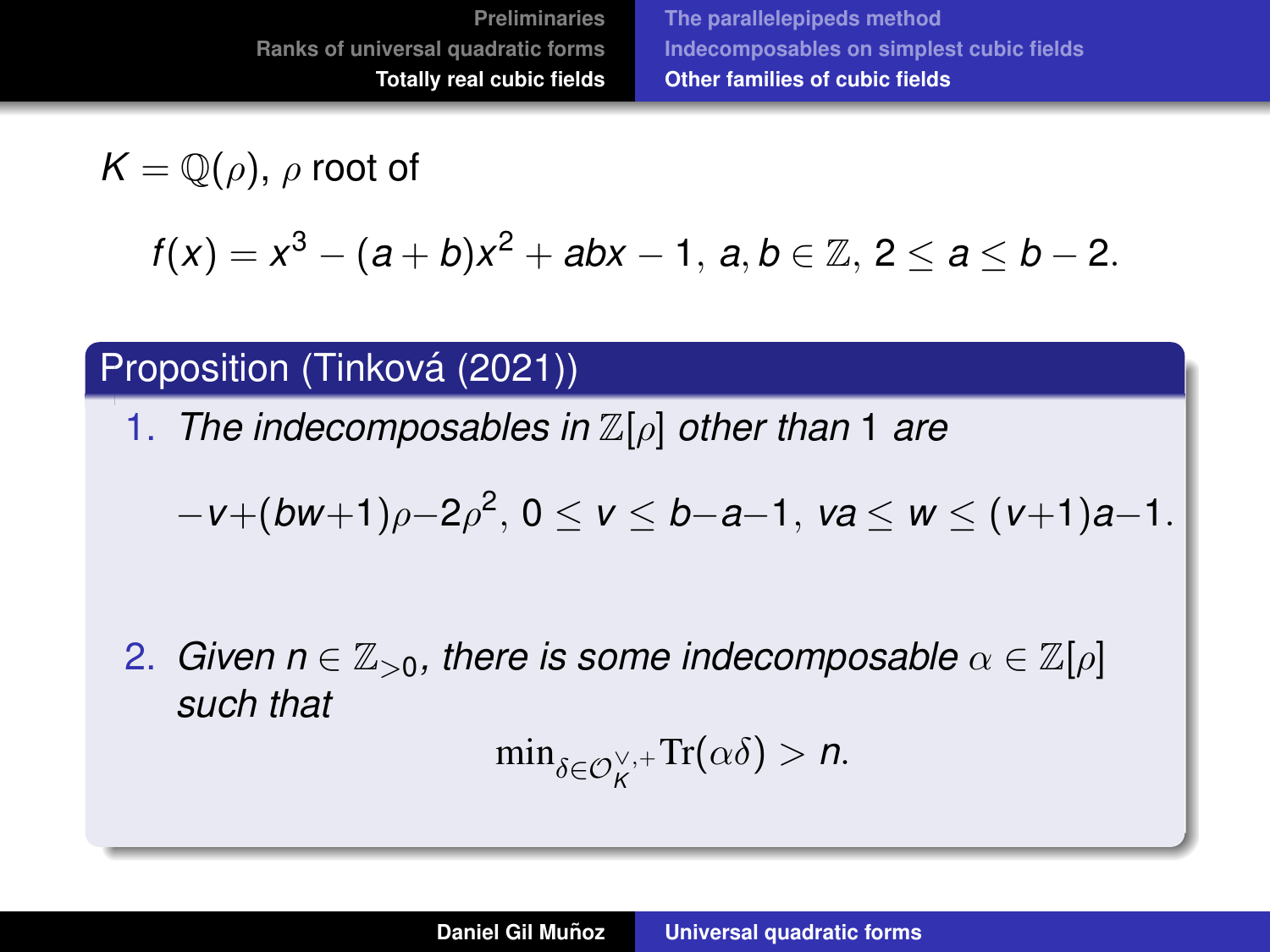**[Preliminaries](#page-3-0) [Ranks of universal quadratic forms](#page-24-0) [Totally real cubic fields](#page-60-0)**

**[The parallelepipeds method](#page-62-0) [Indecomposables on simplest cubic fields](#page-85-0) [Other families of cubic fields](#page-103-0)**

## In progress

Determine the indecomposables of simplest cubic fields *K* such that  $\mathcal{O}_K \neq \mathbb{Z}[\rho].$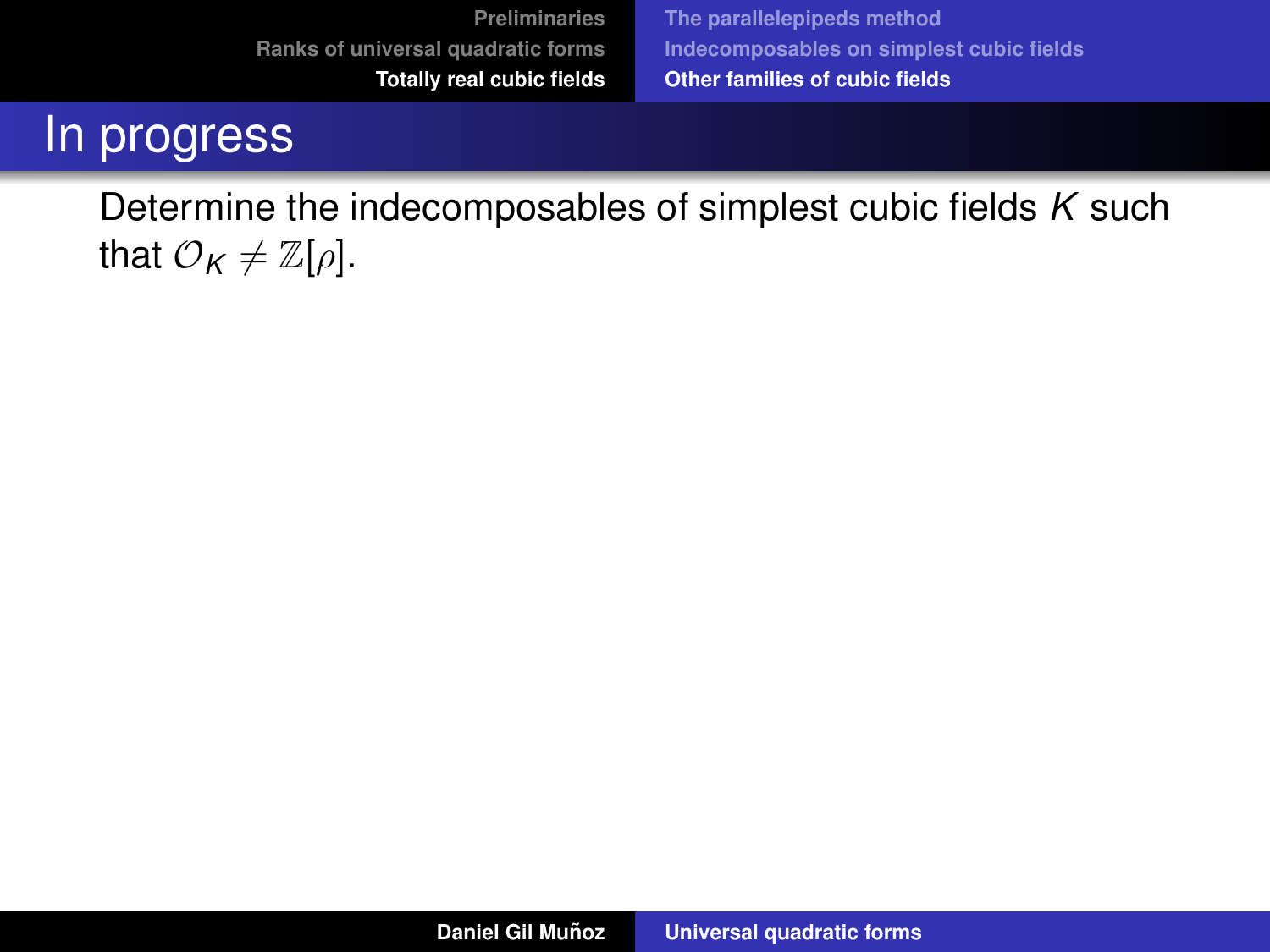### In progress

Determine the indecomposables of simplest cubic fields *K* such that  $\mathcal{O}_K \neq \mathbb{Z}[\rho]$ .

If  $\delta = [\mathcal{O}_K : \mathbb{Z}[\rho]]$ , indecomposables lie in

$$
(\mathcal{D}(1,\epsilon_1,\epsilon_2)\sqcup\mathcal{D}(1,\epsilon_1,\epsilon_1\epsilon_2^{-1}))\cap\left(\frac{1}{\delta}\mathbb{Z}^3\right).
$$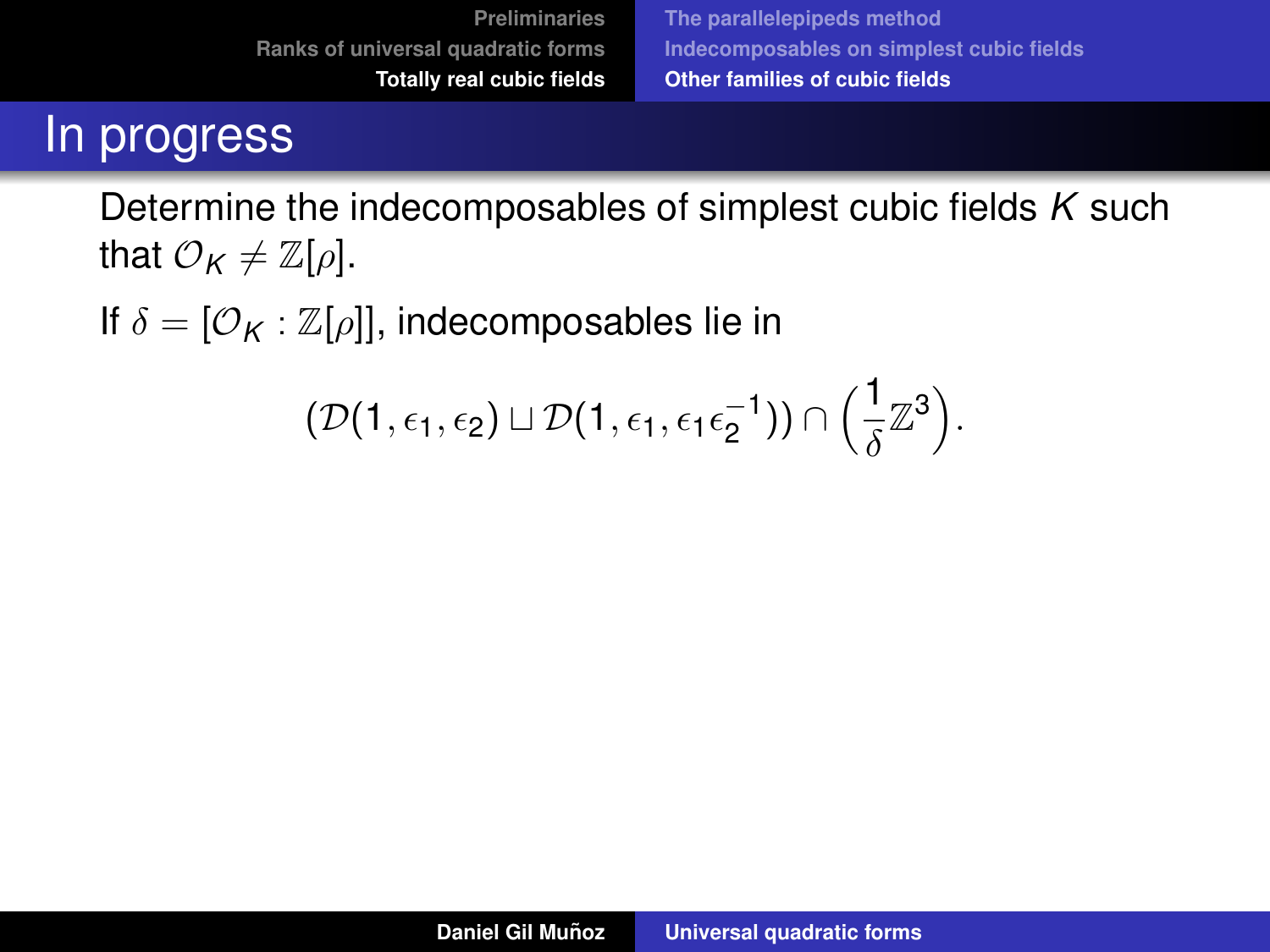## In progress

Determine the indecomposables of simplest cubic fields *K* such that  $\mathcal{O}_K \neq \mathbb{Z}[\rho]$ .

If  $\delta = [\mathcal{O}_K : \mathbb{Z}[\rho]]$ , indecomposables lie in

$$
(\mathcal{D}(1,\epsilon_1,\epsilon_2)\sqcup\mathcal{D}(1,\epsilon_1,\epsilon_1\epsilon_2^{-1}))\cap\left(\frac{1}{\delta}\mathbb{Z}^3\right).
$$

We study subfamilies depending on their integral bases.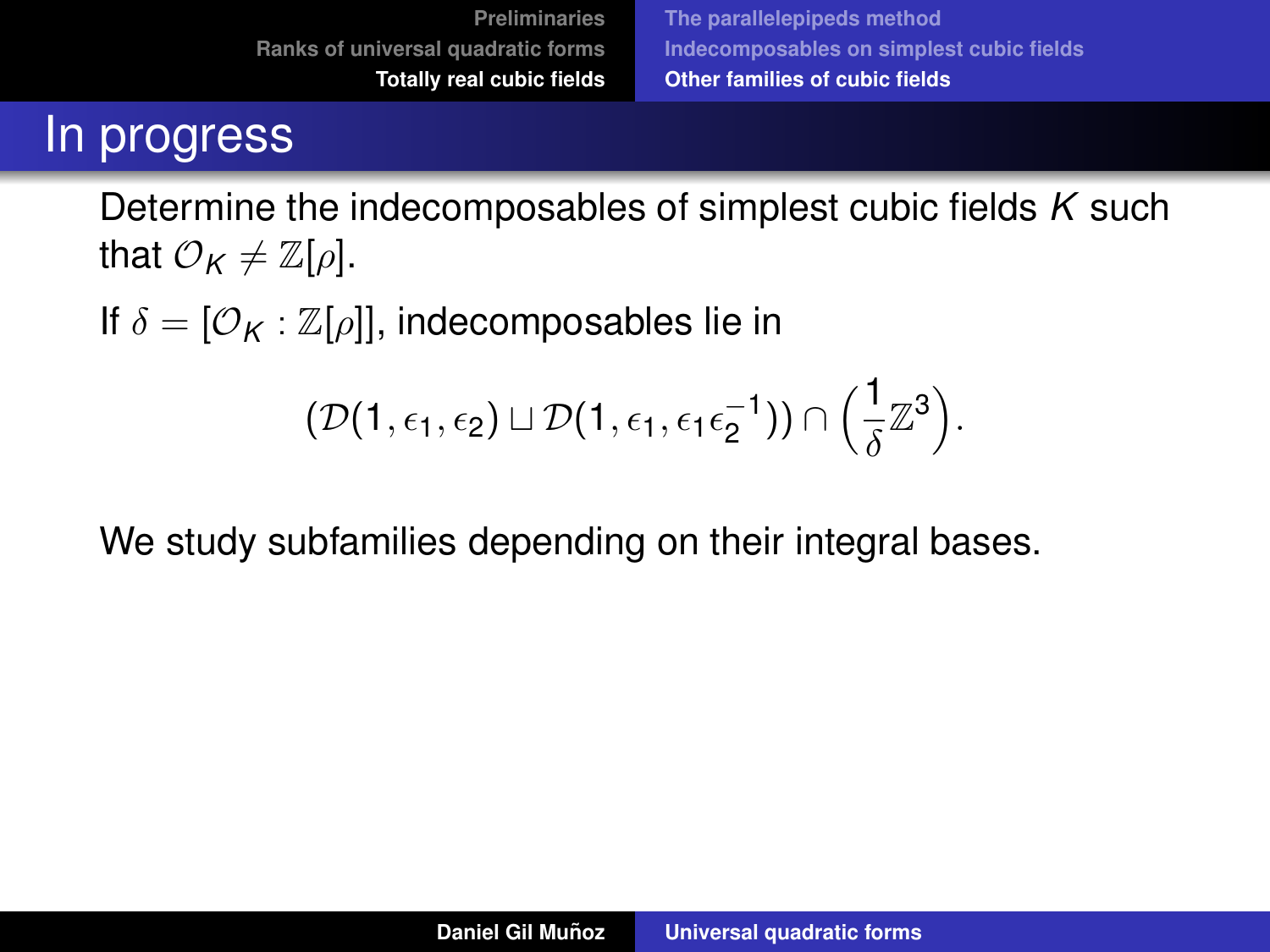## In progress

Determine the indecomposables of simplest cubic fields *K* such that  $\mathcal{O}_K \neq \mathbb{Z}[\rho]$ .

If  $\delta = [\mathcal{O}_K : \mathbb{Z}[\rho]]$ , indecomposables lie in

$$
(\mathcal{D}(1,\epsilon_1,\epsilon_2) \sqcup \mathcal{D}(1,\epsilon_1,\epsilon_1\epsilon_2^{-1})) \cap \left(\frac{1}{\delta}\mathbb{Z}^3\right).
$$

We study subfamilies depending on their integral bases.

- $a \equiv 3,21 \pmod{27}$ ,  $\frac{\Delta}{27}$  square-free.
- $a \equiv 5,41 \pmod{49}$ ,  $\frac{\Delta}{49}$  square-free or equal to 9 times a square-free.
- $a \equiv 12 \, (\text{mod } 27), \, \frac{\Delta}{27}$  square-free.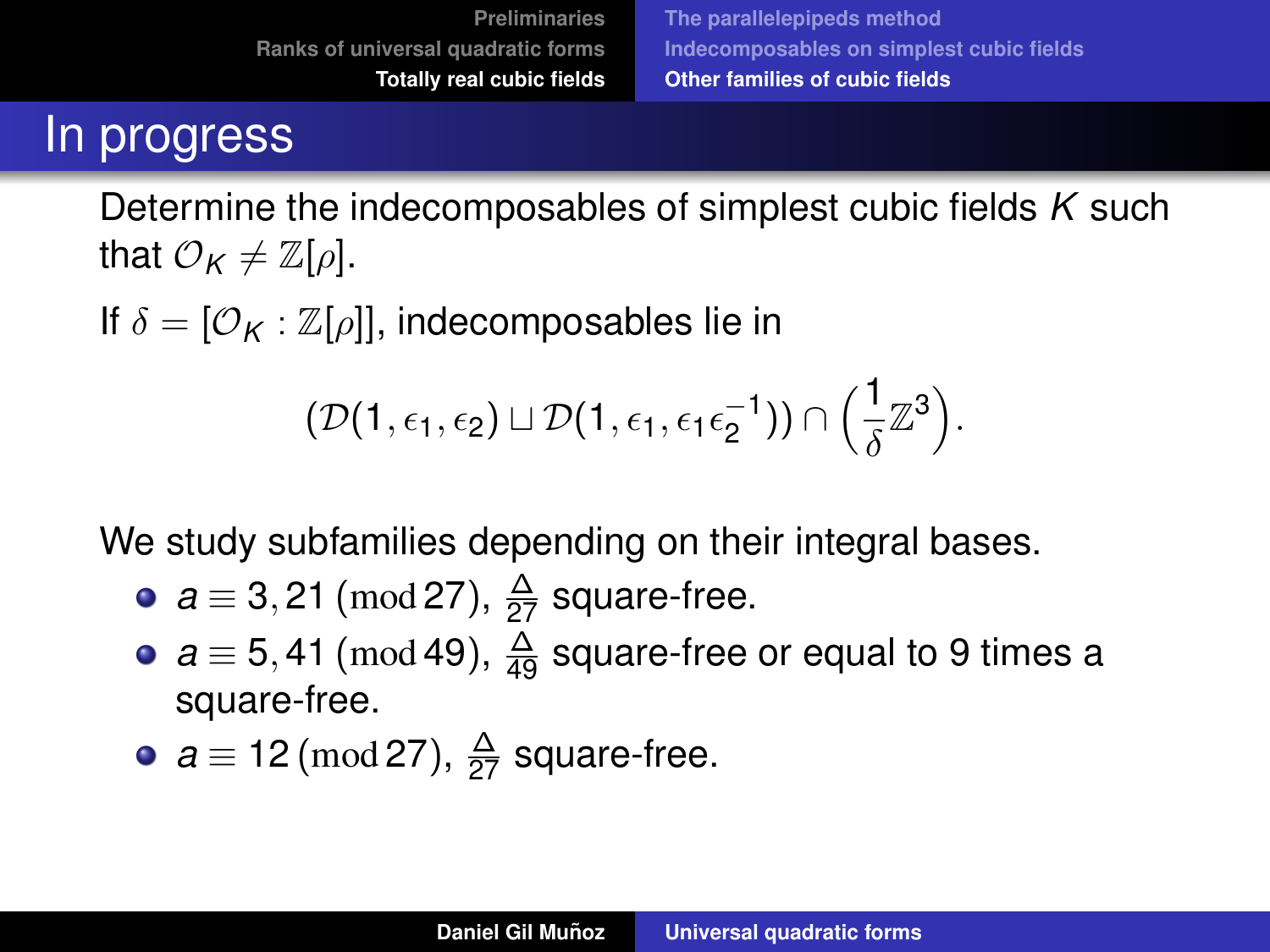# In progress

Determine the indecomposables of simplest cubic fields *K* such that  $\mathcal{O}_K \neq \mathbb{Z}[\rho]$ .

If  $\delta = [\mathcal{O}_K : \mathbb{Z}[\rho]]$ , indecomposables lie in

$$
(\mathcal{D}(1,\epsilon_1,\epsilon_2) \sqcup \mathcal{D}(1,\epsilon_1,\epsilon_1\epsilon_2^{-1})) \cap \left(\frac{1}{\delta}\mathbb{Z}^3\right).
$$

We study subfamilies depending on their integral bases.

- $a \equiv 3,21 \pmod{27}$ ,  $\frac{\Delta}{27}$  square-free.
- $a \equiv 5,41 \pmod{49}$ ,  $\frac{\Delta}{49}$  square-free or equal to 9 times a square-free.

• 
$$
a \equiv 12 \pmod{27}
$$
,  $\frac{\Delta}{27}$  square-free.

Next: Codifferent trace, Pythagoras number, bounds for *m*(*K*)...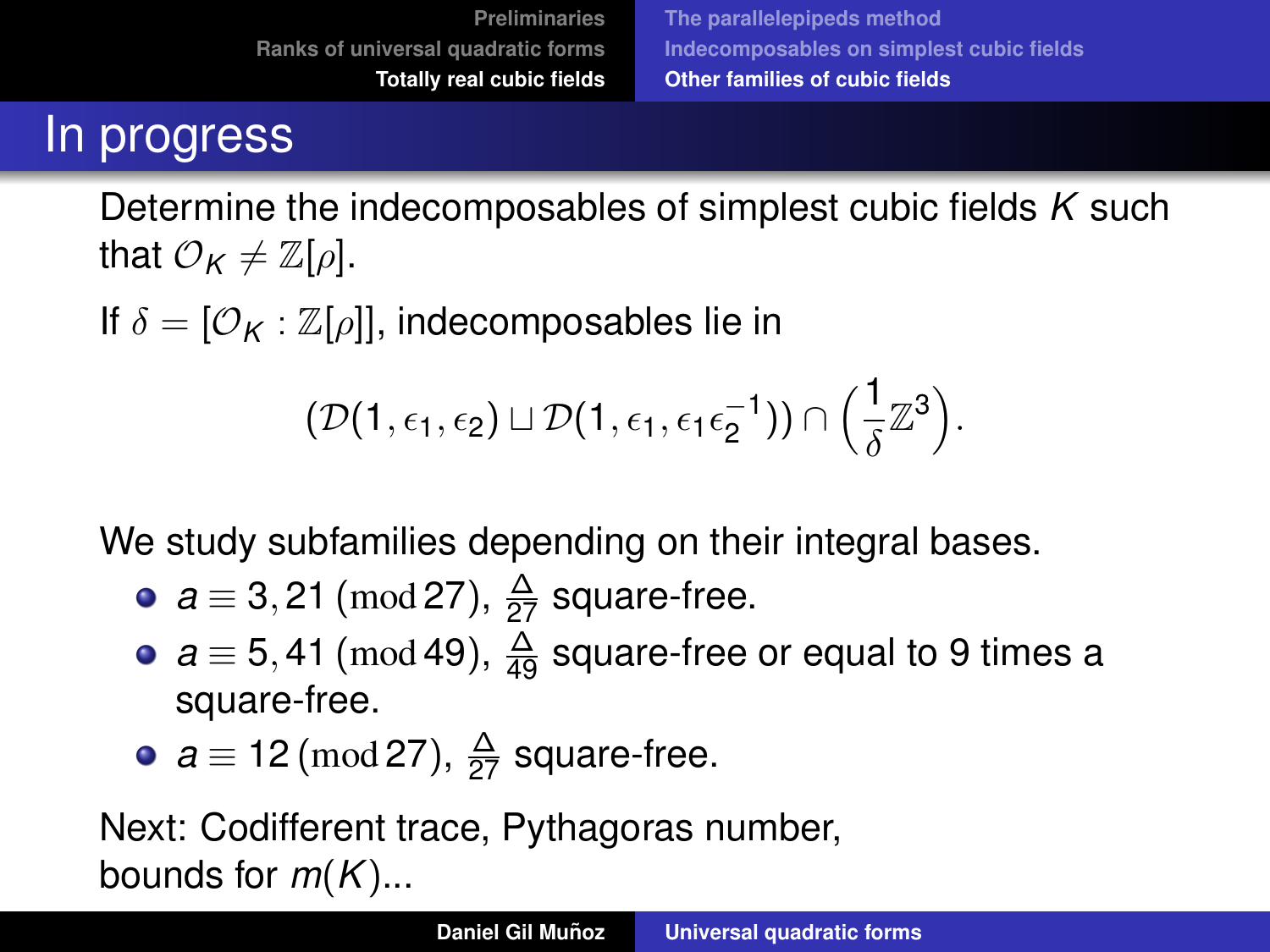- 量 M. Bhargava, J. Hanke; *Universal quadratic forms and the* 290*-theorem*, Invent. Math., 2005.
- S. V. Blomer, V. Kala; *Number fields without n-ary universal quadratic forms*, Math. Proc. Cambridge Philos. Soc. **159** (2015), 239-252.
- V. Blomer, V. Kala; *On the rank of universal quadratic forms* 手 *over real quadratic fields*, Doc. Math. **23** (2018), 15-34.
- V. Kala; *Universal quadratic forms and elements of small norm in real quadratic fields*, Bull. Aust. Math. Soc. **94** (2016), 7-14.
- S. V. Kala; *Number fields without universal quadratic forms of small rank exist in most degrees*, Preprint.
- V. Kala, J. Svoboda; *Universal quadratic forms over* 螶 *multiquadratic fields*, Ramanujan J. **48** (2019), 151-157.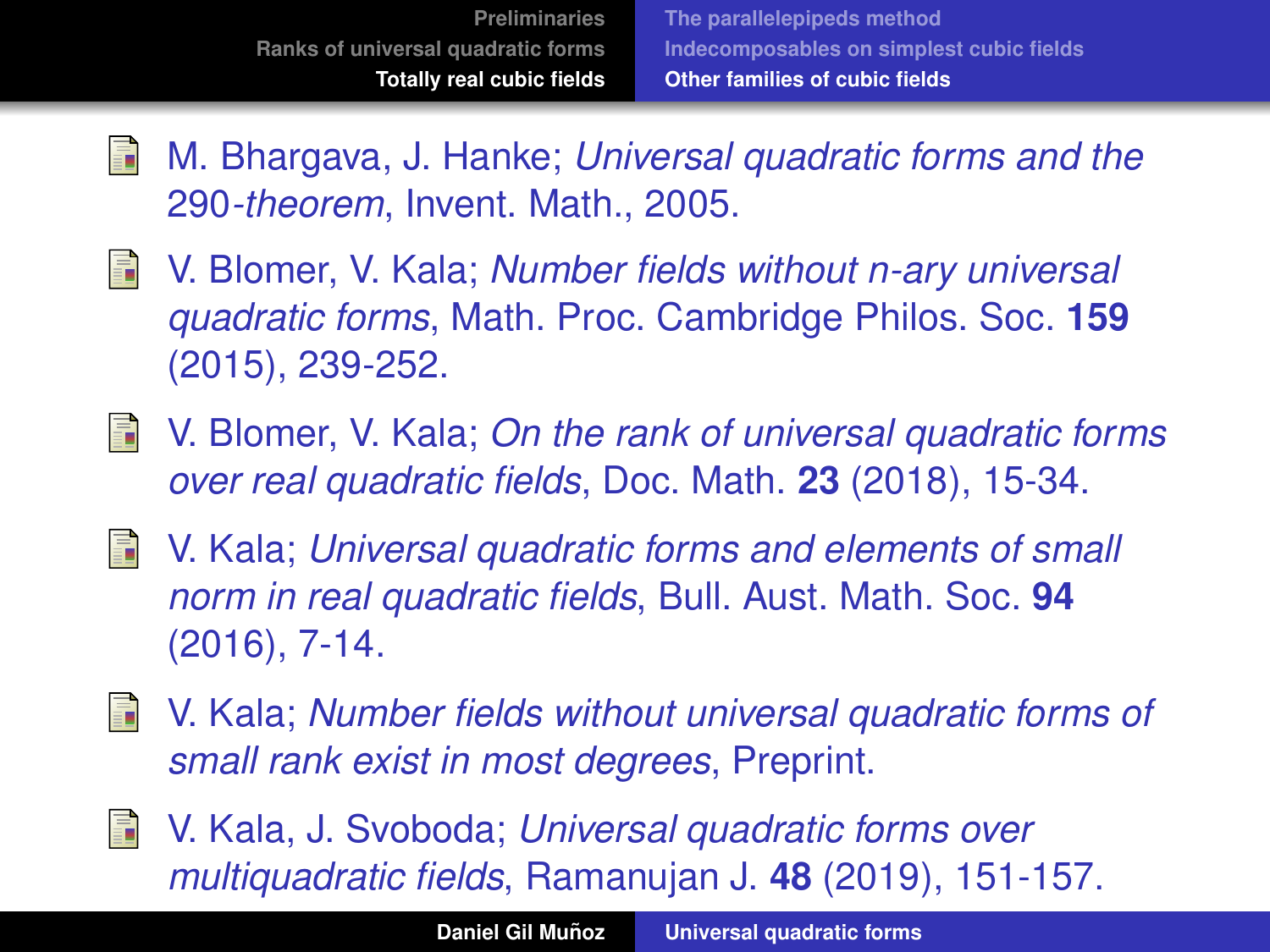- F V. Kala, M. Tinkova; ´ *Universal quadratic forms, small norms and traces in families of number fields*, Preprint.
- H. Maaß; *Uber die Darstellung total positiver Zahlen des ¨* √ F *Körpers R*(√5) *als Summe von drei Quadraten*, Abh. Math. Sem. Univ. Hamburg **14** (1941), 185-191.
- C. L. Siegel; *Sums of m-th powers of algebraic integers*, Annals of Mathematics **46** (1945), 313-339.
- M. Tinková; *Trace and norm of indecomposable integers in* 晶 *cubic orders*, Preprint.
- E. P. Yatsyna; *A lower bound for the rank of a universal quadratic form with integer coefficients in a totally real field*, Comment. Math. Helvet. **94** (2019), 221-239.